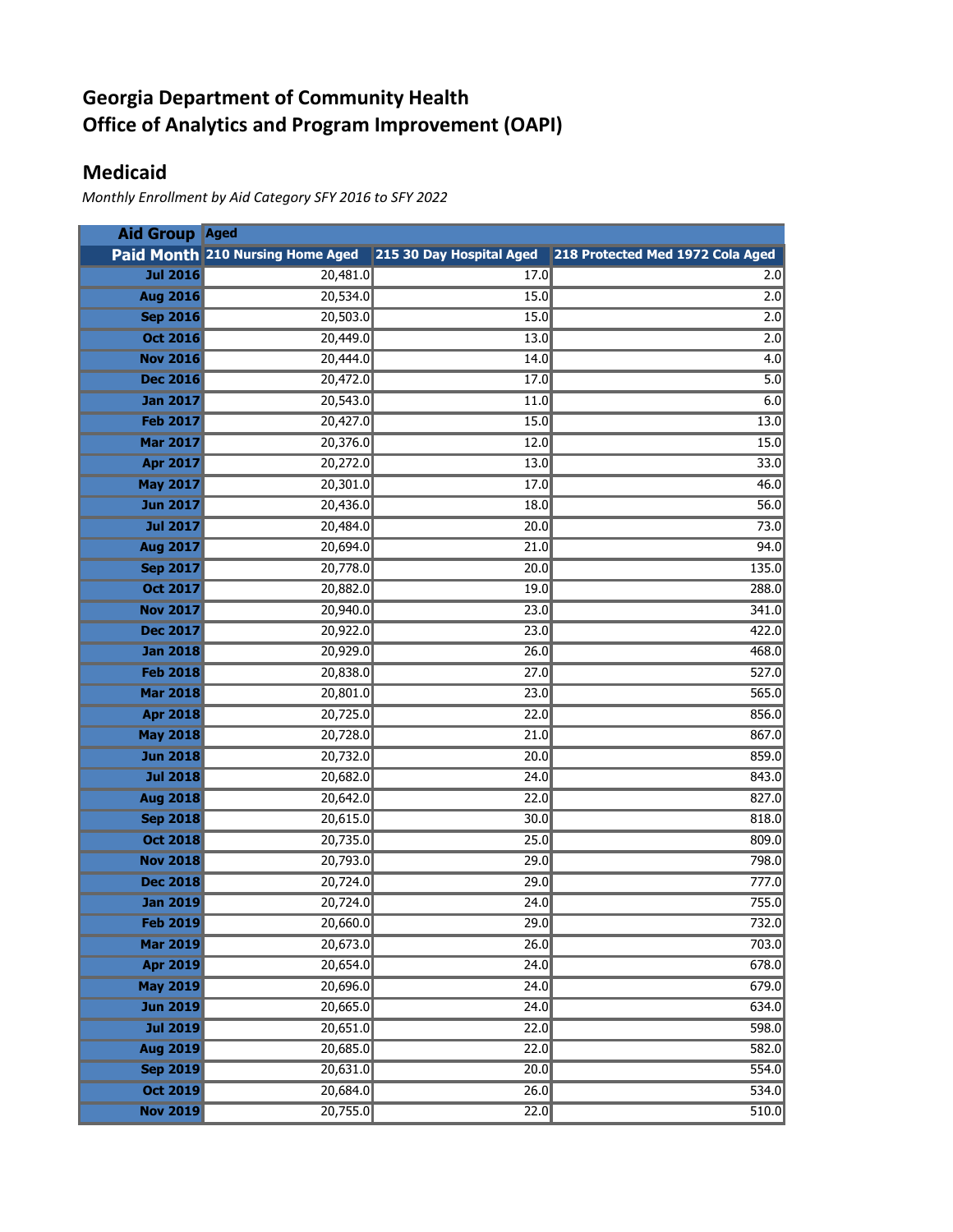| <b>Dec 2019</b> | 20,856.0 | 21.0              | 483.0 |
|-----------------|----------|-------------------|-------|
| <b>Jan 2020</b> | 21,046.0 | 31.0              | 466.0 |
| <b>Feb 2020</b> | 20,971.0 | 22.0              | 454.0 |
| <b>Mar 2020</b> | 20,951.0 | 22.0              | 441.0 |
| <b>Apr 2020</b> | 20,727.0 | 35.0              | 424.0 |
| <b>May 2020</b> | 20,165.0 | 45.0              | 403.0 |
| <b>Jun 2020</b> | 19,734.0 | 37.0              | 400.0 |
| <b>Jul 2020</b> | 19,517.0 | 35.0              | 390.0 |
| <b>Aug 2020</b> | 19,102.0 | 39.0              | 390.0 |
| <b>Sep 2020</b> | 18,738.0 | 35.0              | 395.0 |
| <b>Oct 2020</b> | 18,501.0 | 38.0              | 388.0 |
| <b>Nov 2020</b> | 18,321.0 | 38.0              | 389.0 |
| <b>Dec 2020</b> | 18,166.0 | 43.0              | 380.0 |
| <b>Jan 2021</b> | 18,067.0 | 49.0              | 404.0 |
| <b>Feb 2021</b> | 17,652.0 | 54.0              | 401.0 |
| <b>Mar 2021</b> | 17,633.0 | 44.0              | 392.0 |
| <b>Apr 2021</b> | 17,659.0 | 46.0              | 395.0 |
| <b>May 2021</b> | 17,648.0 | $\overline{47.0}$ | 390.0 |
| <b>Jun 2021</b> | 17,765.0 | 37.0              | 383.0 |
| <b>Jul 2021</b> | 17,818.0 | 44.0              | 382.0 |
| <b>Aug 2021</b> | 17,895.0 | 33.0              | 377.0 |
| <b>Sep 2021</b> | 17,845.0 | 38.0              | 373.0 |
| <b>Oct 2021</b> | 17,777.0 | 40.0              | 368.0 |
| <b>Nov 2021</b> | 17,785.0 | 41.0              | 369.0 |
| <b>Dec 2021</b> | 17,764.0 | 38.0              | 370.0 |
| <b>Jan 2022</b> | 17,751.0 | 38.0              | 385.0 |
| <b>Feb 2022</b> | 17,354.0 | 35.0              | 382.0 |

Notes:

-Report is based on monthly enrollment for elligible members from July 2016 to February 2022

-Enrollment total is based on the number of members

-Report includes all aid category codes by aid category group

-Watson Health, Advantage Suit, 04/04/2022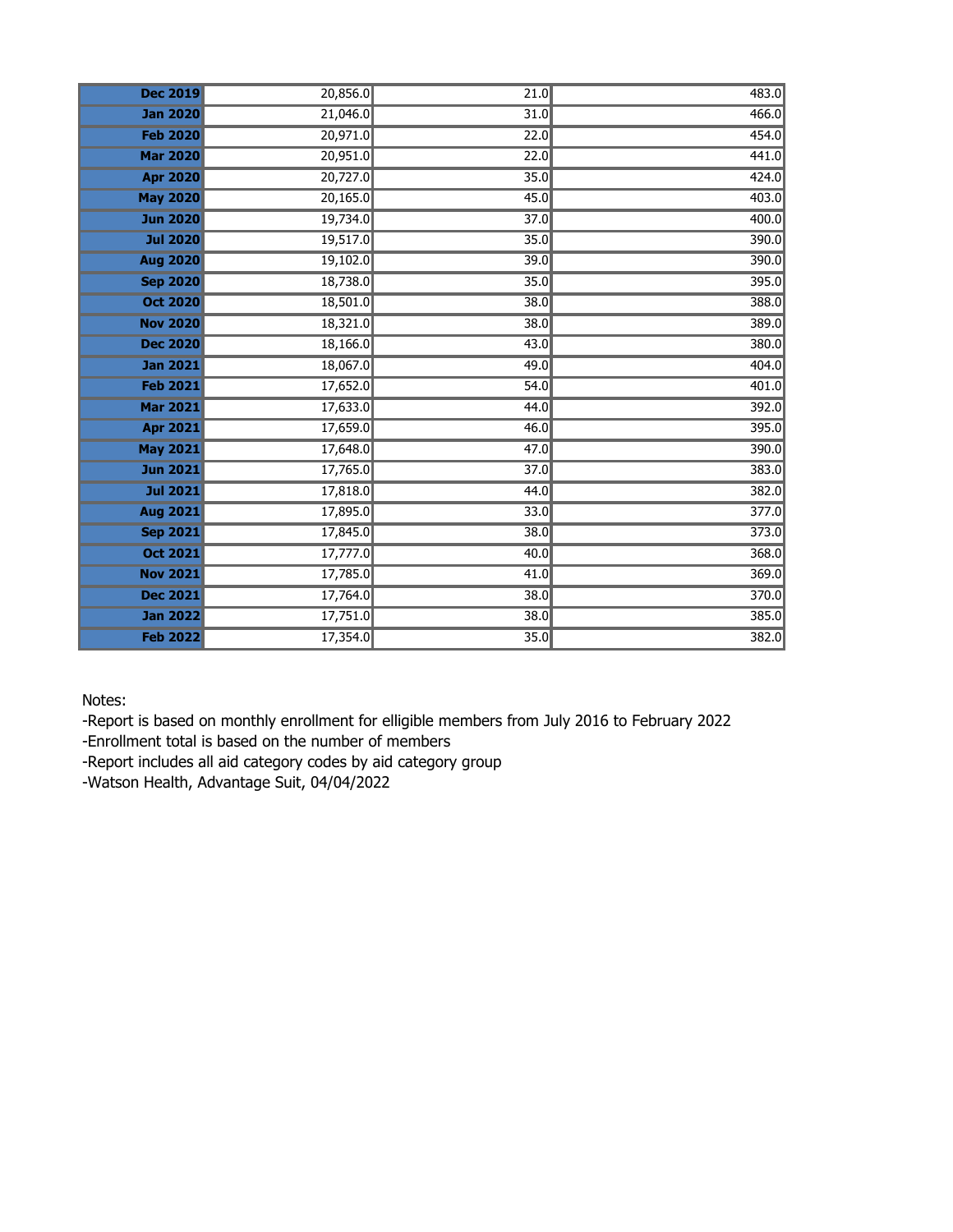| 221 Disabled Widower 1984 Cola Agd | 224 Pickle Aged | 227 Disabled Adult Child Aged |
|------------------------------------|-----------------|-------------------------------|
|                                    | 170.0           | 65.0                          |
|                                    | 165.0           | 64.0                          |
|                                    | 160.0           | 66.0                          |
|                                    | 156.0           | 65.0                          |
|                                    | 153.0           | 64.0                          |
|                                    | 145.0           | 64.0                          |
|                                    | 147.0           | 70.0                          |
|                                    | 151.0           | 68.0                          |
|                                    | 148.0           | 67.0                          |
|                                    | 145.0           | 67.0                          |
| 1.0                                | 142.0           | 63.0                          |
| 1.0                                | 139.0           | 60.0                          |
| 1.0                                | 133.0           | 60.0                          |
| 1.0                                | 136.0           | 60.0                          |
| 1.0                                | 134.0           | 60.0                          |
| 1.0                                | 133.0           | 60.0                          |
| 1.0                                | 137.0           | 66.0                          |
| 1.0                                | 137.0           | 65.0                          |
| 1.0                                | 143.0           | 69.0                          |
| 1.0                                | 144.0           | 74.0                          |
| 1.0                                | 141.0           | 73.0                          |
| $\overline{3.0}$                   | 135.0           | 74.0                          |
| $\overline{3.0}$                   | 131.0           | 71.0                          |
| $\overline{5.0}$                   | 129.0           | 72.0                          |
| 6.0                                | 126.0           | 75.0                          |
| 6.0                                | 128.0           | 82.0                          |
| 7.0                                | 127.0           | 80.0                          |
| 7.0                                | 128.0           | 84.0                          |
| 7.0                                | 126.0           | 86.0                          |
| 7.0                                | 127.0           | 89.0                          |
| $\overline{7.0}$                   | 132.0           | 87.0                          |
| 7.0                                | 136.0           | 90.0                          |
| 9.0                                | 140.0           | 89.0                          |
| $\overline{11.0}$                  | 142.0           | 90.0                          |
| 12.0                               | 142.0           | 92.0                          |
| 12.0                               | 148.0           | 97.0                          |
| 12.0                               | 146.0           | 94.0                          |
| 12.0                               | 148.0           | 98.0                          |
| 9.0                                | 152.0           | 99.0                          |
| 9.0                                | 148.0           | 99.0                          |
| 9.0                                | 149.0           | 99.0                          |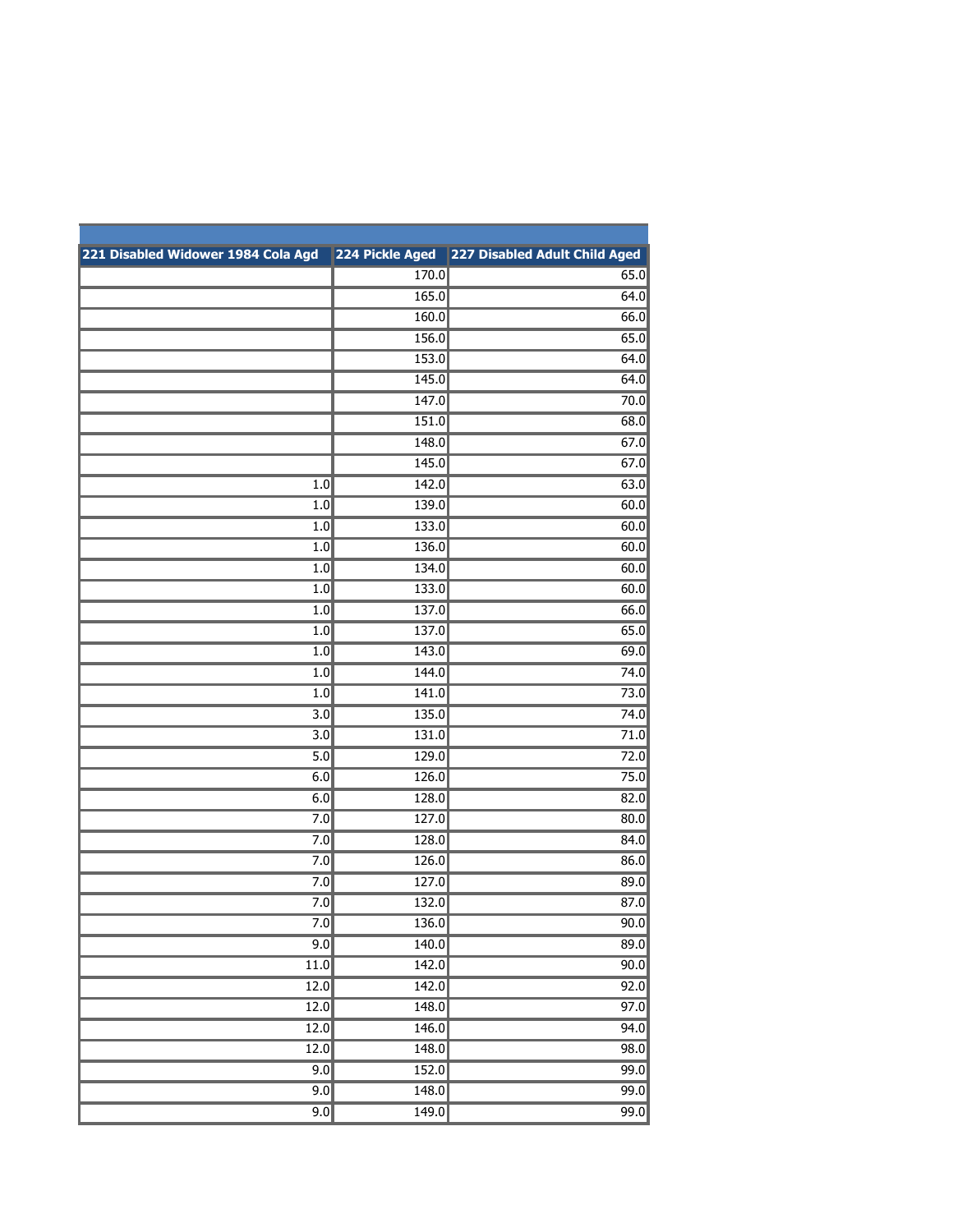| 8.0  | 150.0 | 102.0 |
|------|-------|-------|
| 9.0  | 147.0 | 104.0 |
| 12.0 | 153.0 | 104.0 |
| 12.0 | 158.0 | 106.0 |
| 19.0 | 166.0 | 109.0 |
| 19.0 | 186.0 | 110.0 |
| 19.0 | 196.0 | 113.0 |
| 23.0 | 240.0 | 123.0 |
| 24.0 | 247.0 | 126.0 |
| 24.0 | 253.0 | 127.0 |
| 24.0 | 255.0 | 126.0 |
| 23.0 | 263.0 | 127.0 |
| 23.0 | 265.0 | 128.0 |
| 23.0 | 266.0 | 132.0 |
| 23.0 | 269.0 | 129.0 |
| 23.0 | 272.0 | 132.0 |
| 23.0 | 277.0 | 134.0 |
| 22.0 | 280.0 | 133.0 |
| 22.0 | 282.0 | 132.0 |
| 22.0 | 278.0 | 134.0 |
| 22.0 | 276.0 | 130.0 |
| 22.0 | 279.0 | 129.0 |
| 22.0 | 290.0 | 130.0 |
| 22.0 | 303.0 | 129.0 |
| 23.0 | 360.0 | 132.0 |
| 28.0 | 410.0 | 144.0 |
| 28.0 | 428.0 | 144.0 |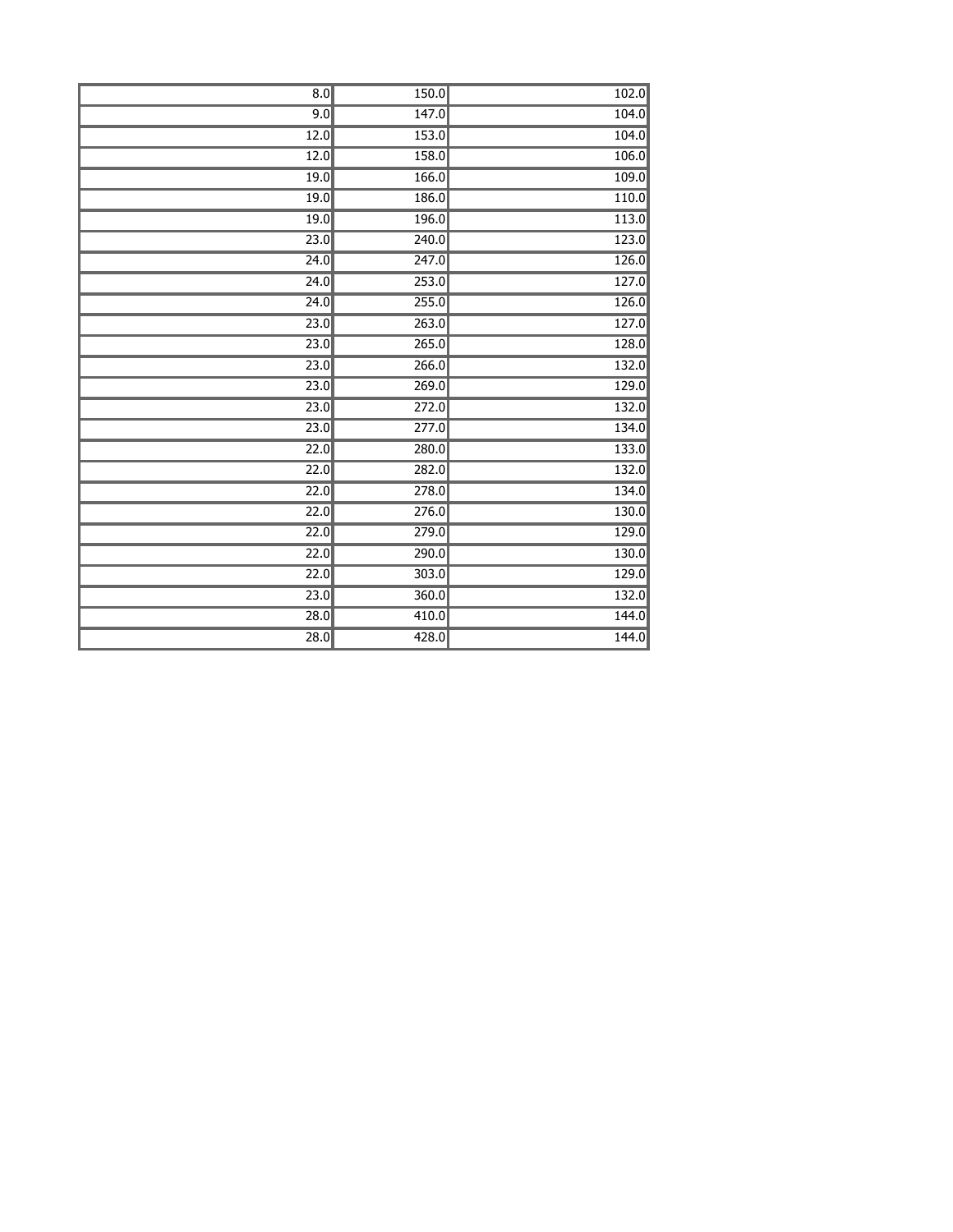| 233 Widower Aged 60 to 64 Aged 236 3 Mth Prior Medicaid Aged |                  | 259 Community Care Waiver 280 Hospice Aged |       |
|--------------------------------------------------------------|------------------|--------------------------------------------|-------|
|                                                              | 334.0            | 4,446.0                                    | 76.0  |
|                                                              | 313.0            | 4,505.0                                    | 84.0  |
|                                                              | 291.0            | 4,554.0                                    | 83.0  |
|                                                              | 277.0            | 4,721.0                                    | 87.0  |
|                                                              | 263.0            | 4,827.0                                    | 85.0  |
|                                                              | 257.0            | 4,897.0                                    | 92.0  |
|                                                              | 257.0            | 4,944.0                                    | 86.0  |
|                                                              | 161.0            | 4,990.0                                    | 82.0  |
| 1.0                                                          | 145.0            | 5,022.0                                    | 83.0  |
| $\overline{1.0}$                                             | 139.0            | 5,036.0                                    | 79.0  |
| 1.0                                                          | 41.0             | 5,027.0                                    | 83.0  |
| 1.0                                                          | 44.0             | 5,060.0                                    | 102.0 |
| 2.0                                                          | 49.0             | 5,050.0                                    | 113.0 |
| 2.0                                                          | 45.0             | 5,127.0                                    | 122.0 |
| 2.0                                                          | 46.0             | 5,157.0                                    | 130.0 |
| 3.0                                                          | 45.0             | 5,223.0                                    | 140.0 |
| 8.0                                                          | 46.0             | 5,286.0                                    | 125.0 |
| 7.0                                                          | 45.0             | 5,322.0                                    | 129.0 |
| 7.0                                                          | 44.0             | 5,402.0                                    | 131.0 |
| 7.0                                                          | 45.0             | 5,462.0                                    | 129.0 |
| 6.0                                                          | 40.0             | 5,574.0                                    | 147.0 |
| 5.0                                                          | 36.0             | 5,646.0                                    | 158.0 |
| 5.0                                                          | 34.0             | 5,699.0                                    | 166.0 |
| 5.0                                                          | 29.0             | 5,728.0                                    | 163.0 |
| 5.0                                                          | 25.0             | 5,811.0                                    | 168.0 |
| 5.0                                                          | 4.0              | 5,868.0                                    | 164.0 |
| 6.0                                                          | 4.0              | 5,889.0                                    | 162.0 |
| 6.0                                                          | 4.0              | 5,951.0                                    | 161.0 |
| 5.0                                                          | 3.0              | 6,040.0                                    | 154.0 |
| 6.0                                                          | $\overline{3.0}$ | 6,085.0                                    | 153.0 |
| 6.0                                                          | 2.0              | 6,165.0                                    | 142.0 |
| 7.0                                                          | $\overline{3.0}$ | 6,249.0                                    | 140.0 |
| 7.0                                                          | 2.0              | 6,331.0                                    | 137.0 |
| $\overline{8.0}$                                             | 2.0              | 6,372.0                                    | 132.0 |
| $\overline{8.0}$                                             | $\overline{2.0}$ | 6,463.0                                    | 128.0 |
| 8.0                                                          | 2.0              | 6,508.0                                    | 124.0 |
| 9.0                                                          | 2.0              | 6,615.0                                    | 126.0 |
| 12.0                                                         | 2.0              | 6,674.0                                    | 126.0 |
| 12.0                                                         | 2.0              | 6,727.0                                    | 121.0 |
| 12.0                                                         | 2.0              | 6,833.0                                    | 122.0 |
| $\overline{13.0}$                                            | $\overline{2.0}$ | 6,934.0                                    | 114.0 |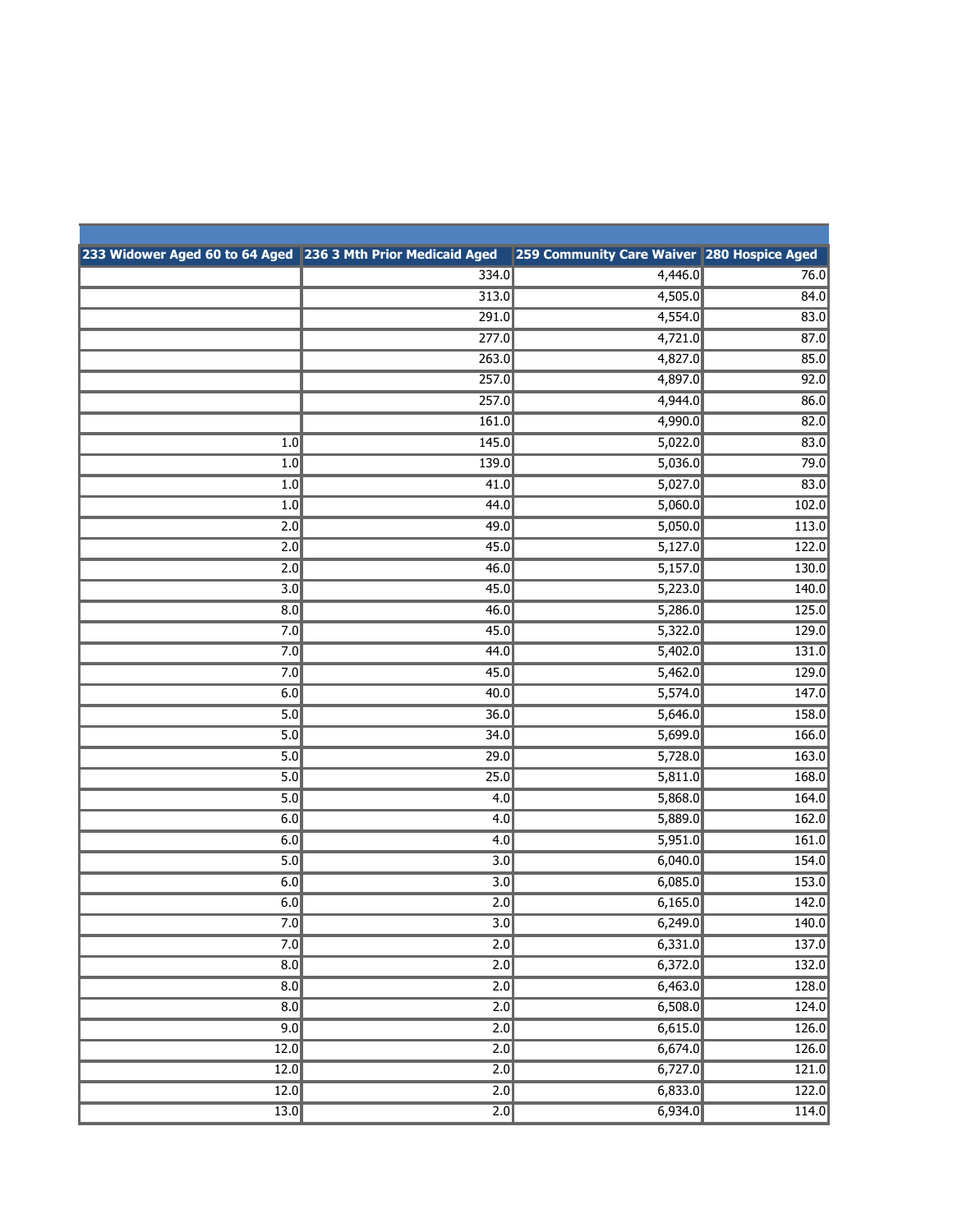| 14.0              | $\overline{2.0}$ | 7,037.0 | 117.0 |
|-------------------|------------------|---------|-------|
| 17.0              | 2.0              | 7,115.0 | 130.0 |
| 17.0              | 2.0              | 7,206.0 | 144.0 |
| 14.0              | 2.0              | 7,286.0 | 144.0 |
| 17.0              | 2.0              | 7,493.0 | 147.0 |
| 17.0              | 2.0              | 7,592.0 | 146.0 |
| 17.0              | 2.0              | 7,715.0 | 155.0 |
| 17.0              | $\overline{2.0}$ | 7,850.0 | 163.0 |
| 18.0              | 2.0              | 7,950.0 | 168.0 |
| 27.0              | 2.0              | 8,054.0 | 176.0 |
| 25.0              | $\overline{2.0}$ | 8,237.0 | 185.0 |
| 27.0              | $\overline{2.0}$ | 8,350.0 | 185.0 |
| 28.0              | $\overline{3.0}$ | 8,503.0 | 176.0 |
| $\overline{30.0}$ | 2.0              | 8,569.0 | 176.0 |
| 27.0              | 2.0              | 8,611.0 | 170.0 |
| $\overline{27.0}$ | $\overline{2.0}$ | 8,733.0 | 172.0 |
| $\overline{27.0}$ | 2.0              | 8,929.0 | 168.0 |
| 26.0              | $\overline{2.0}$ | 9,113.0 | 165.0 |
| 26.0              | 2.0              | 9,321.0 | 173.0 |
| 25.0              | $\overline{2.0}$ | 9,500.0 | 177.0 |
| 24.0              | 2.0              | 9,650.0 | 181.0 |
| 22.0              | 2.0              | 9,741.0 | 186.0 |
| $\overline{22.0}$ | 2.0              | 9,791.0 | 187.0 |
| 23.0              | $\overline{2.0}$ | 9,812.0 | 199.0 |
| $\overline{21.0}$ | 2.0              | 9,785.0 | 194.0 |
| 19.0              | 2.0              | 9,661.0 | 203.0 |
| 18.0              | $\overline{2.0}$ | 9,502.0 | 179.0 |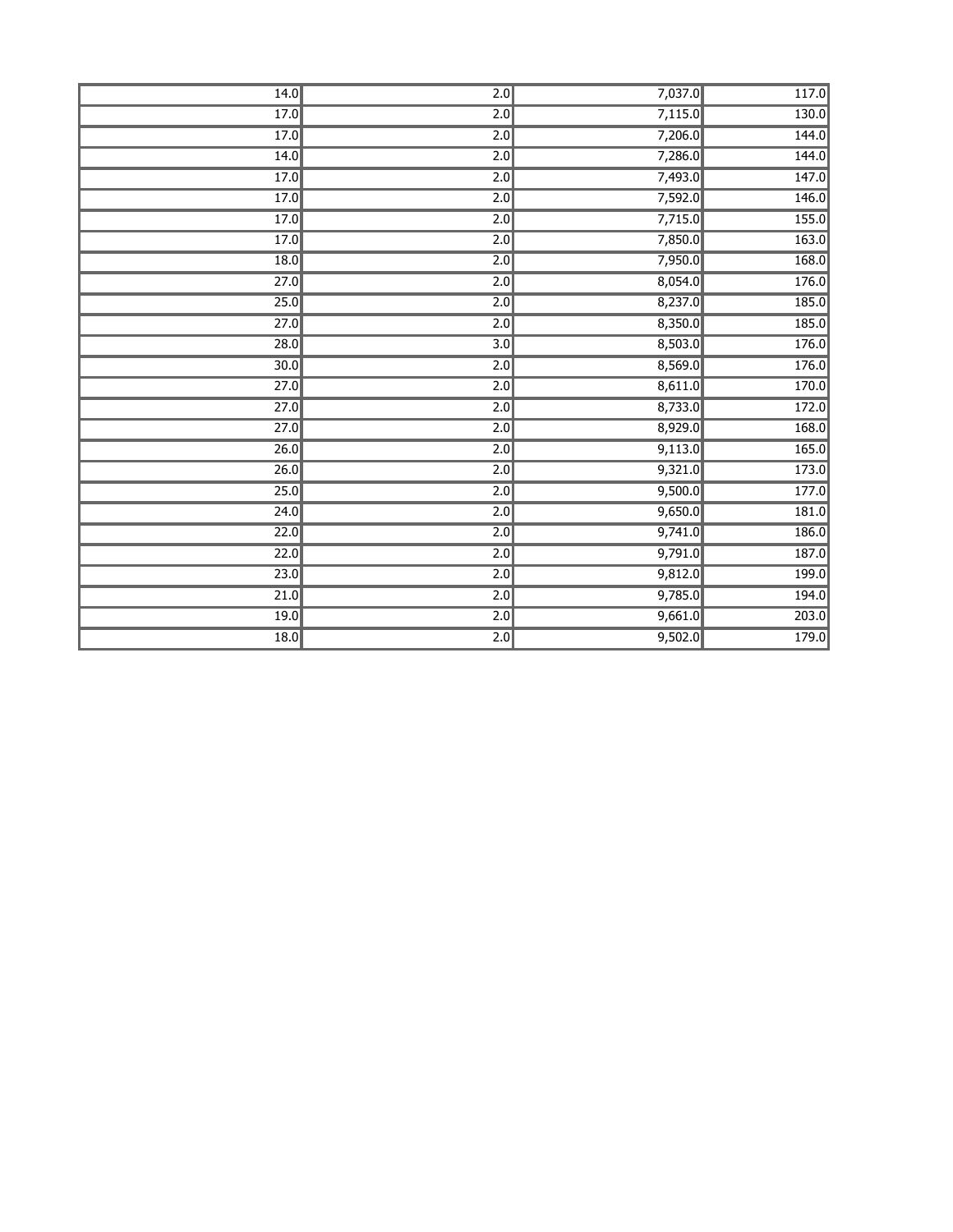| 289 Institutional Hospice Aged 301 SSI Aged 304 SSI Appeal Aged |                       |       | 307 SSI Work Continuance Aged |
|-----------------------------------------------------------------|-----------------------|-------|-------------------------------|
| 942.0                                                           | 25,950.0              | 132.0 | $1.0\,$                       |
| 931.0                                                           | 25,908.0              | 129.0 | $1.0\,$                       |
| 923.0                                                           | 25,905.0              | 117.0 | 1.0                           |
| 918.0                                                           | 25,877.0              | 117.0 | $1.0\,$                       |
| 894.0                                                           | 25,876.0              | 113.0 | 1.0                           |
| 872.0                                                           | 25,895.0              | 108.0 | $1.0\,$                       |
| 852.0                                                           | 25,835.0              | 107.0 | $1.0\,$                       |
| 874.0                                                           | 25,783.0              | 91.0  | $1.0\,$                       |
| 886.0                                                           | 25,776.0              | 78.0  | $\overline{1.0}$              |
| 900.0                                                           | 25,735.0              | 74.0  | 1.0                           |
| 925.0                                                           | 25,709.0              | 74.0  | $1.0$                         |
| 906.0                                                           | 25,788.0              | 73.0  | $1.0\,$                       |
| 915.0                                                           | 25,823.0              | 78.0  | 1.0                           |
| 929.0                                                           | 25,851.0              | 73.0  | 1.0                           |
| 914.0                                                           | 25,944.0              | 66.0  | $1.0\,$                       |
| 943.0                                                           | 26,140.0              | 72.0  | 1.0                           |
| 928.0                                                           | 26,225.0              | 76.0  | 2.0                           |
| 915.0                                                           | 26,218.0              | 76.0  | 2.0                           |
| 920.0                                                           | 26,158.0              | 69.0  | 2.0                           |
| 935.0                                                           | 26,115.0              | 71.0  | 2.0                           |
| 1,019.0                                                         | 26,130.0              | 79.0  | 2.0                           |
| 1,089.0                                                         | 26,172.0              | 82.0  | 2.0                           |
| 1,124.0                                                         | 26,277.0              | 83.0  | 2.0                           |
| 1,150.0                                                         | 26,301.0              | 81.0  | 2.0                           |
| 1,208.0                                                         | 26,340.0              | 82.0  | $1.0\,$                       |
| 1,284.0                                                         | 26,378.0              | 83.0  | $1.0$                         |
| 1,318.0                                                         | 26,381.0              | 82.0  | $1.0\,$                       |
| 1,396.0                                                         | 26,406.0              | 88.0  | 1.0                           |
| 1,394.0                                                         | 26,452.0              | 82.0  | $1.0\,$                       |
| 1,436.0                                                         | 26,448.0              | 82.0  | $1.0\,$                       |
| 1,403.0                                                         | 26,462.0              | 93.0  |                               |
| 1,461.0                                                         | $\overline{26,464.0}$ | 91.0  |                               |
| 1,490.0                                                         | 26,489.0              | 81.0  |                               |
| 1,510.0                                                         | 26,545.0              | 92.0  |                               |
| 1,524.0                                                         | 26,573.0              | 91.0  |                               |
| 1,513.0                                                         | 26,629.0              | 86.0  |                               |
| 1,563.0                                                         | 26,610.0              | 94.0  |                               |
| 1,602.0                                                         | 26,628.0              | 84.0  |                               |
| 1,633.0                                                         | 26,657.0              | 81.0  |                               |
| 1,641.0                                                         | 26,695.0              | 77.0  |                               |
| 1,642.0                                                         | 26,775.0              | 76.0  |                               |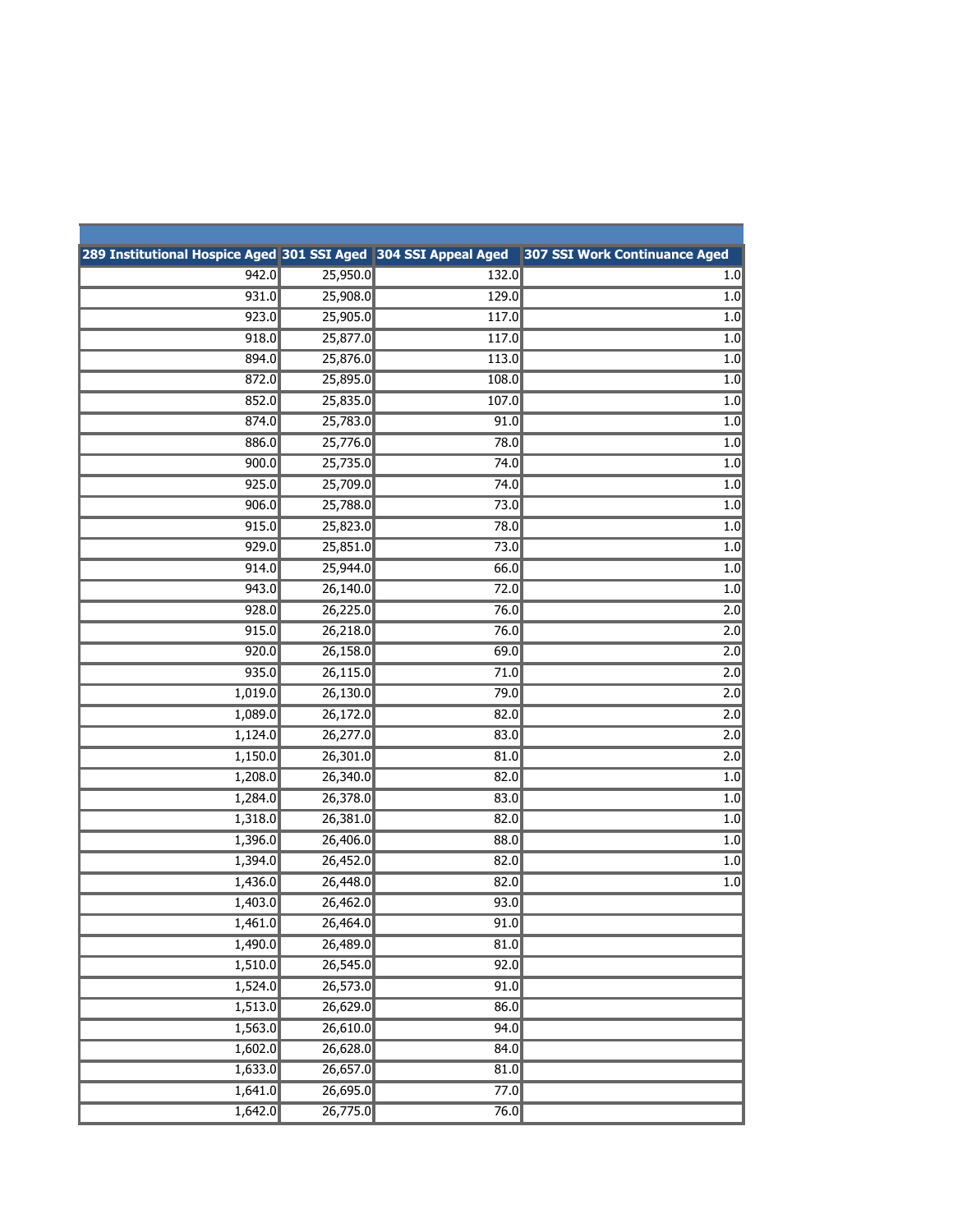| 1,617.0 | 26,752.0 | 78.0  |  |
|---------|----------|-------|--|
| 1,620.0 | 26,710.0 | 72.0  |  |
| 1,709.0 | 26,785.0 | 66.0  |  |
| 1,736.0 | 26,756.0 | 74.0  |  |
| 1,657.0 | 26,709.0 | 84.0  |  |
| 1,630.0 | 26,702.0 | 75.0  |  |
| 1,575.0 | 26,675.0 | 72.0  |  |
| 1,582.0 | 26,677.0 | 80.0  |  |
| 1,540.0 | 26,685.0 | 83.0  |  |
| 1,492.0 | 26,699.0 | 92.0  |  |
| 1,468.0 | 26,736.0 | 99.0  |  |
| 1,424.0 | 26,822.0 | 95.0  |  |
| 1,388.0 | 26,887.0 | 91.0  |  |
| 1,335.0 | 26,848.0 | 96.0  |  |
| 1,281.0 | 26,809.0 | 97.0  |  |
| 1,283.0 | 26,821.0 | 105.0 |  |
| 1,325.0 | 26,764.0 | 104.0 |  |
| 1,334.0 | 26,762.0 | 101.0 |  |
| 1,359.0 | 26,706.0 | 101.0 |  |
| 1,389.0 | 26,735.0 | 100.0 |  |
| 1,410.0 | 26,740.0 | 99.0  |  |
| 1,403.0 | 26,725.0 | 97.0  |  |
| 1,387.0 | 26,685.0 | 97.0  |  |
| 1,386.0 | 26,660.0 | 99.0  |  |
| 1,356.0 | 26,662.0 | 100.0 |  |
| 1,291.0 | 26,639.0 | 100.0 |  |
| 1,258.0 | 26,510.0 | 112.0 |  |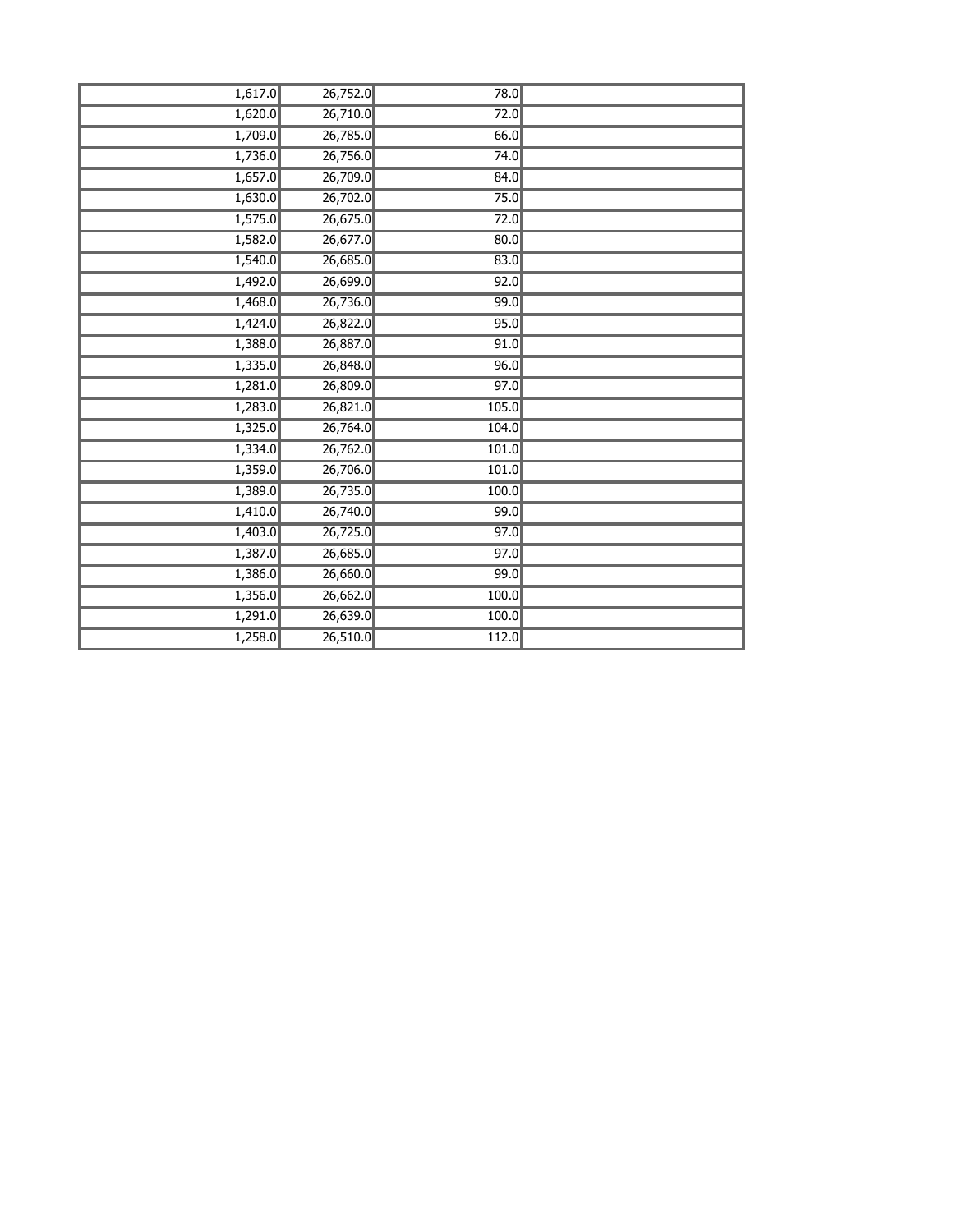|       | 321 SSI E02 Month Aged 387 SSI Trans Medicaid Aged | 410 Nursing Home Aged | 424 Pickle Aged   |
|-------|----------------------------------------------------|-----------------------|-------------------|
| 189.0 | 140.0                                              | 46.0                  | 96.0              |
| 202.0 | 127.0                                              | 51.0                  | 95.0              |
| 175.0 | 133.0                                              | 44.0                  | 90.0              |
| 188.0 | 121.0                                              | 42.0                  | 81.0              |
| 199.0 | 117.0                                              | 46.0                  | 76.0              |
| 187.0 | 111.0                                              | 47.0                  | 82.0              |
| 162.0 | 119.0                                              | 52.0                  | 87.0              |
| 174.0 | 109.0                                              | 48.0                  | 85.0              |
| 175.0 | 97.0                                               | 48.0                  | 88.0              |
| 141.0 | 145.0                                              | 47.0                  | 87.0              |
| 183.0 | 144.0                                              | 55.0                  | 86.0              |
| 170.0 | 105.0                                              | 51.0                  | 89.0              |
| 165.0 | 115.0                                              | 49.0                  | 87.0              |
| 194.0 | 121.0                                              | 57.0                  | 84.0              |
| 333.0 | 116.0                                              | 59.0                  | 84.0              |
| 214.0 | 121.0                                              | 56.0                  | 86.0              |
| 162.0 | 113.0                                              | 55.0                  | 86.0              |
| 168.0 | 112.0                                              | 56.0                  | 86.0              |
| 191.0 | 148.0                                              | 63.0                  | 89.0              |
| 158.0 | 124.0                                              | 59.0                  | 86.0              |
| 195.0 | 101.0                                              | 56.0                  | 87.0              |
| 185.0 | 136.0                                              | 50.0                  | 89.0              |
| 180.0 | 112.0                                              | 51.0                  | 90.0              |
| 149.0 | 115.0                                              | 52.0                  | 93.0              |
| 178.0 | 141.0                                              | 54.0                  | 92.0              |
| 199.0 | 118.0                                              | 56.0                  | 95.0              |
| 175.0 | 148.0                                              | 53.0                  | 94.0              |
| 151.0 | 148.0                                              | 54.0                  | 95.0              |
| 170.0 | 119.0                                              | 55.0                  | 97.0              |
| 186.0 | 116.0                                              | 55.0                  | 98.0              |
| 168.0 | 124.0                                              | 58.0                  | 97.0              |
| 171.0 | 129.0                                              | 58.0                  | 98.0              |
| 200.0 | 127.0                                              | 54.0                  | 98.0              |
| 174.0 | 131.0                                              | 51.0                  | 97.0              |
| 173.0 | 107.0                                              | 48.0                  | 99.0              |
| 209.0 | 100.0                                              | 44.0                  | 96.0              |
| 194.0 | 142.0                                              | 43.0                  | 95.0              |
| 166.0 | 135.0                                              | 43.0                  | 97.0              |
| 173.0 | 133.0                                              | 41.0                  | $\overline{97.0}$ |
| 194.0 | 117.0                                              | 41.0                  | 100.0             |
| 172.0 | 109.0                                              | 45.0                  | 101.0             |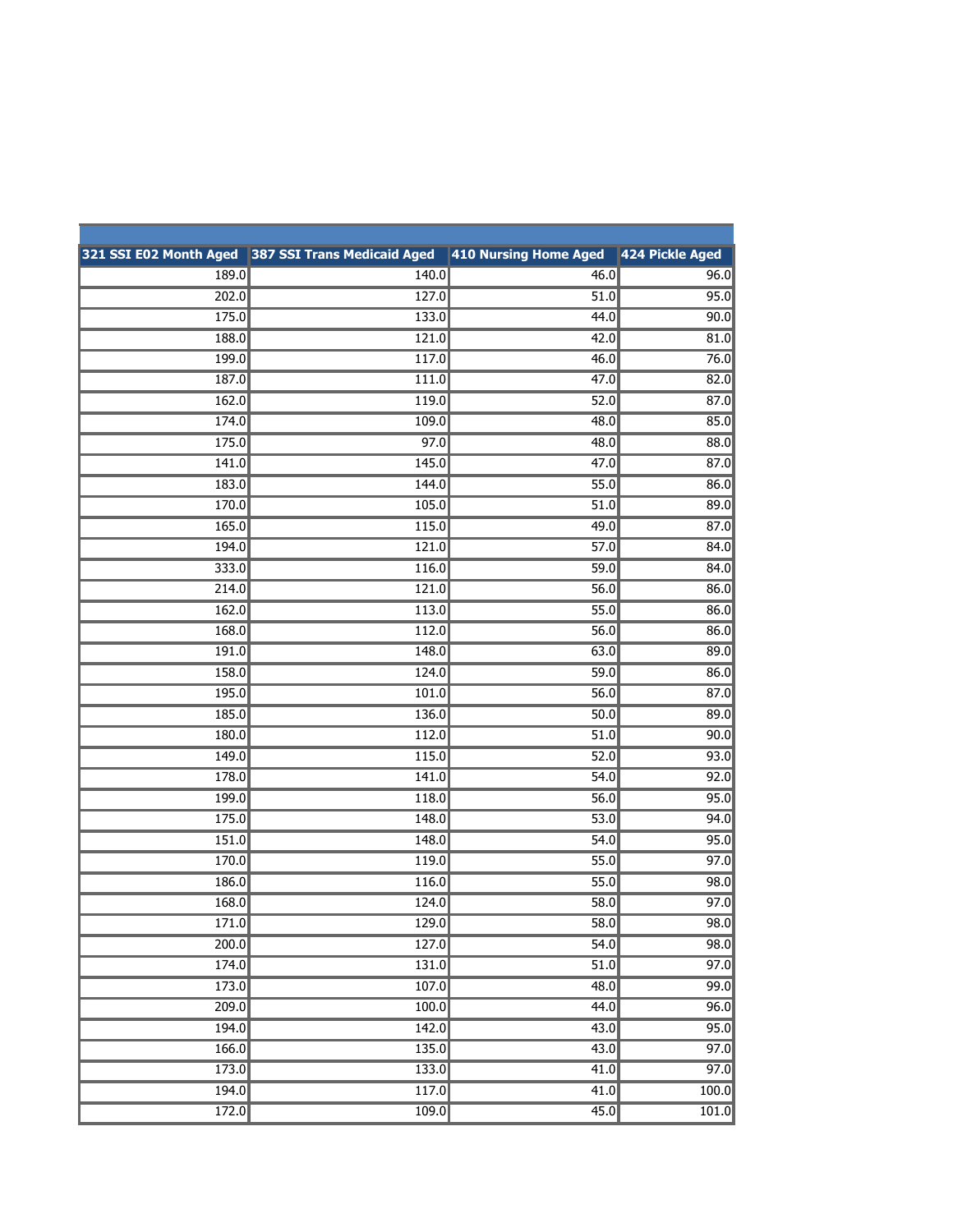| 154.0 | 141.0             | $\overline{43.0}$ | 104.0             |
|-------|-------------------|-------------------|-------------------|
| 239.0 | 134.0             | 44.0              | 106.0             |
| 176.0 | 112.0             | $\overline{41.0}$ | 105.0             |
| 126.0 | 149.0             | 38.0              | 103.0             |
| 114.0 | 116.0             | 43.0              | 96.0              |
| 87.0  | $\overline{93.0}$ | 42.0              | 90.0              |
| 136.0 | 86.0              | 42.0              | 80.0              |
| 131.0 | 77.0              | 33.0              | 46.0              |
| 132.0 | $\overline{53.0}$ | 23.0              | 28.0              |
| 154.0 | 46.0              | $\overline{17.0}$ | 30.0              |
| 160.0 | 29.0              | 17.0              | 29.0              |
| 130.0 | 42.0              | 18.0              | 27.0              |
| 120.0 | 39.0              | 16.0              | 26.0              |
| 149.0 | 39.0              | 16.0              | 28.0              |
| 142.0 | 37.0              | 15.0              | 30.0              |
| 136.0 | $\overline{26.0}$ | 17.0              | 34.0              |
| 162.0 | 53.0              | 16.0              | $\overline{35.0}$ |
| 115.0 | 45.0              | 17.0              | 35.0              |
| 147.0 | $\overline{56.0}$ | 13.0              | 36.0              |
| 169.0 | 32.0              | 14.0              | 37.0              |
| 187.0 | 63.0              | 17.0              | 37.0              |
| 184.0 | 44.0              | 17.0              | 36.0              |
| 173.0 | 50.0              | 15.0              | 36.0              |
| 187.0 | $\overline{47.0}$ | 16.0              | 38.0              |
| 148.0 | 48.0              | 12.0              | 36.0              |
| 136.0 | 38.0              | $\overline{13.0}$ | 34.0              |
| 102.0 | $\overline{42.0}$ | 13.0              | $\overline{33.0}$ |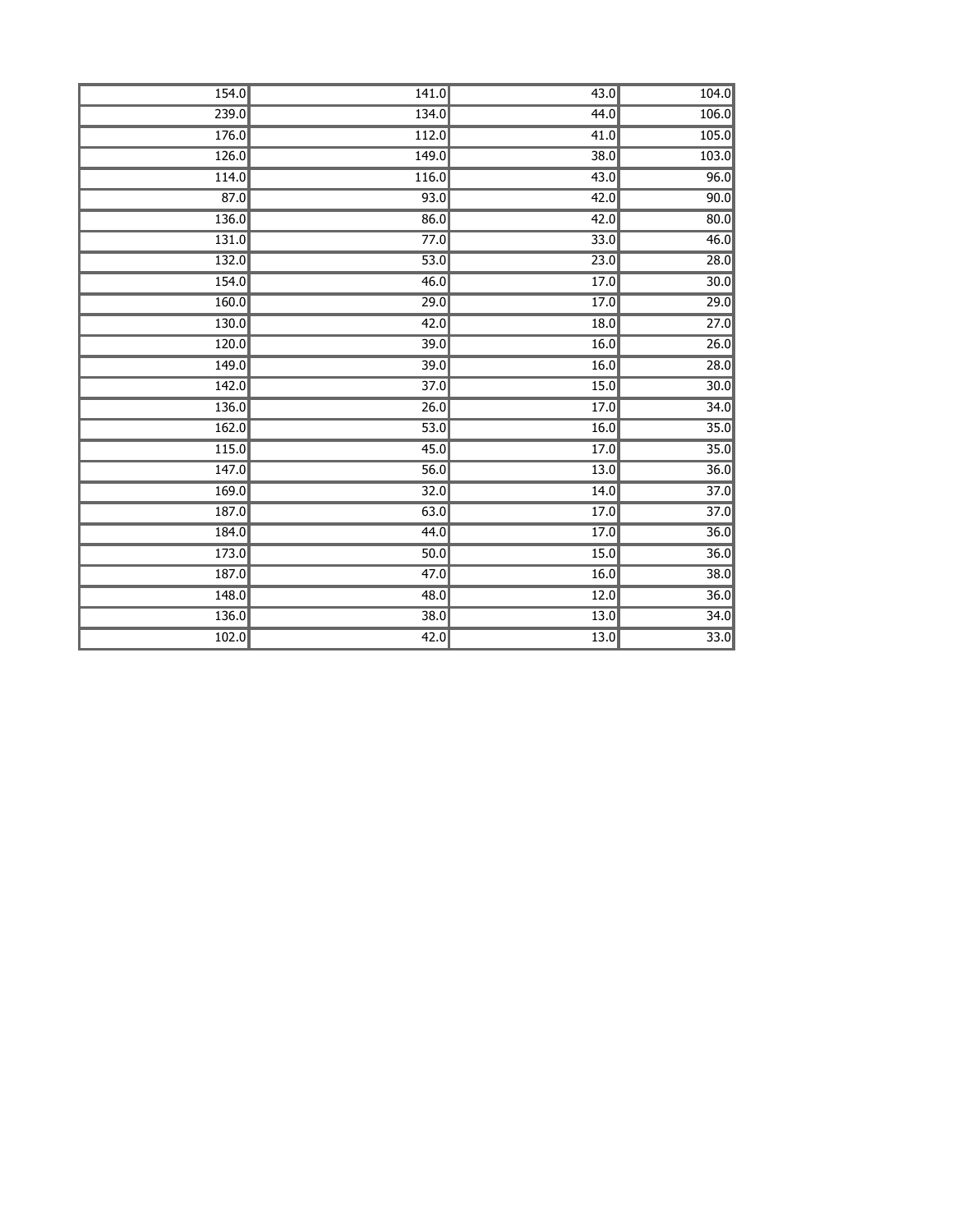|                                                      | <b>Blind and Disabled</b> |                                                     |                  |  |
|------------------------------------------------------|---------------------------|-----------------------------------------------------|------------------|--|
| 427 Disabled Adult Child Aged 211 Nursing Home Blind |                           | 212 Nursing Home Disabled 216 30 Day Hospital Blind |                  |  |
|                                                      | 24.0                      | 4,215.0                                             |                  |  |
|                                                      | 25.0                      | 4,232.0                                             |                  |  |
|                                                      | 24.0                      | 4,257.0                                             |                  |  |
|                                                      | 24.0                      | 4,265.0                                             |                  |  |
|                                                      | 24.0                      | 4,258.0                                             |                  |  |
|                                                      | 24.0                      | 4,233.0                                             |                  |  |
|                                                      | 23.0                      | 4,124.0                                             |                  |  |
|                                                      | 23.0                      | 4,117.0                                             |                  |  |
|                                                      | 24.0                      | 4,137.0                                             |                  |  |
|                                                      | 25.0                      | 4,131.0                                             |                  |  |
|                                                      | 23.0                      | 4,144.0                                             |                  |  |
|                                                      | 24.0                      | 4,141.0                                             |                  |  |
|                                                      | 23.0                      | 4,155.0                                             |                  |  |
|                                                      | 24.0                      | 4,120.0                                             |                  |  |
|                                                      | 25.0                      | 4,147.0                                             |                  |  |
|                                                      | 27.0                      | 4,138.0                                             |                  |  |
|                                                      | 25.0                      | 4,143.0                                             |                  |  |
|                                                      | 26.0                      | 4,132.0                                             |                  |  |
|                                                      | $\overline{28.0}$         | 4,155.0                                             |                  |  |
|                                                      | 28.0                      | 4,174.0                                             |                  |  |
|                                                      | 29.0                      | 4,175.0                                             |                  |  |
|                                                      | 27.0                      | 4,172.0                                             | $\overline{1.0}$ |  |
|                                                      | 27.0                      | 4,173.0                                             |                  |  |
|                                                      | 27.0                      | 4,211.0                                             |                  |  |
|                                                      | 26.0                      | 4,210.0                                             |                  |  |
| $\overline{1.0}$                                     | 24.0                      | 4,193.0                                             |                  |  |
| 1.0                                                  | 23.0                      | 4,209.0                                             |                  |  |
| 1.0                                                  | 24.0                      | 4,208.0                                             |                  |  |
| 1.0                                                  | 24.0                      | 4,207.0                                             |                  |  |
| 1.0                                                  | 26.0                      | 4,202.0                                             |                  |  |
| 1.0                                                  | 28.0                      | 4,215.0                                             |                  |  |
| 1.0                                                  | $\overline{31.0}$         | 4,199.0                                             |                  |  |
| $\overline{1.0}$                                     | 31.0                      | 4,232.0                                             |                  |  |
| 1.0                                                  | 32.0                      | 4,230.0                                             |                  |  |
| $\overline{1.0}$                                     | 30.0                      | 4,226.0                                             |                  |  |
| $\overline{1.0}$                                     | $\overline{30.0}$         | 4,219.0                                             |                  |  |
| 1.0                                                  | $\overline{30.0}$         | 4,230.0                                             |                  |  |
| $\overline{1.0}$                                     | $\overline{30.0}$         | 4,195.0                                             |                  |  |
| $\overline{1.0}$                                     | 31.0                      | 4,205.0                                             | 1.0              |  |
| 1.0                                                  | 35.0                      | 4,211.0                                             |                  |  |
| 1.0                                                  | $\overline{38.0}$         | 4,203.0                                             |                  |  |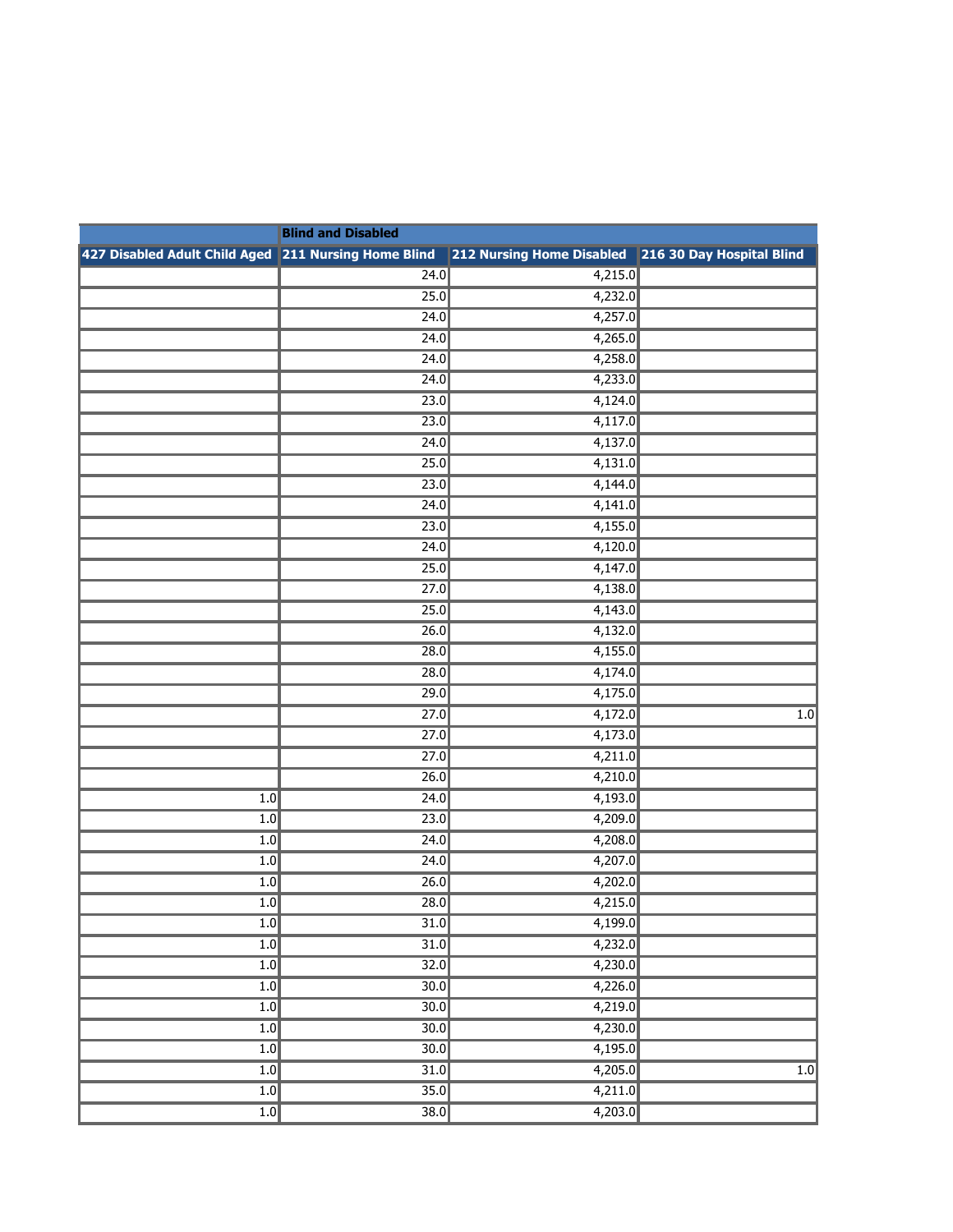| 1.0 | 40.0              | 4,192.0 |                  |
|-----|-------------------|---------|------------------|
| 1.0 | $\overline{38.0}$ | 4,240.0 |                  |
| 1.0 | 38.0              | 4,219.0 |                  |
| 1.0 | $\overline{39.0}$ | 4,211.0 |                  |
|     | 40.0              | 4,215.0 |                  |
|     | $\overline{39.0}$ | 4,182.0 |                  |
|     | $\overline{37.0}$ | 4,177.0 |                  |
|     | 35.0              | 4,183.0 |                  |
|     | $\overline{37.0}$ | 4,163.0 |                  |
|     | $\overline{39.0}$ | 4,046.0 |                  |
|     | 38.0              | 4,044.0 |                  |
|     | 38.0              | 4,036.0 |                  |
|     | 36.0              | 4,024.0 |                  |
|     | $\overline{37.0}$ | 3,960.0 |                  |
|     | 38.0              | 3,944.0 |                  |
|     | $\overline{39.0}$ | 3,992.0 |                  |
|     | 42.0              | 3,984.0 |                  |
|     | 41.0              | 4,016.0 |                  |
|     | 42.0              | 4,079.0 |                  |
|     | 40.0              | 4,097.0 | 1.0              |
|     | 44.0              | 4,124.0 | 1.0              |
|     | 42.0              | 4,164.0 | 1.0              |
|     | 44.0              | 4,194.0 | 1.0              |
|     | 44.0              | 4,197.0 | 1.0              |
|     | 44.0              | 4,185.0 | $\overline{1.0}$ |
|     | 46.0              | 3,963.0 |                  |
|     | 47.0              | 3,942.0 |                  |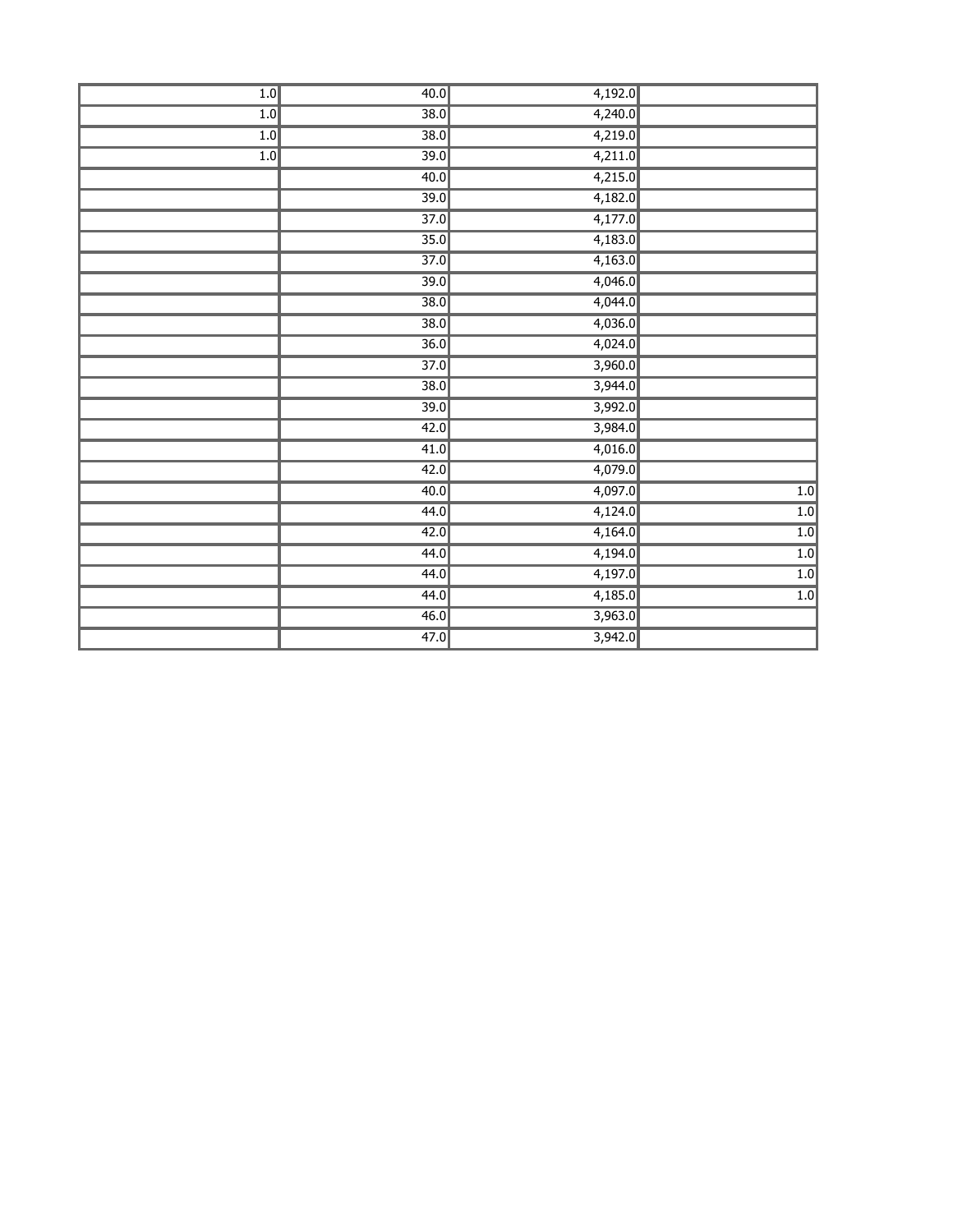|                   | 217 30 Day Hospital Disabled 219 Protected Med 1972 Cola Blind 220 Protected Med 1972 Cola Dsb |         |
|-------------------|------------------------------------------------------------------------------------------------|---------|
| $\overline{30.0}$ |                                                                                                | $1.0$   |
| 25.0              |                                                                                                | $1.0$   |
| 23.0              |                                                                                                |         |
| 26.0              |                                                                                                |         |
| 31.0              |                                                                                                | $1.0$   |
| 41.0              |                                                                                                | 1.0     |
| 38.0              |                                                                                                | 4.0     |
| 29.0              |                                                                                                | 15.0    |
| 26.0              |                                                                                                | 24.0    |
| 23.0              |                                                                                                | 55.0    |
| 28.0              |                                                                                                | 88.0    |
| 28.0              |                                                                                                | 108.0   |
| 28.0              |                                                                                                | 134.0   |
| 34.0              | 1.0                                                                                            | 196.0   |
| 40.0              | 2.0                                                                                            | 255.0   |
| 50.0              | 1.0                                                                                            | 417.0   |
| 55.0              | 2.0                                                                                            | 561.0   |
| 51.0              | $\overline{3.0}$                                                                               | 708.0   |
| 58.0              | 4.0                                                                                            | 755.0   |
| 61.0              | 4.0                                                                                            | 800.0   |
| 55.0              | 4.0                                                                                            | 839.0   |
| 52.0              | $\overline{3.0}$                                                                               | 1,211.0 |
| 46.0              | 3.0                                                                                            | 1,185.0 |
| 51.0              | 3.0                                                                                            | 1,159.0 |
| 55.0              | $\overline{3.0}$                                                                               | 1,148.0 |
| 45.0              | $\overline{3.0}$                                                                               | 1,101.0 |
| 44.0              | 3.0                                                                                            | 1,093.0 |
| 41.0              | 3.0                                                                                            | 1,059.0 |
| 40.0              | $\overline{3.0}$                                                                               | 1,028.0 |
| 35.0              | $\overline{3.0}$                                                                               | 1,009.0 |
| 33.0              | 4.0                                                                                            | 997.0   |
| 36.0              | 4.0                                                                                            | 980.0   |
| 36.0              | 5.0                                                                                            | 946.0   |
| $\overline{33.0}$ | 4.0                                                                                            | 906.0   |
| 38.0              | 6.0                                                                                            | 926.0   |
| $\overline{37.0}$ | 6.0                                                                                            | 874.0   |
| 43.0              | 6.0                                                                                            | 839.0   |
| 40.0              | 7.0                                                                                            | 804.0   |
| 49.0              | 7.0                                                                                            | 773.0   |
| 46.0              | 7.0                                                                                            | 738.0   |
| 48.0              | 6.0                                                                                            | 705.0   |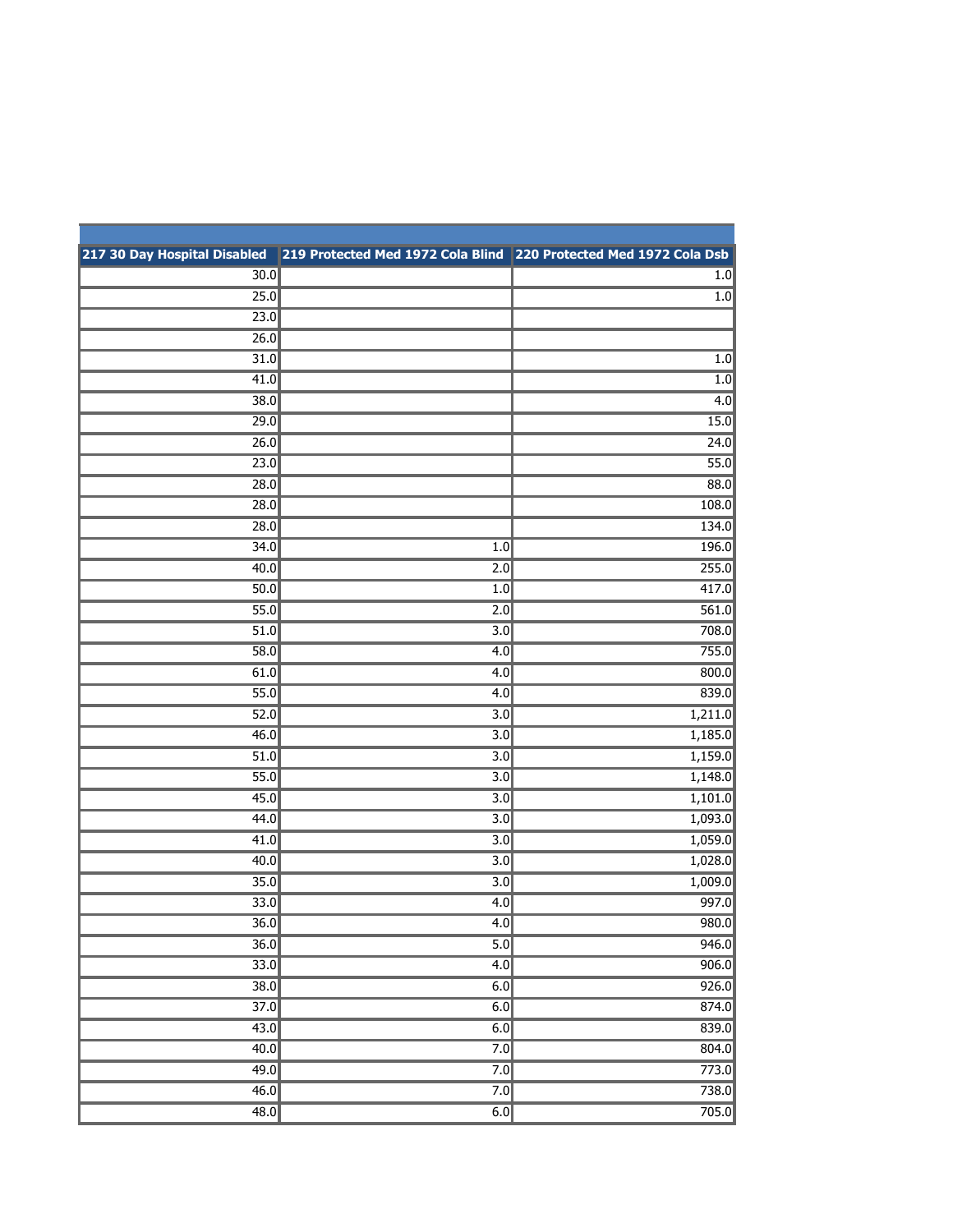| 54.0              | 5.0              | 687.0 |
|-------------------|------------------|-------|
| 44.0              | 5.0              | 665.0 |
| 50.0              | 5.0              | 654.0 |
| 50.0              | 5.0              | 638.0 |
| 52.0              | $\overline{5.0}$ | 630.0 |
| 54.0              | 5.0              | 612.0 |
| 65.0              | 5.0              | 598.0 |
| 75.0              | 4.0              | 602.0 |
| 77.0              | 4.0              | 594.0 |
| 79.0              | 4.0              | 585.0 |
| 82.0              | $\overline{4.0}$ | 586.0 |
| 88.0              | 4.0              | 574.0 |
| 89.0              | 5.0              | 573.0 |
| 94.0              | 4.0              | 598.0 |
| 96.0              | 4.0              | 603.0 |
| $\overline{83.0}$ | 4.0              | 606.0 |
| 78.0              | 4.0              | 600.0 |
| 85.0              | 4.0              | 604.0 |
| 76.0              | 4.0              | 606.0 |
| 78.0              | 4.0              | 609.0 |
| 79.0              | 4.0              | 603.0 |
| 82.0              | $\overline{4.0}$ | 601.0 |
| 77.0              | 4.0              | 603.0 |
| 82.0              | 4.0              | 599.0 |
| 75.0              | 4.0              | 595.0 |
| 71.0              | 5.0              | 599.0 |
| 64.0              | 5.0              | 595.0 |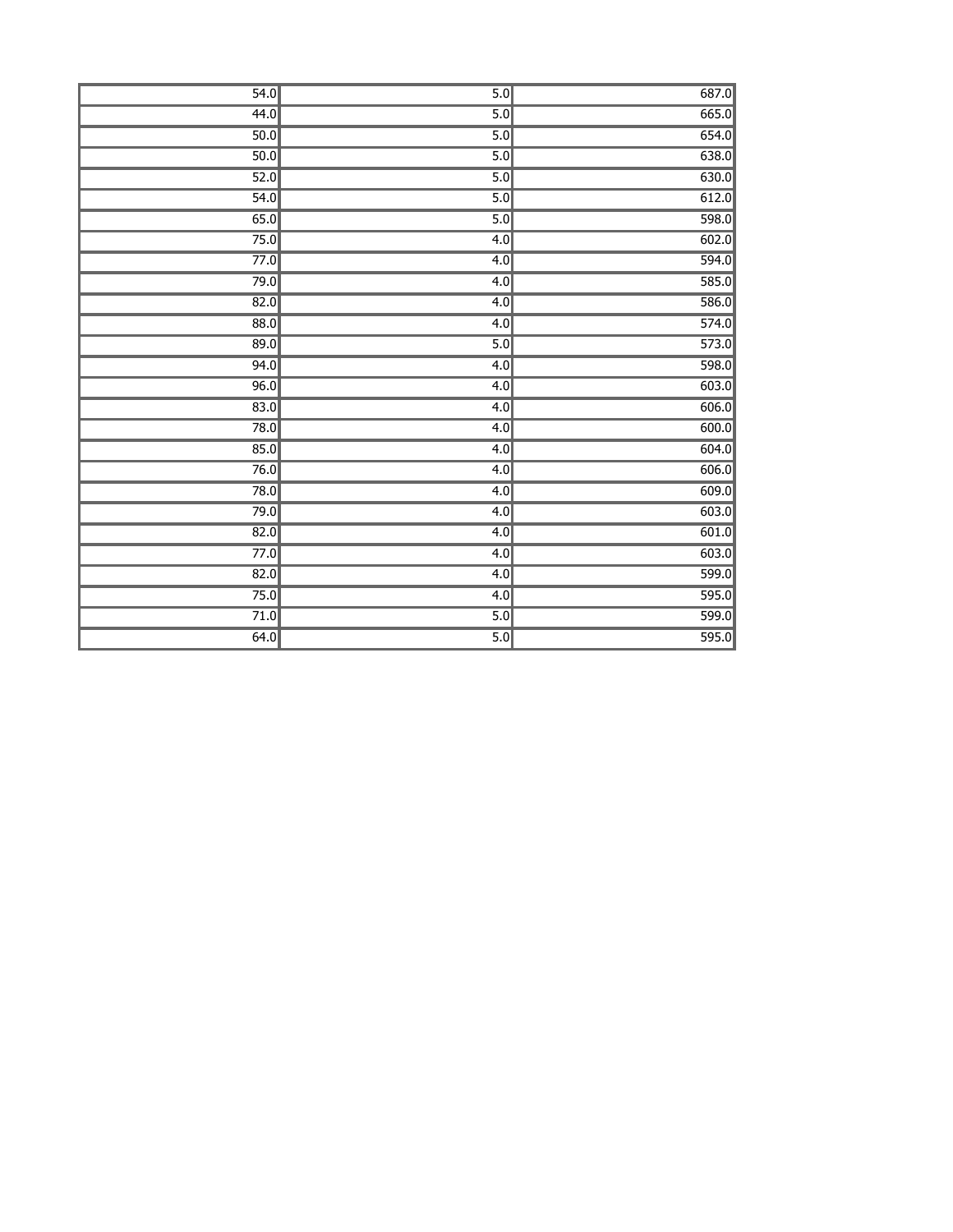| 223 Disabled Widower 1984 Cola Dsb 225 Pickle Blind 226 Pickle Disabled 228 Disabled Adult Child Blind |       |                   |
|--------------------------------------------------------------------------------------------------------|-------|-------------------|
|                                                                                                        | 260.0 | 8.0               |
|                                                                                                        | 260.0 | $\overline{8.0}$  |
|                                                                                                        | 261.0 | 8.0               |
|                                                                                                        | 256.0 | 8.0               |
|                                                                                                        | 255.0 | 9.0               |
|                                                                                                        | 254.0 | 9.0               |
|                                                                                                        | 246.0 | 9.0               |
|                                                                                                        | 241.0 | 9.0               |
|                                                                                                        | 235.0 | 9.0               |
|                                                                                                        | 233.0 | 9.0               |
|                                                                                                        | 233.0 | 9.0               |
|                                                                                                        | 224.0 | 9.0               |
|                                                                                                        | 216.0 | 9.0               |
|                                                                                                        | 216.0 | 9.0               |
|                                                                                                        | 208.0 | 9.0               |
|                                                                                                        | 203.0 | 10.0              |
|                                                                                                        | 199.0 | 10.0              |
| 1.0                                                                                                    | 198.0 | 11.0              |
| 1.0                                                                                                    | 195.0 | 12.0              |
| 1.0                                                                                                    | 201.0 | 12.0              |
| 2.0                                                                                                    | 202.0 | 12.0              |
| 2.0                                                                                                    | 197.0 | 12.0              |
| 2.0                                                                                                    | 193.0 | 13.0              |
| 2.0                                                                                                    | 193.0 | 14.0              |
| 2.0                                                                                                    | 189.0 | 14.0              |
| 2.0                                                                                                    | 188.0 | 14.0              |
| 2.0                                                                                                    | 189.0 | 14.0              |
| $\overline{2.0}$                                                                                       | 185.0 | 14.0              |
| 3.0                                                                                                    | 183.0 | 13.0              |
| 3.0                                                                                                    | 182.0 | 14.0              |
| 3.0                                                                                                    | 180.0 | 15.0              |
| 3.0                                                                                                    | 178.0 | 15.0              |
| 4.0                                                                                                    | 176.0 | 15.0              |
| 4.0                                                                                                    | 170.0 | 15.0              |
| 4.0                                                                                                    | 175.0 | 14.0              |
| 4.0                                                                                                    | 175.0 | 15.0              |
| 4.0                                                                                                    | 179.0 | 15.0              |
| 4.0                                                                                                    | 172.0 | $\overline{15.0}$ |
| 4.0                                                                                                    | 167.0 | 15.0              |
| 4.0                                                                                                    | 169.0 | 16.0              |
| 4.0                                                                                                    | 169.0 | $\overline{17.0}$ |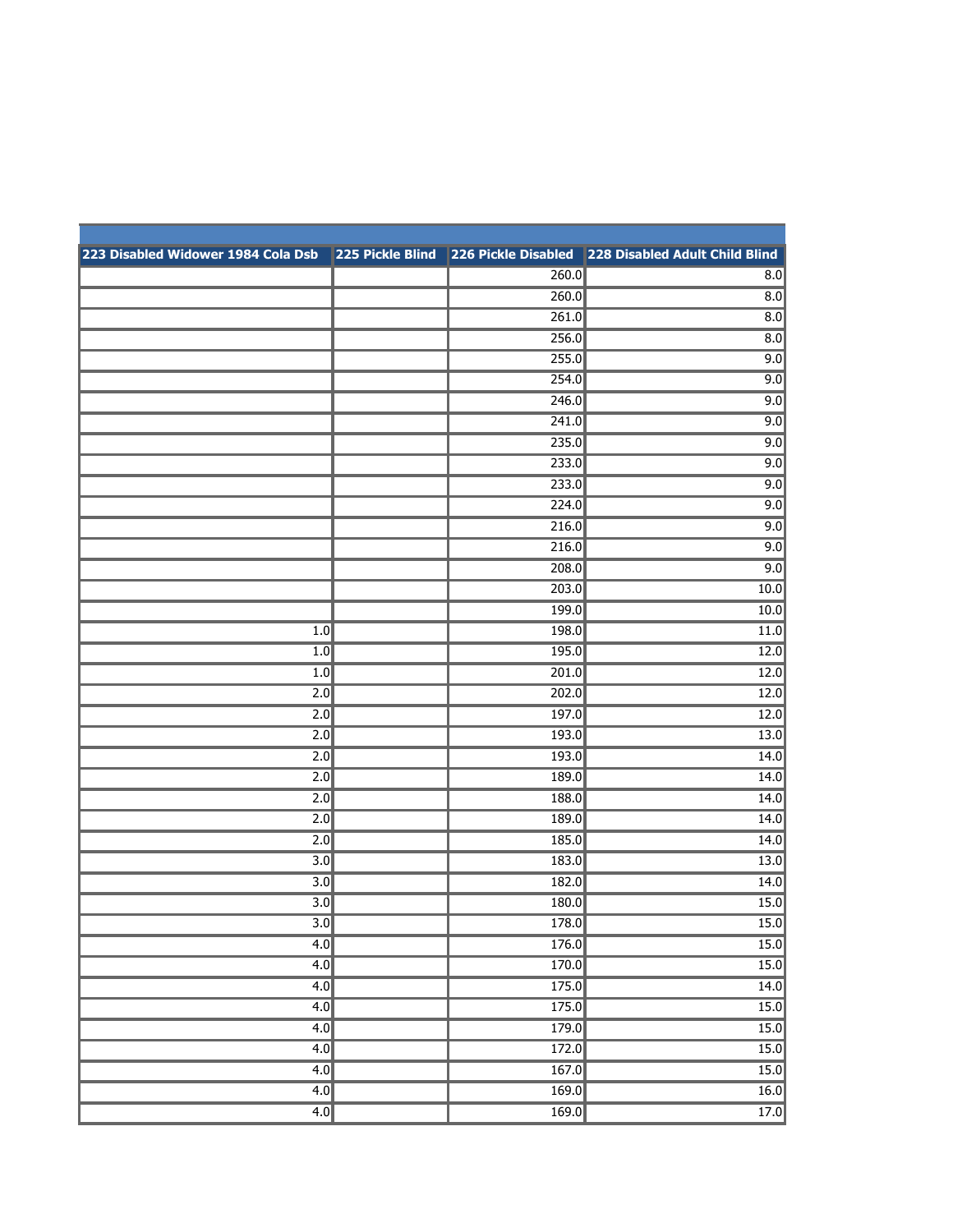| 4.0               |     | 168.0              | 16.0              |
|-------------------|-----|--------------------|-------------------|
| 4.0               |     | 171.0              | 17.0              |
| $\overline{3.0}$  |     | 182.0              | 17.0              |
| 6.0               |     | 190.0              | 17.0              |
| 25.0              |     | 191.0              | 18.0              |
| 25.0              |     | 195.0              | $\overline{18.0}$ |
| 25.0              |     | 206.0              | 18.0              |
| 36.0              |     | 249.0              | 23.0              |
| $\overline{36.0}$ |     | 252.0              | 25.0              |
| $\overline{37.0}$ |     | 265.0              | $\overline{26.0}$ |
| 37.0              |     | $\overline{281.0}$ | 26.0              |
| 37.0              |     | 281.0              | 27.0              |
| $\overline{37.0}$ |     | 282.0              | 28.0              |
| 36.0              |     | 277.0              | 29.0              |
| $\overline{36.0}$ |     | $\overline{274.0}$ | 29.0              |
| 35.0              |     | 272.0              | 29.0              |
| $\overline{35.0}$ |     | 269.0              | 29.0              |
| 35.0              |     | $\overline{272.0}$ | 29.0              |
| 36.0              | 1.0 | 272.0              | 29.0              |
| $\overline{36.0}$ | 1.0 | 272.0              | $\overline{30.0}$ |
| 36.0              | 1.0 | 270.0              | $\overline{30.0}$ |
| $\overline{36.0}$ | 1.0 | 269.0              | 31.0              |
| $\overline{36.0}$ | 1.0 | 270.0              | $\overline{31.0}$ |
| 36.0              | 1.0 | $\overline{274.0}$ | $\overline{31.0}$ |
| $\overline{36.0}$ | 1.0 | 295.0              | $\overline{32.0}$ |
| $\overline{31.0}$ | 1.0 | 336.0              | $\overline{31.0}$ |
| 31.0              | 1.0 | 352.0              | $\overline{31.0}$ |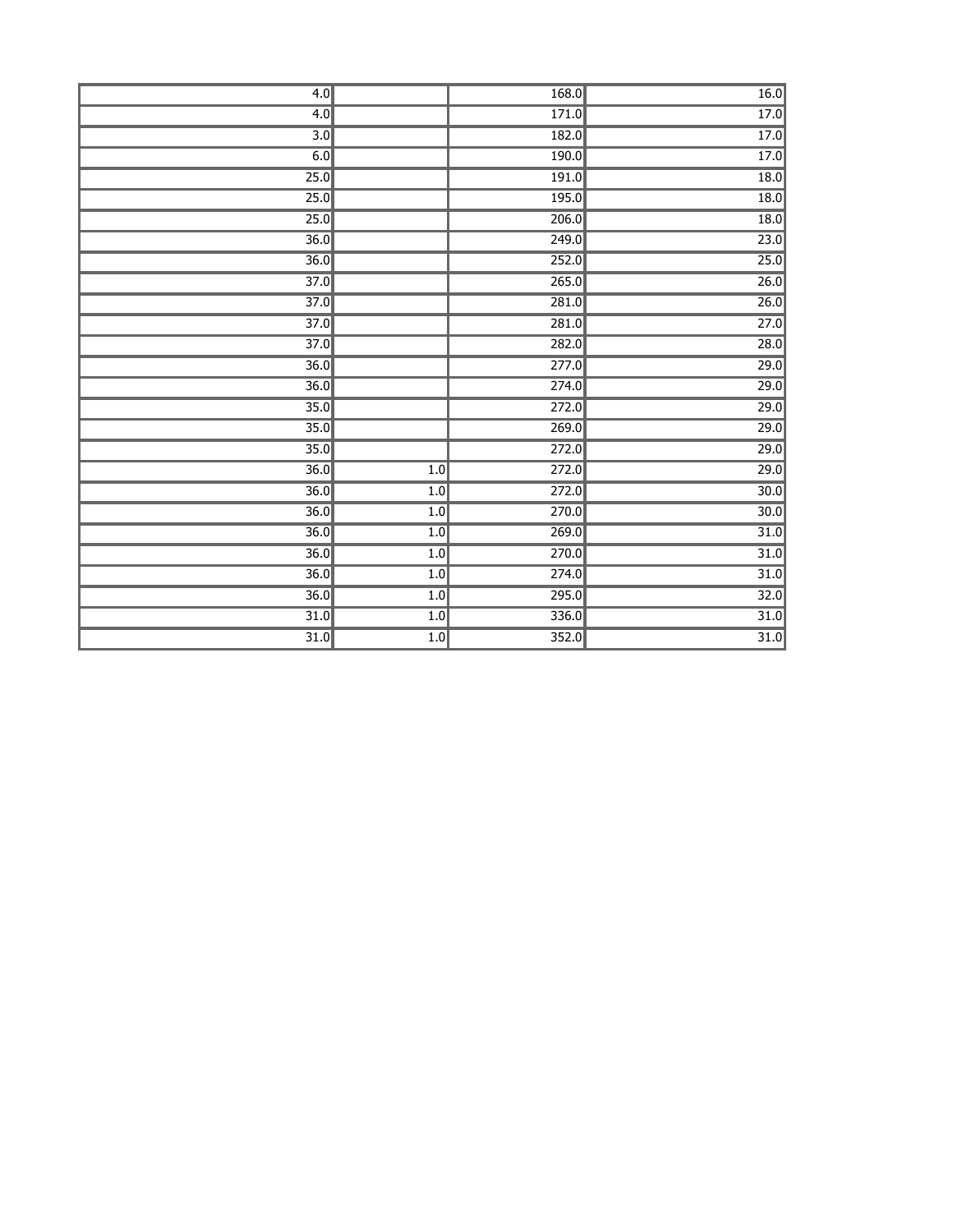|         | 229 Disabled Adult Child Disabled 231 Dsb Widower Age 50 to 59 Bld 232 Dsb Widower Age 50 to 59 Dsb |       |
|---------|-----------------------------------------------------------------------------------------------------|-------|
| 2,441.0 |                                                                                                     | 107.0 |
| 2,446.0 |                                                                                                     | 111.0 |
| 2,469.0 |                                                                                                     | 119.0 |
| 2,487.0 |                                                                                                     | 122.0 |
| 2,484.0 |                                                                                                     | 125.0 |
| 2,486.0 |                                                                                                     | 125.0 |
| 2,477.0 |                                                                                                     | 127.0 |
| 2,485.0 |                                                                                                     | 126.0 |
| 2,482.0 |                                                                                                     | 122.0 |
| 2,470.0 |                                                                                                     | 120.0 |
| 2,466.0 |                                                                                                     | 118.0 |
| 2,445.0 |                                                                                                     | 116.0 |
| 2,422.0 |                                                                                                     | 116.0 |
| 2,421.0 |                                                                                                     | 113.0 |
| 2,405.0 | 1.0                                                                                                 | 108.0 |
| 2,399.0 | 1.0                                                                                                 | 112.0 |
| 2,404.0 | 1.0                                                                                                 | 115.0 |
| 2,397.0 | 1.0                                                                                                 | 109.0 |
| 2,408.0 | 1.0                                                                                                 | 107.0 |
| 2,422.0 | 1.0                                                                                                 | 110.0 |
| 2,423.0 | 1.0                                                                                                 | 110.0 |
| 2,431.0 | 1.0                                                                                                 | 109.0 |
| 2,440.0 | 1.0                                                                                                 | 111.0 |
| 2,456.0 | 1.0                                                                                                 | 109.0 |
| 2,484.0 | 1.0                                                                                                 | 114.0 |
| 2,479.0 | 1.0                                                                                                 | 103.0 |
| 2,507.0 | 1.0                                                                                                 | 97.0  |
| 2,529.0 | 1.0                                                                                                 | 98.0  |
| 2,541.0 | 1.0                                                                                                 | 100.0 |
| 2,555.0 | 1.0                                                                                                 | 103.0 |
| 2,574.0 | 1.0                                                                                                 | 103.0 |
| 2,603.0 | 1.0                                                                                                 | 110.0 |
| 2,687.0 | $\overline{1.0}$                                                                                    | 116.0 |
| 2,752.0 | $\overline{1.0}$                                                                                    | 120.0 |
| 2,785.0 | $\overline{1.0}$                                                                                    | 122.0 |
| 2,795.0 | $\overline{1.0}$                                                                                    | 126.0 |
| 2,805.0 | 1.0                                                                                                 | 126.0 |
| 2,807.0 | $\overline{1.0}$                                                                                    | 123.0 |
| 2,813.0 | $\overline{1.0}$                                                                                    | 121.0 |
| 2,821.0 | $\overline{1.0}$                                                                                    | 120.0 |
| 2,819.0 | 1.0                                                                                                 | 119.0 |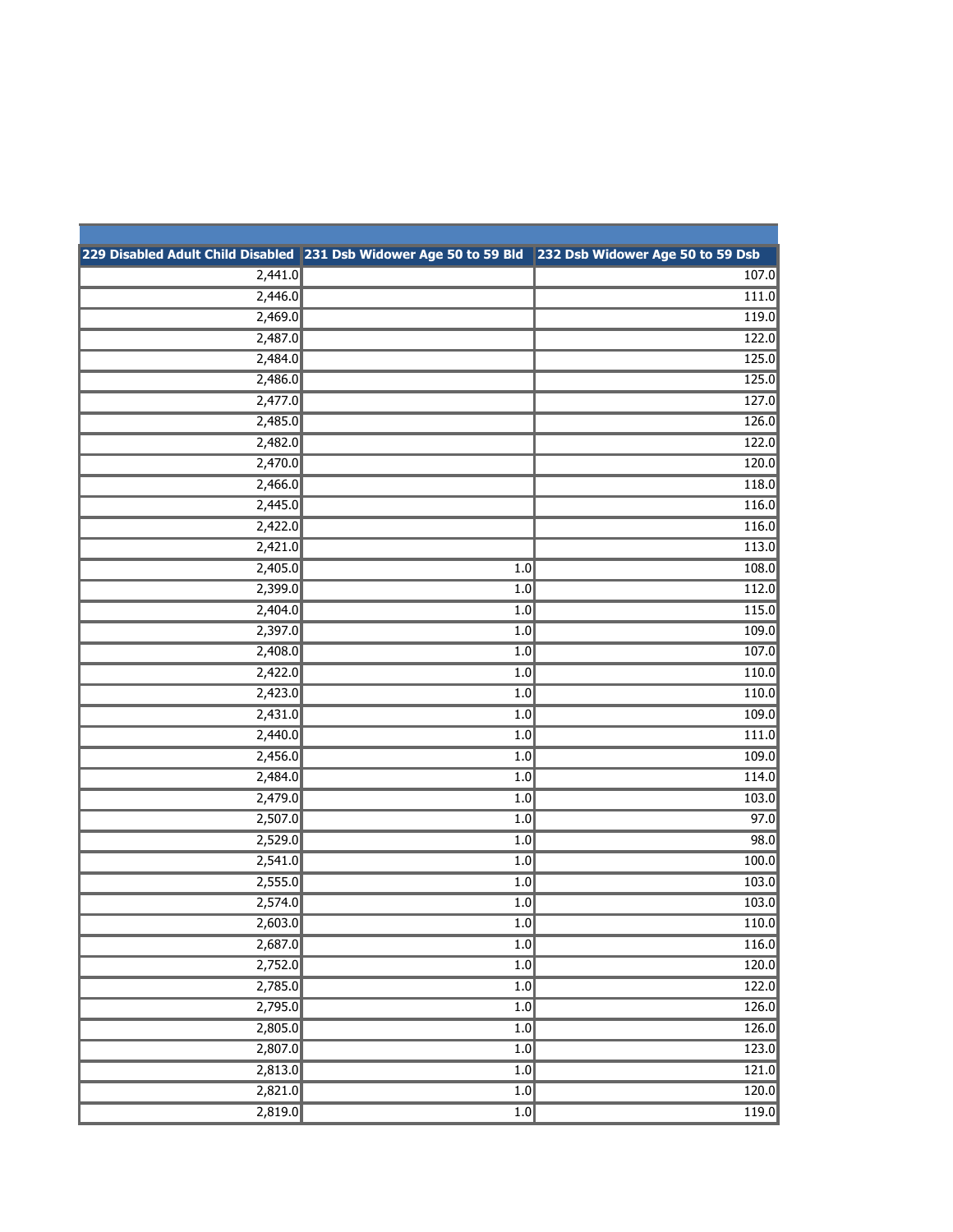| 2,822.0 | $\overline{1.0}$ | 111.0 |
|---------|------------------|-------|
| 2,826.0 | 1.0              | 107.0 |
| 2,937.0 | 1.0              | 112.0 |
| 3,099.0 | 1.0              | 127.0 |
| 3,285.0 | 1.0              | 133.0 |
| 3,474.0 | 1.0              | 150.0 |
| 3,719.0 | 1.0              | 170.0 |
| 4,505.0 | $\overline{2.0}$ | 227.0 |
| 4,630.0 | $\overline{2.0}$ | 235.0 |
| 4,676.0 | 3.0              | 245.0 |
| 4,729.0 | 4.0              | 253.0 |
| 4,781.0 | 4.0              | 255.0 |
| 4,816.0 | 4.0              | 262.0 |
| 4,840.0 | 4.0              | 264.0 |
| 4,849.0 | 4.0              | 270.0 |
| 4,881.0 | 4.0              | 276.0 |
| 4,910.0 | 4.0              | 278.0 |
| 4,929.0 | 4.0              | 277.0 |
| 4,961.0 | 4.0              | 281.0 |
| 4,982.0 | 5.0              | 282.0 |
| 5,004.0 | 5.0              | 284.0 |
| 5,022.0 | 5.0              | 283.0 |
| 5,038.0 | 5.0              | 284.0 |
| 5,056.0 | 5.0              | 282.0 |
| 5,164.0 | 5.0              | 287.0 |
| 5,174.0 | 5.0              | 298.0 |
| 5,193.0 | $\overline{5.0}$ | 302.0 |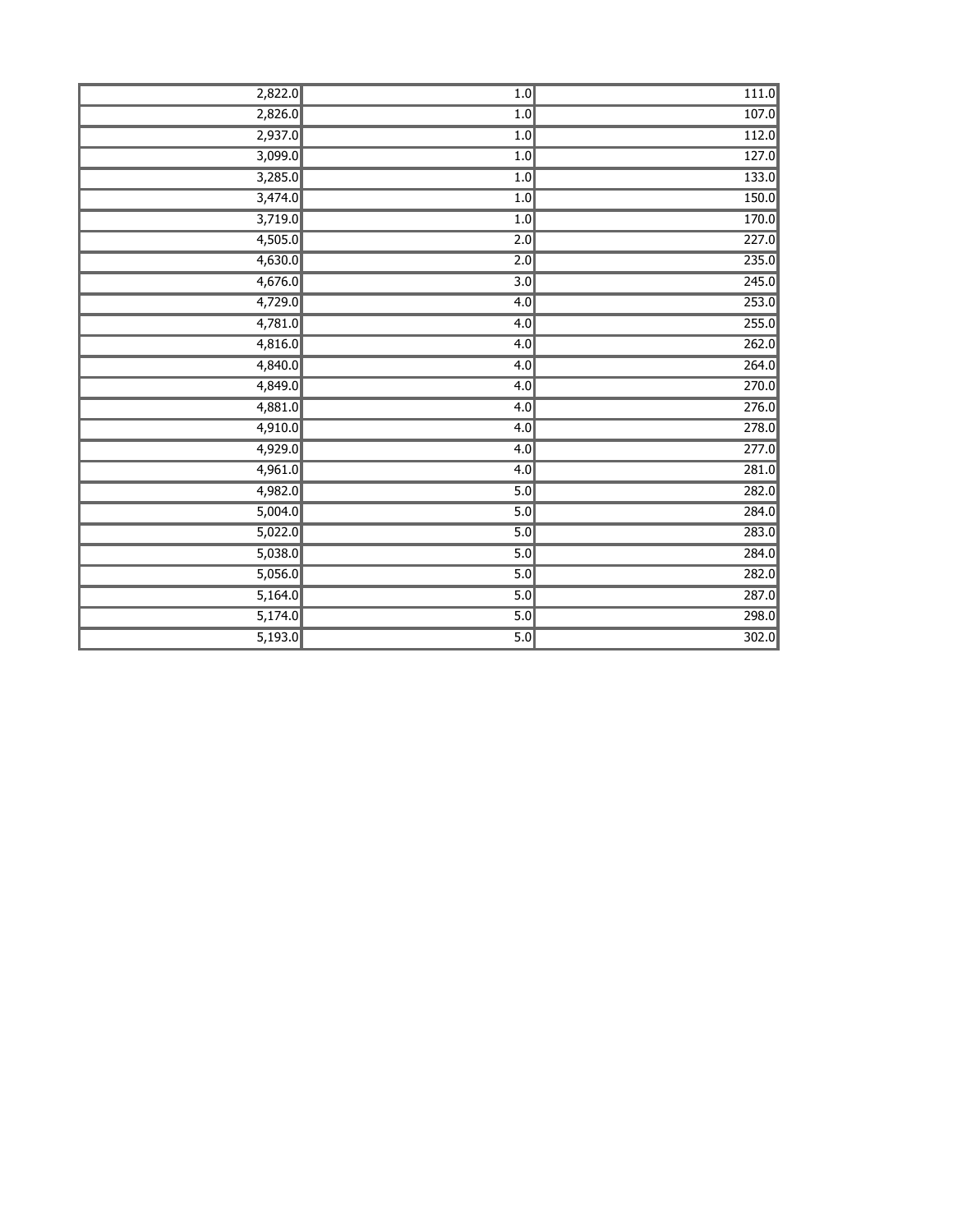|                  | 234 Widower Aged 60 to 64 Blind 235 Widower Aged 60 to 64 Disabled 237 3 Mth Prior Medicaid Blind |                  |
|------------------|---------------------------------------------------------------------------------------------------|------------------|
|                  | 76.0                                                                                              | $\overline{1.0}$ |
|                  | 79.0                                                                                              |                  |
|                  | 80.0                                                                                              |                  |
|                  | 81.0                                                                                              |                  |
|                  | 86.0                                                                                              |                  |
|                  | 88.0                                                                                              |                  |
|                  | 81.0                                                                                              |                  |
|                  | $\overline{82.0}$                                                                                 |                  |
|                  | 78.0                                                                                              |                  |
|                  | 77.0                                                                                              |                  |
|                  | 80.0                                                                                              |                  |
|                  | 76.0                                                                                              |                  |
|                  | 73.0                                                                                              |                  |
|                  | 78.0                                                                                              |                  |
|                  | 81.0                                                                                              |                  |
|                  | 80.0                                                                                              |                  |
|                  | 75.0                                                                                              |                  |
|                  | 76.0                                                                                              |                  |
|                  | 78.0                                                                                              |                  |
|                  | 77.0                                                                                              |                  |
|                  | 79.0                                                                                              |                  |
|                  | $\overline{80.0}$                                                                                 |                  |
|                  | 82.0                                                                                              |                  |
|                  | 83.0                                                                                              |                  |
|                  | 79.0                                                                                              |                  |
|                  | 76.0                                                                                              |                  |
|                  | 74.0                                                                                              |                  |
|                  | 76.0                                                                                              |                  |
|                  | 74.0                                                                                              |                  |
|                  | 73.0                                                                                              |                  |
|                  | 78.0                                                                                              |                  |
|                  | 83.0                                                                                              |                  |
| 1.0              | 92.0                                                                                              |                  |
| $\overline{1.0}$ | 94.0                                                                                              |                  |
| 1.0              | 103.0                                                                                             |                  |
| 1.0              | 106.0                                                                                             |                  |
| 1.0              | 109.0                                                                                             |                  |
| 1.0<br>1.0       | 108.0<br>108.0                                                                                    |                  |
| $\overline{1.0}$ | 108.0                                                                                             |                  |
|                  |                                                                                                   |                  |
| 1.0              | 107.0                                                                                             |                  |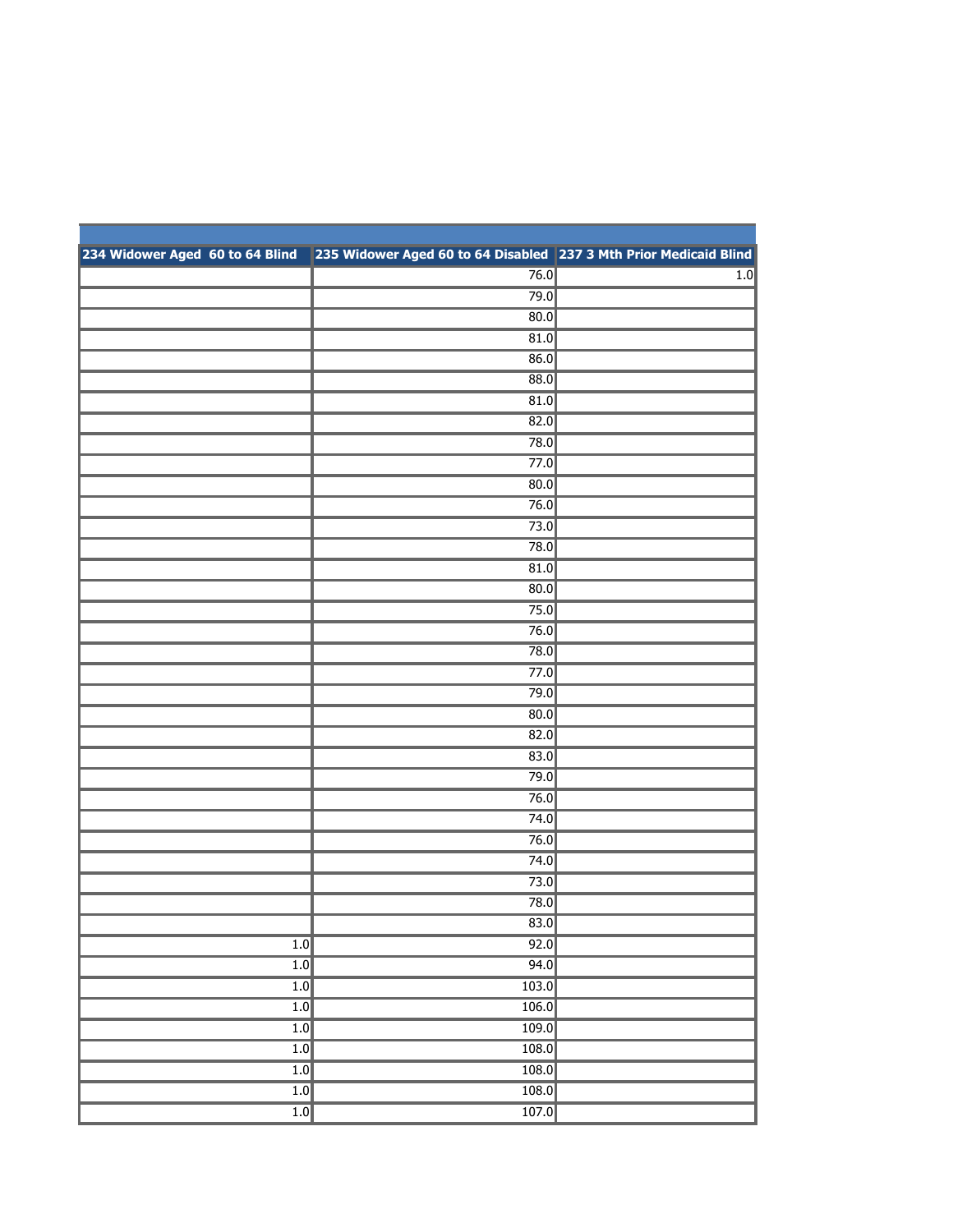| 1.0              | 103.0           |  |
|------------------|-----------------|--|
| $\overline{2.0}$ | 103.0           |  |
| 2.0              | 113.0           |  |
| $\overline{2.0}$ | 138.0           |  |
| $\overline{2.0}$ | 151.0           |  |
| $\overline{2.0}$ | 169.0           |  |
| $\overline{2.0}$ | 192.0           |  |
| $\overline{3.0}$ | 270.0           |  |
| $\overline{2.0}$ | 277.0           |  |
| $\overline{2.0}$ | 280.0           |  |
| 2.0              | 288.0           |  |
| $\overline{2.0}$ | 288.0           |  |
| $\overline{2.0}$ | 297.0           |  |
| $\overline{2.0}$ | 296.0           |  |
| $\overline{3.0}$ | 302.0           |  |
| $\overline{3.0}$ | 303.0           |  |
| $\overline{3.0}$ | 313.0           |  |
| 4.0              | 325.0           |  |
| 4.0              | 324.0           |  |
| 4.0              | 322.0           |  |
| 4.0              | 331.0           |  |
| $\overline{3.0}$ | 336.0           |  |
| $\overline{3.0}$ | $\boxed{340.0}$ |  |
| $\overline{3.0}$ | 344.0           |  |
| $\overline{3.0}$ | 352.0           |  |
| 4.0              | 365.0           |  |
| 4.0              | 367.0           |  |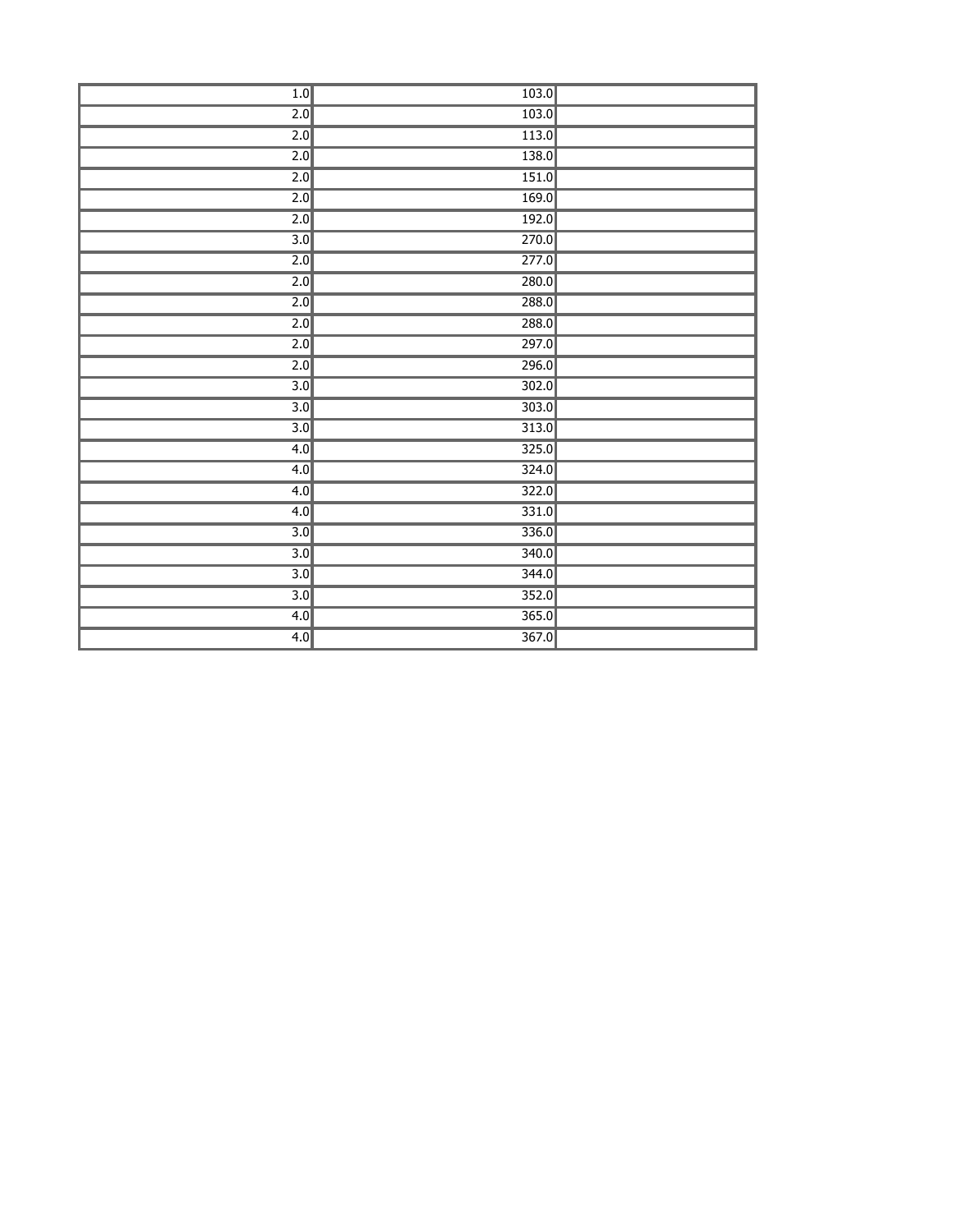| 238 3 Mth Prior Medicaid Disabled | 246 GA Mcaid for working disabled 251 Independent Waiver |       |
|-----------------------------------|----------------------------------------------------------|-------|
| 110.0                             |                                                          | 765.0 |
| 108.0                             |                                                          | 771.0 |
| 101.0                             |                                                          | 776.0 |
| 104.0                             |                                                          | 782.0 |
| 105.0                             |                                                          | 786.0 |
| 82.0                              |                                                          | 788.0 |
| 78.0                              |                                                          | 791.0 |
| 74.0                              |                                                          | 790.0 |
| 62.0                              | 1.0                                                      | 790.0 |
| 56.0                              |                                                          | 799.0 |
| 44.0                              |                                                          | 793.0 |
| 38.0                              |                                                          | 800.0 |
| 29.0                              |                                                          | 806.0 |
| 24.0                              | 1.0                                                      | 808.0 |
| $\overline{23.0}$                 | 1.0                                                      | 810.0 |
| 25.0                              | 1.0                                                      | 811.0 |
| 23.0                              | 1.0                                                      | 811.0 |
| 24.0                              | 1.0                                                      | 815.0 |
| 22.0                              | $\overline{1.0}$                                         | 816.0 |
| 22.0                              | 1.0                                                      | 823.0 |
| 19.0                              | 1.0                                                      | 826.0 |
| 23.0                              | 1.0                                                      | 830.0 |
| 23.0                              | 1.0                                                      | 835.0 |
| 18.0                              | 1.0                                                      | 843.0 |
| 18.0                              | 1.0                                                      | 846.0 |
| 4.0                               |                                                          | 851.0 |
| 4.0                               |                                                          | 851.0 |
| 4.0                               |                                                          | 859.0 |
| 3.0                               |                                                          | 865.0 |
| 3.0                               |                                                          | 866.0 |
| 6.0                               |                                                          | 875.0 |
| $\overline{3.0}$                  |                                                          | 888.0 |
| 4.0                               | 1.0                                                      | 894.0 |
| $\overline{3.0}$                  | 1.0                                                      | 897.0 |
| 4.0                               | $\overline{1.0}$                                         | 902.0 |
| 4.0                               | $\overline{1.0}$                                         | 907.0 |
| 4.0                               |                                                          | 909.0 |
| 4.0                               |                                                          | 916.0 |
| 5.0                               |                                                          | 921.0 |
| $\overline{2.0}$                  |                                                          | 928.0 |
| 4.0                               |                                                          | 940.0 |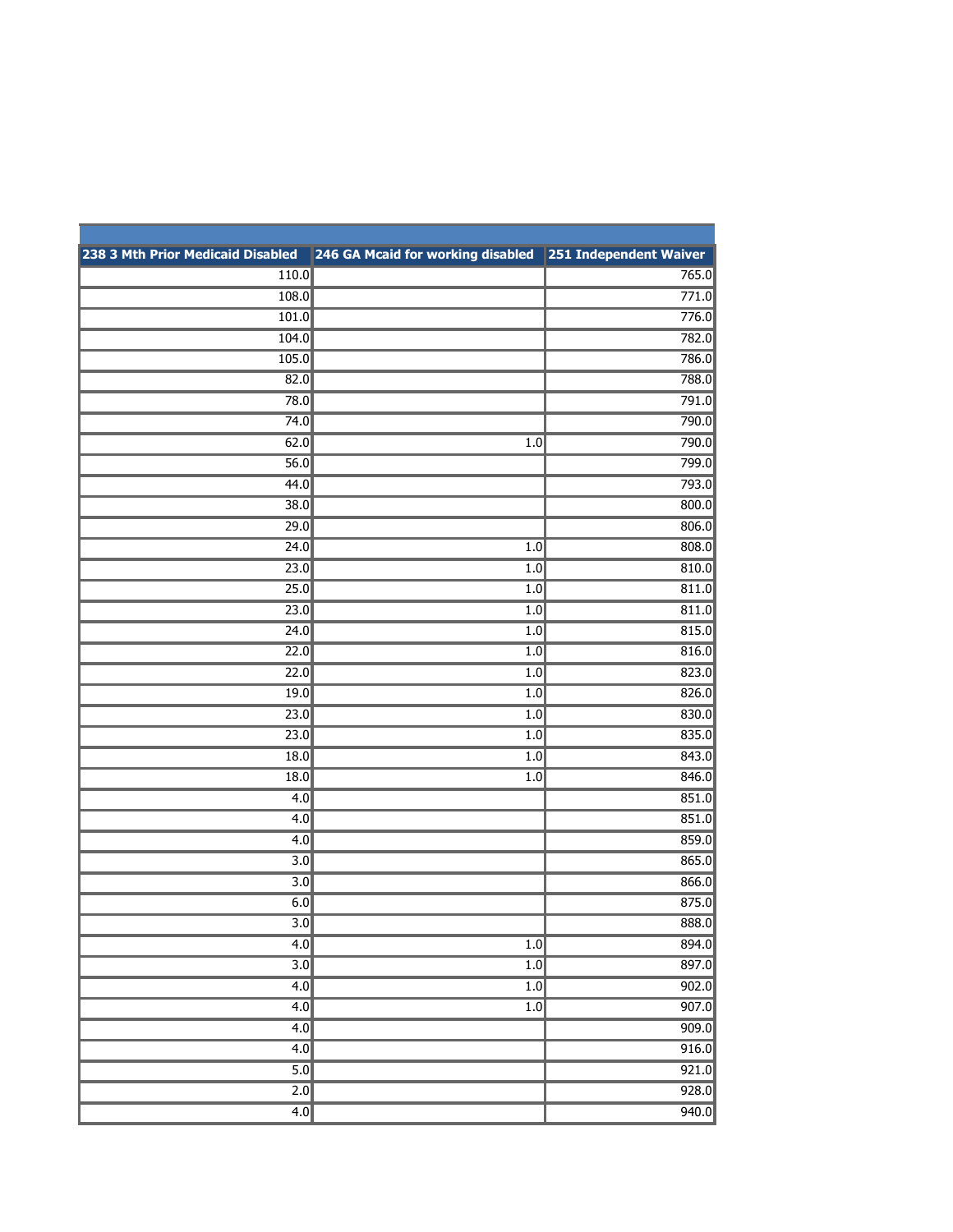| 5.0               | 949.0   |
|-------------------|---------|
| 10.0              | 953.0   |
| $\overline{3.0}$  | 962.0   |
| $\overline{3.0}$  | 975.0   |
| 7.0               | 982.0   |
| $\overline{8.0}$  | 990.0   |
| 10.0              | 1,000.0 |
| 9.0               | 1,017.0 |
| 9.0               | 1,028.0 |
| 5.0               | 1,034.0 |
| 6.0               | 1,041.0 |
| 6.0               | 1,054.0 |
| $\overline{11.0}$ | 1,059.0 |
| 5.0               | 1,064.0 |
| 6.0               | 1,078.0 |
| 4.0               | 1,087.0 |
| 4.0               | 1,088.0 |
| $\overline{3.0}$  | 1,095.0 |
| 4.0               | 1,104.0 |
| $\overline{3.0}$  | 1,107.0 |
| $\overline{3.0}$  | 1,120.0 |
| $\overline{2.0}$  | 1,121.0 |
| $\overline{2.0}$  | 1,123.0 |
| $\overline{2.0}$  | 1,137.0 |
| $\overline{2.0}$  | 1,146.0 |
| $\overline{2.0}$  | 1,146.0 |
| $\overline{2.0}$  | 1,144.0 |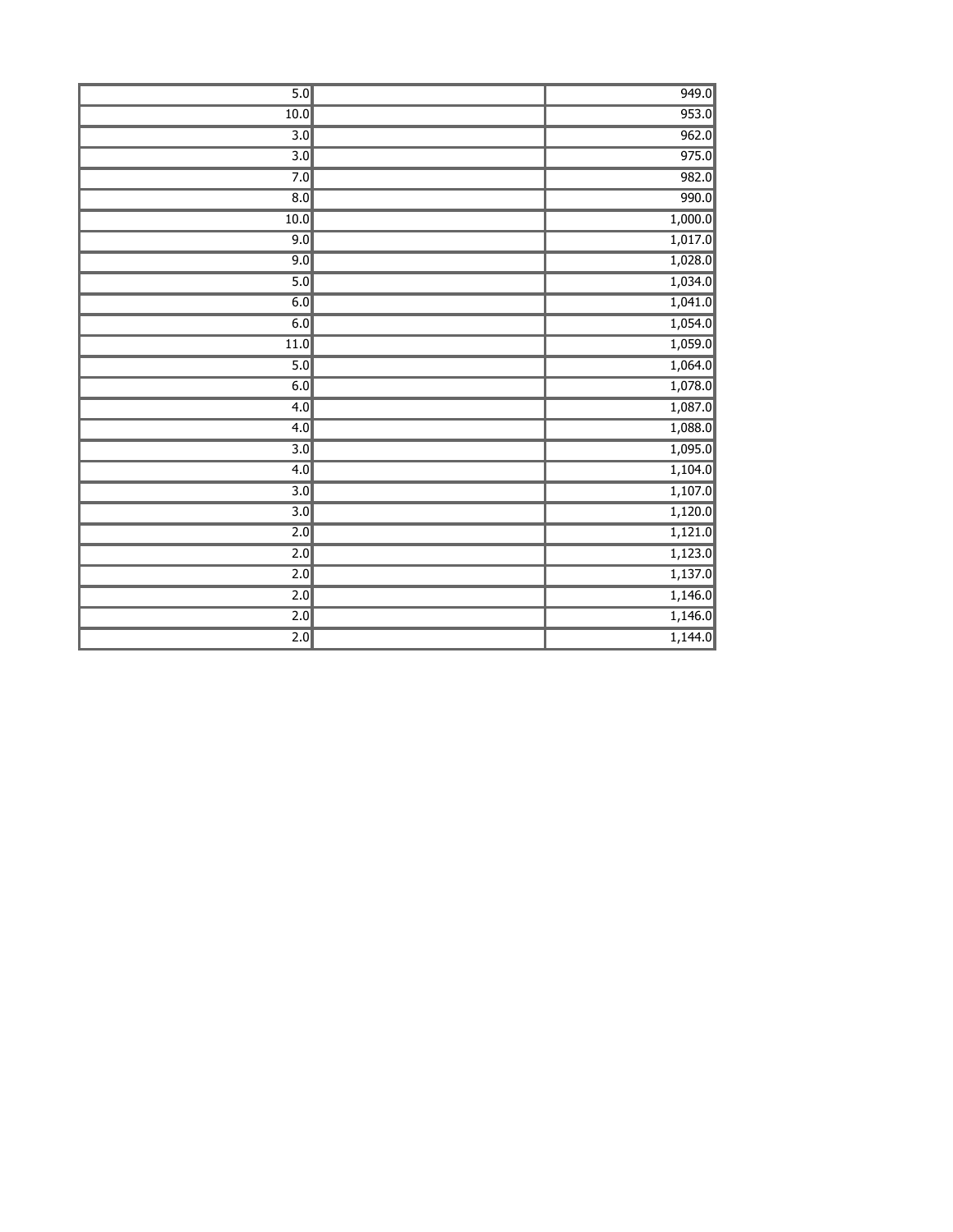|                  |         | 252 Mental Retardation Waiver 256 NOW New Option Waiver Svc 257 COMP Comprehensive Services |
|------------------|---------|---------------------------------------------------------------------------------------------|
| 1,125.0          | 862.0   | 683.0                                                                                       |
| 1,110.0          | 881.0   | 704.0                                                                                       |
| 1,101.0          | 877.0   | 704.0                                                                                       |
| 1,100.0          | 886.0   | 707.0                                                                                       |
| 1,086.0          | 891.0   | 715.0                                                                                       |
| 1,077.0          | 901.0   | 719.0                                                                                       |
| 1,060.0          | 911.0   | 729.0                                                                                       |
| 95.0             | 1,041.0 | 1,581.0                                                                                     |
| 92.0             | 1,045.0 | 1,579.0                                                                                     |
| 90.0             | 1,047.0 | 1,584.0                                                                                     |
| 88.0             | 1,054.0 | 1,593.0                                                                                     |
| 63.0             | 1,082.0 | 1,600.0                                                                                     |
| 57.0             | 1,088.0 | 1,603.0                                                                                     |
| 23.0             | 1,117.0 | 1,612.0                                                                                     |
| 21.0             | 1,115.0 | 1,629.0                                                                                     |
| 5.0              | 1,122.0 | 1,649.0                                                                                     |
| 1.0              | 1,126.0 | 1,660.0                                                                                     |
| 1.0              | 1,122.0 | 1,658.0                                                                                     |
| 1.0              | 1,119.0 | 1,662.0                                                                                     |
| 1.0              | 1,124.0 | 1,673.0                                                                                     |
| 1.0              | 1,129.0 | 1,680.0                                                                                     |
| 1.0              | 1,132.0 | 1,692.0                                                                                     |
| 1.0              | 1,135.0 | 1,698.0                                                                                     |
| 1.0              | 1,143.0 | 1,693.0                                                                                     |
| 1.0              | 1,145.0 | 1,707.0                                                                                     |
| 1.0              | 1,163.0 | 1,706.0                                                                                     |
| 1.0              | 1,168.0 | 1,709.0                                                                                     |
| 1.0              | 1,170.0 | 1,717.0                                                                                     |
| 1.0              | 1,173.0 | 1,711.0                                                                                     |
| 1.0              | 1,179.0 | 1,720.0                                                                                     |
| $1.0$            | 1,186.0 | 1,728.0                                                                                     |
| 1.0              | 1,194.0 | 1,719.0                                                                                     |
| 1.0              | 1,205.0 | 1,717.0                                                                                     |
| $\overline{1.0}$ | 1,213.0 | 1,723.0                                                                                     |
| 1.0              | 1,221.0 | 1,729.0                                                                                     |
|                  | 1,224.0 | 1,733.0                                                                                     |
|                  | 1,229.0 | 1,732.0                                                                                     |
|                  | 1,225.0 | 1,727.0                                                                                     |
|                  | 1,217.0 | 1,722.0                                                                                     |
|                  | 1,216.0 | 1,733.0                                                                                     |
|                  | 1,228.0 | 1,719.0                                                                                     |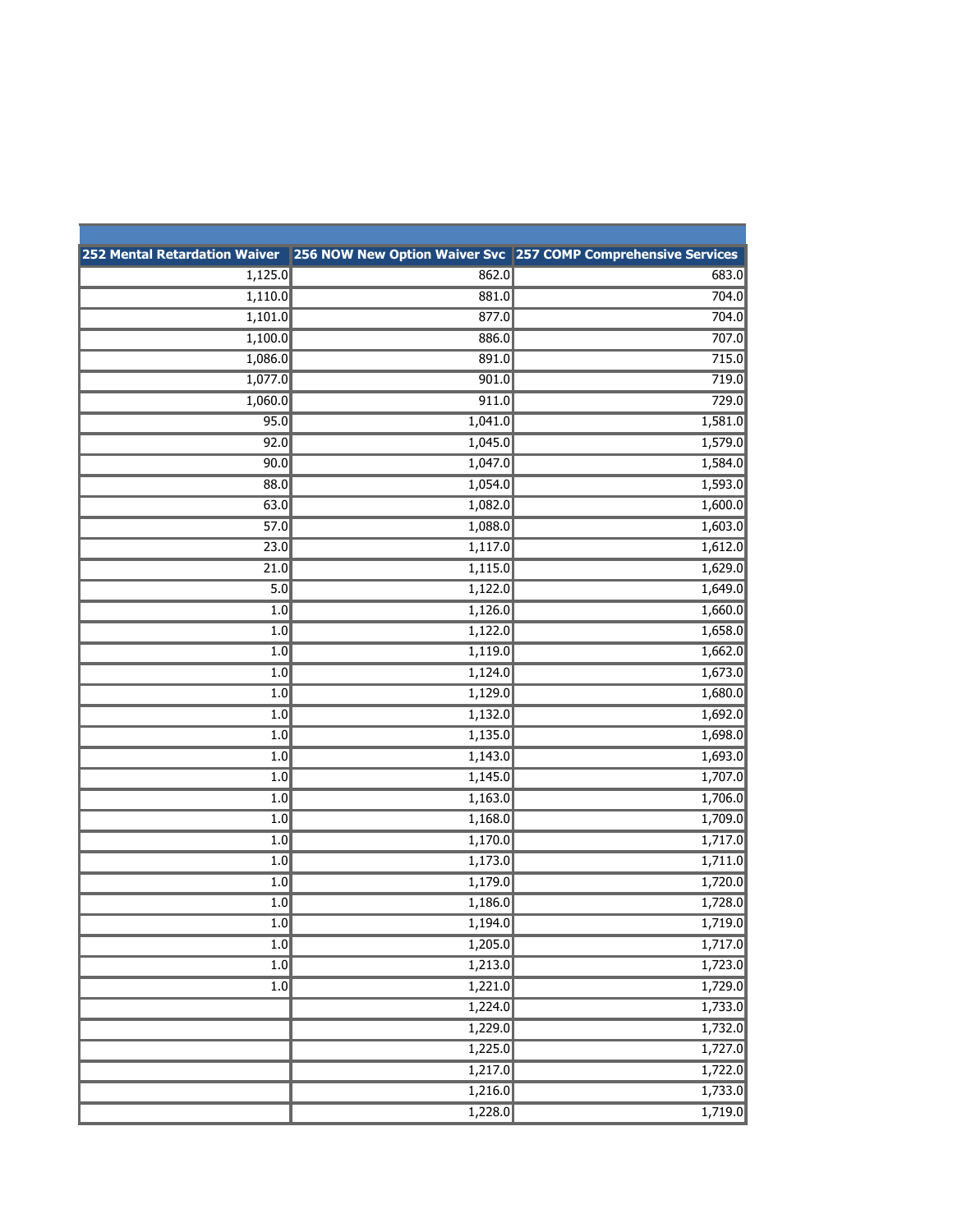| 1,227.0 | 1,717.0 |
|---------|---------|
| 1,238.0 | 1,725.0 |
| 1,244.0 | 1,735.0 |
| 1,256.0 | 1,738.0 |
| 1,266.0 | 1,738.0 |
| 1,280.0 | 1,739.0 |
| 1,293.0 | 1,751.0 |
| 1,307.0 | 1,757.0 |
| 1,314.0 | 1,754.0 |
| 1,320.0 | 1,749.0 |
| 1,321.0 | 1,745.0 |
| 1,324.0 | 1,750.0 |
| 1,334.0 | 1,754.0 |
| 1,343.0 | 1,764.0 |
| 1,348.0 | 1,762.0 |
| 1,353.0 | 1,762.0 |
| 1,365.0 | 1,760.0 |
| 1,370.0 | 1,756.0 |
| 1,371.0 | 1,751.0 |
| 1,372.0 | 1,756.0 |
| 1,377.0 | 1,759.0 |
| 1,377.0 | 1,757.0 |
| 1,379.0 | 1,751.0 |
| 1,375.0 | 1,746.0 |
| 1,390.0 | 1,755.0 |
| 1,400.0 | 1,751.0 |
| 1,398.0 | 1,752.0 |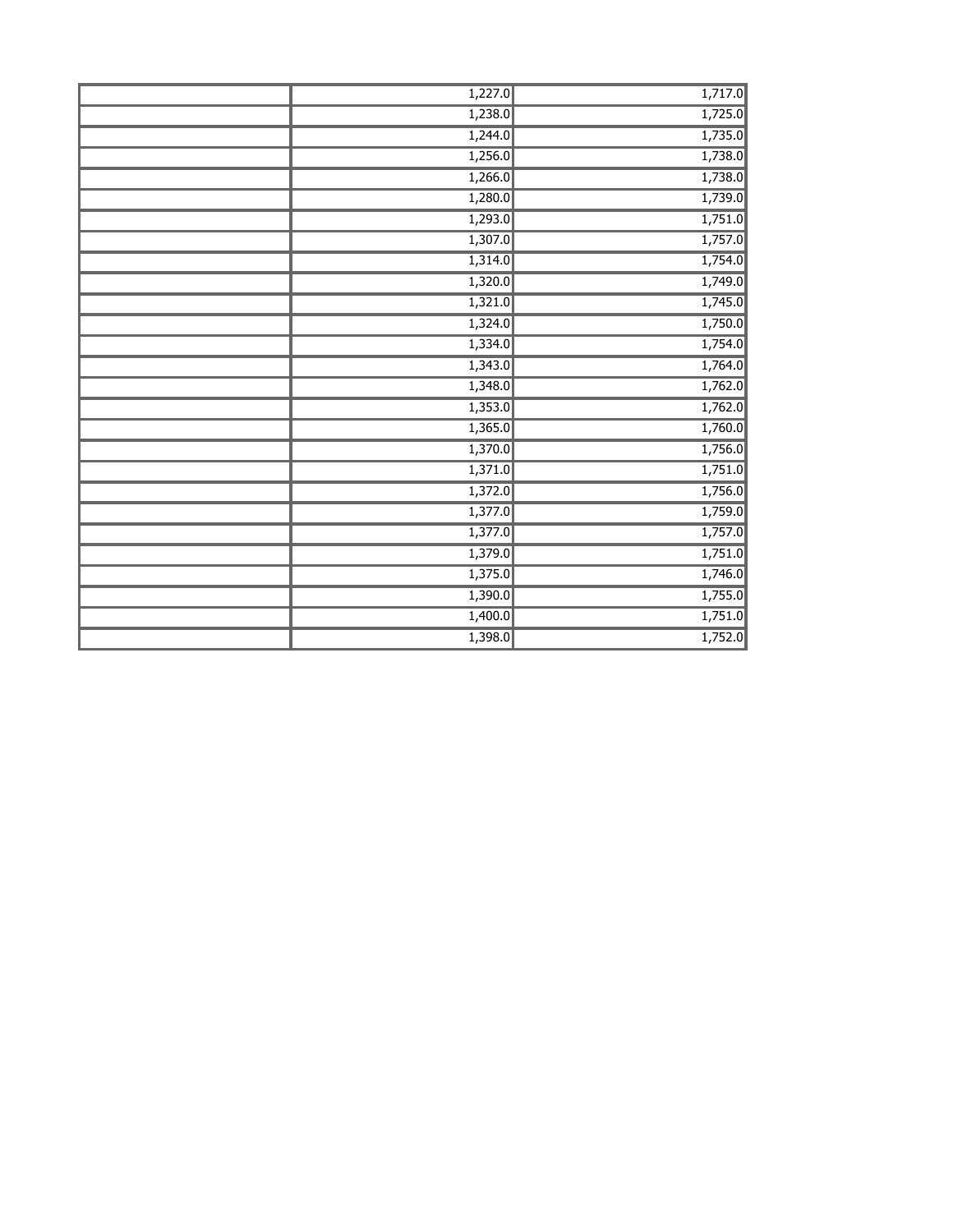| 258 Comm-Based Alternative Youth 281 Hospice Blind 282 Hospice Disabled 290 Institutional Hospice Blind |                  |              |                                      |
|---------------------------------------------------------------------------------------------------------|------------------|--------------|--------------------------------------|
|                                                                                                         | 1.0              | 73.0         |                                      |
|                                                                                                         | $\overline{1.0}$ | 70.0         |                                      |
|                                                                                                         | 1.0              | 61.0         |                                      |
|                                                                                                         | 1.0              | 55.0         |                                      |
|                                                                                                         | 1.0              | 61.0         |                                      |
| 1.0                                                                                                     |                  | 69.0         |                                      |
| 1.0                                                                                                     |                  | 76.0         |                                      |
| 1.0                                                                                                     |                  | 72.0         |                                      |
| $\overline{1.0}$                                                                                        |                  | 70.0         |                                      |
| 1.0                                                                                                     |                  | 78.0         |                                      |
| 1.0                                                                                                     |                  | 75.0         |                                      |
| 1.0                                                                                                     |                  | 81.0         |                                      |
| 1.0                                                                                                     |                  | 80.0         |                                      |
|                                                                                                         |                  | 89.0         |                                      |
|                                                                                                         |                  | 90.0         |                                      |
|                                                                                                         |                  | 87.0         |                                      |
|                                                                                                         |                  | 90.0         |                                      |
|                                                                                                         | 1.0              | 99.0         |                                      |
|                                                                                                         | $\overline{1.0}$ | 97.0         |                                      |
|                                                                                                         |                  | 92.0         |                                      |
|                                                                                                         |                  | 90.0<br>93.0 |                                      |
|                                                                                                         |                  |              |                                      |
|                                                                                                         |                  | 92.0         |                                      |
|                                                                                                         |                  | 91.0         | $\overline{1.0}$                     |
|                                                                                                         |                  | 82.0         | $\overline{1.0}$                     |
|                                                                                                         |                  | 82.0<br>88.0 | $\overline{1.0}$                     |
|                                                                                                         |                  |              | $\overline{1.0}$                     |
|                                                                                                         |                  | 84.0<br>89.0 | $\overline{1.0}$                     |
|                                                                                                         |                  | 86.0         | 1.0                                  |
|                                                                                                         |                  |              | 1.0                                  |
|                                                                                                         |                  | 83.0<br>84.0 | $\overline{1.0}$<br>$\overline{1.0}$ |
|                                                                                                         |                  |              | 1.0                                  |
|                                                                                                         |                  | 81.0         | $\overline{1.0}$                     |
|                                                                                                         |                  | 77.0         |                                      |
|                                                                                                         |                  | 76.0<br>75.0 |                                      |
|                                                                                                         |                  |              |                                      |
|                                                                                                         |                  | 69.0         |                                      |
|                                                                                                         |                  | 68.0<br>67.0 |                                      |
|                                                                                                         |                  | 65.0         |                                      |
|                                                                                                         |                  |              |                                      |
|                                                                                                         |                  | 70.0         | $\overline{1.0}$                     |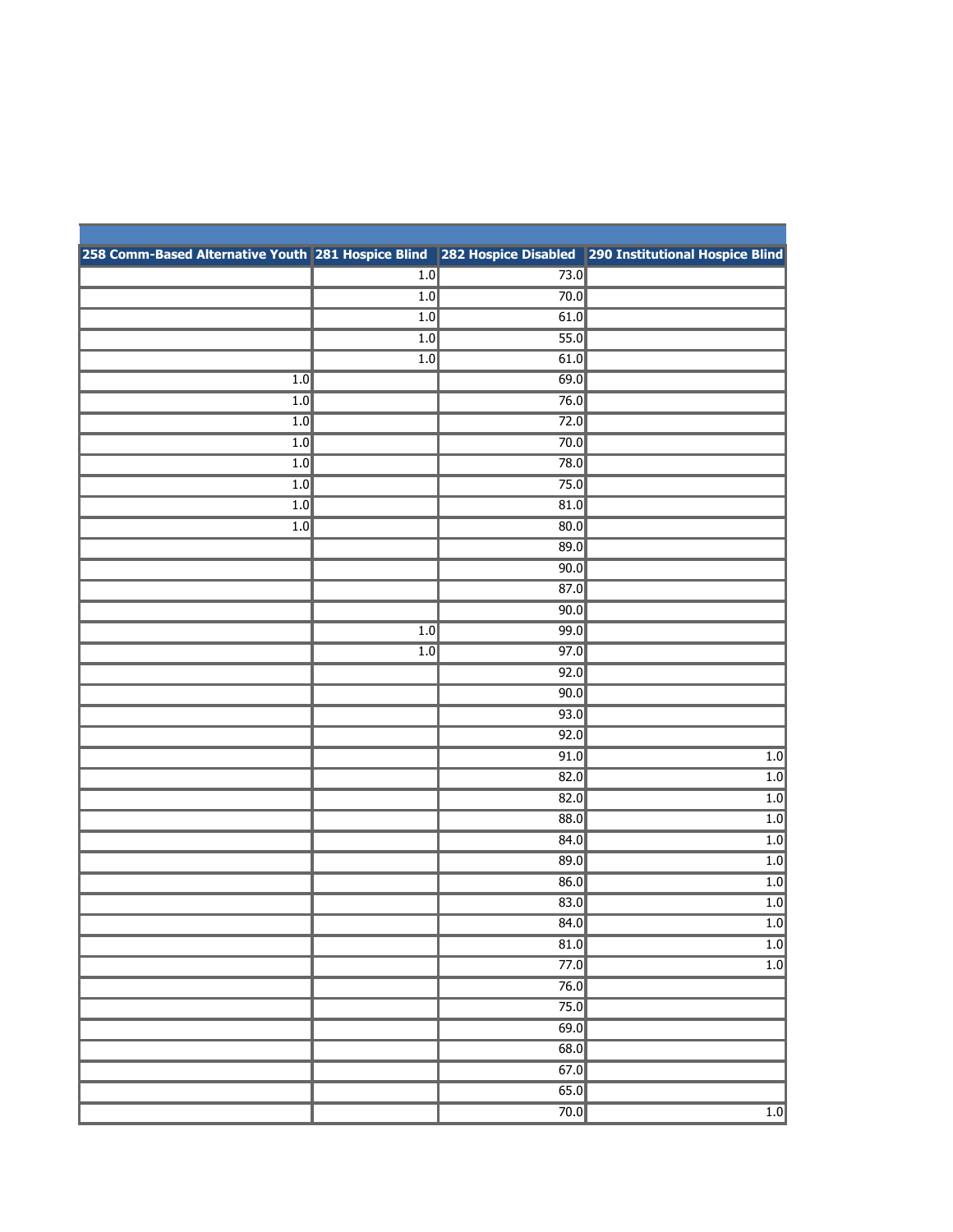|                  | 75.0              | 1.0              |
|------------------|-------------------|------------------|
|                  | 88.0              | $\overline{1.0}$ |
|                  | 85.0              | 1.0              |
| 1.0              | 71.0              | 1.0              |
| $\overline{2.0}$ | 72.0              |                  |
| $\overline{2.0}$ | 75.0              |                  |
| $\overline{2.0}$ | 82.0              | 1.0              |
| $\overline{3.0}$ | 85.0              | 1.0              |
| $\overline{3.0}$ | 94.0              | 1.0              |
| $\overline{3.0}$ | 95.0              | 1.0              |
| $\overline{2.0}$ | 94.0              | $\overline{1.0}$ |
| 2.0              | 92.0              | 1.0              |
| 1.0              | 86.0              |                  |
| 1.0              | 86.0              |                  |
| 1.0              | 87.0              | 1.0              |
| 1.0              | 89.0              | 1.0              |
| 1.0              | 93.0              | $\overline{2.0}$ |
| 1.0              | 91.0              | $\overline{3.0}$ |
| 1.0              | $\overline{87.0}$ | $\overline{3.0}$ |
| 1.0              | 90.0              | $\overline{3.0}$ |
| 1.0              | 93.0              | $\overline{2.0}$ |
| 1.0              | 82.0              | 2.0              |
| 1.0              | 79.0              | $\overline{2.0}$ |
| $\overline{1.0}$ | 82.0              | $\overline{2.0}$ |
|                  | 82.0              | $\overline{2.0}$ |
|                  | 88.0              |                  |
|                  | 83.0              |                  |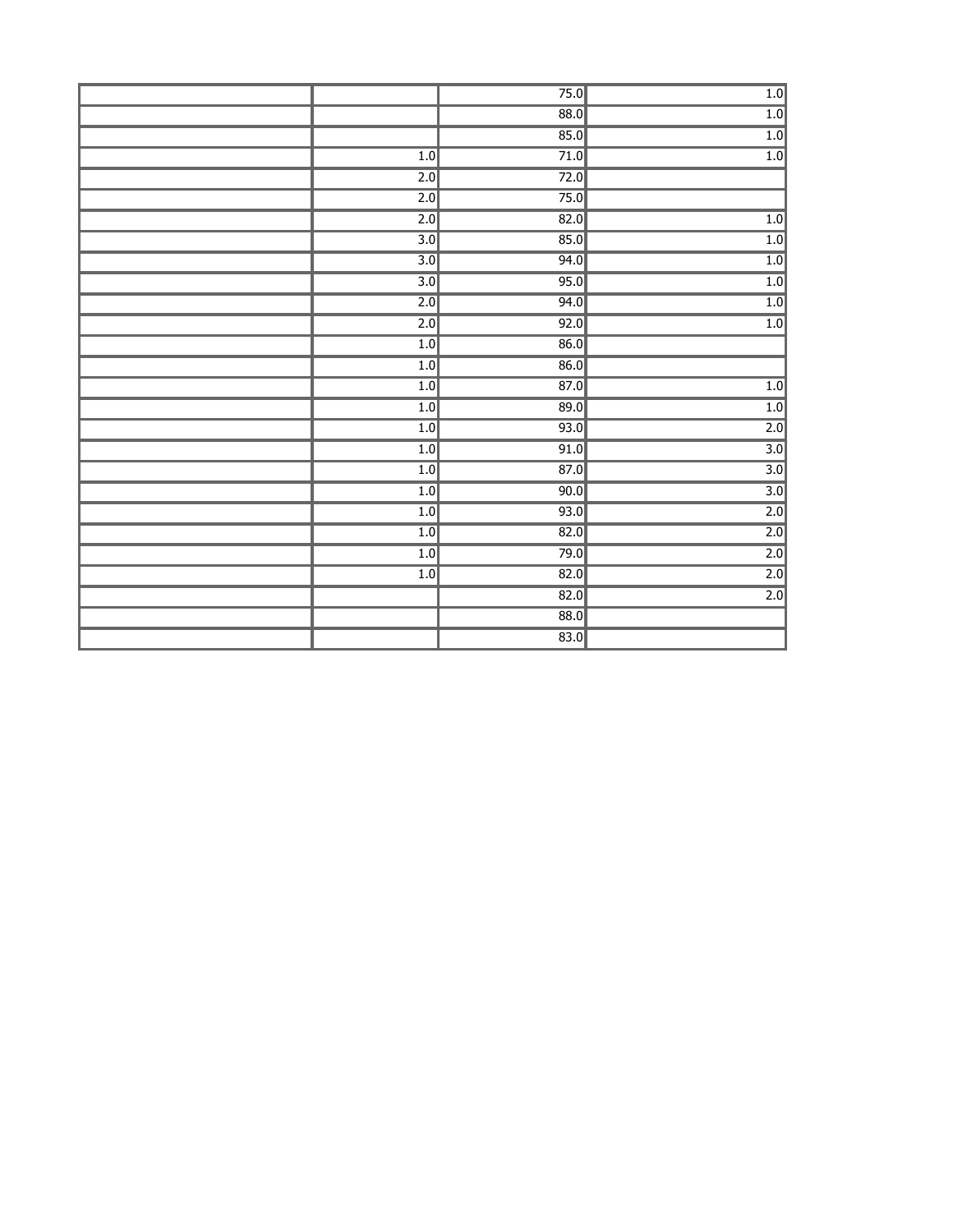| 291 Institutional Hospice Disabled 302 SSI Blind 303 SSI Disabled 305 SSI Appeal Blind |         |           |      | 306 SSI Appeal Disabled |
|----------------------------------------------------------------------------------------|---------|-----------|------|-------------------------|
| 79.0                                                                                   | 2,259.0 | 256,930.0 | 22.0 | 2,216.0                 |
| 73.0                                                                                   | 2,255.0 | 256,045.0 | 21.0 | 2,128.0                 |
| 70.0                                                                                   | 2,257.0 | 255,207.0 | 19.0 | 2,002.0                 |
| 63.0                                                                                   | 2,260.0 | 254,330.0 | 17.0 | 1,932.0                 |
| 62.0                                                                                   | 2,248.0 | 253,466.0 | 16.0 | 1,871.0                 |
| 59.0                                                                                   | 2,245.0 | 252,535.0 | 15.0 | 1,755.0                 |
| 60.0                                                                                   | 2,238.0 | 251,702.0 | 14.0 | 1,684.0                 |
| 64.0                                                                                   | 2,243.0 | 251,113.0 | 13.0 | 1,534.0                 |
| 73.0                                                                                   | 2,236.0 | 250,262.0 | 11.0 | 1,375.0                 |
| 74.0                                                                                   | 2,238.0 | 249,890.0 | 14.0 | 1,360.0                 |
| 76.0                                                                                   | 2,242.0 | 249,429.0 | 14.0 | 1,513.0                 |
| 77.0                                                                                   | 2,250.0 | 249,435.0 | 13.0 | 1,490.0                 |
| 78.0                                                                                   | 2,259.0 | 249,435.0 | 16.0 | 1,466.0                 |
| 81.0                                                                                   | 2,268.0 | 249,292.0 | 18.0 | 1,573.0                 |
| 85.0                                                                                   | 2,271.0 | 249,231.0 | 18.0 | 1,547.0                 |
| 86.0                                                                                   | 2,267.0 | 249,243.0 | 17.0 | 1,565.0                 |
| 85.0                                                                                   | 2,273.0 | 249,183.0 | 18.0 | 1,568.0                 |
| 84.0                                                                                   | 2,278.0 | 249,140.0 | 18.0 | 1,541.0                 |
| 82.0                                                                                   | 2,276.0 | 248,906.0 | 20.0 | 1,535.0                 |
| 83.0                                                                                   | 2,283.0 | 248,846.0 | 19.0 | 1,549.0                 |
| 94.0                                                                                   | 2,277.0 | 248,707.0 | 21.0 | 1,487.0                 |
| 93.0                                                                                   | 2,277.0 | 248,782.0 | 16.0 | 1,510.0                 |
| 88.0                                                                                   | 2,289.0 | 248,757.0 | 17.0 | 1,634.0                 |
| 91.0                                                                                   | 2,293.0 | 248,551.0 | 16.0 | 1,520.0                 |
| 93.0                                                                                   | 2,294.0 | 248,654.0 | 14.0 | 1,485.0                 |
| 99.0                                                                                   | 2,292.0 | 248,582.0 | 12.0 | 1,418.0                 |
| 100.0                                                                                  | 2,306.0 | 248,552.0 | 11.0 | 1,368.0                 |
| 104.0                                                                                  | 2,303.0 | 248,367.0 | 9.0  | 1,484.0                 |
| 105.0                                                                                  | 2,296.0 | 248,435.0 | 9.0  | 1,444.0                 |
| 106.0                                                                                  | 2,285.0 | 248,028.0 | 10.0 | 1,413.0                 |
| 115.0                                                                                  | 2,290.0 | 247,922.0 | 10.0 | 1,512.0                 |
| 108.0                                                                                  | 2,293.0 | 247,872.0 | 9.0  | 1,520.0                 |
| 115.0                                                                                  | 2,304.0 | 247,839.0 | 10.0 | 1,482.0                 |
| 126.0                                                                                  | 2,325.0 | 247,637.0 | 13.0 | 1,597.0                 |
| 111.0                                                                                  | 2,324.0 | 247,632.0 | 13.0 | 1,516.0                 |
| 118.0                                                                                  | 2,331.0 | 247,560.0 | 13.0 | 1,447.0                 |
| 122.0                                                                                  | 2,325.0 | 246,786.0 | 20.0 | 1,496.0                 |
| 124.0                                                                                  | 2,325.0 | 246,407.0 | 19.0 | 1,423.0                 |
| 127.0                                                                                  | 2,325.0 | 246,324.0 | 19.0 | 1,388.0                 |
| 137.0                                                                                  | 2,334.0 | 245,943.0 | 21.0 | 1,442.0                 |
| 134.0                                                                                  | 2,335.0 | 245,795.0 | 19.0 | 1,344.0                 |
|                                                                                        |         |           |      |                         |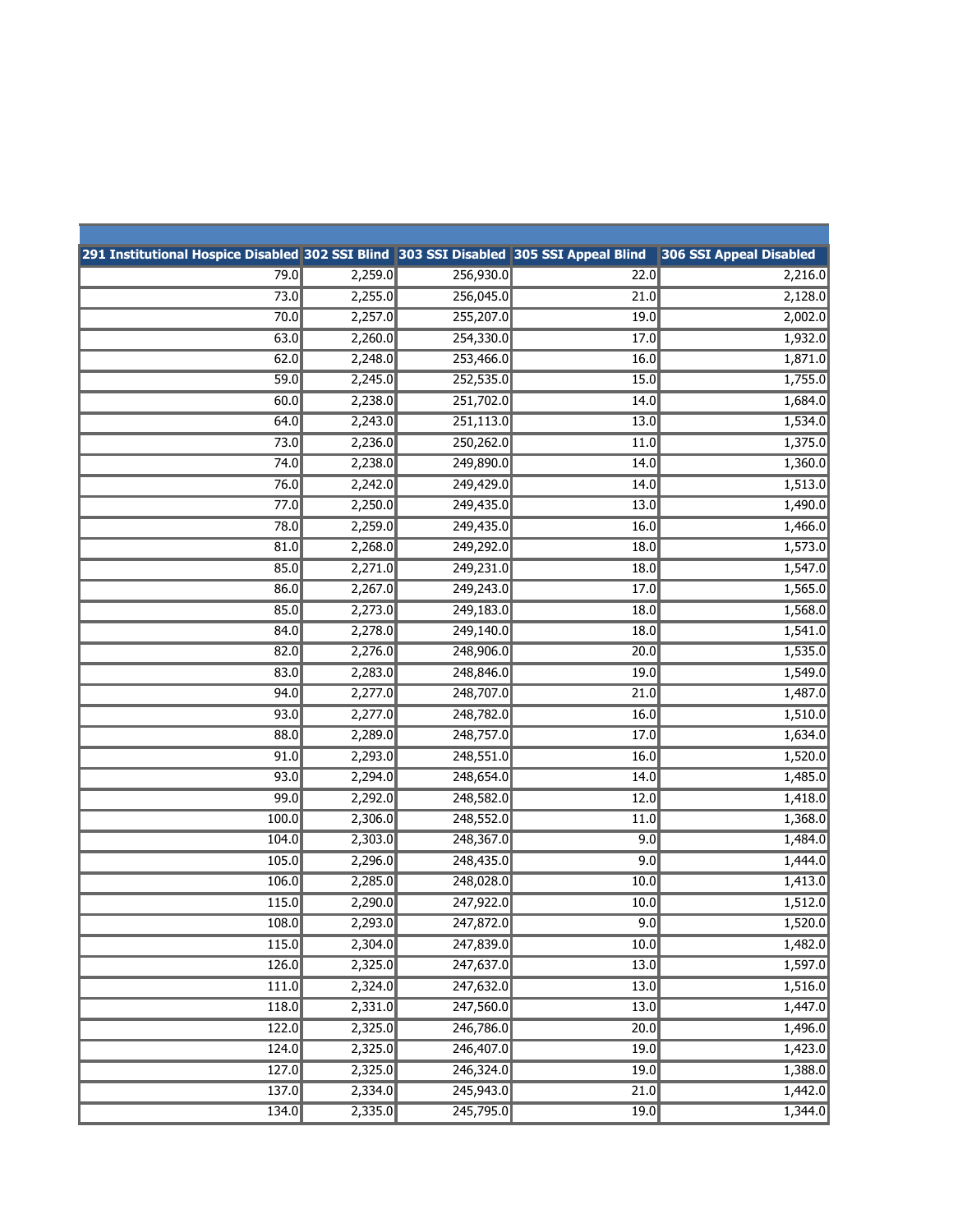| 130.0 | 2,332.0 | 245,302.0 | 17.0 | 1,400.0 |
|-------|---------|-----------|------|---------|
| 140.0 | 2,327.0 | 244,890.0 | 15.0 | 1,335.0 |
| 137.0 | 2,328.0 | 244,874.0 | 15.0 | 1,243.0 |
| 138.0 | 2,328.0 | 244,308.0 | 15.0 | 1,296.0 |
| 134.0 | 2,323.0 | 243,991.0 | 13.0 | 1,237.0 |
| 126.0 | 2,311.0 | 243,493.0 | 16.0 | 1,224.0 |
| 118.0 | 2,311.0 | 243,569.0 | 15.0 | 1,215.0 |
| 123.0 | 2,310.0 | 243,713.0 | 15.0 | 1,266.0 |
| 116.0 | 2,319.0 | 244,215.0 | 18.0 | 1,295.0 |
| 110.0 | 2,324.0 | 244,642.0 | 16.0 | 1,385.0 |
| 116.0 | 2,329.0 | 244,863.0 | 15.0 | 1,346.0 |
| 109.0 | 2,333.0 | 245,396.0 | 14.0 | 1,344.0 |
| 112.0 | 2,343.0 | 245,675.0 | 14.0 | 1,386.0 |
| 103.0 | 2,357.0 | 245,936.0 | 15.0 | 1,403.0 |
| 100.0 | 2,368.0 | 246,065.0 | 15.0 | 1,430.0 |
| 89.0  | 2,380.0 | 246,195.0 | 16.0 | 1,496.0 |
| 97.0  | 2,374.0 | 245,684.0 | 17.0 | 1,469.0 |
| 104.0 | 2,373.0 | 245,178.0 | 16.0 | 1,418.0 |
| 113.0 | 2,369.0 | 244,567.0 | 15.0 | 1,397.0 |
| 107.0 | 2,372.0 | 244,022.0 | 13.0 | 1,358.0 |
| 109.0 | 2,362.0 | 243,316.0 | 13.0 | 1,327.0 |
| 109.0 | 2,350.0 | 242,330.0 | 14.0 | 1,269.0 |
| 107.0 | 2,337.0 | 241,200.0 | 12.0 | 1,225.0 |
| 107.0 | 2,328.0 | 240,234.0 | 12.0 | 1,206.0 |
| 103.0 | 2,318.0 | 239,258.0 | 11.0 | 1,166.0 |
| 95.0  | 2,297.0 | 238,170.0 | 11.0 | 1,150.0 |
| 92.0  | 2,280.0 | 236,664.0 | 11.0 | 1,184.0 |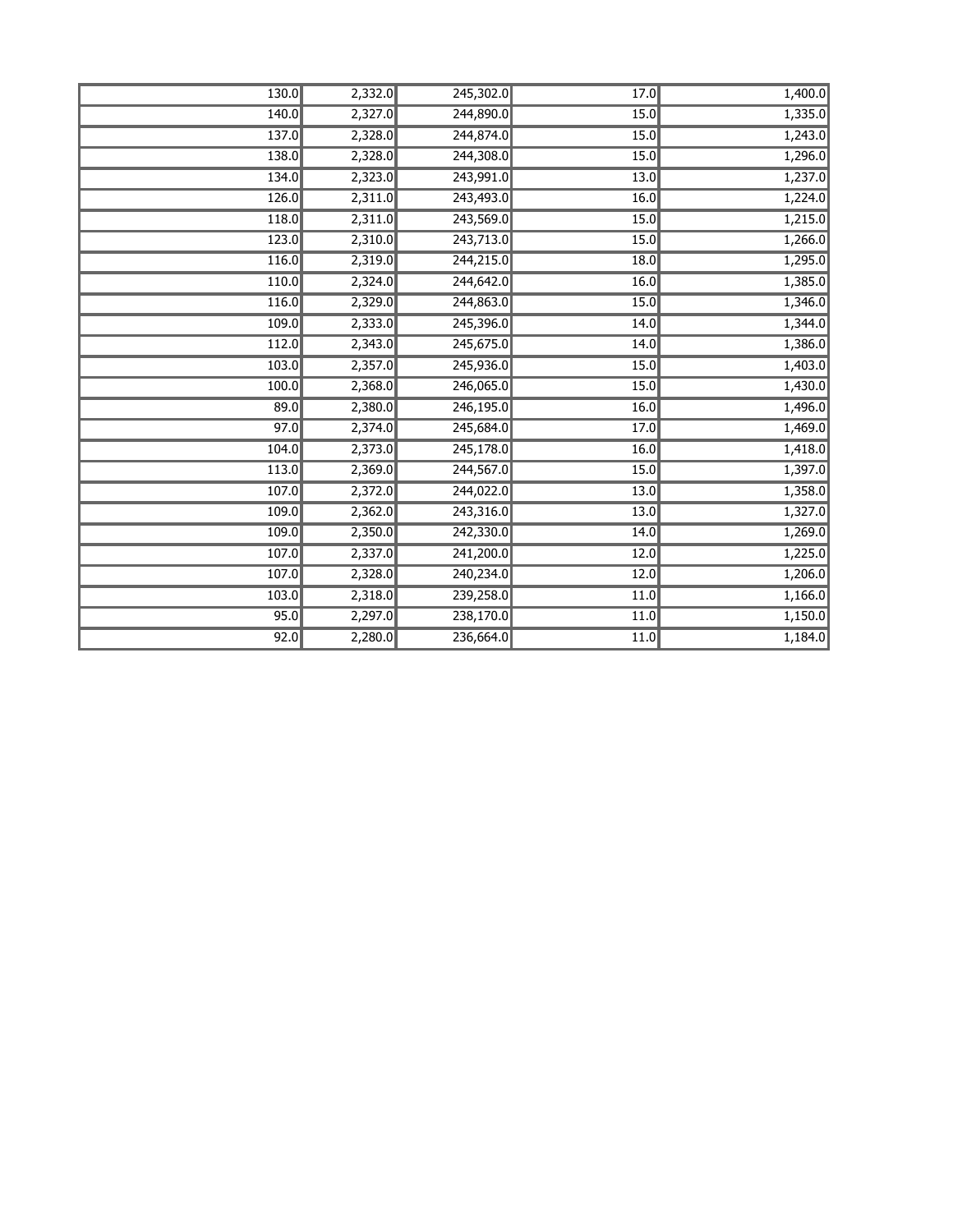| 308 SSI Work Continuance Blind | 309 SSI Work Continuance Disabled | 315 SSI Zebley Child |
|--------------------------------|-----------------------------------|----------------------|
| 29.0                           | 2,164.0                           | 92.0                 |
| 30.0                           | 2,165.0                           | 92.0                 |
| 33.0                           | 2,215.0                           | 93.0                 |
| 32.0                           | 2,176.0                           | 95.0                 |
| 29.0                           | 2,170.0                           | 94.0                 |
| 30.0                           | 2,223.0                           | 94.0                 |
| 32.0                           | 2,125.0                           | 94.0                 |
| 34.0                           | 2,106.0                           | 96.0                 |
| 35.0                           | 2,184.0                           | 96.0                 |
| 33.0                           | 2,217.0                           | 96.0                 |
| 35.0                           | 2,281.0                           | 96.0                 |
| 33.0                           | 2,345.0                           | 98.0                 |
| 34.0                           | 2,354.0                           | 97.0                 |
| 34.0                           | 2,374.0                           | 97.0                 |
| 34.0                           | 2,444.0                           | 97.0                 |
| 38.0                           | 2,505.0                           | 96.0                 |
| 37.0                           | 2,560.0                           | 96.0                 |
| 40.0                           | 2,605.0                           | 93.0                 |
| 39.0                           | 2,523.0                           | 93.0                 |
| 37.0                           | 2,535.0                           | 94.0                 |
| 40.0                           | 2,613.0                           | 95.0                 |
| 43.0                           | 2,610.0                           | 93.0                 |
| 40.0                           | 2,662.0                           | 91.0                 |
| 40.0                           | 2,686.0                           | 91.0                 |
| 42.0                           | 2,671.0                           | 90.0                 |
| 43.0                           | 2,701.0                           | 90.0                 |
| 45.0                           | 2,702.0                           | 90.0                 |
| 41.0                           | 2,730.0                           | 92.0                 |
| 44.0                           | 2,853.0                           | 92.0                 |
| 46.0                           | 2,841.0                           | 92.0                 |
| 44.0                           | 2,754.0                           | 92.0                 |
| 47.0                           | 2,775.0                           | 91.0                 |
| 49.0                           | 2,890.0                           | 90.0                 |
| 46.0                           | 2,870.0                           | 88.0                 |
| 45.0                           | 2,889.0                           | 88.0                 |
| 44.0                           | 2,813.0                           | 87.0                 |
| 42.0                           | 2,792.0                           | 87.0                 |
| 43.0                           | 2,807.0                           | 87.0                 |
| 44.0                           | 2,869.0                           | 87.0                 |
| 43.0                           | 2,877.0                           | 87.0                 |
| 43.0                           | 2,944.0                           | 88.0                 |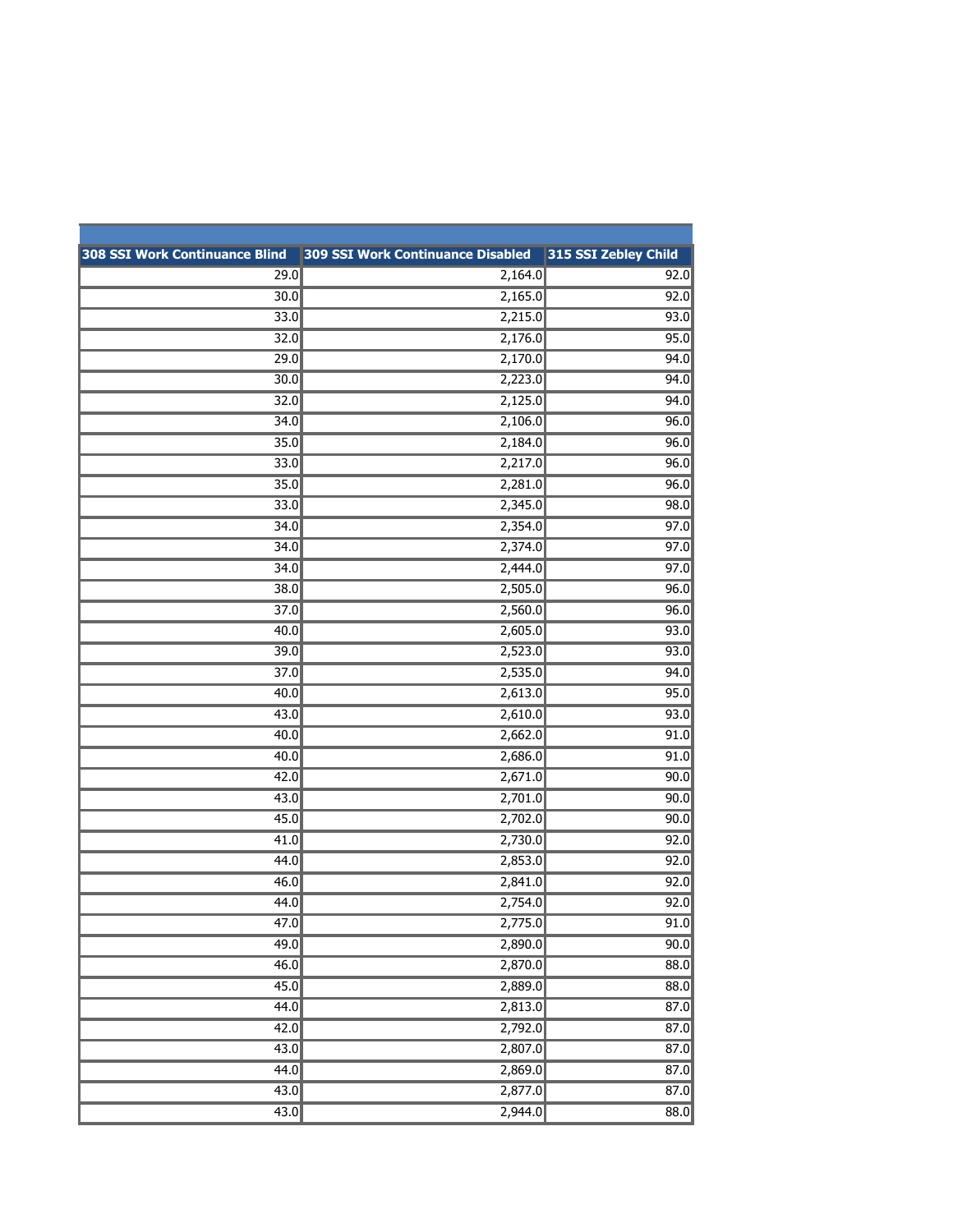| 42.0              | 2,952.0 | 88.0              |
|-------------------|---------|-------------------|
| 45.0              | 2,907.0 | 86.0              |
| $\overline{47.0}$ | 2,881.0 | 86.0              |
| 46.0              | 2,893.0 | 86.0              |
| 46.0              | 2,839.0 | 86.0              |
| $\overline{47.0}$ | 2,866.0 | 85.0              |
| 46.0              | 2,879.0 | 85.0              |
| 48.0              | 2,957.0 | 83.0              |
| 49.0              | 2,971.0 | 83.0              |
| 51.0              | 3,062.0 | 83.0              |
| 49.0              | 3,160.0 | 82.0              |
| 52.0              | 3,277.0 | 82.0              |
| 53.0              | 3,327.0 | 81.0              |
| 52.0              | 3,343.0 | 79.0              |
| 55.0              | 3,425.0 | 78.0              |
| 58.0              | 3,536.0 | 78.0              |
| 56.0              | 3,650.0 | 77.0              |
| $\overline{57.0}$ | 3,649.0 | 77.0              |
| 57.0              | 3,665.0 | 76.0              |
| 58.0              | 3,746.0 | 76.0              |
| 59.0              | 3,748.0 | 77.0              |
| 59.0              | 3,799.0 | 77.0              |
| $\overline{59.0}$ | 3,861.0 | 78.0              |
| 60.0              | 3,890.0 | 78.0              |
| 60.0              | 3,960.0 | 78.0              |
| 60.0              | 3,881.0 | 79.0              |
| 60.0              | 3,891.0 | $\overline{80.0}$ |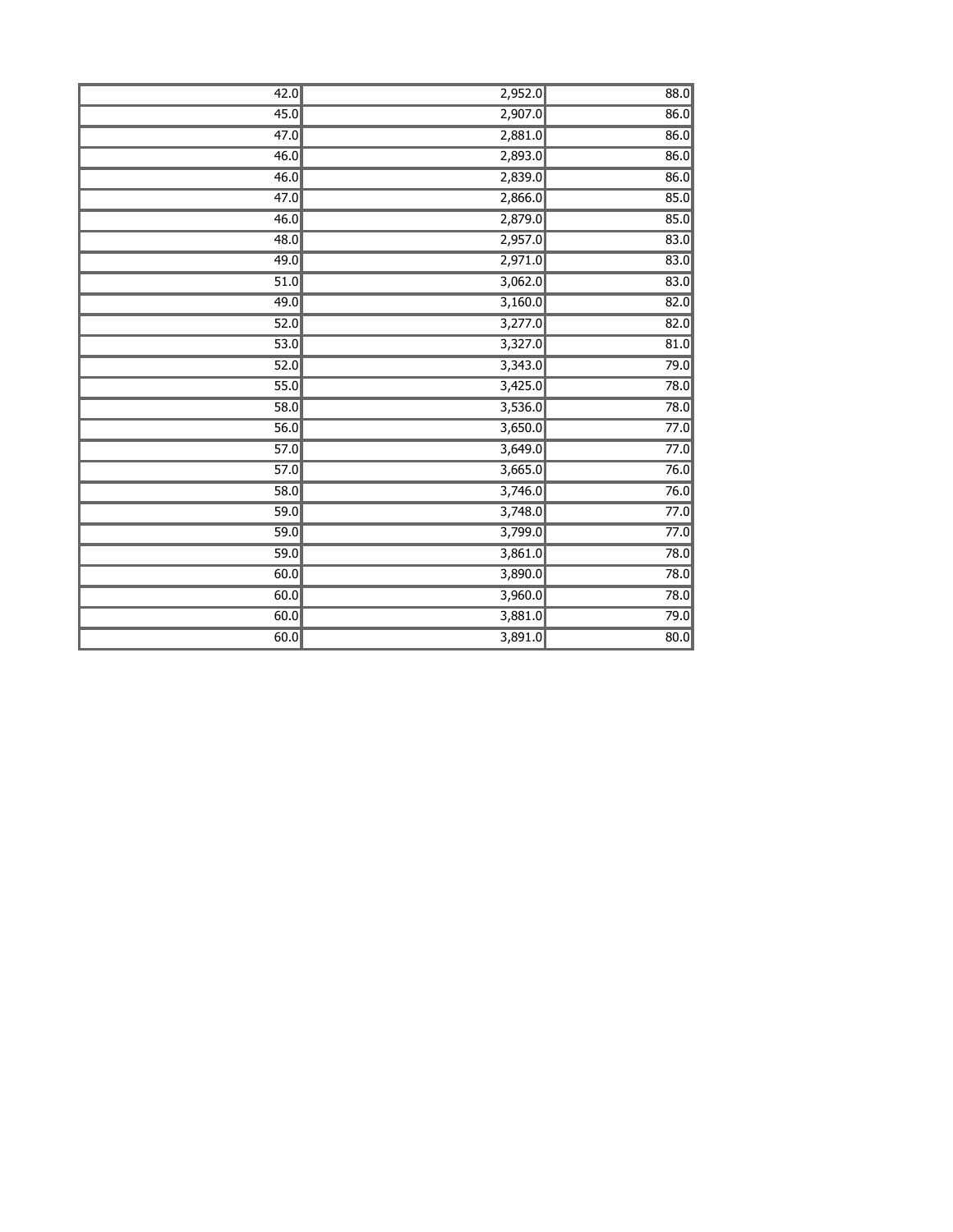|                   | 322 SSI E02 Month Blind 323 SSI E02 Month Disabled 388 SSI Trans Medicaid Blind |                   |
|-------------------|---------------------------------------------------------------------------------|-------------------|
| 11.0              | 1,376.0                                                                         | 29.0              |
| 17.0              | 1,573.0                                                                         | 24.0              |
| 18.0              | 1,413.0                                                                         | 26.0              |
| 14.0              | 1,319.0                                                                         | 25.0              |
| 16.0              | 1,270.0                                                                         | 30.0              |
| 16.0              | 1,201.0                                                                         | 34.0              |
| 18.0              | 1,444.0                                                                         | 26.0              |
| 15.0              | 1,176.0                                                                         | 13.0              |
| 17.0              | 1,298.0                                                                         | 20.0              |
| 18.0              | 1,204.0                                                                         | 24.0              |
| 14.0              | 1,258.0                                                                         | 29.0              |
| 14.0              | 1,293.0                                                                         | 19.0              |
| 22.0              | 1,223.0                                                                         | 21.0              |
| 16.0              | 1,340.0                                                                         | 21.0              |
| 11.0              | 1,107.0                                                                         | 30.0              |
| 13.0              | 1,247.0                                                                         | 27.0              |
| 12.0              | 1,135.0                                                                         | 22.0              |
| 8.0               | 1,081.0                                                                         | 16.0              |
| 21.0              | 1,279.0                                                                         | 15.0              |
| 11.0              | 1,131.0                                                                         | 17.0              |
| 15.0              | 1,307.0                                                                         | 17.0              |
| 11.0              | 1,212.0                                                                         | 31.0              |
| 18.0              | 1,238.0                                                                         | 23.0              |
| 16.0              | 1,152.0                                                                         | 24.0              |
| 16.0              | 1,229.0                                                                         | 28.0              |
| 19.0              | 1,254.0                                                                         | 28.0              |
| 7.0               | 1,072.0                                                                         | 20.0              |
| 13.0              | 1,112.0                                                                         | 30.0              |
| 9.0               | 975.0                                                                           | 30.0              |
| 20.0              | 931.0                                                                           | 24.0              |
| 13.0              | 1,236.0                                                                         | $\overline{25.0}$ |
| 16.0              | 1,085.0                                                                         | 24.0              |
| 20.0              | 1,097.0                                                                         | 17.0              |
| $\overline{11.0}$ | 1,200.0                                                                         | $\overline{25.0}$ |
| 17.0              | 1,135.0                                                                         | 19.0              |
| $\overline{18.0}$ | 1,036.0                                                                         | 22.0              |
| 15.0              | 1,103.0                                                                         | 26.0              |
| 12.0              | 1,029.0                                                                         | 29.0              |
| 22.0              | 1,020.0                                                                         | 22.0              |
| $\overline{11.0}$ | 1,025.0                                                                         | 27.0              |
| $\overline{8.0}$  | 834.0                                                                           | 22.0              |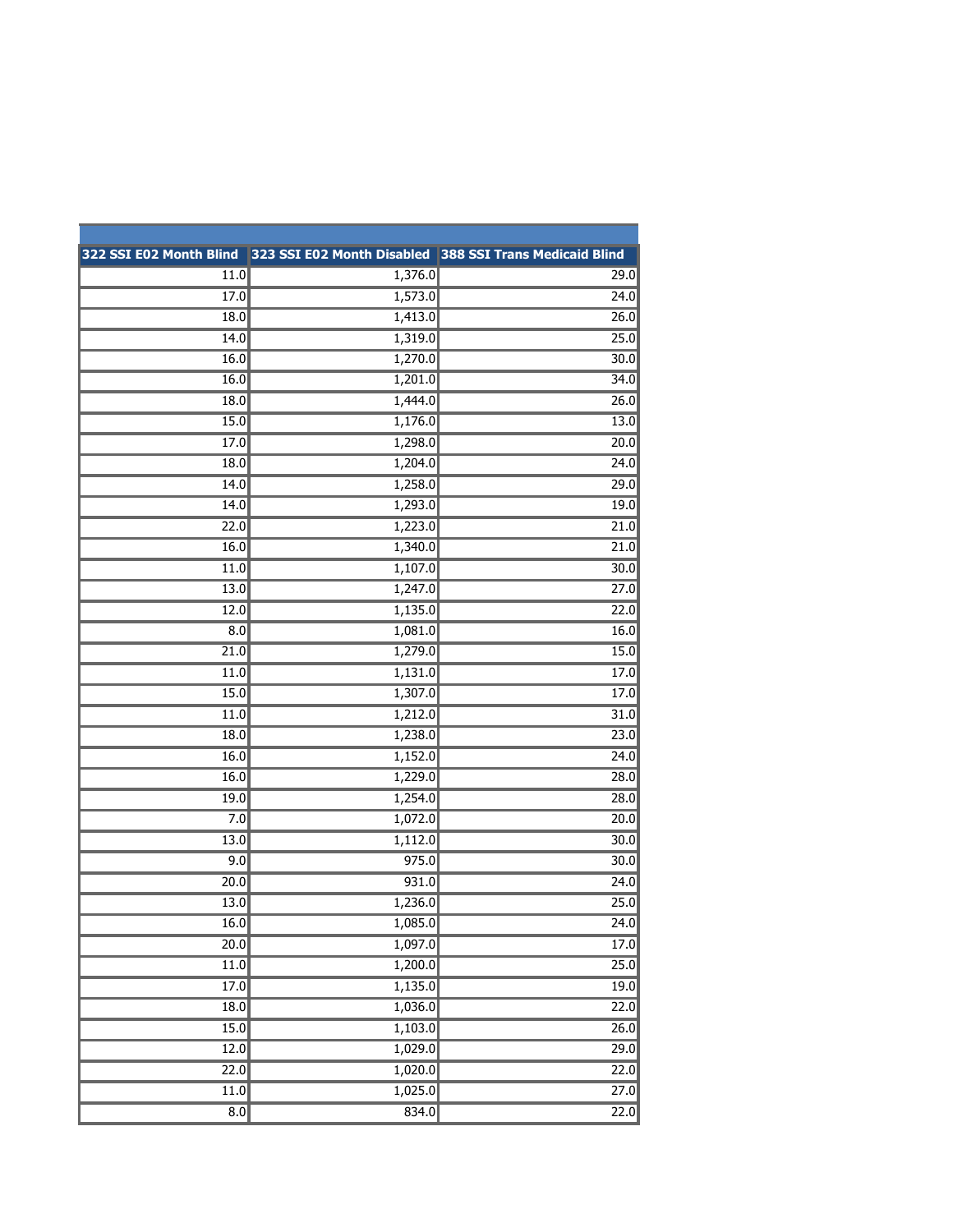| 9.0               | 815.0   | 24.0              |
|-------------------|---------|-------------------|
| 16.0              | 1,030.0 | $\overline{27.0}$ |
| 10.0              | 855.0   | 25.0              |
| 6.0               | 722.0   | 28.0              |
| $\overline{2.0}$  | 692.0   | 28.0              |
| $\overline{7.0}$  | 731.0   | 19.0              |
| 9.0               | 924.0   | 22.0              |
| 11.0              | 884.0   | 12.0              |
| $\overline{8.0}$  | 905.0   | 9.0               |
| 7.0               | 808.0   | 4.0               |
| $\overline{8.0}$  | 846.0   | $\overline{5.0}$  |
| $\overline{11.0}$ | 677.0   | $\overline{3.0}$  |
| $\overline{5.0}$  | 703.0   | 4.0               |
| 12.0              | 786.0   | $\overline{3.0}$  |
| 12.0              | 715.0   | $\overline{3.0}$  |
| $\overline{8.0}$  | 765.0   | 6.0               |
| 7.0               | 683.0   | $\overline{8.0}$  |
| 4.0               | 641.0   | 7.0               |
| $\overline{13.0}$ | 627.0   | $\overline{6.0}$  |
| 6.0               | 584.0   | $\overline{8.0}$  |
| $\overline{4.0}$  | 489.0   | 7.0               |
| $\overline{3.0}$  | 415.0   | $\overline{10.0}$ |
| 5.0               | 342.0   | 3.0               |
| 4.0               | 288.0   | $\overline{3.0}$  |
| 1.0               | 192.0   | $\overline{3.0}$  |
| 1.0               | 151.0   | $\overline{8.0}$  |
| 1.0               | 54.0    | 9.0               |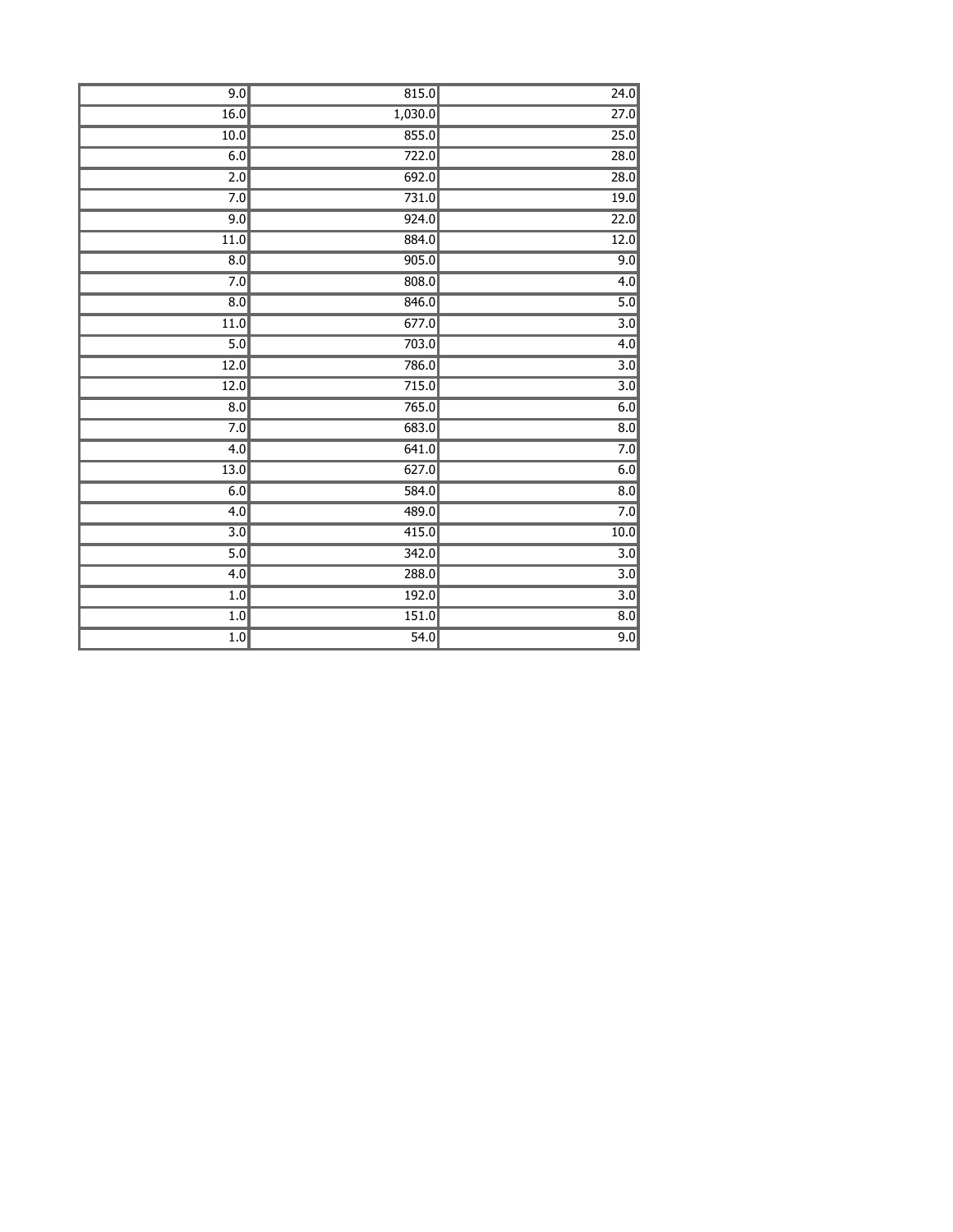| 389 SSI Trans Medicaid Disabled   411 Nursing Home Blind   412 Nursing Home Disabled   425 Pickle Blind |                  |       |                  |
|---------------------------------------------------------------------------------------------------------|------------------|-------|------------------|
| 2,549.0                                                                                                 | $\overline{3.0}$ | 335.0 | 8.0              |
| 2,708.0                                                                                                 | $\overline{3.0}$ | 339.0 | 10.0             |
| 2,931.0                                                                                                 | $\overline{2.0}$ | 322.0 | 10.0             |
| 2,826.0                                                                                                 | 2.0              | 313.0 | 9.0              |
| 2,524.0                                                                                                 | 5.0              | 319.0 | 9.0              |
| 2,674.0                                                                                                 | 5.0              | 324.0 | 10.0             |
| 2,586.0                                                                                                 | $\overline{3.0}$ | 341.0 | 9.0              |
| 2,130.0                                                                                                 | $\overline{3.0}$ | 341.0 | 9.0              |
| 2,223.0                                                                                                 | 2.0              | 335.0 | 9.0              |
| 2,763.0                                                                                                 | 3.0              | 340.0 | 7.0              |
| 2,768.0                                                                                                 | 4.0              | 352.0 | 7.0              |
| 2,494.0                                                                                                 | 4.0              | 350.0 | 7.0              |
| 2,603.0                                                                                                 | $\overline{4.0}$ | 345.0 | 7.0              |
| 2,589.0                                                                                                 | 3.0              | 358.0 | 7.0              |
| 2,694.0                                                                                                 | $\overline{3.0}$ | 355.0 | 7.0              |
| 2,594.0                                                                                                 | 3.0              | 352.0 | 7.0              |
| 2,416.0                                                                                                 | 4.0              | 357.0 | 7.0              |
| 2,361.0                                                                                                 | $\overline{4.0}$ | 359.0 | 7.0              |
| 2,567.0                                                                                                 | 5.0              | 369.0 | 6.0              |
| 2,186.0                                                                                                 | 5.0              | 372.0 | 6.0              |
| 2,413.0                                                                                                 | $\overline{5.0}$ | 361.0 | 6.0              |
| 2,896.0                                                                                                 | 4.0              | 376.0 | 7.0              |
| 2,575.0                                                                                                 | 4.0              | 380.0 | 7.0              |
| 2,632.0                                                                                                 | $\overline{4.0}$ | 386.0 | 7.0              |
| 2,810.0                                                                                                 | $\overline{4.0}$ | 371.0 | 7.0              |
| 2,794.0                                                                                                 | $\overline{5.0}$ | 378.0 | 8.0              |
| 2,973.0                                                                                                 | 5.0              | 373.0 | 8.0              |
| 3,179.0                                                                                                 | 5.0              | 374.0 | 7.0              |
| 2,793.0                                                                                                 | 4.0              | 387.0 | 6.0              |
| 2,725.0                                                                                                 | 4.0              | 388.0 | $\overline{5.0}$ |
| 2,709.0                                                                                                 | 4.0              | 404.0 | 6.0              |
| 2,959.0                                                                                                 | 4.0              | 395.0 | 6.0              |
| 2,587.0                                                                                                 | 4.0              | 394.0 | 6.0              |
| 3,037.0                                                                                                 | 4.0              | 388.0 | 6.0              |
| 2,935.0                                                                                                 | 4.0              | 380.0 | $\overline{5.0}$ |
| 2,864.0                                                                                                 | 4.0              | 361.0 | $\overline{5.0}$ |
| 3,154.0                                                                                                 | 4.0              | 371.0 | $\overline{4.0}$ |
| 3,017.0                                                                                                 | 4.0              | 380.0 | 4.0              |
| 2,869.0                                                                                                 | $\overline{3.0}$ | 375.0 | 4.0              |
| 2,819.0                                                                                                 | $\overline{3.0}$ | 378.0 | 4.0              |
| 2,614.0                                                                                                 | 4.0              | 373.0 | $\overline{4.0}$ |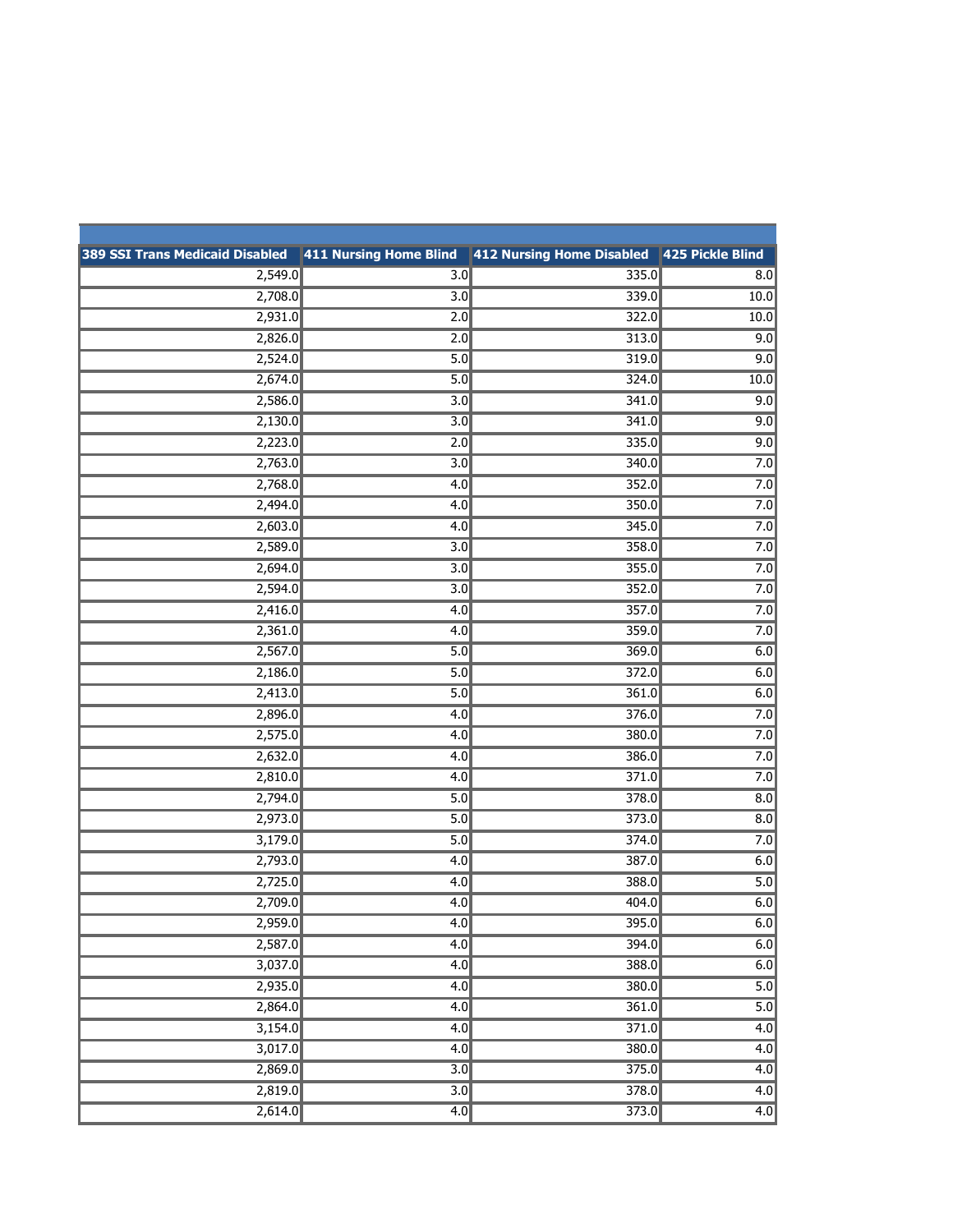| 2,895.0 | 4.0              | 352.0              | $\overline{4.0}$ |
|---------|------------------|--------------------|------------------|
| 2,727.0 | 3.0              | 356.0              | 4.0              |
| 2,530.0 | $\overline{3.0}$ | 360.0              | $\overline{4.0}$ |
| 2,866.0 | $\overline{3.0}$ | 356.0              | $\overline{4.0}$ |
| 2,665.0 | $\overline{3.0}$ | 340.0              | $\overline{4.0}$ |
| 2,195.0 | 3.0              | 341.0              | $\overline{4.0}$ |
| 1,902.0 | $\overline{3.0}$ | 316.0              | $\overline{3.0}$ |
| 1,676.0 | $\overline{3.0}$ | 272.0              | $\overline{4.0}$ |
| 1,228.0 | 1.0              | 230.0              | $\overline{3.0}$ |
| 888.0   | 1.0              | 216.0              | $\overline{3.0}$ |
| 916.0   | 1.0              | 212.0              | $\overline{3.0}$ |
| 860.0   | $\overline{1.0}$ | 215.0              | $\overline{3.0}$ |
| 733.0   | 1.0              | 215.0              | $\overline{3.0}$ |
| 735.0   | 1.0              | 223.0              | $\overline{3.0}$ |
| 761.0   | 1.0              | 226.0              | $\overline{3.0}$ |
| 734.0   | 1.0              | $\overline{227.0}$ | $\overline{3.0}$ |
| 744.0   | 1.0              | 231.0              | $\overline{3.0}$ |
| 703.0   | 1.0              | 235.0              | $\overline{3.0}$ |
| 663.0   | 1.0              | 236.0              | $\overline{3.0}$ |
| 659.0   | 1.0              | 238.0              | $\overline{3.0}$ |
| 739.0   | 1.0              | 244.0              | $\overline{3.0}$ |
| 677.0   | 1.0              | 238.0              | $\overline{3.0}$ |
| 623.0   | 1.0              | $\overline{242.0}$ | $\overline{3.0}$ |
| 530.0   | $\overline{1.0}$ | 244.0              | $\overline{3.0}$ |
| 511.0   | 1.0              | $\overline{240.0}$ | $\overline{2.0}$ |
| 601.0   | 1.0              | 228.0              | 2.0              |
| 590.0   | 1.0              | 229.0              | 1.0              |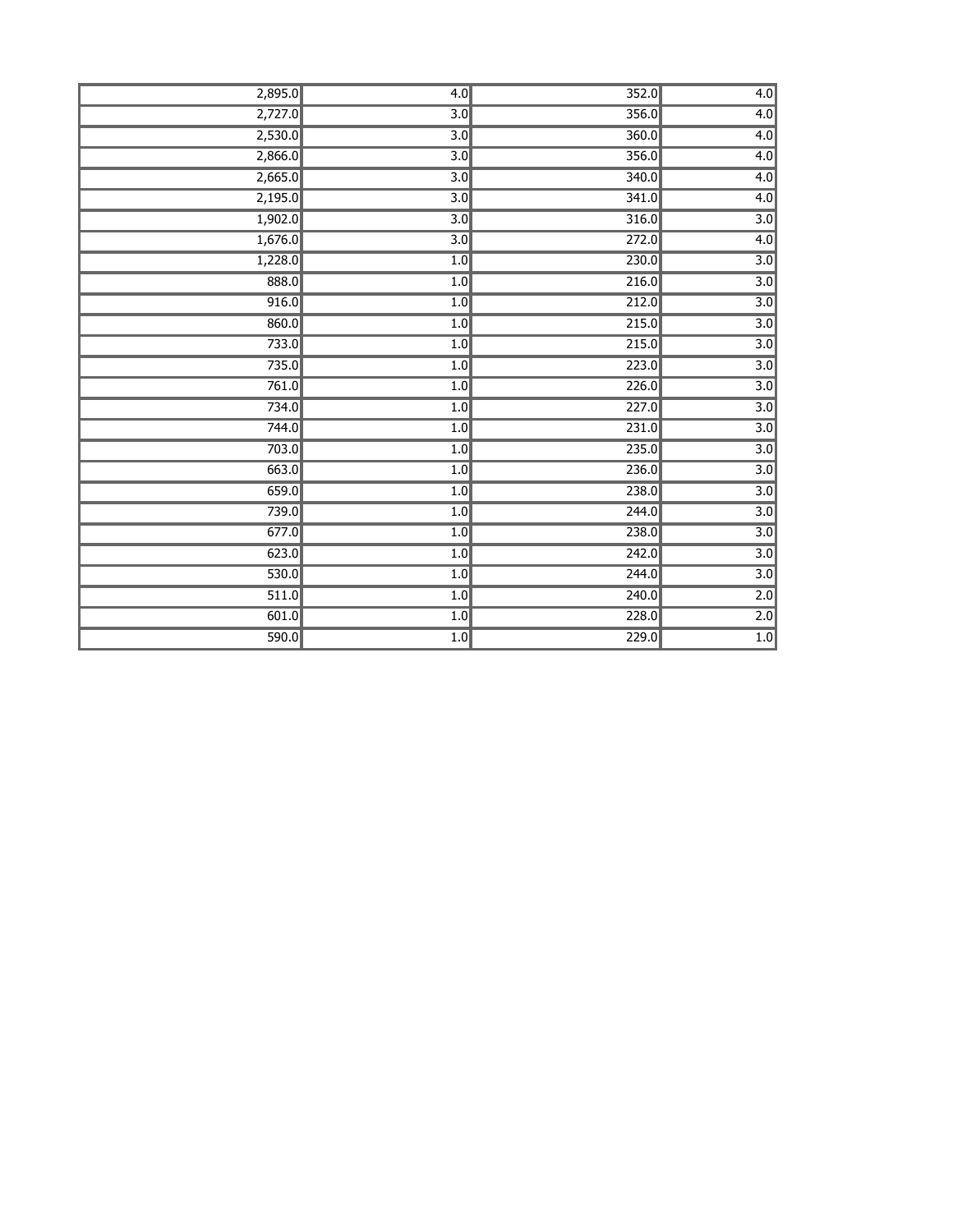|       |                   | 426 Pickle Disabled 428 Disabled Adult Child Blind 429 Disabled Adult Child Disable | <b>445 N07 Child</b> |
|-------|-------------------|-------------------------------------------------------------------------------------|----------------------|
| 284.0 | 18.0              | 1,363.0                                                                             | 1,165.0              |
| 283.0 | 17.0              | 1,362.0                                                                             | 1,323.0              |
| 274.0 | 16.0              | 1,325.0                                                                             | 1,309.0              |
| 263.0 | 17.0              | 1,269.0                                                                             | 1,221.0              |
| 258.0 | 18.0              | 1,270.0                                                                             | 1,392.0              |
| 262.0 | 17.0              | 1,278.0                                                                             | 1,366.0              |
| 268.0 | 17.0              | 1,292.0                                                                             | 1,495.0              |
| 265.0 | 18.0              | 1,299.0                                                                             | 1,647.0              |
| 271.0 | 20.0              | 1,300.0                                                                             | 1,604.0              |
| 275.0 | 20.0              | 1,320.0                                                                             | 1,538.0              |
| 280.0 | 19.0              | 1,352.0                                                                             | 1,898.0              |
| 270.0 | 20.0              | 1,356.0                                                                             | 1,859.0              |
| 272.0 | 22.0              | 1,389.0                                                                             | 1,805.0              |
| 276.0 | 21.0              | 1,441.0                                                                             | 1,886.0              |
| 278.0 | 24.0              | 1,480.0                                                                             | 1,848.0              |
| 280.0 | 26.0              | 1,518.0                                                                             | 1,789.0              |
| 285.0 | 26.0              | 1,540.0                                                                             | 1,836.0              |
| 287.0 | 26.0              | 1,575.0                                                                             | 1,824.0              |
| 288.0 | 27.0              | 1,611.0                                                                             | 1,842.0              |
| 290.0 | 27.0              | 1,631.0                                                                             | 1,868.0              |
| 295.0 | 30.0              | 1,665.0                                                                             | 1,846.0              |
| 308.0 | 30.0              | 1,709.0                                                                             | 1,806.0              |
| 316.0 | 29.0              | 1,761.0                                                                             | 1,854.0              |
| 308.0 | 29.0              | 1,805.0                                                                             | 1,817.0              |
| 290.0 | 30.0              | 1,832.0                                                                             | 1,788.0              |
| 286.0 | 31.0              | 1,881.0                                                                             | 1,837.0              |
| 280.0 | 32.0              | 1,898.0                                                                             | 1,820.0              |
| 281.0 | 32.0              | 1,927.0                                                                             | 1,804.0              |
| 287.0 | 34.0              | 1,948.0                                                                             | 1,890.0              |
| 290.0 | 34.0              | 1,978.0                                                                             | 1,872.0              |
| 296.0 | 34.0              | 1,991.0                                                                             | 1,881.0              |
| 300.0 | $\overline{37.0}$ | 1,966.0                                                                             | 1,949.0              |
| 303.0 | 38.0              | 1,899.0                                                                             | 1,898.0              |
| 303.0 | 38.0              | 1,852.0                                                                             | 1,781.0              |
| 294.0 | 36.0              | 1,822.0                                                                             | 1,715.0              |
| 278.0 | 35.0              | 1,820.0                                                                             | 1,607.0              |
| 278.0 | 37.0              | 1,856.0                                                                             | 1,572.0              |
| 282.0 | 37.0              | 1,905.0                                                                             | 1,709.0              |
| 285.0 | 39.0              | 1,930.0                                                                             | 1,706.0              |
| 290.0 | 39.0              | 1,991.0                                                                             | 1,696.0              |
| 292.0 | 40.0              | 2,015.0                                                                             | 1,756.0              |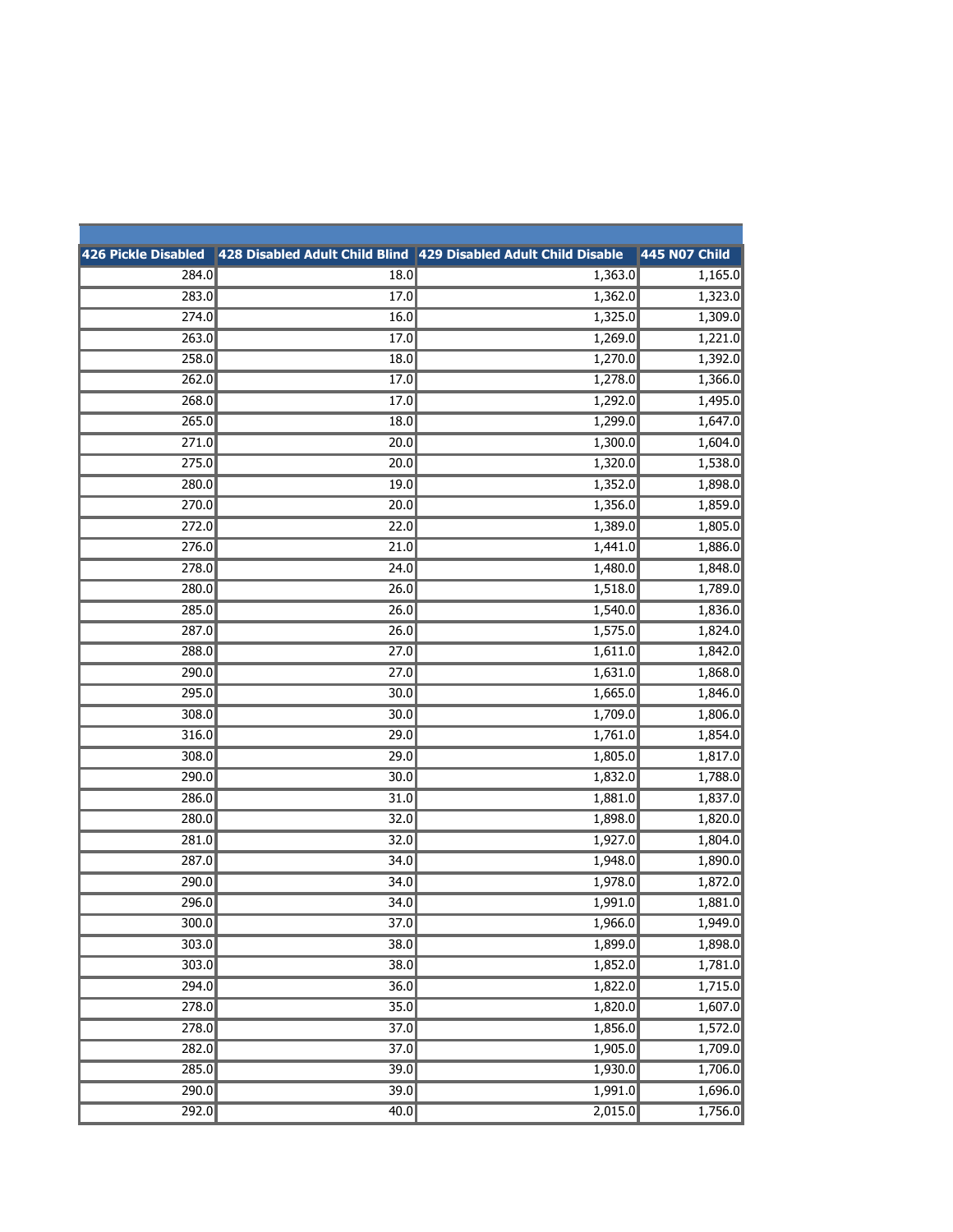| 295.0              | 39.0              | 2,060.0 | 1,759.0 |
|--------------------|-------------------|---------|---------|
| 303.0              | 39.0              | 2,092.0 | 1,790.0 |
| 296.0              | $\overline{37.0}$ | 1,987.0 | 1,817.0 |
| 296.0              | 35.0              | 1,849.0 | 1,804.0 |
| 285.0              | 33.0              | 1,683.0 | 1,750.0 |
| $\overline{273.0}$ | 30.0              | 1,540.0 | 1,543.0 |
| 254.0              | $\overline{21.0}$ | 1,328.0 | 1,475.0 |
| 198.0              | 10.0              | 530.0   | 1,411.0 |
| 146.0              | 6.0               | 356.0   | 1,393.0 |
| 140.0              | $\overline{8.0}$  | 373.0   | 1,396.0 |
| 138.0              | $\overline{8.0}$  | 379.0   | 1,388.0 |
| 137.0              | 7.0               | 375.0   | 1,385.0 |
| 132.0              | 7.0               | 368.0   | 1,435.0 |
| 135.0              | 7.0               | 378.0   | 1,446.0 |
| 140.0              | 7.0               | 392.0   | 1,441.0 |
| 142.0              | $\overline{8.0}$  | 388.0   | 1,446.0 |
| 143.0              | $\overline{8.0}$  | 398.0   | 1,443.0 |
| 144.0              | $\overline{8.0}$  | 408.0   | 1,448.0 |
| 140.0              | 10.0              | 409.0   | 1,448.0 |
| 142.0              | $\overline{10.0}$ | 424.0   | 1,447.0 |
| 144.0              | 10.0              | 420.0   | 1,447.0 |
| 146.0              | 11.0              | 419.0   | 1,440.0 |
| 145.0              | 12.0              | 418.0   | 1,437.0 |
| 147.0              | 14.0              | 416.0   | 1,428.0 |
| 140.0              | 13.0              | 337.0   | 1,397.0 |
| 123.0              | 12.0              | 316.0   | 1,404.0 |
| 123.0              | 10.0              | 321.0   | 1,391.0 |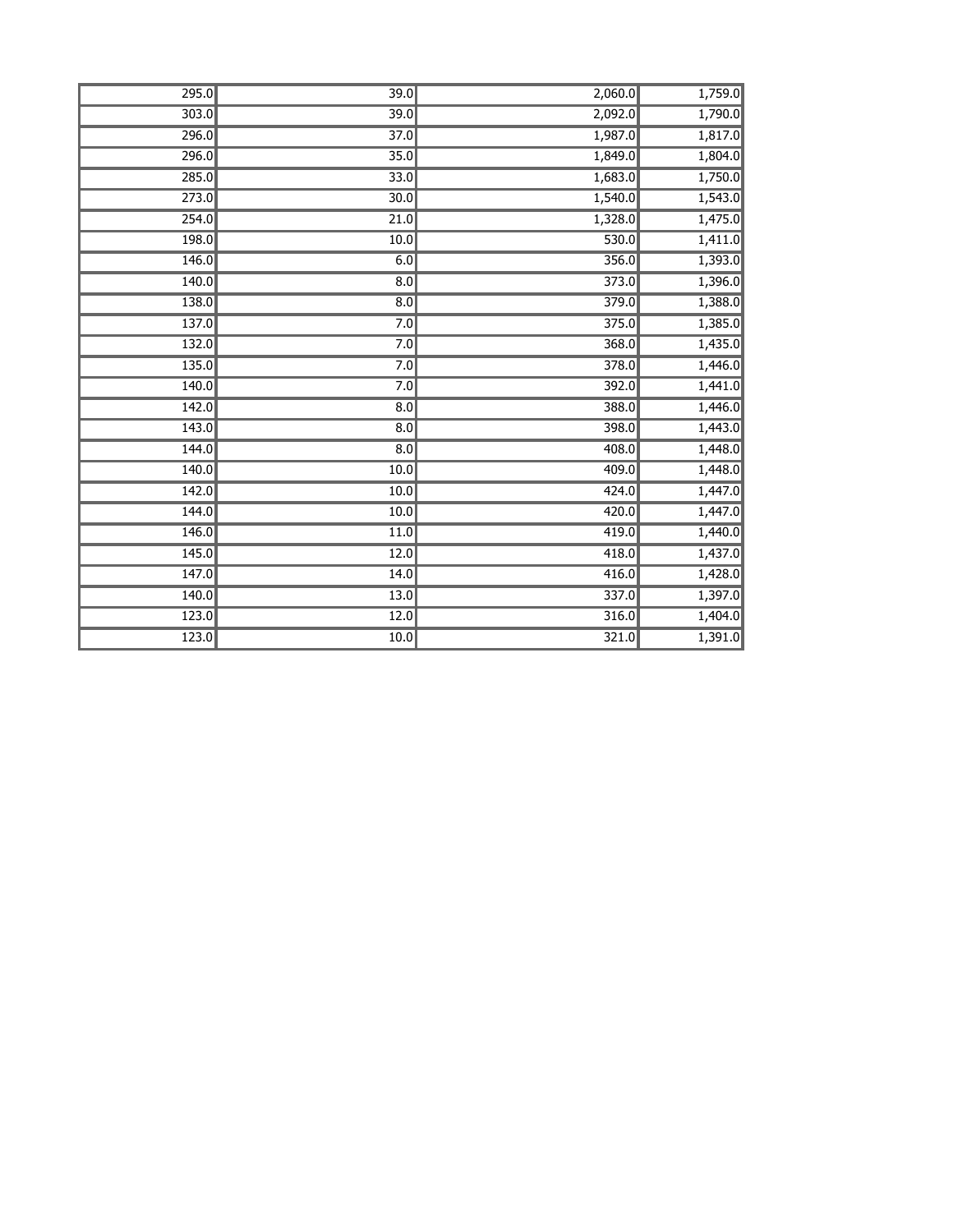|                                                                                                                                                                                                                                                                                                                                                                                                                 | 47 Widower Blind 1448 Widower Disabled 1449 PA Waiver Services 1664 Qual Working Dsb Individ 245 BCC Waiver 20                            |                                                                                             |
|-----------------------------------------------------------------------------------------------------------------------------------------------------------------------------------------------------------------------------------------------------------------------------------------------------------------------------------------------------------------------------------------------------------------|-------------------------------------------------------------------------------------------------------------------------------------------|---------------------------------------------------------------------------------------------|
|                                                                                                                                                                                                                                                                                                                                                                                                                 |                                                                                                                                           |                                                                                             |
|                                                                                                                                                                                                                                                                                                                                                                                                                 |                                                                                                                                           |                                                                                             |
|                                                                                                                                                                                                                                                                                                                                                                                                                 |                                                                                                                                           |                                                                                             |
|                                                                                                                                                                                                                                                                                                                                                                                                                 |                                                                                                                                           |                                                                                             |
|                                                                                                                                                                                                                                                                                                                                                                                                                 |                                                                                                                                           |                                                                                             |
|                                                                                                                                                                                                                                                                                                                                                                                                                 |                                                                                                                                           |                                                                                             |
|                                                                                                                                                                                                                                                                                                                                                                                                                 |                                                                                                                                           |                                                                                             |
|                                                                                                                                                                                                                                                                                                                                                                                                                 |                                                                                                                                           |                                                                                             |
|                                                                                                                                                                                                                                                                                                                                                                                                                 |                                                                                                                                           |                                                                                             |
|                                                                                                                                                                                                                                                                                                                                                                                                                 |                                                                                                                                           |                                                                                             |
|                                                                                                                                                                                                                                                                                                                                                                                                                 |                                                                                                                                           |                                                                                             |
|                                                                                                                                                                                                                                                                                                                                                                                                                 |                                                                                                                                           |                                                                                             |
|                                                                                                                                                                                                                                                                                                                                                                                                                 |                                                                                                                                           |                                                                                             |
|                                                                                                                                                                                                                                                                                                                                                                                                                 |                                                                                                                                           |                                                                                             |
|                                                                                                                                                                                                                                                                                                                                                                                                                 |                                                                                                                                           |                                                                                             |
|                                                                                                                                                                                                                                                                                                                                                                                                                 |                                                                                                                                           |                                                                                             |
|                                                                                                                                                                                                                                                                                                                                                                                                                 |                                                                                                                                           |                                                                                             |
|                                                                                                                                                                                                                                                                                                                                                                                                                 |                                                                                                                                           |                                                                                             |
|                                                                                                                                                                                                                                                                                                                                                                                                                 |                                                                                                                                           |                                                                                             |
|                                                                                                                                                                                                                                                                                                                                                                                                                 |                                                                                                                                           |                                                                                             |
|                                                                                                                                                                                                                                                                                                                                                                                                                 |                                                                                                                                           |                                                                                             |
|                                                                                                                                                                                                                                                                                                                                                                                                                 |                                                                                                                                           |                                                                                             |
|                                                                                                                                                                                                                                                                                                                                                                                                                 |                                                                                                                                           |                                                                                             |
|                                                                                                                                                                                                                                                                                                                                                                                                                 |                                                                                                                                           |                                                                                             |
|                                                                                                                                                                                                                                                                                                                                                                                                                 |                                                                                                                                           |                                                                                             |
|                                                                                                                                                                                                                                                                                                                                                                                                                 |                                                                                                                                           |                                                                                             |
|                                                                                                                                                                                                                                                                                                                                                                                                                 |                                                                                                                                           |                                                                                             |
|                                                                                                                                                                                                                                                                                                                                                                                                                 |                                                                                                                                           |                                                                                             |
|                                                                                                                                                                                                                                                                                                                                                                                                                 |                                                                                                                                           |                                                                                             |
|                                                                                                                                                                                                                                                                                                                                                                                                                 |                                                                                                                                           | $\frac{18.0}{1.912.0}$<br><u> 1980 - Andrea Stadt Britain, amerikansk politik (d. 1980)</u> |
|                                                                                                                                                                                                                                                                                                                                                                                                                 | $\frac{10.0}{20.0}$ $\frac{937.0}{20.0}$ $\frac{20.0}{1.908.0}$                                                                           |                                                                                             |
|                                                                                                                                                                                                                                                                                                                                                                                                                 | and the control of the control of the control of the control of the control of the control of the control of the                          | $\frac{1}{200}$ 1932.0                                                                      |
|                                                                                                                                                                                                                                                                                                                                                                                                                 | <u> La componenta de la componenta de la componenta de la componenta de la componenta de la componenta de la compo</u>                    | $\overline{22.0}$ 1,933.0                                                                   |
|                                                                                                                                                                                                                                                                                                                                                                                                                 | $\begin{array}{ c c c c c }\n \hline\n & 9.0 & 897.0 & 22.0 & 1,934.0 \\ \hline\n & 10.0 & 922.0 & 22.0 & 1,965.0 \\ \hline\n\end{array}$ |                                                                                             |
|                                                                                                                                                                                                                                                                                                                                                                                                                 |                                                                                                                                           |                                                                                             |
| $\begin{array}{c c c c c c c c c} \hline \multicolumn{3}{c c }{\multicolumn{3}{c c }{\multicolumn{3}{c c }{\multicolumn{3}{c c }{\multicolumn{3}{c c }{\multicolumn{3}{c c }{\multicolumn{3}{c c }{\multicolumn{3}{c c }{\multicolumn{3}{c c }{\multicolumn{3}{c c }{\multicolumn{3}{c c }{\multicolumn{3}{c c }{\multicolumn{3}{c c }{\multicolumn{3}{c c }{\multicolumn{3}{c c }{\multicolumn{3}{c c }{\mult$ |                                                                                                                                           | 22.0 1,964.0<br>21.0 1,971.0<br>19.0 1,959.0                                                |
|                                                                                                                                                                                                                                                                                                                                                                                                                 |                                                                                                                                           |                                                                                             |
| $\frac{100}{100}$ 083.0<br>$\frac{10.0}{20.0}$                                                                                                                                                                                                                                                                                                                                                                  |                                                                                                                                           |                                                                                             |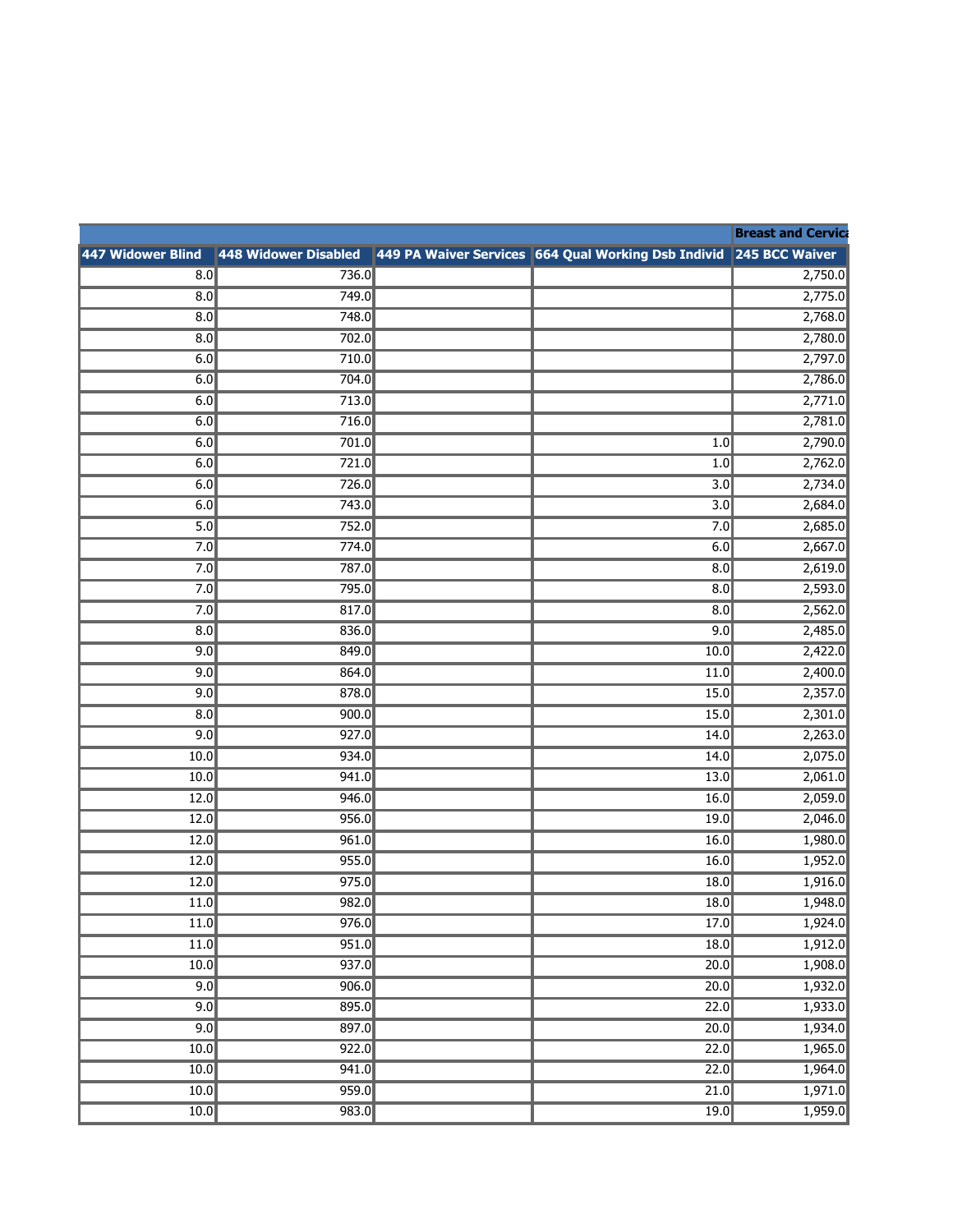| 10.0             | 986.0   |       | 17.0              | 1,942.0 |
|------------------|---------|-------|-------------------|---------|
| 10.0             | 1,005.0 |       | 18.0              | 1,957.0 |
| 10.0             | 984.0   |       | 17.0              | 1,944.0 |
| 9.0              | 943.0   |       | 14.0              | 1,934.0 |
| 7.0              | 858.0   |       | 16.0              | 1,977.0 |
| 7.0              | 829.0   |       | 16.0              | 2,000.0 |
| 6.0              | 740.0   |       | 17.0              | 2,030.0 |
| 5.0              | 488.0   |       | 16.0              | 2,072.0 |
| $\overline{2.0}$ | 372.0   |       | 16.0              | 2,111.0 |
| 2.0              | 370.0   | 1.0   | 17.0              | 2,159.0 |
| $\overline{2.0}$ | 377.0   | 1.0   | 16.0              | 2,204.0 |
| $\overline{2.0}$ | 387.0   | 31.0  | 18.0              | 2,242.0 |
| 2.0              | 386.0   | 53.0  | 19.0              | 2,284.0 |
| 3.0              | 393.0   | 93.0  | 22.0              | 2,297.0 |
| 2.0              | 387.0   | 115.0 | 24.0              | 2,310.0 |
| 2.0              | 393.0   | 130.0 | 28.0              | 2,341.0 |
| 2.0              | 410.0   | 156.0 | $\overline{27.0}$ | 2,363.0 |
| $\overline{2.0}$ | 412.0   | 188.0 | 23.0              | 2,406.0 |
| 2.0              | 414.0   | 216.0 | 22.0              | 2,431.0 |
| $\overline{2.0}$ | 424.0   | 238.0 | $\overline{22.0}$ | 2,452.0 |
| 3.0              | 434.0   | 268.0 | 23.0              | 2,469.0 |
| 2.0              | 428.0   | 285.0 | 25.0              | 2,491.0 |
| 2.0              | 426.0   | 304.0 | 23.0              | 2,526.0 |
| 3.0              | 422.0   | 332.0 | 23.0              | 2,555.0 |
| $\overline{2.0}$ | 389.0   | 354.0 | $\overline{23.0}$ | 2,593.0 |
| 2.0              | 358.0   | 403.0 | 21.0              | 2,605.0 |
| 1.0              | 348.0   | 424.0 | $\overline{20.0}$ | 2,604.0 |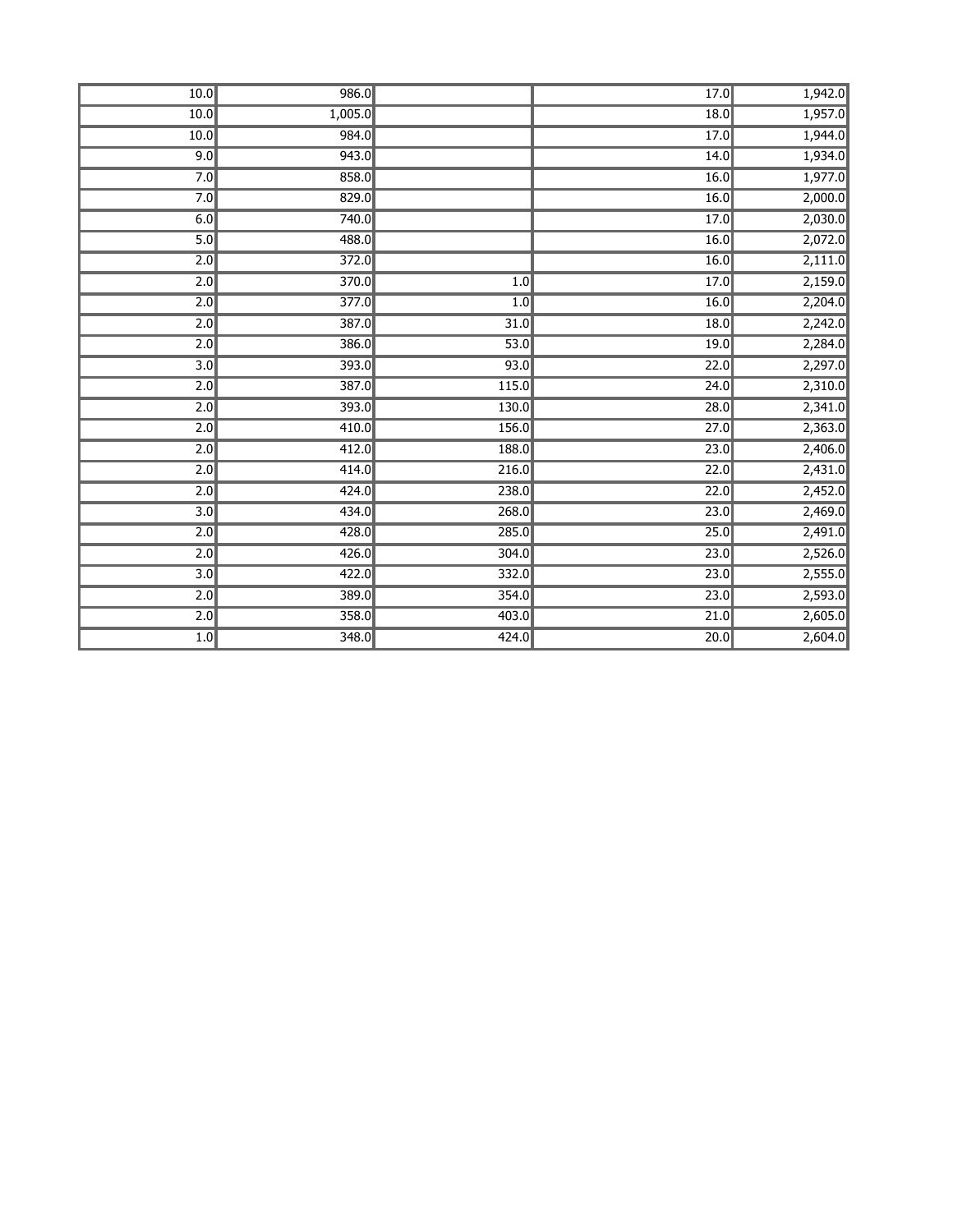| al Cancer                     | <b>Emergency Medical Services</b>                          | <b>Foster Care and Adoptions</b> |
|-------------------------------|------------------------------------------------------------|----------------------------------|
| 800 Women Health Medicaid WHM | 870 Emergency Med Svcs Adult 131 Child Welfare Foster Care |                                  |
| 164.0                         | 1.0                                                        | 10,806.0                         |
| 166.0                         | 4.0                                                        | 10,939.0                         |
| 146.0                         | 2.0                                                        | 10,983.0                         |
| 138.0                         | 1.0                                                        | 11,210.0                         |
| 130.0                         | 1.0                                                        | 11,290.0                         |
| 128.0                         |                                                            | 11,430.0                         |
| 146.0                         | 1.0                                                        | 11,716.0                         |
| 149.0                         |                                                            | 11,143.0                         |
| 88.0                          | $\overline{3.0}$                                           | 10,468.0                         |
| 60.0                          | $\overline{3.0}$                                           | 8,763.0                          |
| 78.0                          |                                                            | 8,213.0                          |
| 95.0                          | $\overline{4.0}$                                           | 5,407.0                          |
| 62.0                          | 2.0                                                        | 4,666.0                          |
| 51.0                          | 4.0                                                        | 2,048.0                          |
| $\overline{36.0}$             | $\overline{4.0}$                                           | 1,830.0                          |
| 29.0                          | 2.0                                                        | 744.0                            |
| 25.0                          | $\overline{2.0}$                                           | 678.0                            |
| 16.0                          | 4.0                                                        | 676.0                            |
| $\overline{30.0}$             | 3.0                                                        | 664.0                            |
| $\overline{27.0}$             | $\overline{3.0}$                                           | 678.0                            |
| $\overline{22.0}$             | 1.0                                                        | 702.0                            |
| 20.0                          | 2.0                                                        | 697.0                            |
| 20.0                          | 4.0                                                        | 709.0                            |
| 24.0                          | 2.0                                                        | 711.0                            |
| 25.0                          | 3.0                                                        | 724.0                            |
| 23.0                          | 2.0                                                        | 687.0                            |
| 23.0                          | 5.0                                                        | 679.0                            |
| 20.0                          | $\overline{3.0}$                                           | 664.0                            |
| 16.0                          | 1.0                                                        | 667.0                            |
| 13.0                          | 1.0                                                        | 665.0                            |
| 11.0                          | 1.0                                                        | 683.0                            |
| $\overline{11.0}$             |                                                            | 678.0                            |
| 13.0                          |                                                            | 660.0                            |
| $\overline{11.0}$             |                                                            | 663.0                            |
| 16.0                          | 1.0                                                        | 662.0                            |
| 10.0                          |                                                            | 657.0                            |
| 16.0                          |                                                            | 666.0                            |
| 10.0                          |                                                            | 664.0                            |
| 11.0                          |                                                            | 657.0                            |
| 15.0                          |                                                            | 670.0                            |
| 16.0                          | $\overline{1.0}$                                           | 675.0                            |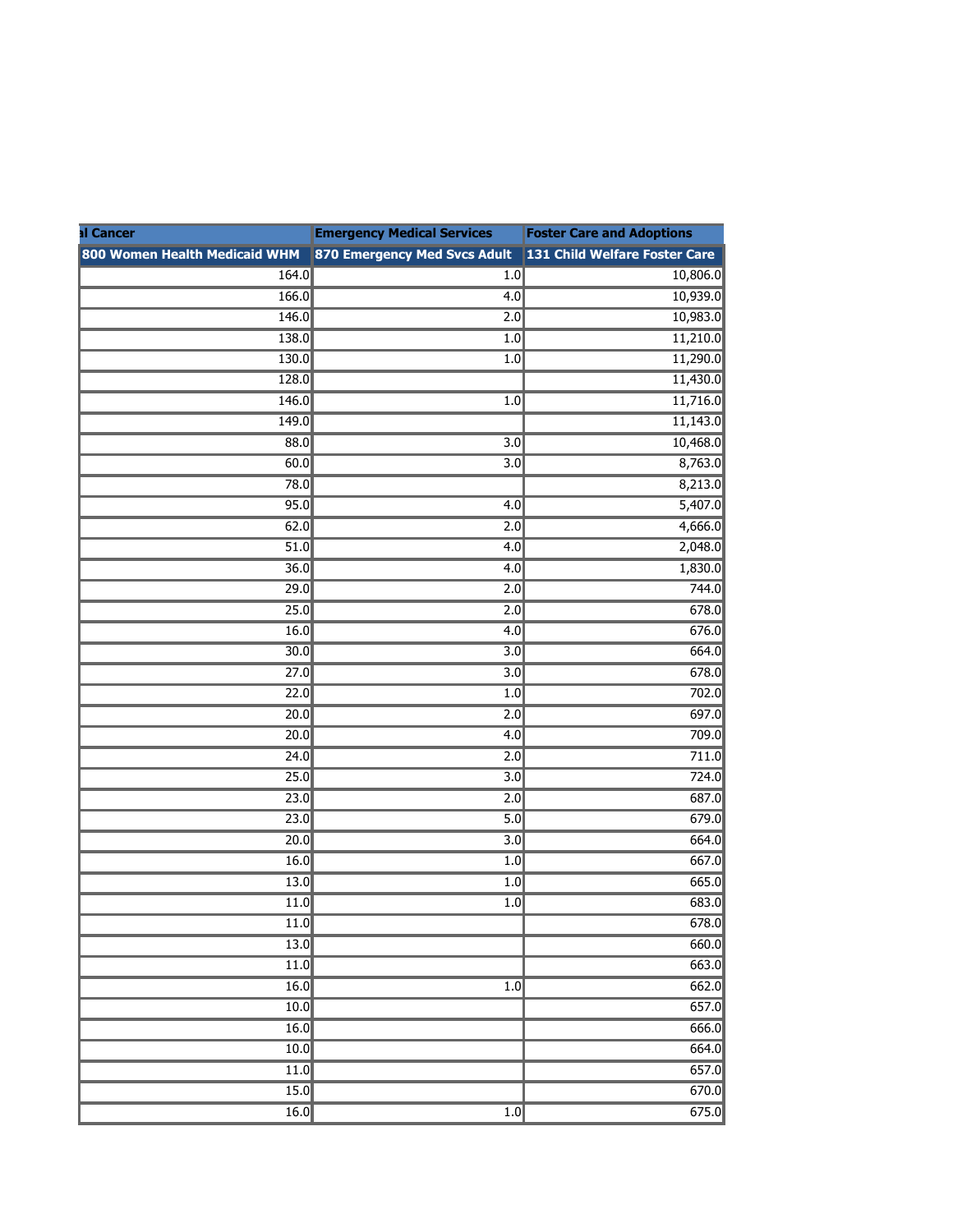| 14.0              | $\overline{1.0}$ | 682.0 |
|-------------------|------------------|-------|
| 14.0              | 4.0              | 694.0 |
| 24.0              | $\overline{2.0}$ | 695.0 |
|                   |                  | 695.0 |
| $\overline{21.0}$ | 2.0              |       |
| 16.0              |                  | 704.0 |
| 13.0              | 1.0              | 700.0 |
| 6.0               | 1.0              | 698.0 |
| 14.0              | 1.0              | 693.0 |
| $\overline{13.0}$ | 9.0              | 698.0 |
| 21.0              | 6.0              | 680.0 |
| 25.0              | $\overline{3.0}$ | 671.0 |
| 19.0              | 4.0              | 672.0 |
| 18.0              | 1.0              | 683.0 |
| 14.0              | 1.0              | 670.0 |
| $\overline{13.0}$ | 1.0              | 677.0 |
| 16.0              | $\overline{3.0}$ | 676.0 |
| 17.0              | 4.0              | 764.0 |
| 12.0              | 1.0              | 766.0 |
| 9.0               | 1.0              | 748.0 |
| 8.0               | $\overline{3.0}$ | 732.0 |
| 10.0              | 2.0              | 725.0 |
| 6.0               | 4.0              | 725.0 |
| $\overline{8.0}$  | 5.0              | 724.0 |
| 10.0              | $\overline{5.0}$ | 711.0 |
| $\overline{10.0}$ |                  | 704.0 |
| $\overline{21.0}$ | 1.0              | 699.0 |
| 35.0              |                  | 703.0 |
|                   |                  |       |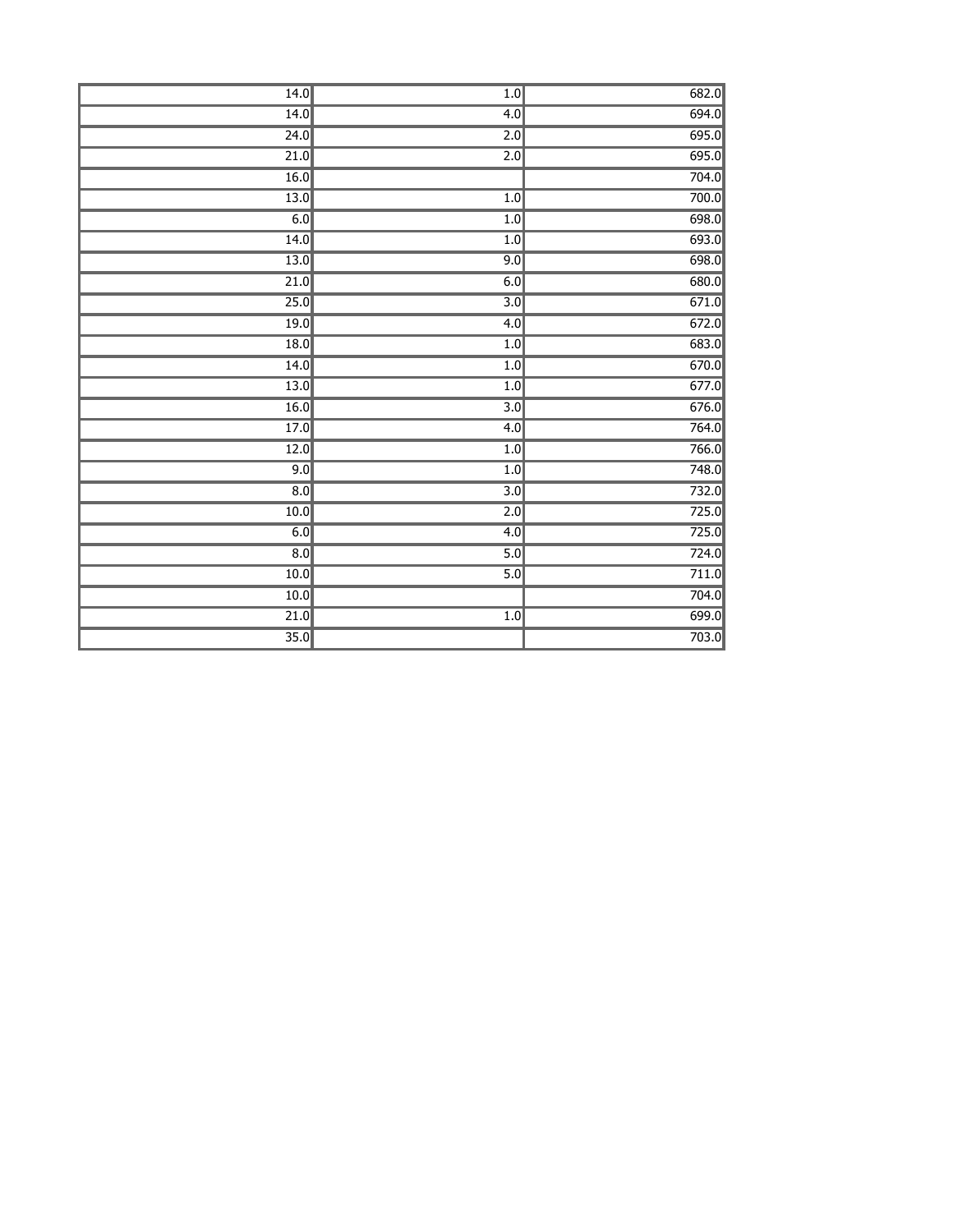| 132 State Funded Adoption Assist 133 Foster Care IV E 134 Adoption Assist IV E 150 Depart of Juvenile Justice DJJ |          |          |                    |
|-------------------------------------------------------------------------------------------------------------------|----------|----------|--------------------|
| 4,356.0                                                                                                           | 3,104.0  | 10,128.0 | 260.0              |
| 4,348.0                                                                                                           | 3,060.0  | 10,168.0 | 271.0              |
| 4,304.0                                                                                                           | 2,933.0  | 10,183.0 | 281.0              |
| 4,281.0                                                                                                           | 2,734.0  | 10,255.0 | 279.0              |
| 4,259.0                                                                                                           | 2,665.0  | 10,310.0 | 275.0              |
| 4,238.0                                                                                                           | 2,504.0  | 10,390.0 | 278.0              |
| 4,236.0                                                                                                           | 2,314.0  | 10,374.0 | 278.0              |
| 4,175.0                                                                                                           | 2,897.0  | 10,451.0 | 266.0              |
| 4,170.0                                                                                                           | 3,697.0  | 10,471.0 | 259.0              |
| 3,864.0                                                                                                           | 5,280.0  | 10,805.0 | 277.0              |
| 3,793.0                                                                                                           | 5,914.0  | 10,902.0 | 289.0              |
| 3,372.0                                                                                                           | 8,931.0  | 11,326.0 | 309.0              |
| 2,961.0                                                                                                           | 9,663.0  | 11,700.0 | 272.0              |
| 1,785.0                                                                                                           | 12,457.0 | 12,978.0 | 276.0              |
| 1,791.0                                                                                                           | 12,697.0 | 12,990.0 | $\overline{281.0}$ |
| 1,227.0                                                                                                           | 14,094.0 | 13,655.0 | 278.0              |
| 1,274.0                                                                                                           | 14,242.0 | 13,637.0 | 282.0              |
| 1,304.0                                                                                                           | 14,232.0 | 13,624.0 | 283.0              |
| 1,275.0                                                                                                           | 14,386.0 | 13,659.0 | 279.0              |
| 1,326.0                                                                                                           | 14,402.0 | 13,681.0 | 276.0              |
| 1,375.0                                                                                                           | 14,684.0 | 13,750.0 | 273.0              |
| 1,415.0                                                                                                           | 15,019.0 | 13,723.0 | 276.0              |
| 1,447.0                                                                                                           | 15,072.0 | 13,769.0 | 276.0              |
| 1,410.0                                                                                                           | 15,005.0 | 13,750.0 | 273.0              |
| 1,403.0                                                                                                           | 14,962.0 | 13,737.0 | 288.0              |
| 1,219.0                                                                                                           | 14,792.0 | 13,709.0 | 288.0              |
| 1,225.0                                                                                                           | 14,724.0 | 13,704.0 | 264.0              |
| 1,215.0                                                                                                           | 14,651.0 | 13,852.0 | $\overline{271.0}$ |
| 1,264.0                                                                                                           | 14,522.0 | 13,893.0 | 271.0              |
| 1,313.0                                                                                                           | 14,481.0 | 13,939.0 | 277.0              |
| 1,357.0                                                                                                           | 14,404.0 | 14,002.0 | 267.0              |
| 1,399.0                                                                                                           | 14,258.0 | 14,035.0 | 279.0              |
| 1,415.0                                                                                                           | 14,184.0 | 14,100.0 | 270.0              |
| 1,431.0                                                                                                           | 14,049.0 | 14,124.0 | 272.0              |
| 1,471.0                                                                                                           | 14,095.0 | 14,235.0 | 265.0              |
| 1,365.0                                                                                                           | 13,995.0 | 14,314.0 | 247.0              |
| 1,280.0                                                                                                           | 13,875.0 | 14,436.0 | 240.0              |
| 1,277.0                                                                                                           | 13,772.0 | 14,524.0 | 236.0              |
| 1,257.0                                                                                                           | 13,695.0 | 14,547.0 | 253.0              |
| 1,272.0                                                                                                           | 13,613.0 | 14,567.0 | 251.0              |
| 1,293.0                                                                                                           | 13,505.0 | 14,592.0 | 261.0              |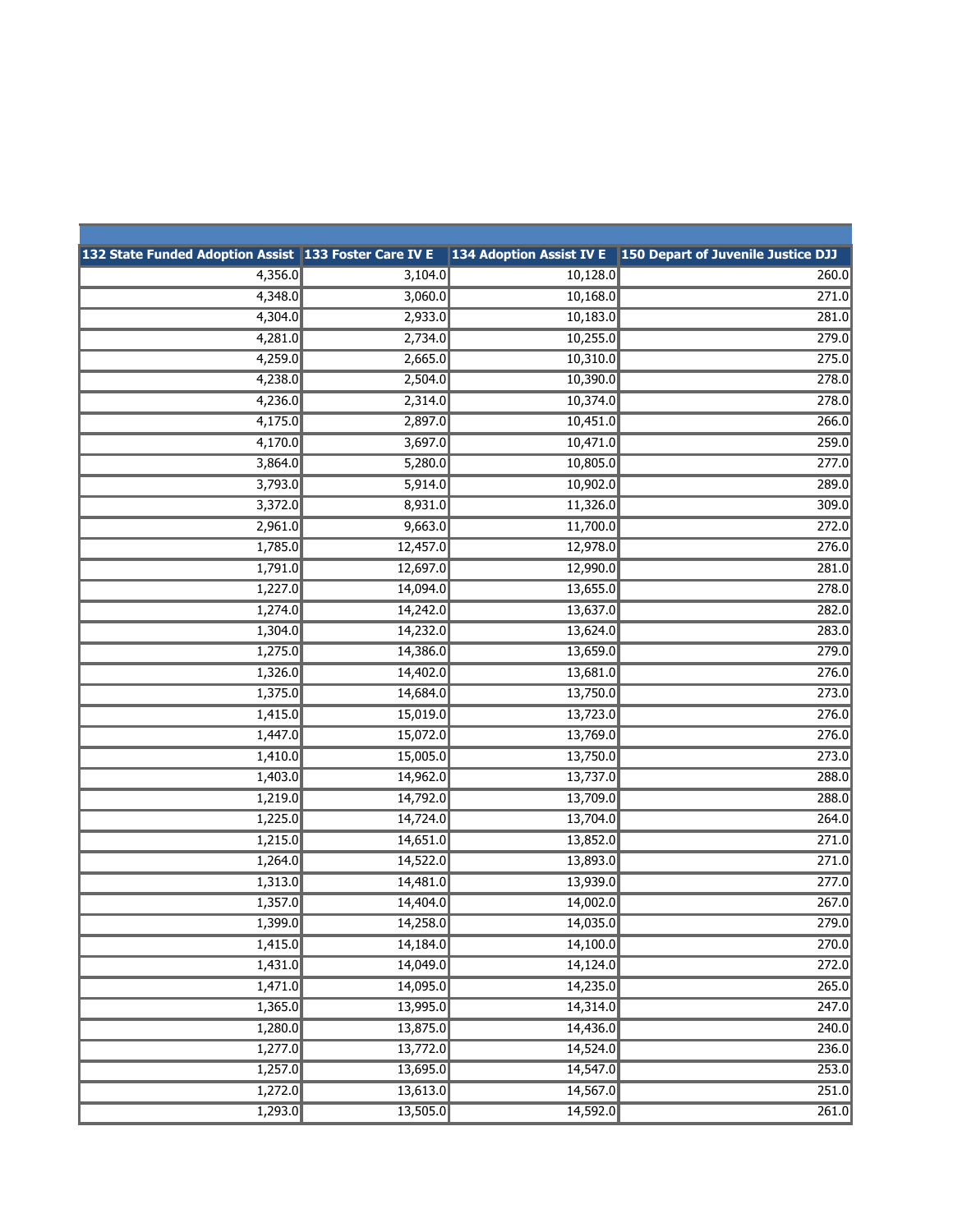| 1,317.0 | 13,425.0 | 14,681.0 | 261.0 |
|---------|----------|----------|-------|
| 1,337.0 | 13,348.0 | 14,746.0 | 253.0 |
| 1,368.0 | 13,191.0 | 14,773.0 | 263.0 |
| 1,373.0 | 12,993.0 | 14,746.0 | 274.0 |
| 1,420.0 | 12,829.0 | 14,739.0 | 280.0 |
| 1,422.0 | 12,673.0 | 14,839.0 | 274.0 |
| 1,392.0 | 12,585.0 | 14,879.0 | 257.0 |
| 1,346.0 | 12,429.0 | 14,951.0 | 236.0 |
| 1,376.0 | 12,368.0 | 15,027.0 | 223.0 |
| 1,413.0 | 12,372.0 | 15,179.0 | 203.0 |
| 1,438.0 | 12,303.0 | 15,212.0 | 203.0 |
| 1,486.0 | 12,145.0 | 15,226.0 | 206.0 |
| 1,539.0 | 12,054.0 | 15,329.0 | 210.0 |
| 1,602.0 | 12,008.0 | 15,336.0 | 202.0 |
| 1,645.0 | 11,907.0 | 15,396.0 | 197.0 |
| 1,690.0 | 11,972.0 | 15,432.0 | 197.0 |
| 1,744.0 | 11,790.0 | 15,470.0 | 196.0 |
| 1,781.0 | 11,702.0 | 15,552.0 | 179.0 |
| 1,750.0 | 11,666.0 | 15,655.0 | 176.0 |
| 1,727.0 | 11,654.0 | 15,752.0 | 146.0 |
| 1,741.0 | 11,633.0 | 15,807.0 | 134.0 |
| 1,758.0 | 11,613.0 | 15,883.0 | 133.0 |
| 1,788.0 | 11,664.0 | 15,926.0 | 132.0 |
| 1,820.0 | 11,674.0 | 15,980.0 | 130.0 |
| 1,860.0 | 11,641.0 | 16,012.0 | 130.0 |
| 1,887.0 | 11,693.0 | 16,048.0 | 130.0 |
| 1,900.0 | 11,730.0 | 16,080.0 | 120.0 |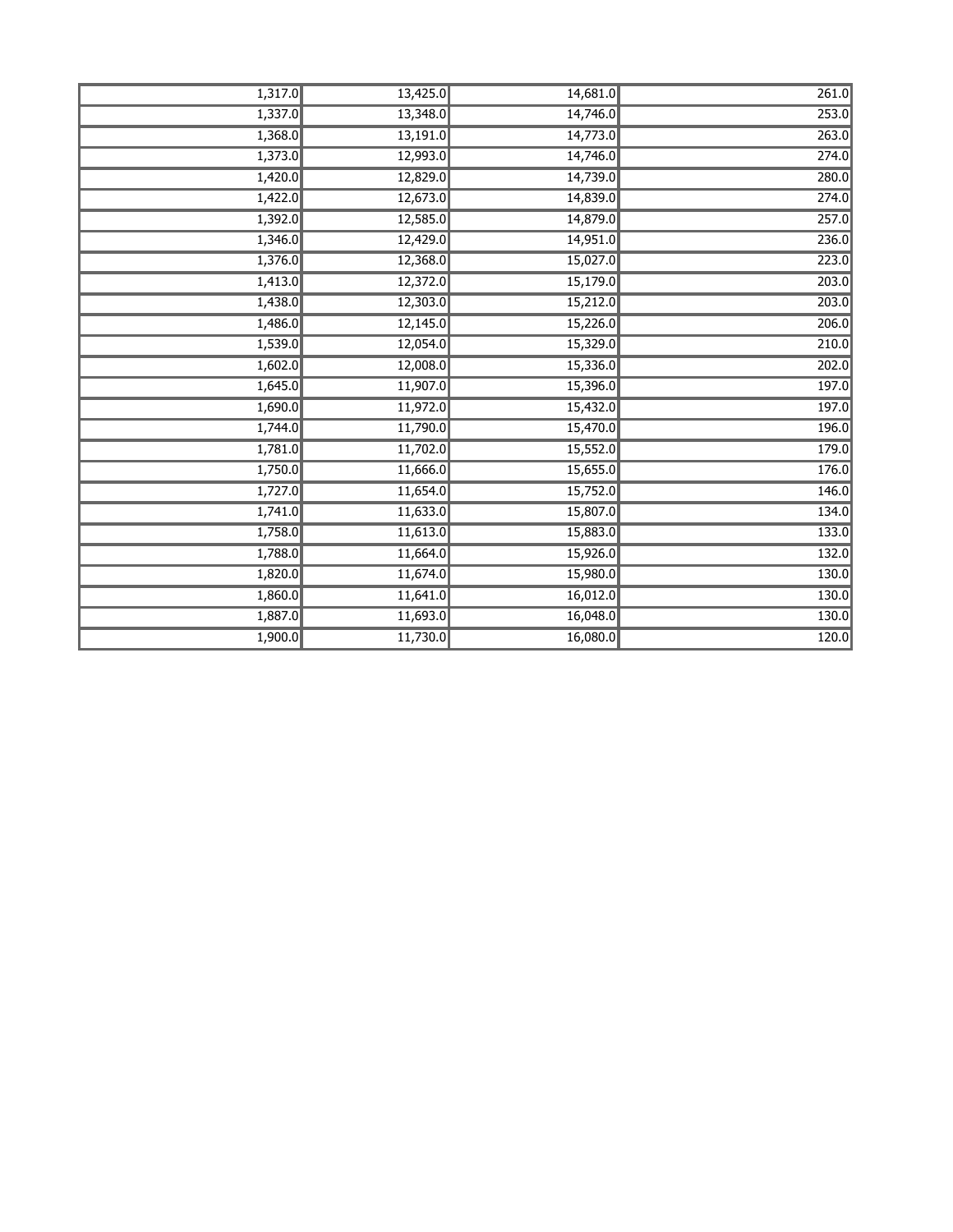|       |       |                  | 151 CHAFFEE 152 Former Foster Care 153 Foster Care with Waiver 155 Adoption Assist with Waiver 158 RYDC DJJ |       |
|-------|-------|------------------|-------------------------------------------------------------------------------------------------------------|-------|
| 217.0 | 96.0  |                  | 1.0                                                                                                         | 190.0 |
| 224.0 | 97.0  |                  | 1.0                                                                                                         | 196.0 |
| 233.0 | 100.0 |                  | 1.0                                                                                                         | 197.0 |
| 235.0 | 108.0 |                  | 1.0                                                                                                         | 177.0 |
| 232.0 | 111.0 |                  | 1.0                                                                                                         | 185.0 |
| 227.0 | 123.0 |                  | 1.0                                                                                                         | 189.0 |
| 233.0 | 130.0 |                  | 1.0                                                                                                         | 164.0 |
| 228.0 | 127.0 | 1.0              | 1.0                                                                                                         | 167.0 |
| 238.0 | 131.0 | 1.0              | 1.0                                                                                                         | 188.0 |
| 237.0 | 136.0 | 1.0              | 1.0                                                                                                         | 187.0 |
| 237.0 | 132.0 | 1.0              |                                                                                                             | 177.0 |
| 255.0 | 141.0 | 2.0              |                                                                                                             | 189.0 |
| 267.0 | 139.0 | 2.0              |                                                                                                             | 185.0 |
| 281.0 | 147.0 | 2.0              |                                                                                                             | 196.0 |
| 299.0 | 151.0 | 1.0              |                                                                                                             | 185.0 |
| 304.0 | 158.0 | 1.0              |                                                                                                             | 192.0 |
| 322.0 | 167.0 | 1.0              |                                                                                                             | 189.0 |
| 347.0 | 171.0 | 1.0              |                                                                                                             | 189.0 |
| 374.0 | 177.0 | 2.0              |                                                                                                             | 130.0 |
| 390.0 | 187.0 | 2.0              |                                                                                                             | 141.0 |
| 406.0 | 197.0 | 2.0              |                                                                                                             | 131.0 |
| 431.0 | 206.0 | 2.0              |                                                                                                             | 136.0 |
| 445.0 | 218.0 | 1.0              |                                                                                                             | 141.0 |
| 456.0 | 235.0 | 1.0              |                                                                                                             | 141.0 |
| 461.0 | 250.0 | 1.0              |                                                                                                             | 122.0 |
| 454.0 | 240.0 | 1.0              |                                                                                                             | 104.0 |
| 386.0 | 234.0 | 2.0              |                                                                                                             | 105.0 |
| 411.0 | 246.0 | 1.0              |                                                                                                             | 105.0 |
| 428.0 | 253.0 | 1.0              |                                                                                                             | 105.0 |
| 440.0 | 272.0 | 1.0              |                                                                                                             | 97.0  |
| 453.0 | 291.0 | 1.0              |                                                                                                             | 99.0  |
| 459.0 | 306.0 | 2.0              |                                                                                                             | 83.0  |
| 473.0 | 322.0 | $\overline{2.0}$ |                                                                                                             | 87.0  |
| 494.0 | 333.0 | $\overline{2.0}$ |                                                                                                             | 81.0  |
| 507.0 | 342.0 | $\overline{2.0}$ |                                                                                                             | 88.0  |
| 522.0 | 362.0 | $\overline{2.0}$ |                                                                                                             | 97.0  |
| 529.0 | 354.0 | 2.0              |                                                                                                             | 95.0  |
| 552.0 | 372.0 | 2.0              |                                                                                                             | 88.0  |
| 551.0 | 390.0 | 2.0              |                                                                                                             | 79.0  |
| 558.0 | 406.0 | $\overline{2.0}$ |                                                                                                             | 96.0  |
| 554.0 | 401.0 | $\overline{2.0}$ |                                                                                                             | 97.0  |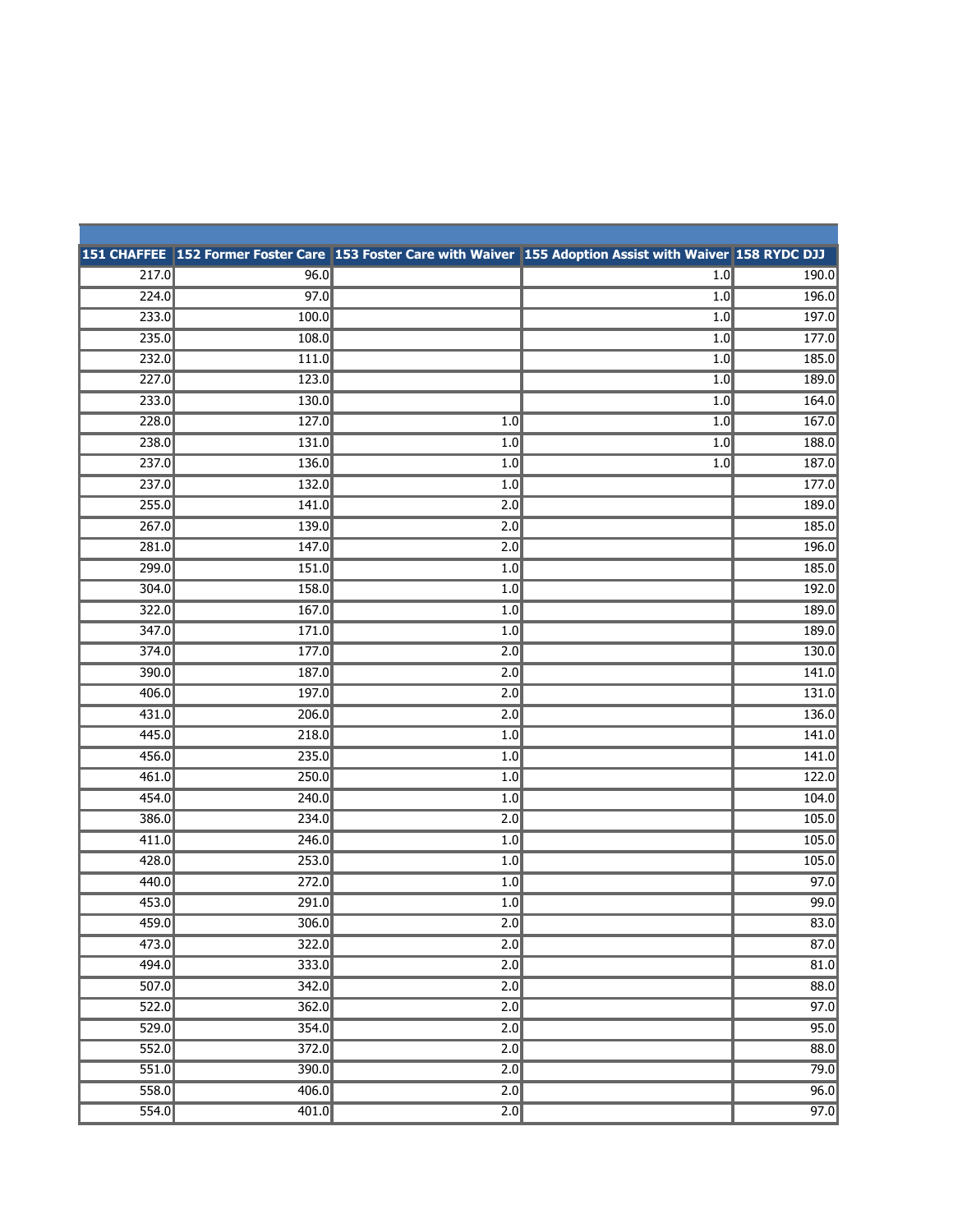| 533.0   | 391.0 | $\overline{2.0}$ | 95.0              |
|---------|-------|------------------|-------------------|
| 558.0   | 420.0 | $\overline{2.0}$ | 92.0              |
| 571.0   | 439.0 | $\overline{2.0}$ | 91.0              |
| 557.0   | 435.0 | $\overline{2.0}$ | 81.0              |
| 585.0   | 469.0 | $\overline{2.0}$ | 70.0              |
| 597.0   | 486.0 | $\overline{2.0}$ | 60.0              |
| 621.0   | 498.0 | $\overline{2.0}$ | 61.0              |
| 636.0   | 511.0 | $\overline{2.0}$ | $\overline{72.0}$ |
| 663.0   | 520.0 | $\overline{2.0}$ | 58.0              |
| 699.0   | 539.0 | $\overline{2.0}$ | 71.0              |
| 721.0   | 555.0 | $\overline{2.0}$ | 60.0              |
| 742.0   | 570.0 | 2.0              | 62.0              |
| 775.0   | 577.0 | $\overline{2.0}$ | $\overline{59.0}$ |
| 802.0   | 594.0 | 1.0              | 72.0              |
| 812.0   | 614.0 | 1.0              | 74.0              |
| 831.0   | 632.0 | 1.0              | 74.0              |
| 850.0   | 656.0 | 1.0              | 74.0              |
| 862.0   | 666.0 | 1.0              | 83.0              |
| 886.0   | 678.0 | 1.0              | 74.0              |
| 917.0   | 694.0 | 1.0              | 75.0              |
| 950.0   | 711.0 | 1.0              | 73.0              |
| 990.0   | 735.0 | 1.0              | $\overline{73.0}$ |
| 1,003.0 | 753.0 | 1.0              | $\overline{70.0}$ |
| 1,029.0 | 770.0 | 2.0              | 60.0              |
| 1,062.0 | 780.0 | $\overline{2.0}$ | 70.0              |
| 1,087.0 | 798.0 | $\overline{2.0}$ | 63.0              |
| 1,107.0 | 816.0 | $\overline{2.0}$ | 65.0              |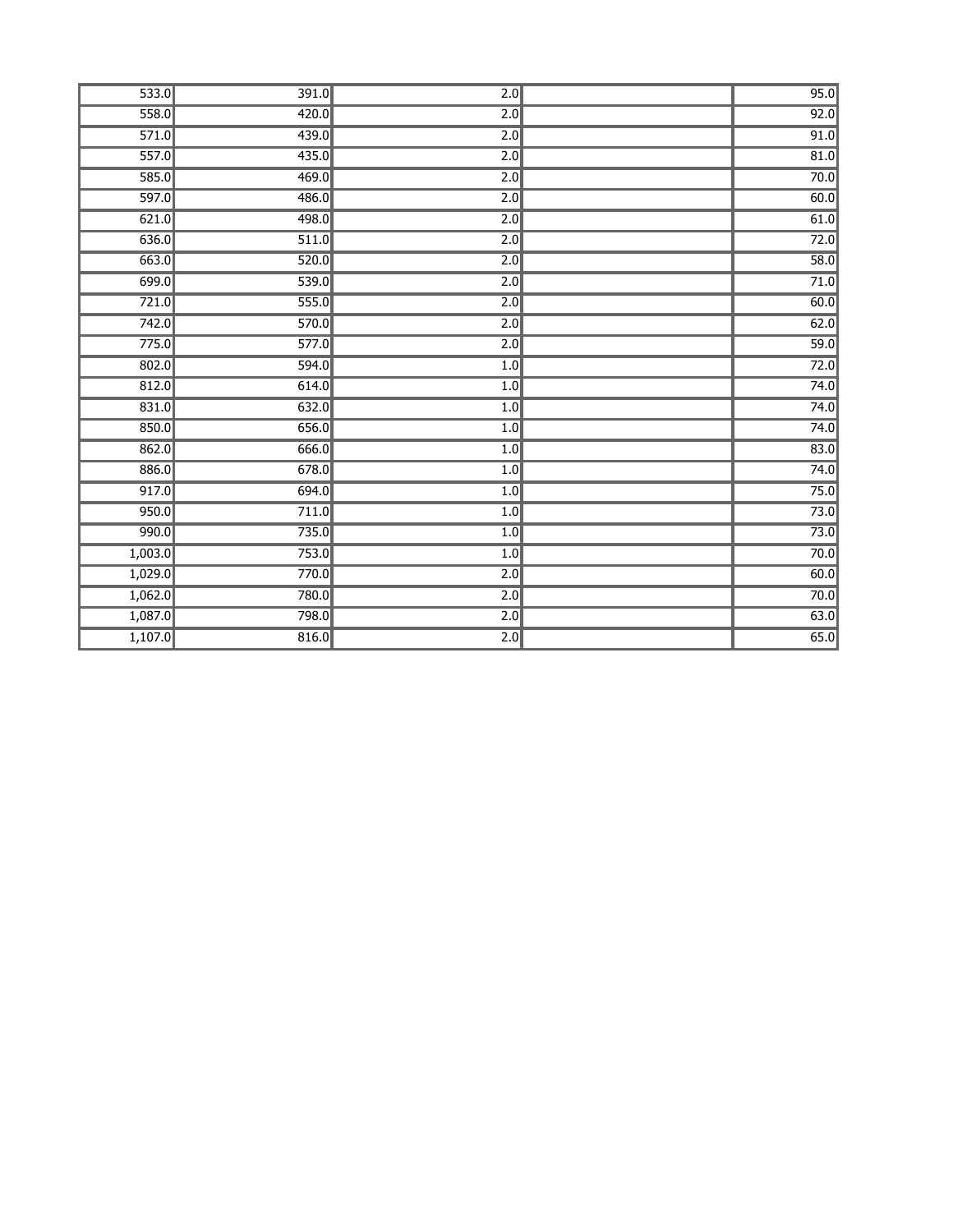| <b>LIM Adult</b> | <b>Katie Beckett</b> | Inmate   |                                                                                                  |       |
|------------------|----------------------|----------|--------------------------------------------------------------------------------------------------|-------|
|                  |                      |          | 159 IV-B Foster Care 852 PE Former Foster Care Child 815 Inmate 250 Deeming Waiver 104 LIM Adult |       |
| 134,610.0        | 3,012.0              |          | 1.0                                                                                              | 84.0  |
| 135,773.0        | 3,005.0              |          | 1.0                                                                                              | 82.0  |
| 134,211.0        | 3,001.0              |          |                                                                                                  | 85.0  |
| 133,095.0        | 2,993.0              |          |                                                                                                  | 88.0  |
| 133,780.0        | 2,977.0              |          |                                                                                                  | 86.0  |
| 135,259.0        | 2,981.0              |          |                                                                                                  | 91.0  |
| 137,787.0        | 3,005.0              |          |                                                                                                  | 99.0  |
| 139,880.0        | 3,011.0              |          |                                                                                                  | 101.0 |
| 144,702.0        | 3,043.0              |          |                                                                                                  | 92.0  |
| 146,736.0        | 3,051.0              |          |                                                                                                  | 98.0  |
| 155,063.0        | 3,046.0              | 24,195.0 |                                                                                                  | 91.0  |
| 159,848.0        | 3,056.0              | 24,386.0 |                                                                                                  | 90.0  |
| 165,914.0        | 3,060.0              | 24,382.0 |                                                                                                  | 92.0  |
| 170,685.0        | 3,040.0              | 24,353.0 |                                                                                                  | 70.0  |
| 173,510.0        | 3,047.0              | 24,317.0 |                                                                                                  | 70.0  |
| 178,553.0        | 3,059.0              | 24,405.0 |                                                                                                  | 66.0  |
| 180,158.0        | 3,060.0              | 24,461.0 |                                                                                                  | 56.0  |
| 180,312.0        | 3,083.0              | 24,479.0 |                                                                                                  | 57.0  |
| 180,805.0        | 3,097.0              | 24,399.0 | 2.0                                                                                              | 60.0  |
| 181,990.0        | 3,118.0              | 24,509.0 | $\overline{2.0}$                                                                                 | 62.0  |
| 181,931.0        | 3,133.0              | 24,874.0 |                                                                                                  | 62.0  |
| 181,024.0        | 3,116.0              | 24,905.0 |                                                                                                  | 66.0  |
| 180,869.0        | 3,125.0              | 25,061.0 |                                                                                                  | 74.0  |
| 180,993.0        | 3,137.0              | 25,156.0 |                                                                                                  | 79.0  |
| 182,565.0        | 3,151.0              | 25,120.0 |                                                                                                  | 79.0  |
| 178,332.0        | 3,152.0              | 24,895.0 |                                                                                                  | 72.0  |
| 174,757.0        | 3,174.0              | 24,159.0 |                                                                                                  | 68.0  |
| 175,459.0        | 3,197.0              | 23,762.0 |                                                                                                  | 71.0  |
| 174,798.0        | 3,213.0              | 23,367.0 |                                                                                                  | 70.0  |
| 173,953.0        | 3,242.0              | 23,055.0 |                                                                                                  | 67.0  |
| 174,495.0        | 3,251.0              | 22,707.0 |                                                                                                  | 68.0  |
| 172,349.0        | 3,280.0              | 18,132.0 |                                                                                                  | 64.0  |
| 170,802.0        | 3,309.0              | 18,227.0 | 1.0                                                                                              | 61.0  |
| 168,839.0        | 3,330.0              | 18,392.0 |                                                                                                  | 58.0  |
| 168,419.0        | 3,346.0              | 18,462.0 | 1.0                                                                                              | 57.0  |
| 169,070.0        | 3,365.0              | 18,513.0 |                                                                                                  | 55.0  |
| 168,614.0        | 3,408.0              | 18,624.0 |                                                                                                  | 52.0  |
| 167,409.0        | 3,437.0              | 18,711.0 | 1.0                                                                                              | 53.0  |
| 165,963.0        | 3,466.0              | 18,764.0 | 1.0                                                                                              | 56.0  |
| 164,257.0        | 3,506.0              | 18,939.0 |                                                                                                  | 54.0  |
| 161,879.0        | 3,525.0              | 18,979.0 | 1.0                                                                                              | 50.0  |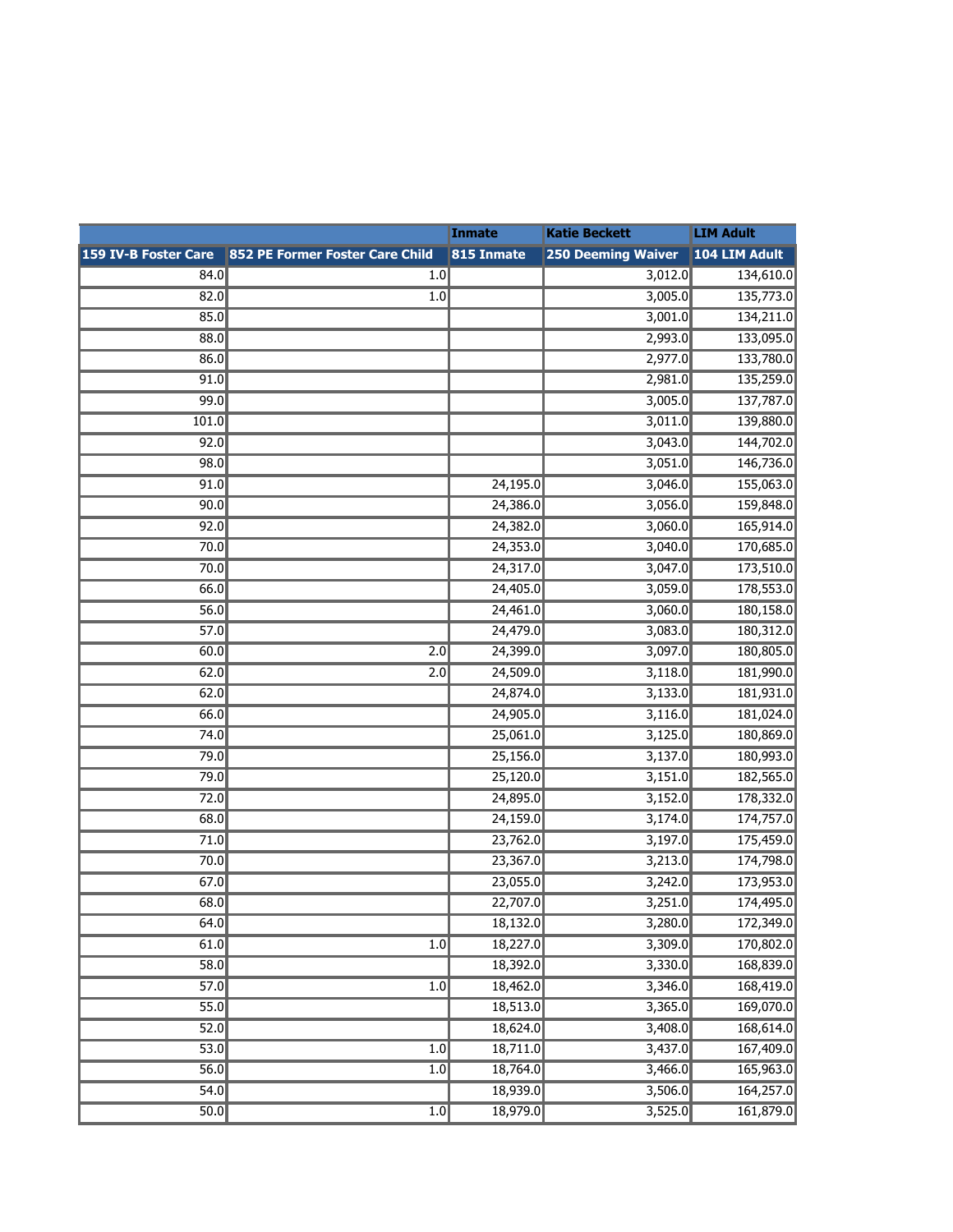| 54.0              | 1.0 | 19,103.0 | 3,565.0 | 159,539.0 |
|-------------------|-----|----------|---------|-----------|
| 55.0              |     | 19,091.0 | 3,567.0 | 160,542.0 |
| 54.0              |     | 19,043.0 | 3,588.0 | 160,543.0 |
| 53.0              |     | 18,839.0 | 3,614.0 | 160,855.0 |
| 54.0              |     | 18,212.0 | 3,646.0 | 166,223.0 |
| 51.0              |     | 18,057.0 | 3,675.0 | 170,823.0 |
| 52.0              |     | 17,480.0 | 3,704.0 | 173,884.0 |
| 54.0              |     | 17,124.0 | 3,745.0 | 177,410.0 |
| 55.0              |     | 16,799.0 | 3,783.0 | 180,528.0 |
| 59.0              |     | 16,545.0 | 3,807.0 | 183,367.0 |
| 57.0              |     | 16,373.0 | 3,825.0 | 185,161.0 |
| 58.0              |     | 15,834.0 | 3,856.0 | 186,819.0 |
| 60.0              |     | 16,157.0 | 3,894.0 | 187,913.0 |
| 62.0              |     | 15,665.0 | 3,919.0 | 188,328.0 |
| 62.0              |     | 15,509.0 | 3,950.0 | 189,817.0 |
| 64.0              |     | 15,533.0 | 3,991.0 | 191,025.0 |
| 62.0              |     | 15,105.0 | 4,029.0 | 191,400.0 |
| 60.0              |     | 15,570.0 | 4,076.0 | 192,843.0 |
| 63.0              |     | 15,869.0 | 4,110.0 | 194,294.0 |
| 62.0              |     | 16,133.0 | 4,133.0 | 196,115.0 |
| 62.0              |     | 16,211.0 | 4,161.0 | 198,665.0 |
| 62.0              |     | 16,327.0 | 4,195.0 | 200,209.0 |
| 57.0              |     | 16,397.0 | 4,206.0 | 201,162.0 |
| 54.0              |     | 16,471.0 | 4,212.0 | 202,482.0 |
| $\overline{51.0}$ |     | 16,536.0 | 4,208.0 | 203,383.0 |
| 48.0              |     | 16,460.0 | 4,204.0 | 204,232.0 |
| $\overline{47.0}$ | 1.0 | 16,484.0 | 4,208.0 | 204,943.0 |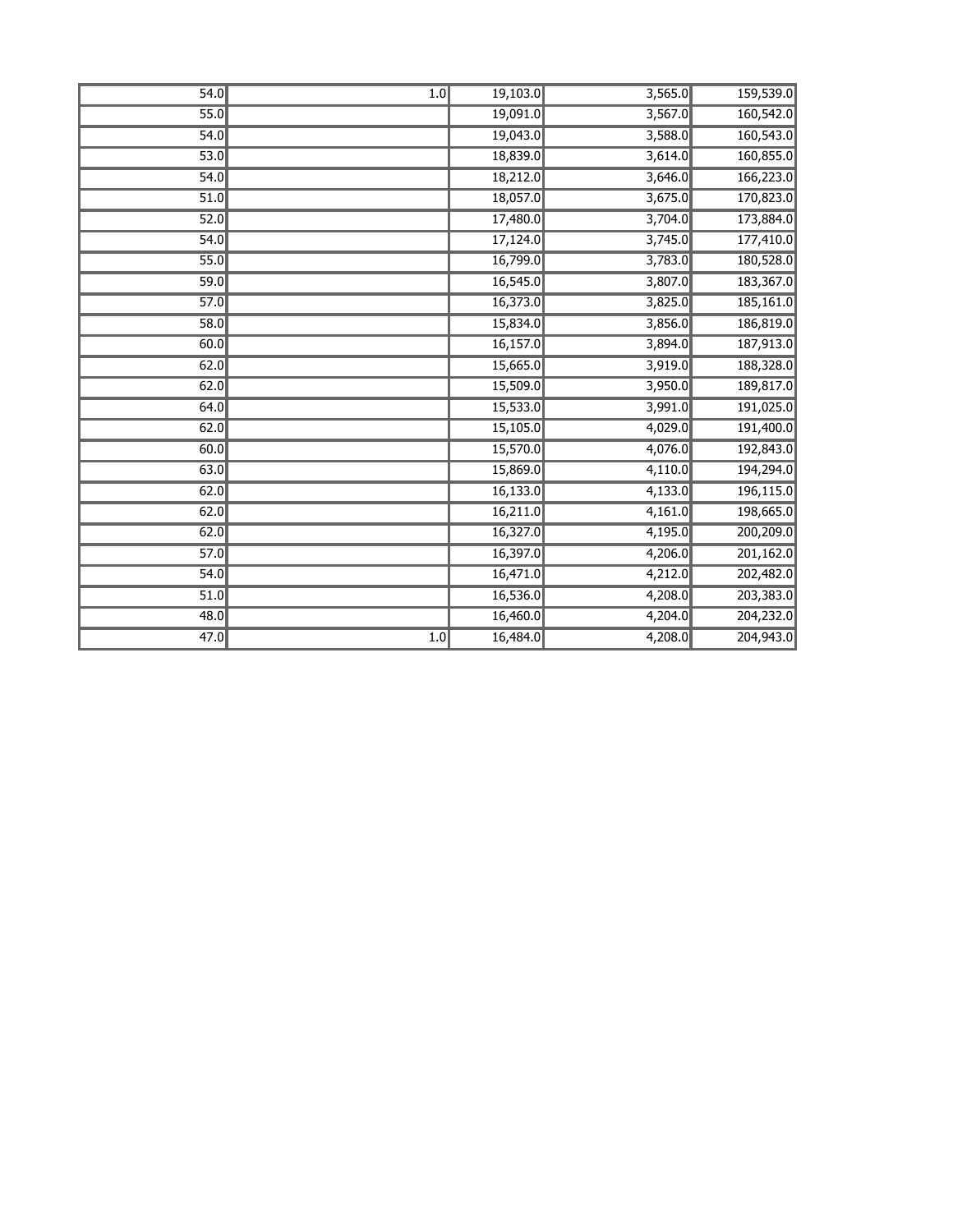| 118 LIM 1st Yr Trns Med Ast Adult |                  | 122 CS Adult 4 Month Extended 124 Uncomp Care Pool Adult 6/06 |
|-----------------------------------|------------------|---------------------------------------------------------------|
| 25,106.0                          | 10.0             | 1.0                                                           |
| 24,962.0                          | 9.0              | 1.0                                                           |
| 25,168.0                          | 7.0              | 1.0                                                           |
| 24,992.0                          | 9.0              | 1.0                                                           |
| 25,018.0                          | 8.0              |                                                               |
| 24,968.0                          | 10.0             |                                                               |
| 24,703.0                          | 10.0             |                                                               |
| 24,315.0                          | 5.0              |                                                               |
| 23,438.0                          | $\overline{5.0}$ |                                                               |
| 22,807.0                          | $\overline{3.0}$ |                                                               |
| 20,426.0                          | 4.0              |                                                               |
| 20,062.0                          | 5.0              |                                                               |
| 19,031.0                          | 6.0              |                                                               |
| 19,597.0                          | 4.0              |                                                               |
| 20,016.0                          | 4.0              |                                                               |
| 21,813.0                          | 7.0              |                                                               |
| 24,506.0                          | 11.0             |                                                               |
| 26,970.0                          | 16.0             |                                                               |
| 29,304.0                          | 16.0             |                                                               |
| 31,281.0                          | 13.0             |                                                               |
| 33,328.0                          | 13.0             |                                                               |
| 32,463.0                          | 7.0              |                                                               |
| 34,095.0                          | 6.0              |                                                               |
| 35,848.0                          | 4.0              |                                                               |
| 37,467.0                          | 4.0              |                                                               |
| 34,890.0                          | $\overline{4.0}$ |                                                               |
| 35,894.0                          | 4.0              |                                                               |
| 37,377.0                          | 4.0              |                                                               |
| 38,388.0                          | 4.0              |                                                               |
| 38,918.0                          | $\overline{3.0}$ |                                                               |
| 38,942.0                          | 5.0              |                                                               |
| 38,976.0                          | 5.0              |                                                               |
| 38,639.0                          | $\overline{4.0}$ |                                                               |
| 39,006.0                          | $\overline{3.0}$ |                                                               |
| 39,006.0                          | $\overline{4.0}$ |                                                               |
| 38,958.0                          | 4.0              |                                                               |
| 39,065.0                          | $\overline{3.0}$ |                                                               |
| 39,210.0                          | 4.0              |                                                               |
| 39,117.0                          | $\overline{5.0}$ |                                                               |
| 38,945.0                          | $\overline{5.0}$ |                                                               |
| 38,281.0                          | $\overline{4.0}$ |                                                               |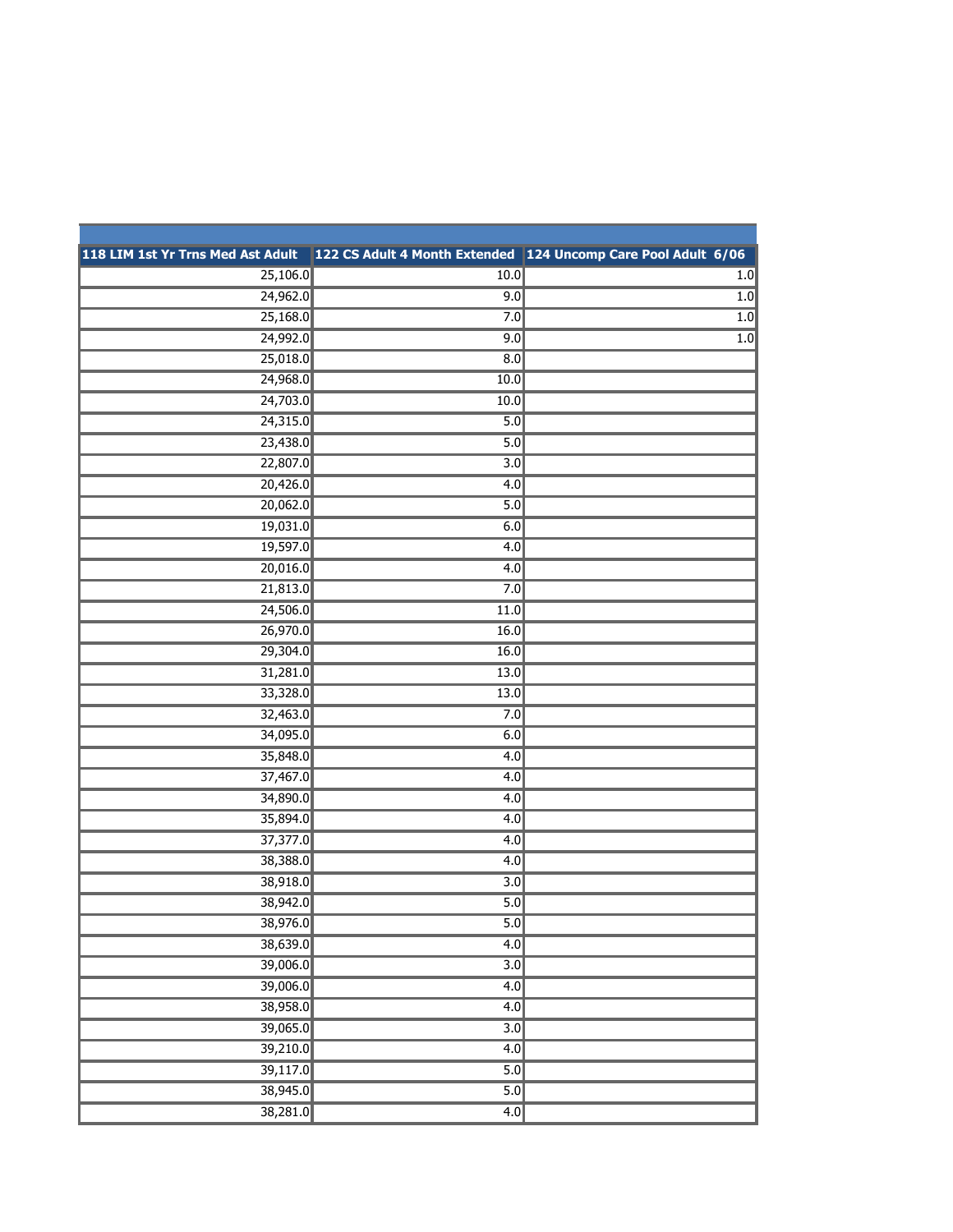| 37,312.0              | $\overline{3.0}$  |  |
|-----------------------|-------------------|--|
| 37,451.0              | 5.0               |  |
| 36,987.0              | 4.0               |  |
| 36,283.0              | 4.0               |  |
| 38,224.0              | 6.0               |  |
| 38,652.0              | 7.0               |  |
| 38,486.0              | 6.0               |  |
| 38,506.0              | 6.0               |  |
| 39,150.0              | 5.0               |  |
| 39,819.0              | $\overline{5.0}$  |  |
| 41,049.0              | 5.0               |  |
| 43,038.0              | 5.0               |  |
| 45,269.0              | 5.0               |  |
| 47,548.0              | 7.0               |  |
| 48,720.0              | 7.0               |  |
| 50,105.0              | 9.0               |  |
| 53,088.0              | 11.0              |  |
| 54,165.0              | 11.0              |  |
| 55,345.0              | $\overline{11.0}$ |  |
| 56,596.0              | 11.0              |  |
| $\overline{57,667.0}$ | $\overline{11.0}$ |  |
| 58,915.0              | $\overline{12.0}$ |  |
| 60,682.0              | 12.0              |  |
| 62,196.0              | $\boxed{13.0}$    |  |
| 63,579.0              | $\overline{13.0}$ |  |
| 64,861.0              | 13.0              |  |
| 65,795.0              | $\overline{13.0}$ |  |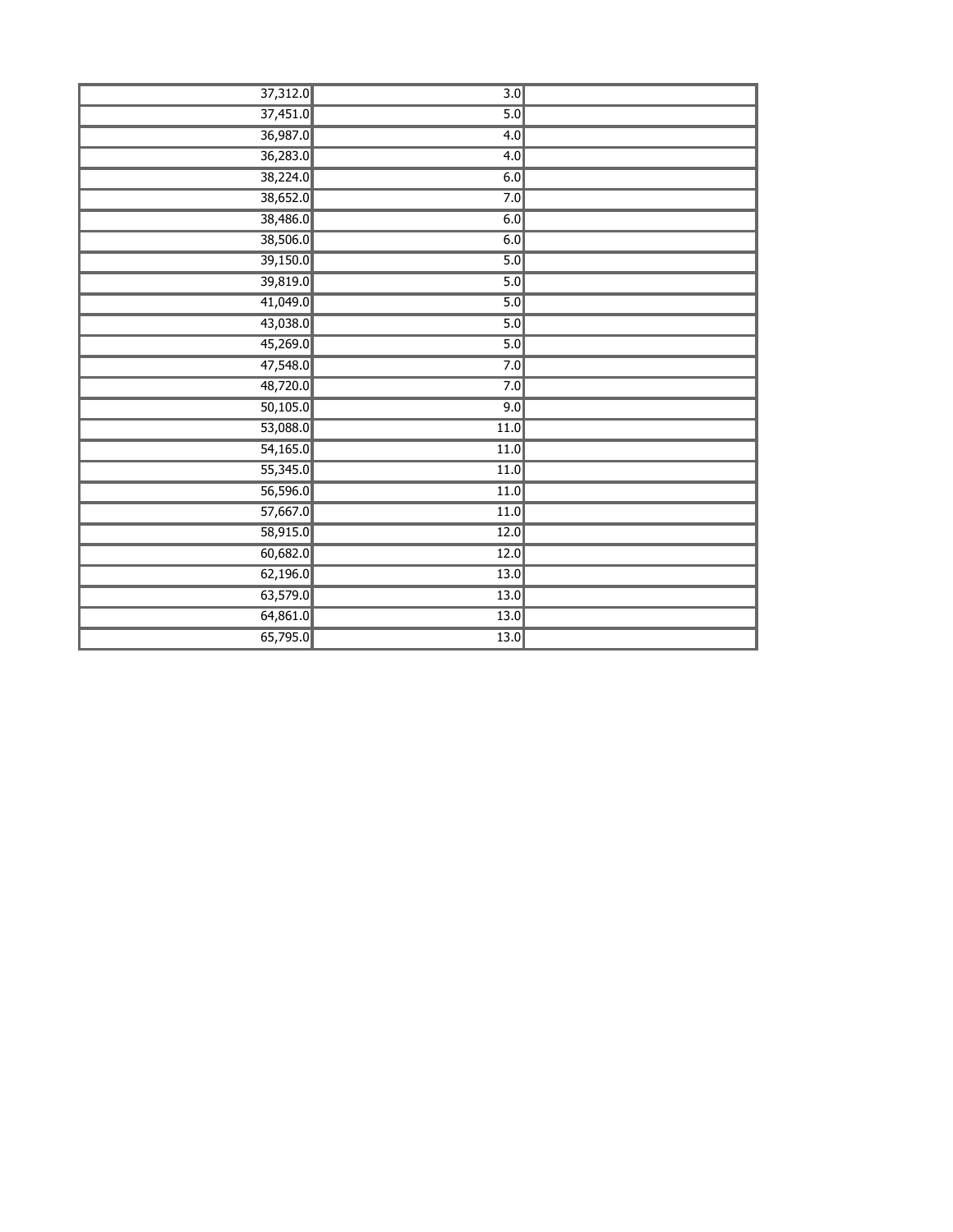|                                                                               |                  | <b>LIM Child</b>       |
|-------------------------------------------------------------------------------|------------------|------------------------|
| 801 PE Adult Parent/Caretaker with Child(ren) 804 Lim REI Adult 918 LIM Adult |                  | 105 LIM Child          |
| 74.0                                                                          | 2.0              | 278,446.0              |
| 72.0                                                                          | 2.0              | 281,531.0              |
| 75.0                                                                          | 2.0              | 278,911.0              |
| 65.0                                                                          | 2.0              | 276,978.0              |
| 52.0                                                                          | $\overline{2.0}$ | 277,100.0              |
| 42.0                                                                          | 2.0              | 279,949.0              |
| 38.0                                                                          | 2.0              | 284,291.0              |
| 34.0                                                                          | 2.0              | 286,175.0              |
| 36.0                                                                          | $\overline{2.0}$ | 294,630.0              |
| 40.0                                                                          | 2.0              | 296,745.0              |
| 40.0                                                                          | 2.0              | 311,410.0              |
| 35.0                                                                          | 2.0              | 317,269.0              |
| 26.0                                                                          | 2.0              | 326,592.0              |
| 25.0                                                                          | 2.0              | 331,204.0              |
| 31.0                                                                          | 2.0              | 333,618.0              |
| 23.0                                                                          | 2.0              | 340,103.0              |
| 16.0                                                                          | 2.0              | 339,262.0              |
| 20.0                                                                          | 2.0              | 336,062.0              |
| 25.0                                                                          | 2.0              | 335,107.0              |
| 30.0                                                                          | 2.0              | 335,818.0              |
| 32.0                                                                          | 2.0              | 334,837.0              |
| 37.0                                                                          | 2.0              | 332,808.0              |
| 50.0                                                                          | 2.0              | 331,767.0              |
| 54.0                                                                          | 2.0              | 330,250.0              |
| 51.0                                                                          | 2.0              | 332,030.0              |
| 47.0                                                                          | 2.0              | 326,311.0              |
| 34.0<br>27.0                                                                  | 2.0              | 317,784.0              |
| 38.0                                                                          | 2.0<br>2.0       | 318,502.0<br>317,123.0 |
| 43.0                                                                          |                  | 314,863.0              |
| 44.0                                                                          |                  | 315,317.0              |
| 41.0                                                                          |                  | 311,585.0              |
| 52.0                                                                          |                  | 309,242.0              |
| 72.0                                                                          |                  | 305,847.0              |
| 62.0                                                                          |                  | 305,074.0              |
| 54.0                                                                          |                  | 305,496.0              |
| 70.0                                                                          |                  | 303,815.0              |
| 92.0                                                                          |                  | 301,459.0              |
| 93.0                                                                          |                  | 298,470.0              |
| 92.0                                                                          |                  | 295,377.0              |
| 82.0                                                                          |                  | 290,448.0              |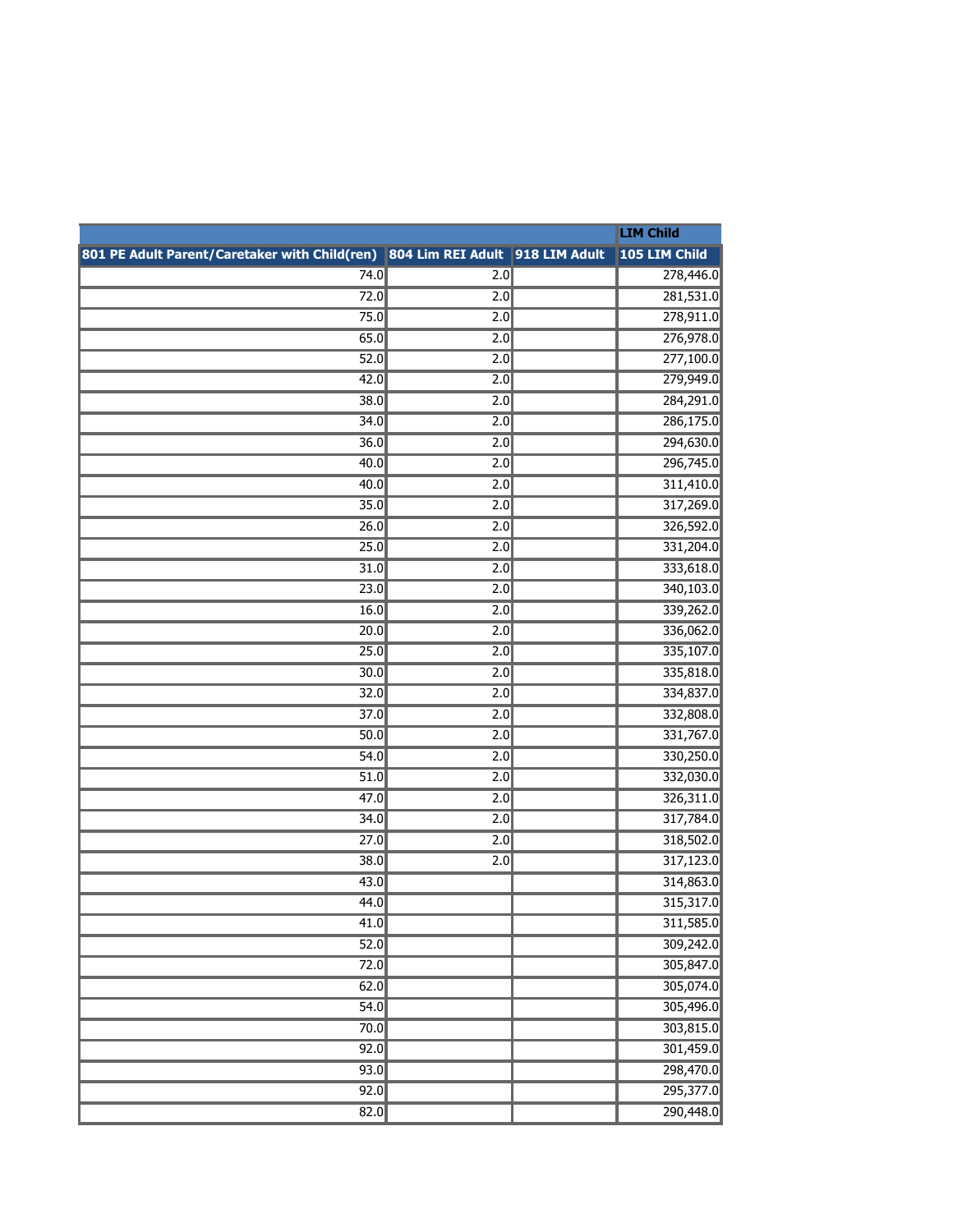| 84.0              |     | 1.0 | 285,611.0 |
|-------------------|-----|-----|-----------|
| 73.0              |     |     | 286,742.0 |
| 56.0              |     |     | 285,958.0 |
| 60.0              |     |     | 285,931.0 |
| 43.0              |     |     | 291,391.0 |
| 30.0              |     |     | 296,564.0 |
| 25.0              |     |     | 299,734.0 |
| 28.0              |     |     | 304,599.0 |
| 36.0              |     |     | 309,464.0 |
| 29.0              |     |     | 314,059.0 |
| $\overline{36.0}$ | 1.0 |     | 317,267.0 |
| $\overline{35.0}$ |     |     | 319,671.0 |
| $\overline{31.0}$ |     |     | 320,787.0 |
| 23.0              |     |     | 320,557.0 |
| 22.0              |     |     | 322,389.0 |
| 28.0              |     |     | 324,007.0 |
| 21.0              |     |     | 324,514.0 |
| 17.0              |     |     | 326,469.0 |
| 12.0              |     |     | 328,583.0 |
| 9.0               |     |     | 330,842.0 |
| 14.0              |     |     | 334,254.0 |
| 24.0              |     |     | 336,288.0 |
| 20.0              |     |     | 337,344.0 |
| 15.0              |     |     | 338,606.0 |
| 14.0              |     |     | 338,992.0 |
| 11.0              |     |     | 339,438.0 |
| 10.0              |     |     | 340,058.0 |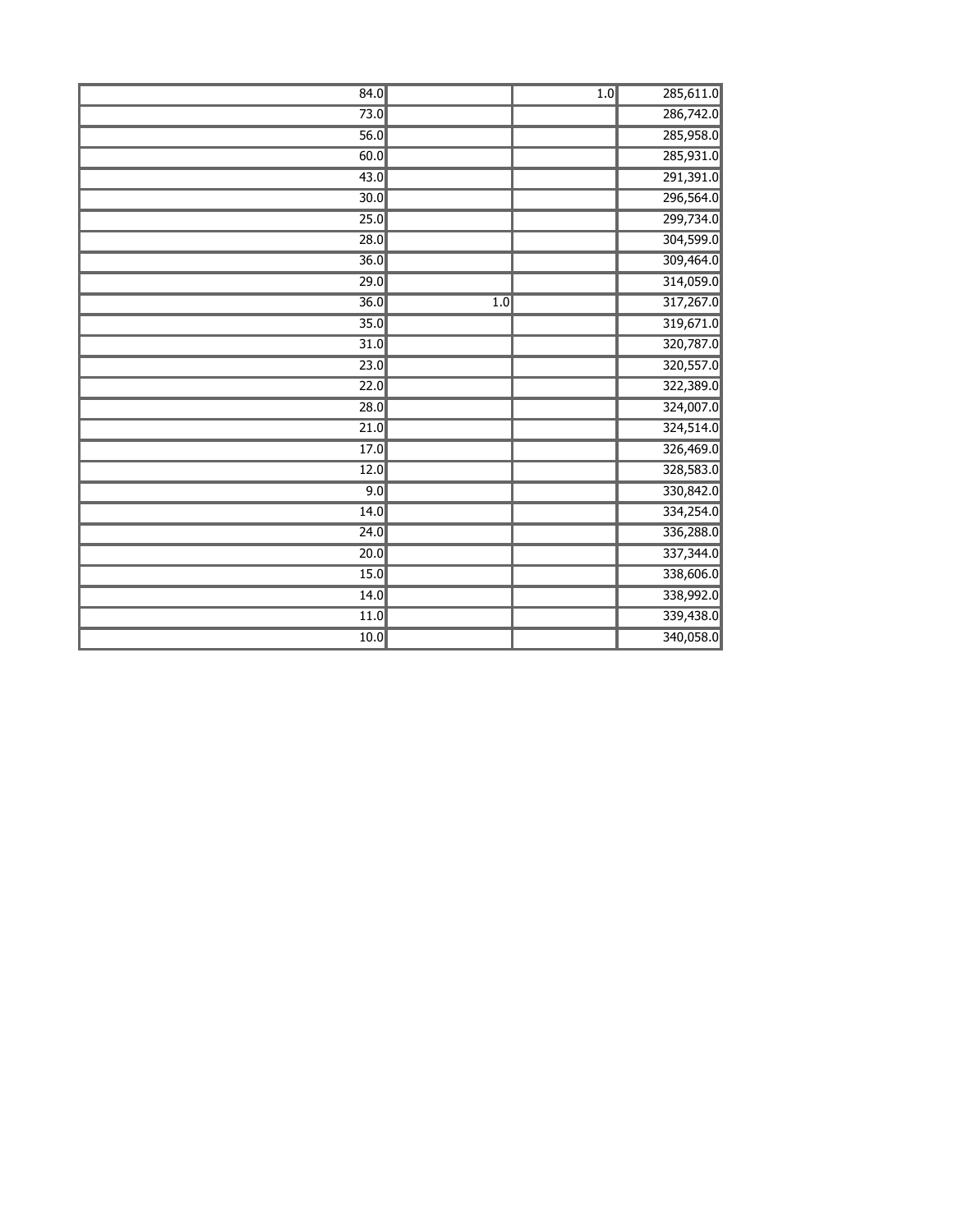| 119 LIM 1st Yr Trns Med Ast Child |                   | 123 CS Child 4 Month Extended 125 Uncomp Care Pool Child 6/06 136 PCK/MA |          |
|-----------------------------------|-------------------|--------------------------------------------------------------------------|----------|
| 46,454.0                          | 16.0              | 2.0                                                                      | 48,749.0 |
| 46,239.0                          | 13.0              | 1.0                                                                      | 49,062.0 |
| 46,856.0                          | 11.0              | 1.0                                                                      | 48,984.0 |
| 46,706.0                          | 14.0              | 1.0                                                                      | 48,735.0 |
| 47,053.0                          | 12.0              |                                                                          | 48,942.0 |
| 46,944.0                          | 14.0              |                                                                          | 49,267.0 |
| 46,507.0                          | 15.0              |                                                                          | 49,362.0 |
| 45,659.0                          | 9.0               |                                                                          | 49,677.0 |
| 43,519.0                          | 11.0              |                                                                          | 49,018.0 |
| 41,369.0                          | 6.0               |                                                                          | 50,604.0 |
| 36,244.0                          | 6.0               |                                                                          | 49,266.0 |
| 35,172.0                          | 5.0               |                                                                          | 51,802.0 |
| 33,150.0                          | $\overline{4.0}$  |                                                                          | 53,236.0 |
| 33,988.0                          | 2.0               |                                                                          | 56,779.0 |
| 34,884.0                          | 2.0               |                                                                          | 58,168.0 |
| 38,250.0                          | 7.0               |                                                                          | 62,718.0 |
| 43,384.0                          | 10.0              |                                                                          | 64,063.0 |
| 47,946.0                          | 18.0              |                                                                          | 64,054.0 |
| 52,330.0                          | 22.0              |                                                                          | 64,705.0 |
| 55,811.0                          | 20.0              |                                                                          | 65,470.0 |
| 59,421.0                          | 17.0              |                                                                          | 64,314.0 |
| 57,907.0                          | 11.0              |                                                                          | 63,705.0 |
| 60,626.0                          | 8.0               |                                                                          | 63,387.0 |
| 63,176.0                          | 5.0               |                                                                          | 63,346.0 |
| 65,540.0                          | 5.0               |                                                                          | 64,049.0 |
| 63,181.0                          | $\overline{5.0}$  |                                                                          | 62,323.0 |
| 65,034.0                          | 6.0               |                                                                          | 63,290.0 |
| 67,893.0                          | 6.0               |                                                                          | 64,053.0 |
| 69,846.0                          | 6.0               |                                                                          | 64,912.0 |
| 70,730.0                          | 4.0               |                                                                          | 65,505.0 |
| 70,510.0                          | 8.0               |                                                                          | 66,555.0 |
| 70,759.0                          | $\overline{11.0}$ |                                                                          | 67,062.0 |
| 70,461.0                          | 9.0               |                                                                          | 65,352.0 |
| 71,301.0                          | $\overline{5.0}$  |                                                                          | 65,112.0 |
| 71,394.0                          | 9.0               |                                                                          | 66,005.0 |
| 71,239.0                          | 6.0               |                                                                          | 66,904.0 |
| 71,592.0                          | 2.0               |                                                                          | 68,024.0 |
| 71,868.0                          | 3.0               |                                                                          | 69,225.0 |
| 71,918.0                          | $\overline{3.0}$  |                                                                          | 70,031.0 |
| 71,893.0                          | 6.0               |                                                                          | 71,276.0 |
| 70,862.0                          | 7.0               |                                                                          | 72,632.0 |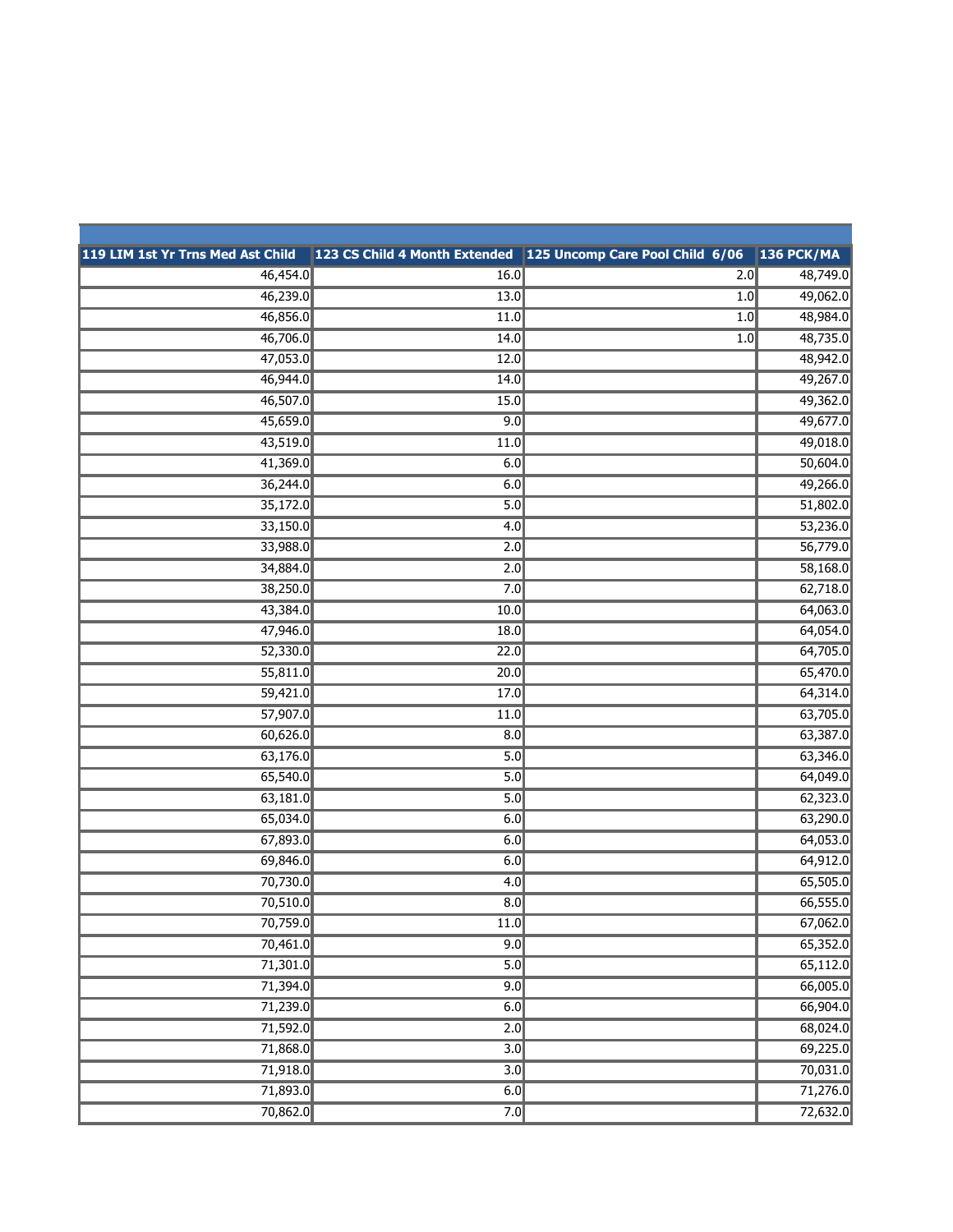| 69,684.0  | 6.0  | 73,118.0 |
|-----------|------|----------|
| 69,766.0  | 10.0 | 74,376.0 |
| 68,819.0  | 10.0 | 74,806.0 |
| 67,473.0  | 10.0 | 72,042.0 |
| 69,974.0  | 11.0 | 70,924.0 |
| 69,294.0  | 15.0 | 70,551.0 |
| 67,214.0  | 10.0 | 70,041.0 |
| 66,900.0  | 8.0  | 70,779.0 |
| 67,690.0  | 6.0  | 72,022.0 |
| 69,002.0  | 6.0  | 73,202.0 |
| 71,084.0  | 6.0  | 74,593.0 |
| 74,319.0  | 6.0  | 76,185.0 |
| 77,884.0  | 6.0  | 77,701.0 |
| 81,324.0  | 9.0  | 78,335.0 |
| 83,180.0  | 9.0  | 79,381.0 |
| 85,280.0  | 14.0 | 79,785.0 |
| 89,863.0  | 15.0 | 82,958.0 |
| 91,578.0  | 17.0 | 84,072.0 |
| 93,275.0  | 17.0 | 84,956.0 |
| 95,216.0  | 18.0 | 86,128.0 |
| 97,159.0  | 22.0 | 87,441.0 |
| 99,355.0  | 22.0 | 88,449.0 |
| 102,193.0 | 21.0 | 89,853.0 |
| 104,495.0 | 22.0 | 91,245.0 |
| 106,426.0 | 22.0 | 92,870.0 |
| 108,233.0 | 19.0 | 94,188.0 |
| 109,607.0 | 19.0 | 95,189.0 |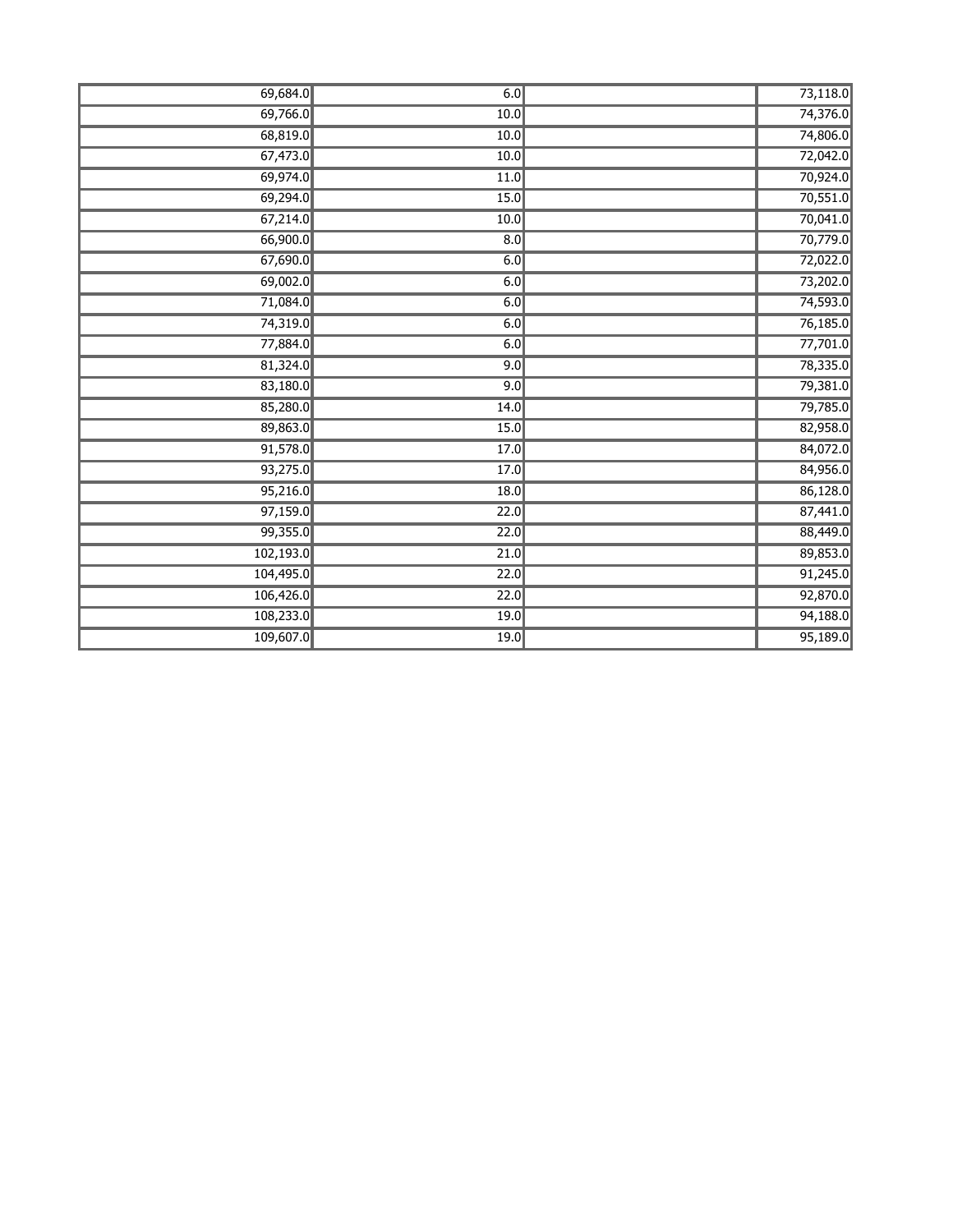| 137 PCK/MA Foster Care 139 PCK/MA DJJ/RYDC 140 PCK/MA IVB Children |                  |                  |
|--------------------------------------------------------------------|------------------|------------------|
| 9.0                                                                |                  | 3.0              |
| 9.0                                                                | 1.0              | $\overline{5.0}$ |
| 13.0                                                               |                  | $\overline{4.0}$ |
| 10.0                                                               |                  | 4.0              |
| 11.0                                                               | $\overline{3.0}$ | $\overline{4.0}$ |
| 12.0                                                               | 4.0              |                  |
| 12.0                                                               | 1.0              |                  |
| 11.0                                                               | 1.0              |                  |
| 10.0                                                               | 2.0              |                  |
| 13.0                                                               | $\overline{2.0}$ | 1.0              |
| 11.0                                                               | 2.0              |                  |
| 11.0                                                               | 2.0              | 1.0              |
| 13.0                                                               | 1.0              | $\overline{3.0}$ |
| 14.0                                                               | 1.0              | 4.0              |
| 16.0                                                               | $1.0$            | 4.0              |
| 16.0                                                               | 1.0              | $\overline{4.0}$ |
| 19.0                                                               | 1.0              | 9.0              |
| 24.0                                                               | 1.0              | 12.0             |
| 28.0                                                               | $1.0$            | 8.0              |
| 28.0                                                               | 2.0              | 11.0             |
| 19.0                                                               | 1.0              | 11.0             |
| 17.0                                                               | 1.0              | 12.0             |
| 18.0                                                               | 1.0              | 13.0             |
| 16.0                                                               |                  | 13.0             |
| 14.0                                                               | 1.0              | 12.0             |
| 13.0                                                               | 1.0              | 15.0             |
| 16.0                                                               | 1.0              | 18.0             |
| 17.0                                                               | 1.0              | 17.0             |
| 17.0                                                               | 1.0              | 19.0             |
| 14.0                                                               | 2.0              | 19.0             |
| 11.0                                                               | 2.0              | 16.0             |
| 9.0                                                                | 2.0              | 17.0             |
| 12.0                                                               | $\overline{1.0}$ | 15.0             |
| 15.0                                                               | $\overline{1.0}$ | 13.0             |
| 14.0                                                               |                  | 14.0             |
| $\overline{11.0}$                                                  |                  | 13.0             |
| 13.0                                                               |                  | 13.0             |
| 15.0                                                               | $\overline{1.0}$ | 13.0             |
| 15.0                                                               | $\overline{1.0}$ | 15.0             |
| 15.0                                                               | 1.0              | 16.0             |
| 15.0                                                               | $\overline{2.0}$ | 17.0             |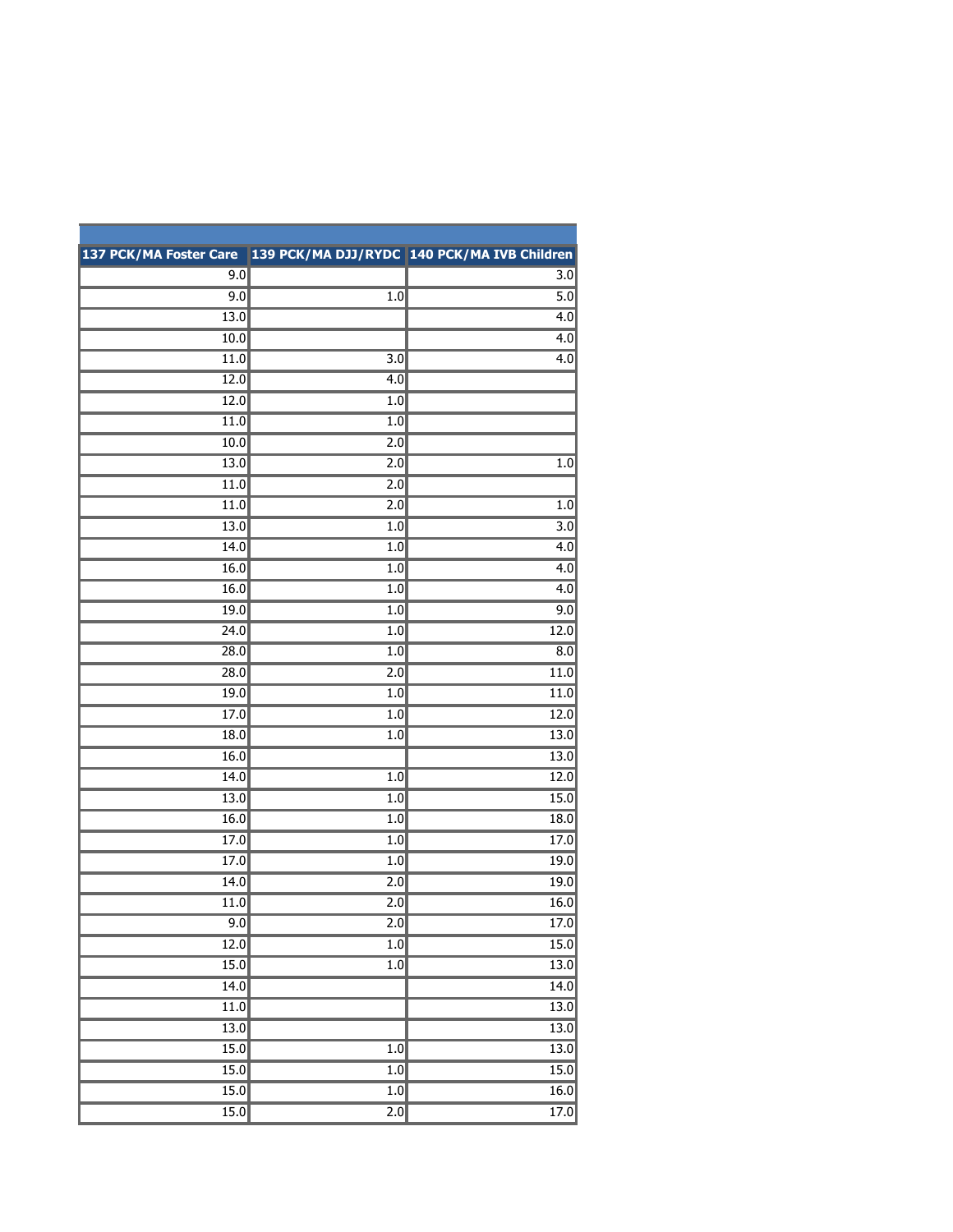| 13.0              | $\overline{2.0}$ | 20.0              |
|-------------------|------------------|-------------------|
| 20.0              | $\overline{3.0}$ | 19.0              |
| 14.0              | $\overline{3.0}$ | 20.0              |
| 13.0              | $\overline{3.0}$ | 21.0              |
| 14.0              | $\overline{2.0}$ | 15.0              |
| 13.0              | $\overline{2.0}$ | 14.0              |
| 13.0              | 1.0              | 14.0              |
| $\overline{13.0}$ |                  | 18.0              |
| 16.0              | 1.0              | 16.0              |
| 16.0              | 1.0              | 14.0              |
| 14.0              | $\overline{2.0}$ | 16.0              |
| 17.0              | $\overline{2.0}$ | 18.0              |
| 16.0              | $\overline{2.0}$ | 18.0              |
| 16.0              | 1.0              | 16.0              |
| 17.0              | 1.0              | 16.0              |
| 16.0              | 1.0              | 16.0              |
| 16.0              | 1.0              | 17.0              |
| 17.0              | 1.0              | 19.0              |
| 17.0              | 1.0              | 21.0              |
| 17.0              | 2.0              | 21.0              |
| 19.0              | $\overline{2.0}$ | 19.0              |
| 18.0              | $\overline{2.0}$ | 19.0              |
| 16.0              | $\overline{2.0}$ | 19.0              |
| 16.0              | 2.0              | 20.0              |
| $\overline{14.0}$ | $\overline{2.0}$ | 22.0              |
| 11.0              | $\overline{2.0}$ | $\overline{22.0}$ |
| 10.0              | $\overline{3.0}$ | $\overline{21.0}$ |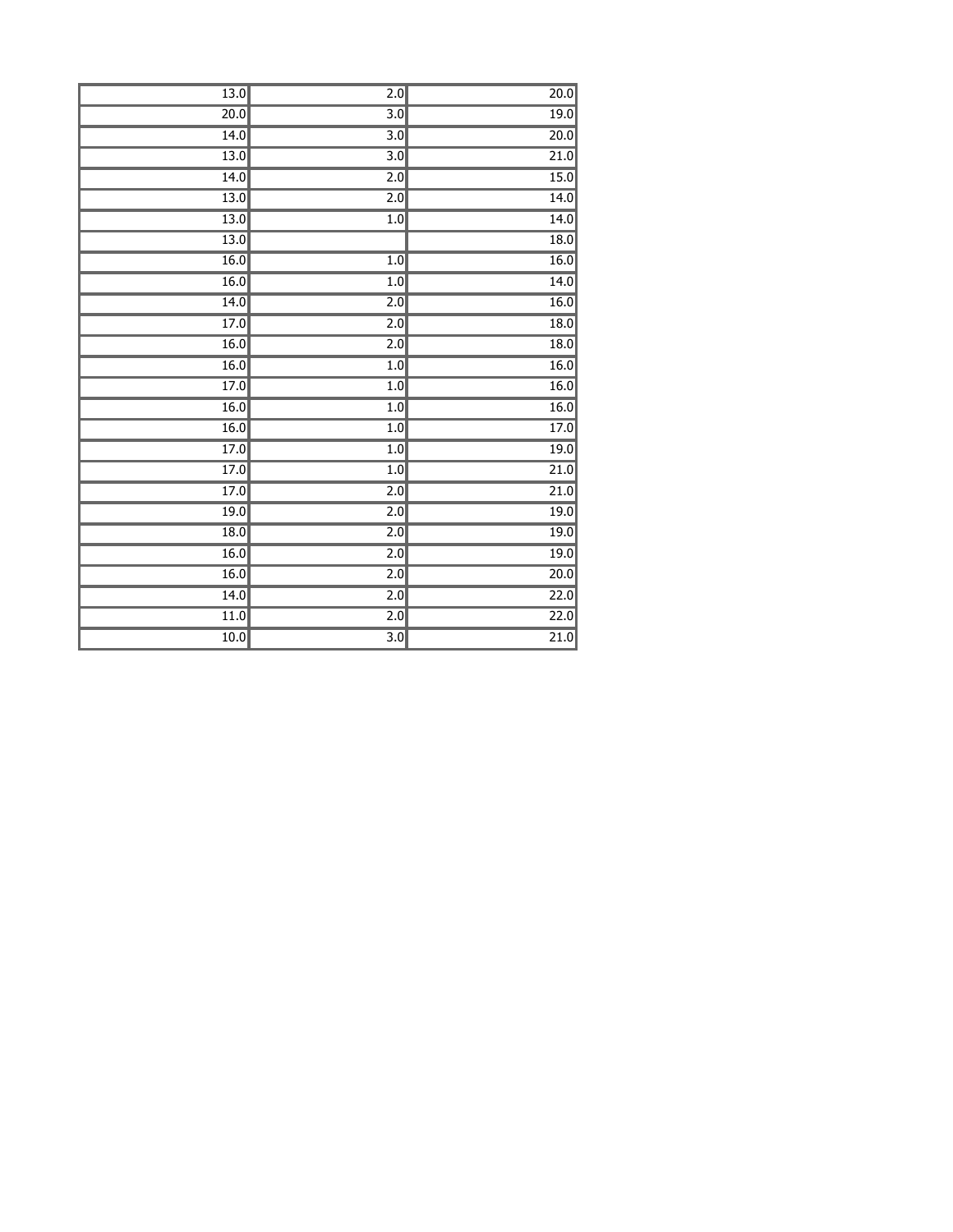|                                                                    |                  | <b>Medically Needy</b>             |
|--------------------------------------------------------------------|------------------|------------------------------------|
| 802 PE Child of Parent/Caretaker with Child(ren) 819 TMA REI Child |                  | 147 Family Medically Needy Spendwn |
| $\overline{39.0}$                                                  |                  | 73.0                               |
| 73.0                                                               |                  | 78.0                               |
| 64.0                                                               |                  | 76.0                               |
| 42.0                                                               |                  | 66.0                               |
| 28.0                                                               |                  | 59.0                               |
| 24.0                                                               |                  | 53.0                               |
| 25.0                                                               |                  | 37.0                               |
| 29.0                                                               |                  | 32.0                               |
| 20.0                                                               |                  | 26.0                               |
| 14.0                                                               |                  | 28.0                               |
| 14.0                                                               |                  | 28.0                               |
| 18.0                                                               |                  | 11.0                               |
| 4.0                                                                |                  | 13.0                               |
| 10.0                                                               |                  | 14.0                               |
| 11.0                                                               |                  | 16.0                               |
| 9.0                                                                | $\overline{1.0}$ | 17.0                               |
| 13.0                                                               |                  | 20.0                               |
| 10.0                                                               | 1.0              | 19.0                               |
| 7.0                                                                | 1.0              | 20.0                               |
| 15.0                                                               | 2.0              | 18.0                               |
| 28.0                                                               | $\overline{2.0}$ | 15.0                               |
| 28.0                                                               | 2.0              | 13.0                               |
| 45.0                                                               | 2.0              | 20.0                               |
| 34.0                                                               | 2.0              | 14.0                               |
| 22.0                                                               | $\overline{2.0}$ | 19.0                               |
| 24.0                                                               | 2.0              | 20.0                               |
| 27.0                                                               | 2.0              | 23.0                               |
| 19.0                                                               | 2.0              | 11.0                               |
| 22.0                                                               | $\overline{2.0}$ | 9.0                                |
| 18.0                                                               | 2.0              | 7.0                                |
| 31.0                                                               | 2.0              | 9.0                                |
| $\overline{35.0}$                                                  | 2.0              | 6.0                                |
| 47.0                                                               | $\overline{1.0}$ | $\overline{5.0}$                   |
| 42.0                                                               | $\overline{1.0}$ | 6.0                                |
| 29.0                                                               | 1.0              | $\overline{11.0}$                  |
| $\overline{29.0}$                                                  | 1.0              | 9.0                                |
| $\overline{27.0}$                                                  | $\overline{1.0}$ | 7.0                                |
| 46.0                                                               | $\overline{1.0}$ | 7.0                                |
| 61.0                                                               | 1.0              | $\overline{8.0}$                   |
| 55.0                                                               | 1.0              | 11.0                               |
| 37.0                                                               | $\overline{1.0}$ | $\overline{20.0}$                  |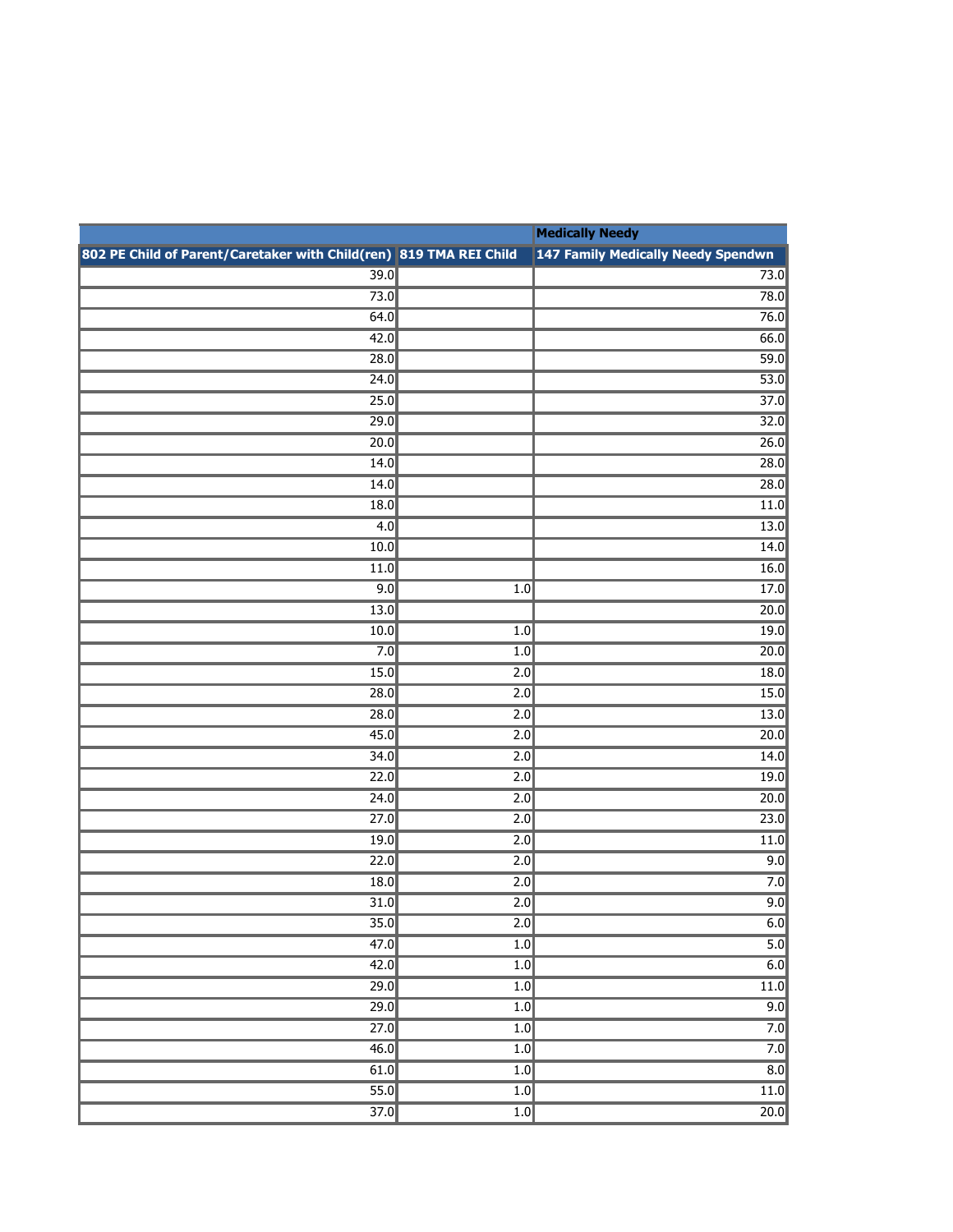| 49.0             | 1.0              | 9.0              |
|------------------|------------------|------------------|
| 49.0             | $\overline{1.0}$ | $\boxed{13.0}$   |
| 40.0             |                  | 15.0             |
| 36.0             |                  | $\overline{8.0}$ |
| 19.0             |                  | $\overline{8.0}$ |
| 9.0              |                  | $\overline{8.0}$ |
| 8.0              |                  | 12.0             |
| $\overline{8.0}$ |                  | $\overline{8.0}$ |
| 6.0              |                  | 9.0              |
| 9.0              |                  | 13.0             |
| 15.0             |                  | 17.0             |
| 16.0             |                  | $\boxed{13.0}$   |
| $\boxed{13.0}$   |                  | 10.0             |
| 9.0              |                  | 10.0             |
| 7.0              |                  | 12.0             |
| 5.0              |                  | $\boxed{11.0}$   |
| 4.0              |                  | 14.0             |
| 3.0              |                  | 10.0             |
| 1.0              |                  | 9.0              |
| $\overline{2.0}$ |                  | 5.0              |
| $\overline{3.0}$ |                  | $\overline{8.0}$ |
| 5.0              |                  | 11.0             |
| 9.0              |                  | 5.0              |
| 8.0              |                  | 4.0              |
| 14.0             |                  | 7.0              |
| 22.0             |                  | 5.0              |
| 14.0             |                  | 4.0              |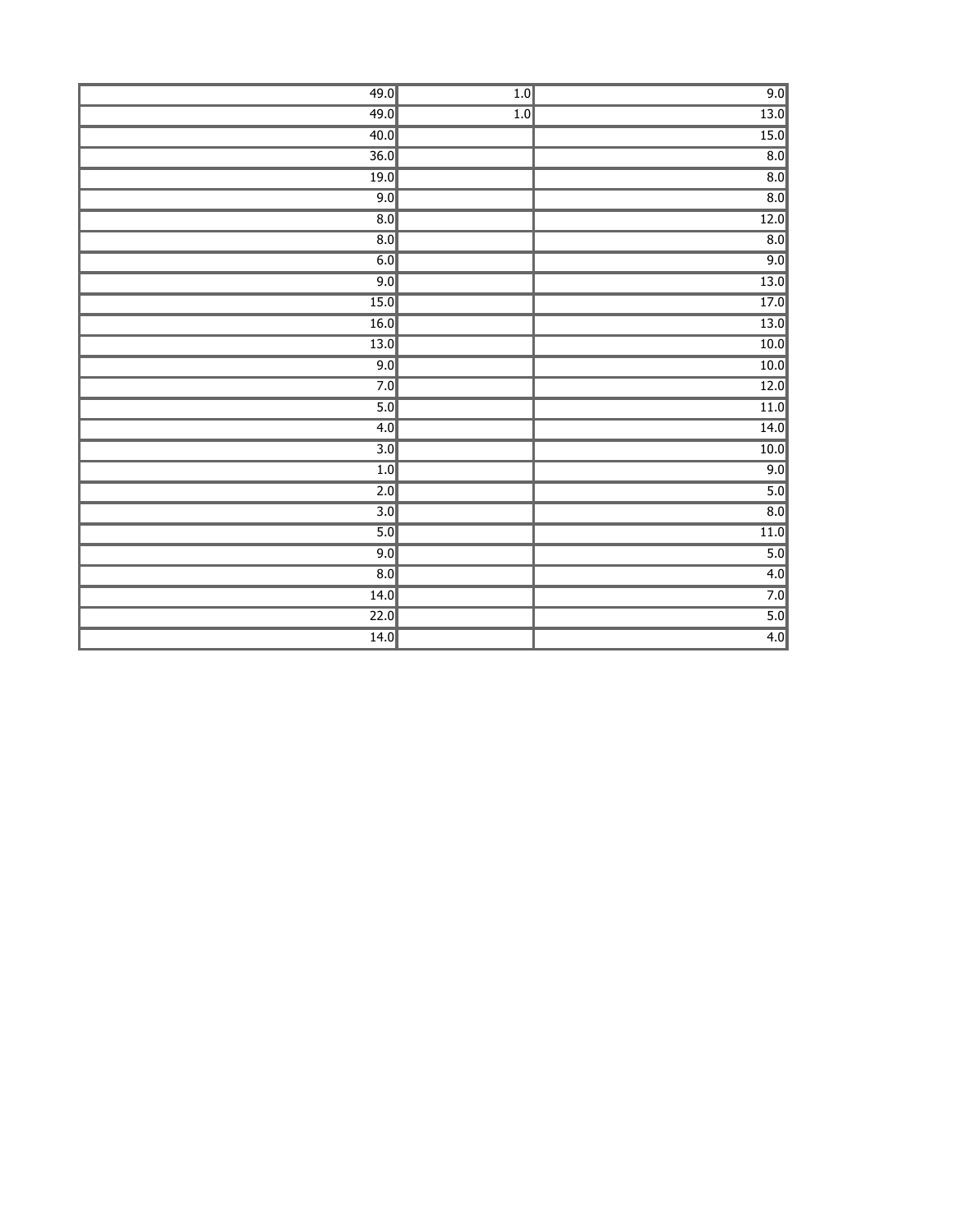| 148 Preg Women Med Needy Spendwn 239 Abd Med Needy Defacto Aged |         | 240 Abd Med Needy Defacto Blind |
|-----------------------------------------------------------------|---------|---------------------------------|
| 4.0                                                             | 2,242.0 |                                 |
| 5.0                                                             | 2,298.0 |                                 |
| $\overline{2.0}$                                                | 2,317.0 |                                 |
| 4.0                                                             | 2,350.0 | $\overline{2.0}$                |
| 2.0                                                             | 2,374.0 | 2.0                             |
| 1.0                                                             | 2,461.0 | $\overline{3.0}$                |
| $\overline{2.0}$                                                | 2,527.0 | $\overline{4.0}$                |
| 2.0                                                             | 2,713.0 | 4.0                             |
| 6.0                                                             | 2,897.0 | $\overline{5.0}$                |
| $\overline{3.0}$                                                | 3,133.0 | $\overline{8.0}$                |
| $\overline{3.0}$                                                | 3,632.0 | 12.0                            |
| 2.0                                                             | 3,710.0 | 12.0                            |
| 2.0                                                             | 3,977.0 | 18.0                            |
| 4.0                                                             | 4,328.0 | 19.0                            |
| 4.0                                                             | 4,443.0 | 23.0                            |
| 5.0                                                             | 8,139.0 | 30.0                            |
| 2.0                                                             | 5,414.0 | 28.0                            |
| 2.0                                                             | 6,362.0 | 29.0                            |
| $\overline{2.0}$                                                | 6,278.0 | 29.0                            |
| 3.0                                                             | 6,175.0 | 27.0                            |
| 3.0                                                             | 6,176.0 | 21.0                            |
| $\overline{2.0}$                                                | 5,537.0 | 21.0                            |
| $\overline{2.0}$                                                | 5,279.0 | 23.0                            |
| 1.0                                                             | 4,944.0 | 23.0                            |
| 1.0                                                             | 4,819.0 | 20.0                            |
| 5.0                                                             | 4,685.0 | 17.0                            |
| 4.0                                                             | 4,399.0 | 17.0                            |
| 2.0                                                             | 4,331.0 | 17.0                            |
| 6.0                                                             | 4,301.0 | 18.0                            |
| 10.0                                                            | 4,268.0 | 16.0                            |
| 5.0                                                             | 4,196.0 | 14.0                            |
| $\overline{2.0}$                                                | 4,119.0 | 14.0                            |
| $\overline{3.0}$                                                | 4,074.0 | 14.0                            |
| 4.0                                                             | 4,110.0 | 14.0                            |
| $\overline{3.0}$                                                | 4,049.0 | 15.0                            |
| $\overline{3.0}$                                                | 4,012.0 | 18.0                            |
| $\overline{3.0}$                                                | 3,978.0 | $\overline{20.0}$               |
| $\overline{2.0}$                                                | 3,951.0 | 21.0                            |
| 4.0                                                             | 3,929.0 | 20.0                            |
| $\overline{2.0}$                                                | 3,933.0 | 17.0                            |
| 4.0                                                             | 3,883.0 | $\overline{20.0}$               |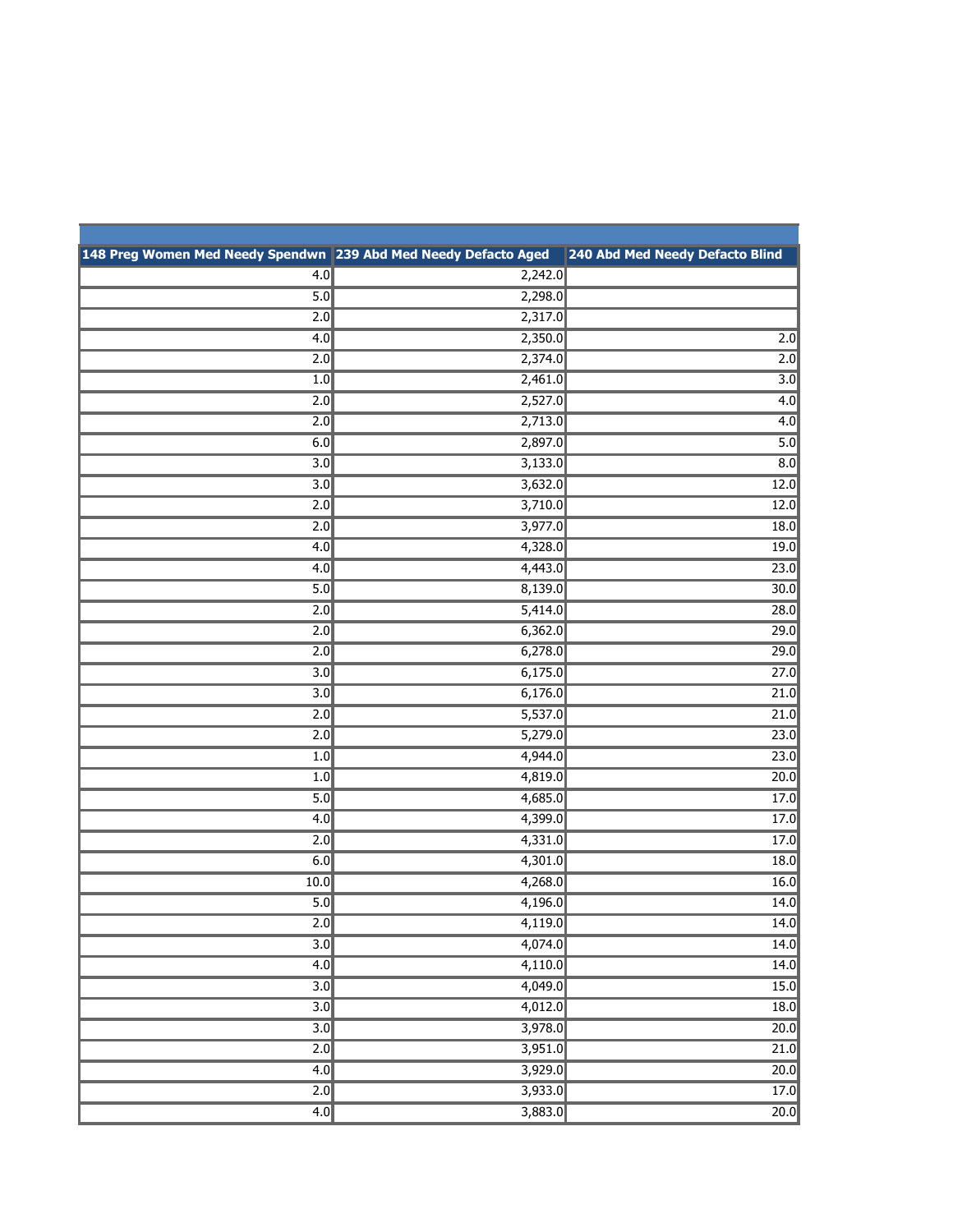| 4.0              | 3,815.0              | 19.0 |
|------------------|----------------------|------|
| 5.0              | 3,929.0              | 27.0 |
| 1.0              | 3,950.0              | 23.0 |
| $\overline{2.0}$ | 3,892.0              | 19.0 |
| 1.0              | 3,981.0              | 22.0 |
| $\overline{2.0}$ | $\overline{4,033.0}$ | 27.0 |
| $\overline{2.0}$ | 4,108.0              | 27.0 |
| 1.0              | 4,137.0              | 25.0 |
| $\overline{3.0}$ | 4,220.0              | 28.0 |
| 1.0              | 4,313.0              | 32.0 |
| 4.0              | 4,393.0              | 31.0 |
|                  | 4,514.0              | 33.0 |
| 1.0              | 4,645.0              | 36.0 |
| $\overline{3.0}$ | 5,067.0              | 40.0 |
| 1.0              | 5,083.0              | 42.0 |
| 6.0              | 5,173.0              | 45.0 |
| $\overline{2.0}$ | 5,406.0              | 47.0 |
| 3.0              | 5,489.0              | 49.0 |
| $\overline{2.0}$ | 5,558.0              | 47.0 |
| 4.0              | 5,667.0              | 48.0 |
| 4.0              | 5,713.0              | 51.0 |
| 5.0              | 5,800.0              | 52.0 |
| 5.0              | 5,800.0              | 55.0 |
| 4.0              | 5,874.0              | 53.0 |
| 7.0              | 5,911.0              | 55.0 |
| $\overline{3.0}$ | 5,971.0              | 56.0 |
| 4.0              | 5,969.0              | 53.0 |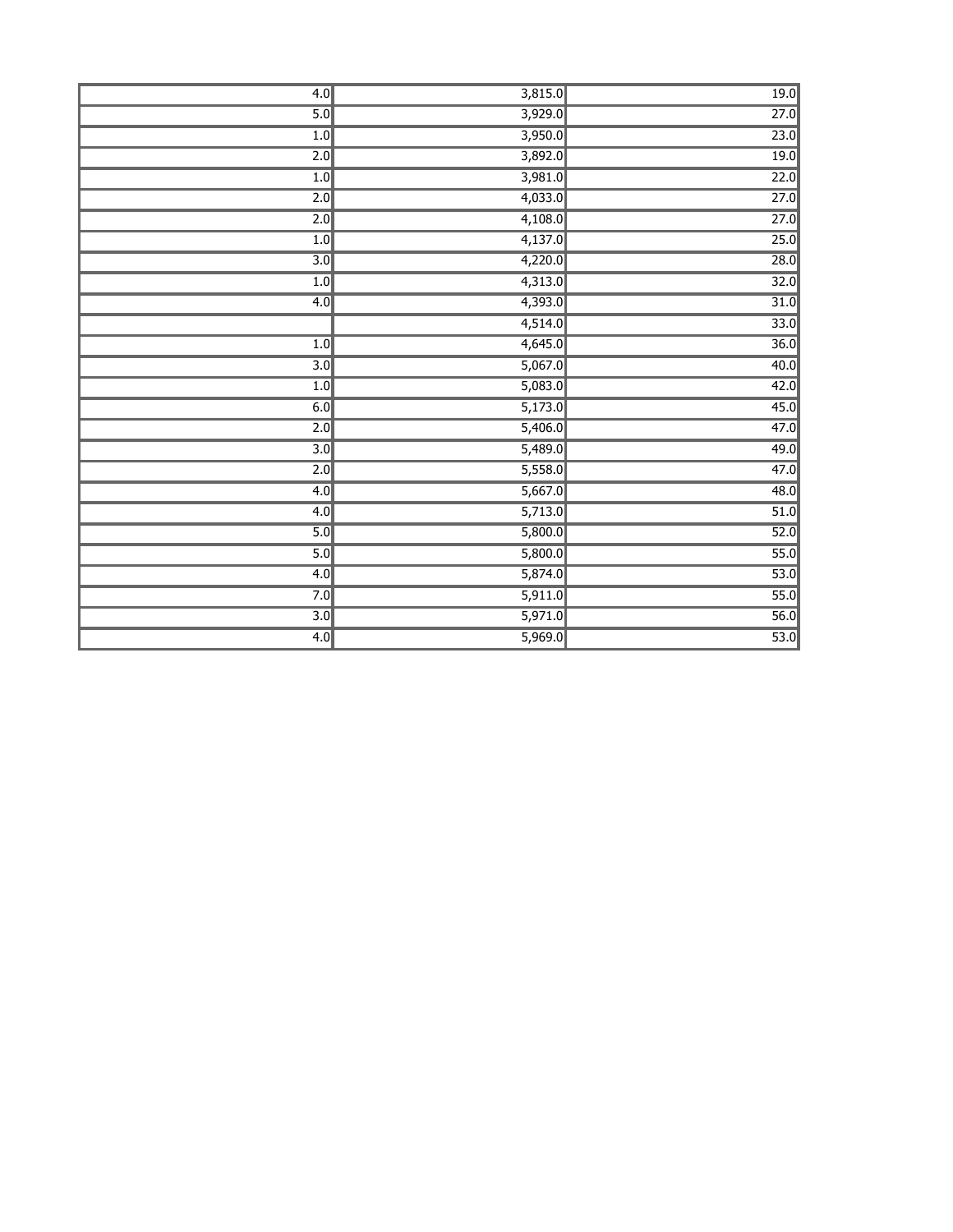| 241 Abd Med Needy Defacto Disabled | 242 Abd Med Spenddown Aged | 243 Abd Med Spenddown Blind |
|------------------------------------|----------------------------|-----------------------------|
| 327.0                              | 217.0                      | 2.0                         |
| 324.0                              | 230.0                      | 2.0                         |
| 298.0                              | 237.0                      | 6.0                         |
| 308.0                              | 227.0                      | $\overline{4.0}$            |
| 320.0                              | 214.0                      | 6.0                         |
| 430.0                              | 253.0                      | 7.0                         |
| 407.0                              | 251.0                      | 6.0                         |
| 493.0                              | 223.0                      | 8.0                         |
| 707.0                              | 211.0                      | 6.0                         |
| 1,006.0                            | 220.0                      | 5.0                         |
| 1,461.0                            | 180.0                      | 6.0                         |
| 1,558.0                            | 173.0                      | 7.0                         |
| 1,851.0                            | 146.0                      | 6.0                         |
| 2,136.0                            | 164.0                      | 10.0                        |
| 2,277.0                            | 159.0                      | 7.0                         |
| 3,112.0                            | 160.0                      | 8.0                         |
| 3,346.0                            | 167.0                      | 6.0                         |
| 4,288.0                            | 150.0                      | 7.0                         |
| 3,816.0                            | 157.0                      | 6.0                         |
| 3,822.0                            | 163.0                      | 6.0                         |
| 3,715.0                            | 176.0                      | 4.0                         |
| 2,980.0                            | 166.0                      | 6.0                         |
| 2,793.0                            | 184.0                      | 7.0                         |
| 2,593.0                            | 186.0                      | 6.0                         |
| 2,395.0                            | 208.0                      | $\overline{5.0}$            |
| 2,169.0                            | 183.0                      | 6.0                         |
| 2,083.0                            | 169.0                      | 6.0                         |
| 1,991.0                            | 196.0                      | 5.0                         |
| 1,893.0                            | 189.0                      | 9.0                         |
| 1,877.0                            | 173.0                      | 11.0                        |
| 2,202.0                            | 174.0                      | 13.0                        |
| 2,097.0                            | 169.0                      | 6.0                         |
| 2,092.0                            | 179.0                      | 10.0                        |
| 2,178.0                            | 195.0                      | 9.0                         |
| 2,130.0                            | $\overline{220.0}$         | $\overline{12.0}$           |
| 2,132.0                            | $\overline{228.0}$         | 11.0                        |
| 1,914.0                            | 221.0                      | 9.0                         |
| 1,858.0                            | 237.0                      | 12.0                        |
| 1,766.0                            | 235.0                      | 9.0                         |
| 1,768.0                            | 241.0                      | 10.0                        |
| 1,698.0                            | 254.0                      | $\overline{8.0}$            |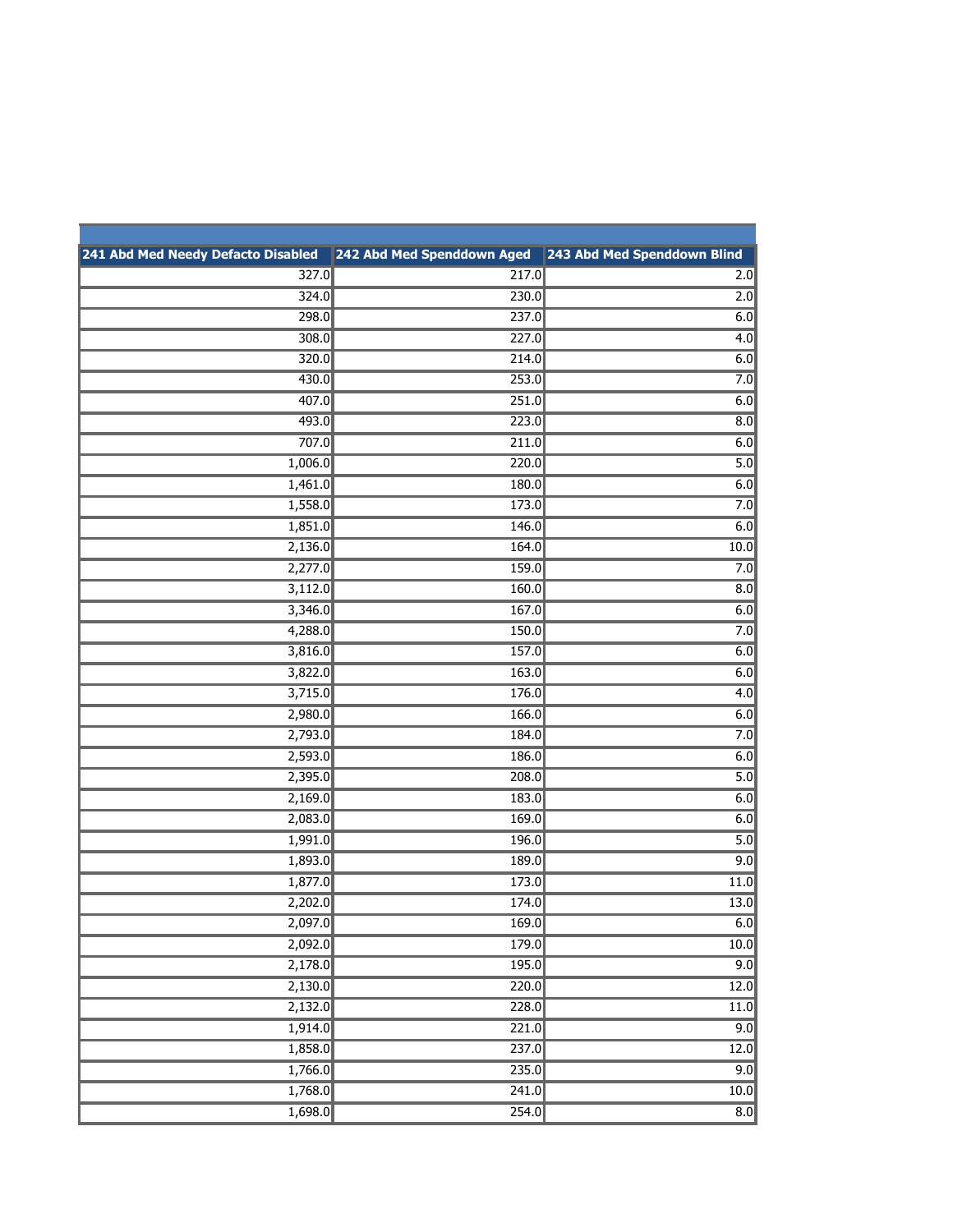| 1,625.0 | 256.0 | $\overline{8.0}$ |
|---------|-------|------------------|
| 1,727.0 | 261.0 | 9.0              |
| 1,723.0 | 263.0 | $\overline{8.0}$ |
| 1,704.0 | 280.0 | 10.0             |
| 1,900.0 | 283.0 | 11.0             |
| 1,977.0 | 275.0 | 12.0             |
| 2,082.0 | 305.0 | 13.0             |
| 2,078.0 | 290.0 | 16.0             |
| 2,147.0 | 293.0 | 15.0             |
| 2,258.0 | 291.0 | 14.0             |
| 2,343.0 | 306.0 | 17.0             |
| 2,432.0 | 289.0 | 9.0              |
| 2,580.0 | 282.0 | 12.0             |
| 2,845.0 | 345.0 | 9.0              |
| 2,873.0 | 335.0 | 9.0              |
| 2,982.0 | 314.0 | 16.0             |
| 3,370.0 | 328.0 | 16.0             |
| 3,464.0 | 329.0 | 17.0             |
| 3,495.0 | 295.0 | 14.0             |
| 3,559.0 | 290.0 | 13.0             |
| 3,641.0 | 278.0 | 14.0             |
| 3,679.0 | 256.0 | 13.0             |
| 3,722.0 | 223.0 | 13.0             |
| 3,763.0 | 216.0 | 14.0             |
| 3,772.0 | 209.0 | 12.0             |
| 3,723.0 | 250.0 | 13.0             |
| 3,743.0 | 188.0 | $\overline{8.0}$ |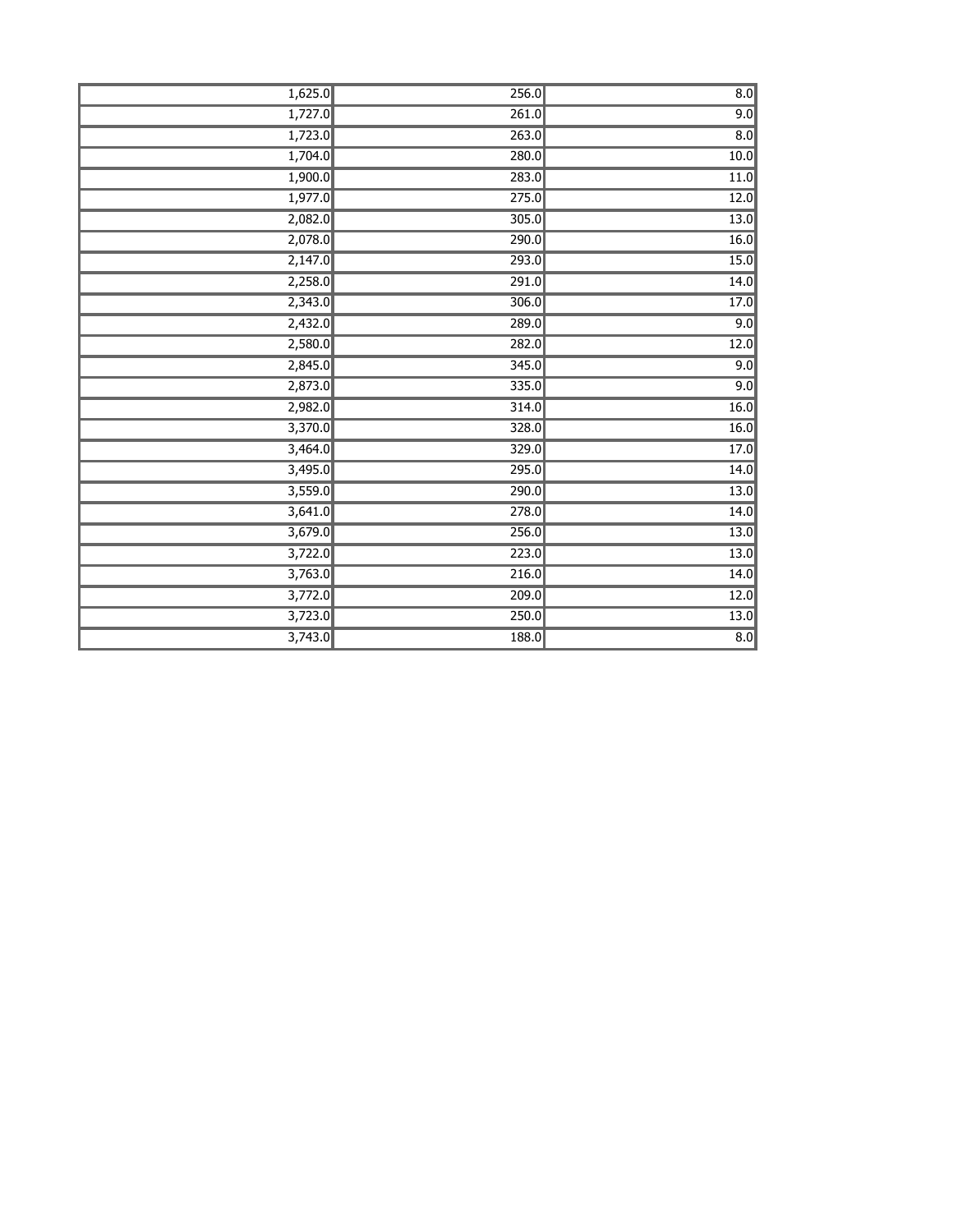| 244 Abd Med Spenddown Disabled | 288 LTC Med Ndy Spenddown Disabled | 983 Aged Medically Needy |
|--------------------------------|------------------------------------|--------------------------|
| 1,268.0                        |                                    |                          |
| 1,281.0                        |                                    |                          |
| 1,232.0                        |                                    |                          |
| 1,207.0                        |                                    |                          |
| 1,190.0                        |                                    |                          |
| 1,171.0                        |                                    |                          |
| 1,215.0                        |                                    |                          |
| 1,137.0                        |                                    |                          |
| 1,042.0                        |                                    |                          |
| 993.0                          |                                    |                          |
| 905.0                          |                                    |                          |
| 933.0                          |                                    |                          |
| 843.0                          |                                    |                          |
| 856.0                          |                                    |                          |
| 848.0                          |                                    |                          |
| 884.0                          |                                    |                          |
| 865.0                          |                                    |                          |
| 859.0                          |                                    |                          |
| 892.0                          |                                    |                          |
| 937.0                          |                                    |                          |
| 956.0                          |                                    |                          |
| 1,007.0                        |                                    |                          |
| 1,024.0                        |                                    |                          |
| 1,003.0                        |                                    |                          |
| 1,029.0                        |                                    |                          |
| 914.0                          |                                    |                          |
| 890.0                          |                                    |                          |
| 904.0                          |                                    |                          |
| 901.0                          |                                    |                          |
| 898.0                          |                                    |                          |
| 906.0                          |                                    |                          |
| 851.0                          |                                    |                          |
| 880.0                          |                                    |                          |
| 916.0                          |                                    |                          |
| 957.0                          |                                    |                          |
| 1,008.0                        |                                    |                          |
| 1,008.0                        |                                    |                          |
| 1,011.0                        |                                    |                          |
| 1,042.0                        |                                    |                          |
| 1,036.0                        |                                    |                          |
| 1,018.0                        |                                    |                          |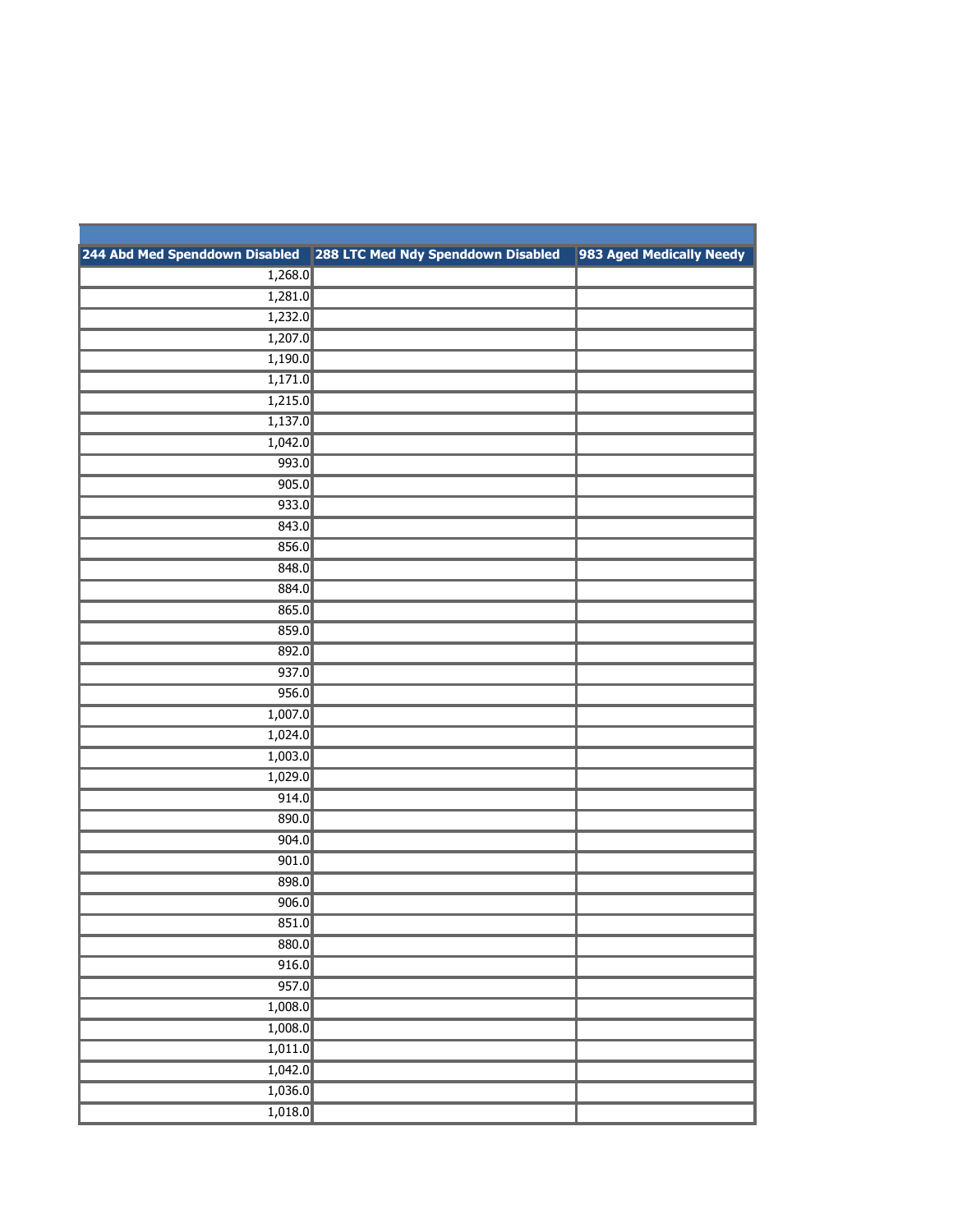| 1,041.0 | 1.0 |     |
|---------|-----|-----|
| 1,049.0 |     | 1.0 |
| 1,050.0 |     |     |
| 1,049.0 | 1.0 |     |
| 1,084.0 |     |     |
| 1,130.0 |     |     |
| 1,143.0 |     |     |
| 1,159.0 |     |     |
| 1,182.0 |     |     |
| 1,159.0 |     |     |
| 1,204.0 |     |     |
| 1,199.0 |     |     |
| 1,232.0 |     |     |
| 1,209.0 |     |     |
| 1,180.0 |     |     |
| 1,159.0 |     |     |
| 1,167.0 |     |     |
| 1,093.0 |     |     |
| 1,044.0 |     |     |
| 1,010.0 |     |     |
| 952.0   |     |     |
| 889.0   |     |     |
| 849.0   |     |     |
| 804.0   |     |     |
| 759.0   |     |     |
| 810.0   |     |     |
| 600.0   |     |     |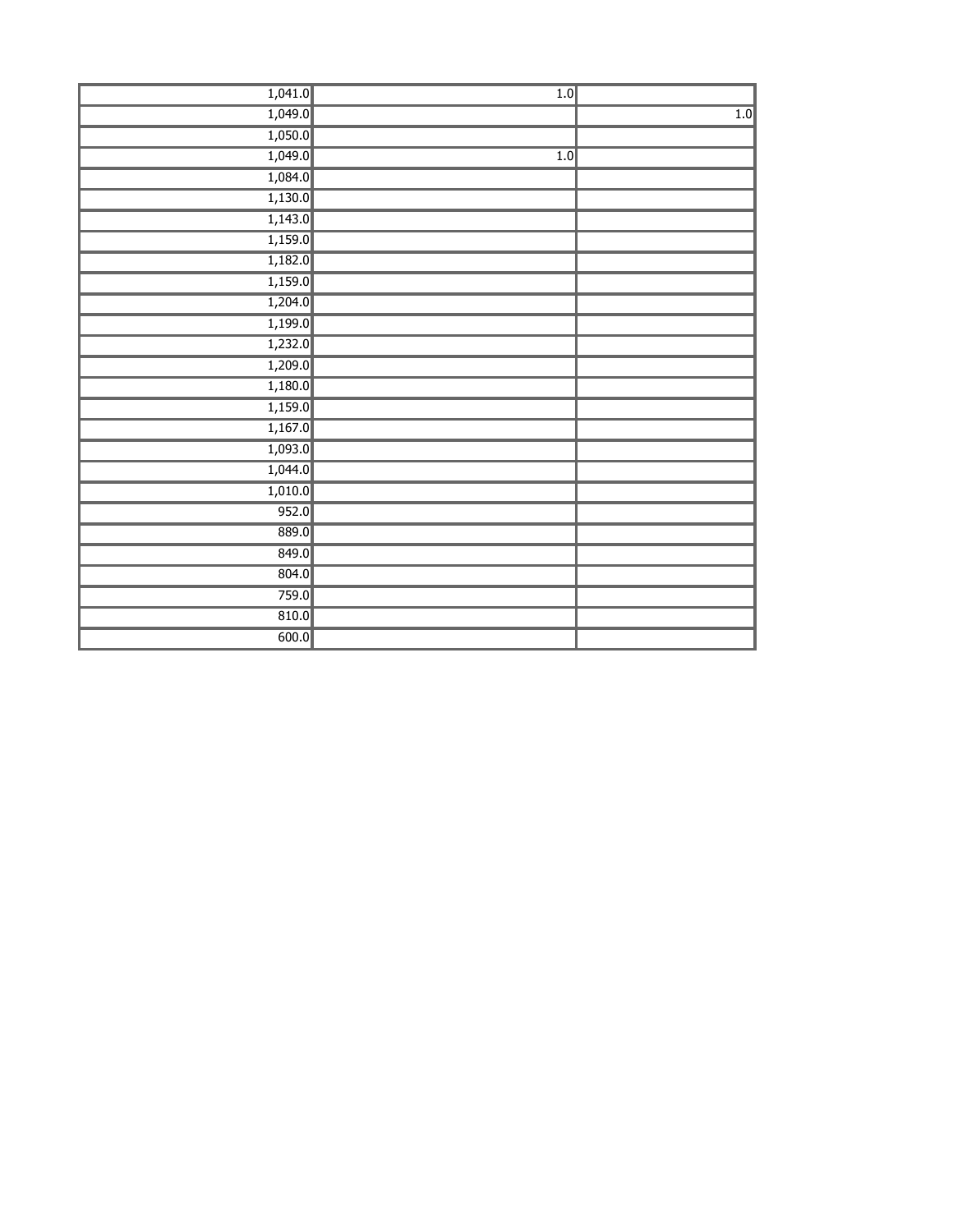| <b>Medicare</b>   |                      |                      | <b>PeachCare</b>                                                                       |                  |
|-------------------|----------------------|----------------------|----------------------------------------------------------------------------------------|------------------|
| 466 SSI SLMB      |                      |                      | 661 Q Track SLMB 662 Q11 Beneficiary 700 ACA PCK 101-150% FPL 701 ACA PCK 151-200% FPL |                  |
| 13.0              | 45,077.0             | 31,526.0             | 5.0                                                                                    | 8.0              |
| 12.0              | 45,123.0             | 31,540.0             |                                                                                        |                  |
| 13.0              | 45,294.0             | 31,593.0             |                                                                                        |                  |
| 13.0              | 45,442.0             | 31,634.0             |                                                                                        |                  |
| 12.0              | 45,490.0             | 31,635.0             |                                                                                        |                  |
| 14.0              | 45,574.0             | 31,647.0             |                                                                                        |                  |
| 13.0              | 45,736.0             | 31,682.0             |                                                                                        |                  |
| 13.0              | 45,751.0             | 31,809.0             |                                                                                        | $\overline{1.0}$ |
| 13.0              | 45,618.0             | 31,450.0             |                                                                                        | $\overline{1.0}$ |
| 13.0              | 42,718.0             | 31,001.0             |                                                                                        | 1.0              |
| 14.0              | 42,475.0             | 30,156.0             |                                                                                        | $\overline{1.0}$ |
| 14.0              | 42,549.0             | 29,856.0             |                                                                                        | $\overline{1.0}$ |
| 15.0              | 42,838.0             | 29,256.0             |                                                                                        | 1.0              |
| 15.0              | 43,369.0             | 28,932.0             |                                                                                        |                  |
| 15.0              | 43,990.0             | 28,832.0             |                                                                                        |                  |
| 15.0              | 43,620.0             | 28,068.0             |                                                                                        |                  |
| 16.0              | 44,853.0             | 28,153.0             |                                                                                        |                  |
| 19.0              | 44,846.0             | 27,900.0             |                                                                                        |                  |
| 19.0              | 45,722.0             | 27,861.0             |                                                                                        |                  |
| 19.0              | 46,935.0             | 28,038.0             |                                                                                        |                  |
| 19.0              | 47,729.0             | 28,065.0             |                                                                                        |                  |
| 19.0              | 49,179.0             | 29,473.0             |                                                                                        |                  |
| 18.0              | 50,190.0             | 29,876.0             |                                                                                        |                  |
| 19.0              | 51,177.0             | 30,245.0             |                                                                                        |                  |
| 19.0              | 51,947.0             | 30,653.0             |                                                                                        |                  |
| 19.0              | 52,104.0             | 30,404.0             |                                                                                        |                  |
| 19.0              | 52,732.0             | 30,802.0             | 1.0                                                                                    |                  |
| 22.0              | 53,419.0             | 31,272.0             | 1.0                                                                                    |                  |
| 24.0              | 53,566.0             | 31,486.0             | 1.0                                                                                    |                  |
| 24.0              | 53,936.0             | 31,819.0             | 1.0                                                                                    |                  |
| 19.0              | 54,574.0             | 32,432.0             | 1.0                                                                                    |                  |
| 19.0              | 55,098.0             | 32,642.0             | 1.0                                                                                    |                  |
| $\overline{19.0}$ | 55,524.0             | 33,438.0             | $\overline{1.0}$                                                                       |                  |
| 16.0              | 54,915.0             | 31,560.0             | 1.0                                                                                    |                  |
| 17.0              | 56,184.0             | 33,246.0             | 1.0                                                                                    |                  |
| 18.0              | 56,286.0             | 32,938.0             | 1.0<br>1.0                                                                             |                  |
| 18.0<br>18.0      | 56,669.0<br>57,044.0 | 33,279.0<br>33,582.0 | 1.0                                                                                    |                  |
|                   |                      | 33,894.0             |                                                                                        |                  |
| 18.0<br>15.0      | 57,278.0<br>56,685.0 | 33,718.0             | 1.0<br>1.0                                                                             |                  |
| 15.0              | 56,077.0             | 33,401.0             | 1.0                                                                                    |                  |
|                   |                      |                      |                                                                                        |                  |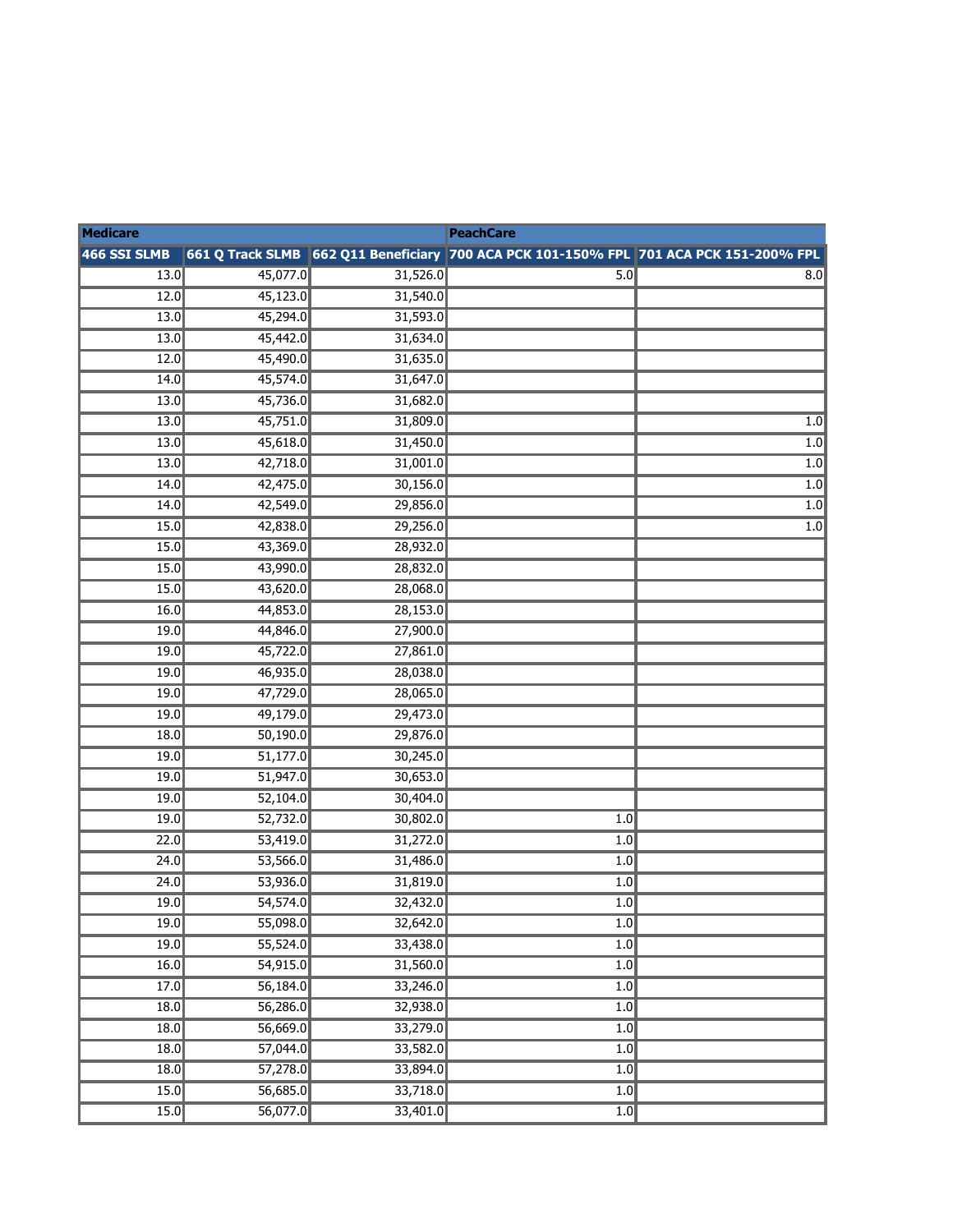| 16.0              | 55,621.0 | 33,349.0 | 1.0              |                  |
|-------------------|----------|----------|------------------|------------------|
| 15.0              | 56,390.0 | 34,077.0 | 1.0              |                  |
| 16.0              | 55,997.0 | 33,961.0 | 1.0              |                  |
| 16.0              | 55,065.0 | 33,924.0 | 1.0              | $\overline{2.0}$ |
| 15.0              | 55,632.0 | 32,815.0 | 1.0              | $\overline{2.0}$ |
| 17.0              | 56,169.0 | 33,311.0 | 1.0              | $\overline{2.0}$ |
| 14.0              | 56,795.0 | 33,896.0 | 1.0              | $\overline{2.0}$ |
| $\overline{10.0}$ | 57,768.0 | 34,617.0 | 1.0              | $\overline{2.0}$ |
| $\overline{8.0}$  | 58,360.0 | 35,032.0 | 1.0              | 2.0              |
| 6.0               | 58,867.0 | 35,482.0 | 1.0              | 2.0              |
| $\overline{5.0}$  | 59,656.0 | 36,158.0 | 1.0              | $\overline{2.0}$ |
| 5.0               | 60,166.0 | 36,645.0 | 1.0              | $\overline{2.0}$ |
| 5.0               | 60,590.0 | 37,082.0 | 1.0              | $\overline{2.0}$ |
| 5.0               | 60,379.0 | 37,234.0 | 1.0              | 2.0              |
| 5.0               | 60,540.0 | 37,485.0 | 1.0              | $\overline{2.0}$ |
| 5.0               | 60,843.0 | 37,892.0 | 1.0              | $\overline{2.0}$ |
| 5.0               | 60,122.0 | 38,437.0 | 1.0              | $\overline{2.0}$ |
| 5.0               | 60,369.0 | 38,742.0 | 1.0              | 2.0              |
| 6.0               | 60,677.0 | 39,045.0 | 1.0              | $\overline{2.0}$ |
| 6.0               | 61,045.0 | 39,334.0 | 1.0              | $\overline{2.0}$ |
| 6.0               | 61,516.0 | 39,744.0 | 1.0              | $\overline{2.0}$ |
| 6.0               | 61,769.0 | 39,987.0 | 1.0              | 2.0              |
| 6.0               | 61,959.0 | 40,204.0 | 1.0              | $\overline{2.0}$ |
| 5.0               | 62,274.0 | 40,520.0 | $\overline{1.0}$ | $\overline{2.0}$ |
| $\overline{3.0}$  | 62,479.0 | 40,694.0 | 1.0              | $\overline{2.0}$ |
| $\overline{3.0}$  | 61,945.0 | 40,965.0 | 1.0              | $\overline{2.0}$ |
| $\overline{3.0}$  | 61,920.0 | 41,099.0 | 1.0              | $\overline{2.0}$ |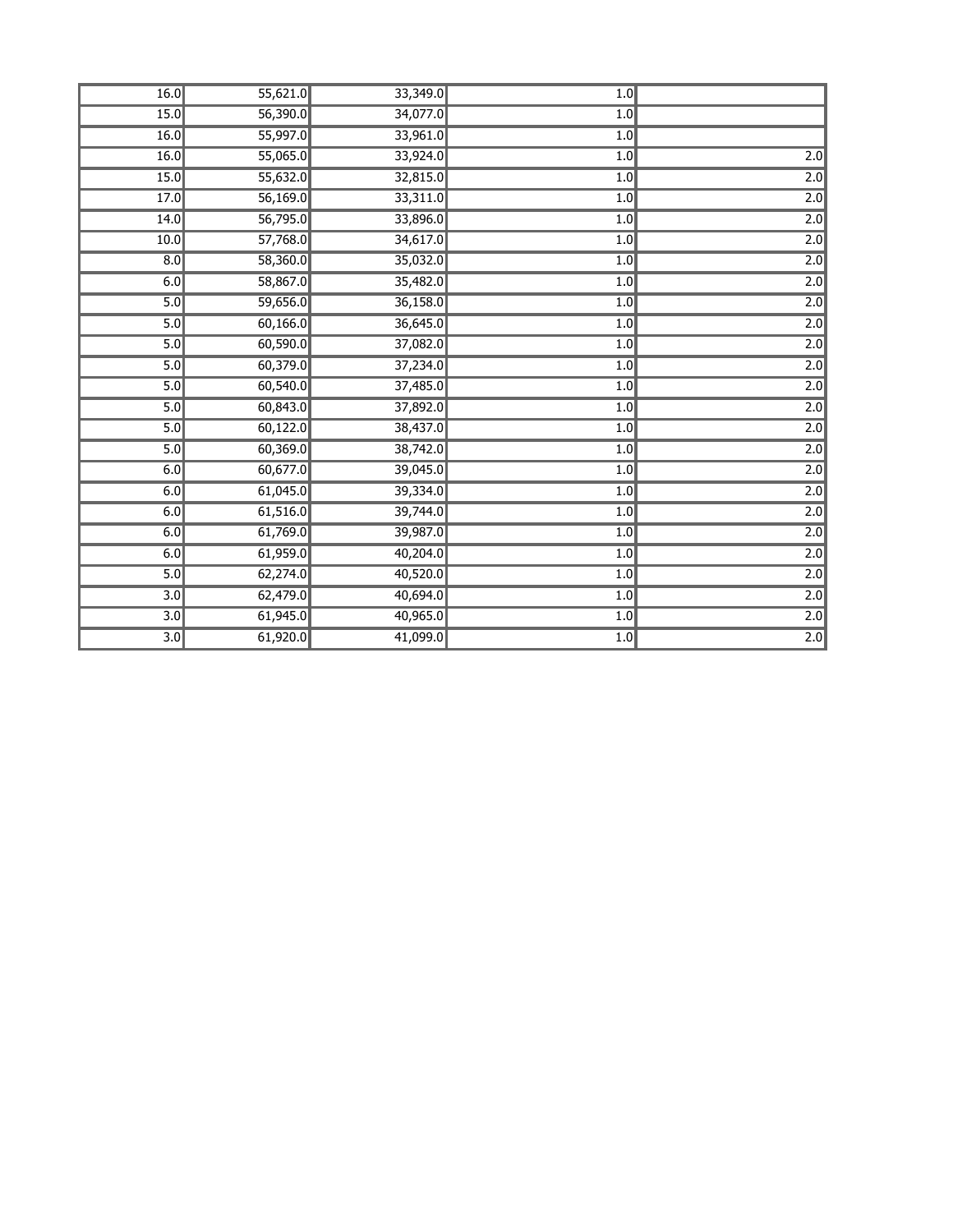|     |                  | 702 ACA PCK 201-235% FPL 703 ACA PCK >235% FPL 790 Peachcare 101 to 150 FPL 791 Peachcare 151 to 200 FPL |          |
|-----|------------------|----------------------------------------------------------------------------------------------------------|----------|
| 2.0 | $\overline{3.0}$ | 16,317.0                                                                                                 | 72,069.0 |
|     |                  | 16,347.0                                                                                                 | 73,559.0 |
|     |                  | 16,570.0                                                                                                 | 74,747.0 |
|     |                  | 16,634.0                                                                                                 | 74,625.0 |
|     |                  | 14,976.0                                                                                                 | 68,810.0 |
|     |                  | 13,861.0                                                                                                 | 65,927.0 |
|     |                  | 14,095.0                                                                                                 | 65,625.0 |
|     |                  | 14,852.0                                                                                                 | 68,352.0 |
|     |                  | 15,297.0                                                                                                 | 70,705.0 |
|     |                  | 14,435.0                                                                                                 | 69,718.0 |
|     |                  | 14,197.0                                                                                                 | 68,764.0 |
|     |                  | 13,606.0                                                                                                 | 65,564.0 |
|     |                  | 13,276.0                                                                                                 | 62,437.0 |
|     |                  | 13,415.0                                                                                                 | 61,329.0 |
|     |                  | 13,836.0                                                                                                 | 60,534.0 |
|     |                  | 13,780.0                                                                                                 | 59,863.0 |
|     |                  | 14,445.0                                                                                                 | 59,446.0 |
|     |                  | 15,277.0                                                                                                 | 60,555.0 |
|     |                  | 16,103.0                                                                                                 | 61,906.0 |
|     |                  | 17,088.0                                                                                                 | 63,593.0 |
|     |                  | 17,540.0                                                                                                 | 65,125.0 |
|     |                  | 17,614.0                                                                                                 | 67,692.0 |
|     |                  | 18,831.0                                                                                                 | 68,871.0 |
|     |                  | 19,710.0                                                                                                 | 69,599.0 |
|     |                  | 20,052.0                                                                                                 | 69,780.0 |
|     |                  | 23,564.0                                                                                                 | 72,697.0 |
|     |                  | 23,860.0                                                                                                 | 73,325.0 |
|     |                  | 23,828.0                                                                                                 | 73,939.0 |
|     |                  | 23,531.0                                                                                                 | 74,403.0 |
|     |                  | 23,431.0                                                                                                 | 74,991.0 |
|     |                  | 23,186.0                                                                                                 | 75,900.0 |
|     |                  | 22,996.0                                                                                                 | 76,600.0 |
|     |                  | 22,108.0                                                                                                 | 75,921.0 |
|     |                  | 19,925.0                                                                                                 | 76,094.0 |
|     |                  | 20,415.0                                                                                                 | 76,162.0 |
|     |                  | 20,881.0                                                                                                 | 76,617.0 |
|     |                  | 20,904.0                                                                                                 | 77,440.0 |
|     |                  | 20,978.0                                                                                                 | 77,646.0 |
|     |                  | 21,135.0                                                                                                 | 77,926.0 |
|     |                  | 21,154.0                                                                                                 | 77,826.0 |
|     |                  | 21,041.0                                                                                                 | 77,269.0 |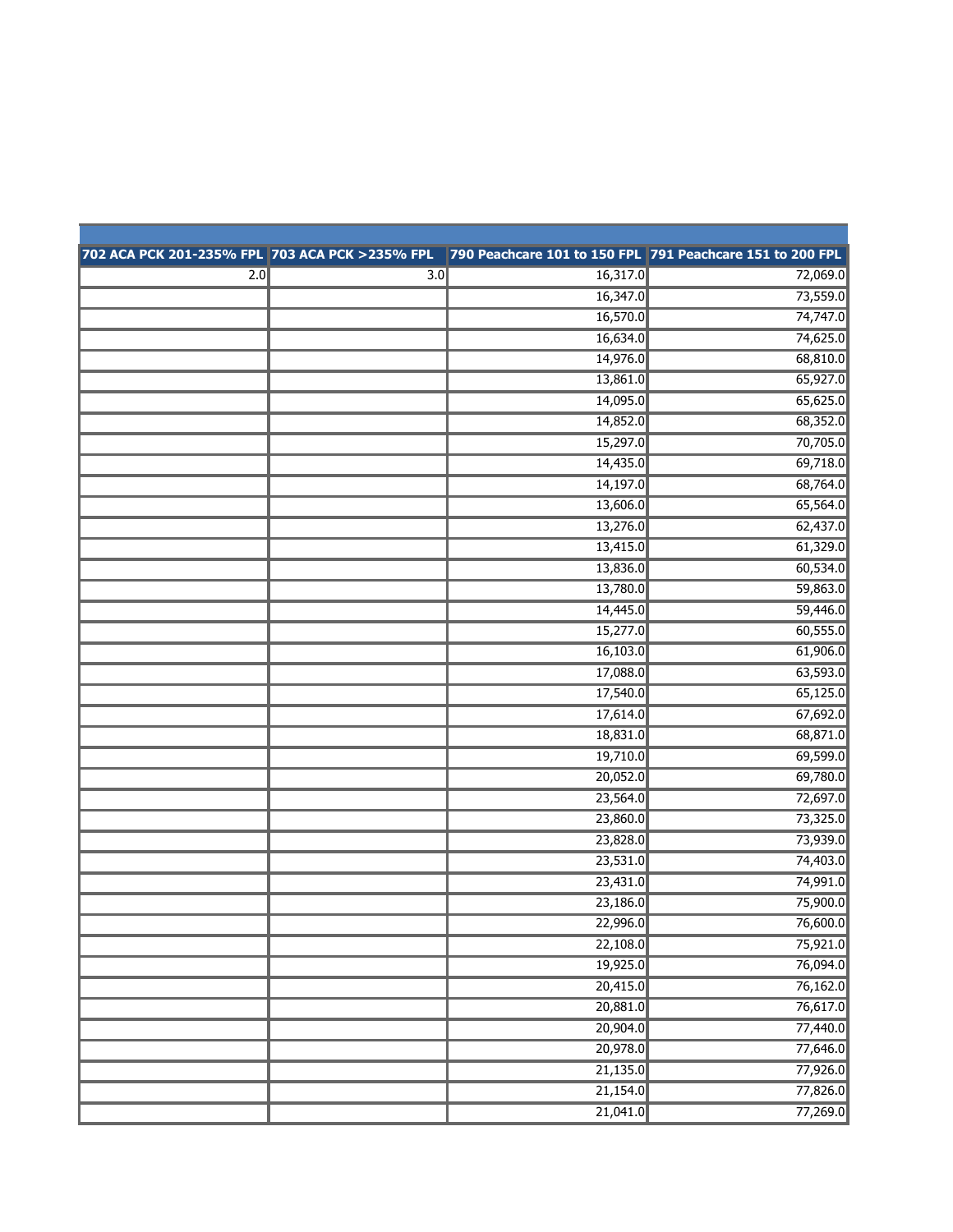| 20,976.0 | 76,359.0  |
|----------|-----------|
| 21,391.0 | 77,316.0  |
| 21,541.0 | 77,352.0  |
| 21,190.0 | 76,939.0  |
| 22,306.0 | 80,626.0  |
| 22,309.0 | 80,317.0  |
| 23,009.0 | 82,671.0  |
| 22,866.0 | 83,301.0  |
| 23,110.0 | 84,181.0  |
| 23,184.0 | 84,458.0  |
| 23,402.0 | 85,316.0  |
| 24,005.0 | 87,406.0  |
| 24,620.0 | 89,527.0  |
| 25,223.0 | 91,070.0  |
| 25,363.0 | 91,605.0  |
| 26,187.0 | 92,439.0  |
| 25,428.0 | 95,496.0  |
| 25,697.0 | 96,201.0  |
| 25,841.0 | 97,077.0  |
| 26,061.0 | 97,897.0  |
| 26,265.0 | 98,808.0  |
| 26,314.0 | 99,282.0  |
| 26,488.0 | 99,981.0  |
| 26,772.0 | 101,386.0 |
| 27,099.0 | 102,922.0 |
| 27,799.0 | 104,451.0 |
| 27,799.0 | 104,835.0 |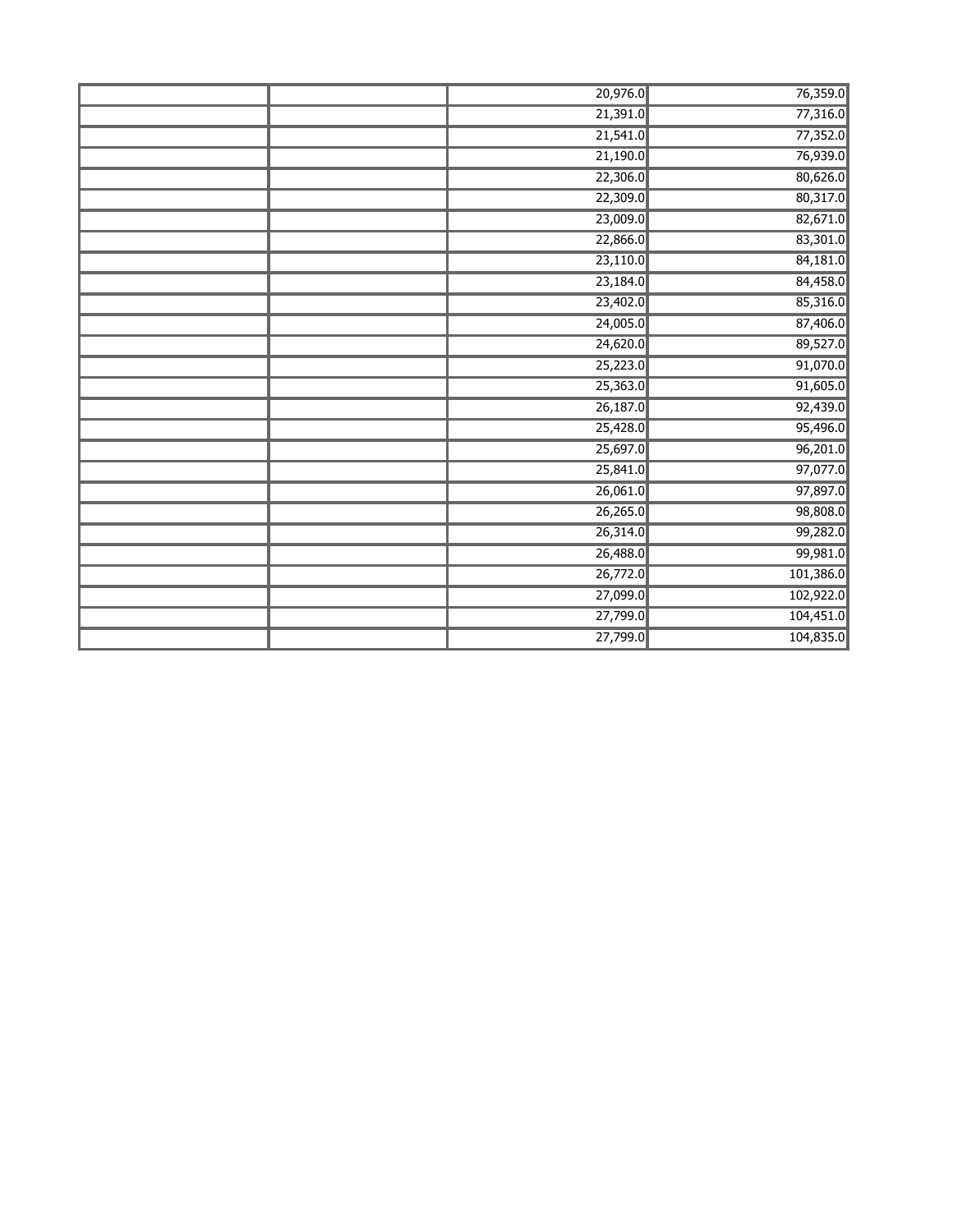|          |                  | 792 Peachcare 201 to 235 FPL 793 Peachcare GT 235 FPL 794 360 Peach 101 to 150% FPL |
|----------|------------------|-------------------------------------------------------------------------------------|
| 37,727.0 | 1,403.0          | 1.0                                                                                 |
| 38,490.0 | 594.0            | 1.0                                                                                 |
| 38,800.0 | 616.0            | 1.0                                                                                 |
| 39,604.0 | 981.0            | 1.0                                                                                 |
| 47,648.0 | 282.0            | 9.0                                                                                 |
| 46,820.0 | 250.0            | 9.0                                                                                 |
| 47,003.0 | 856.0            | 10.0                                                                                |
| 48,745.0 | 197.0            | 10.0                                                                                |
| 50,055.0 | 155.0            | 10.0                                                                                |
| 48,192.0 | 149.0            | 9.0                                                                                 |
| 48,026.0 | 139.0            | 8.0                                                                                 |
| 46,556.0 | 128.0            | 5.0                                                                                 |
| 44,961.0 | 86.0             | 5.0                                                                                 |
| 44,452.0 | 26.0             | 3.0                                                                                 |
| 43,883.0 | 22.0             | 4.0                                                                                 |
| 43,835.0 | 20.0             | $\overline{3.0}$                                                                    |
| 43,353.0 | 4.0              | 5.0                                                                                 |
| 43,740.0 | 4.0              | 3.0                                                                                 |
| 44,278.0 | $\overline{3.0}$ | 5.0                                                                                 |
| 45,193.0 | 2.0              | 6.0                                                                                 |
| 45,930.0 | 1.0              | 7.0                                                                                 |
| 43,505.0 | 1.0              | 6.0                                                                                 |
| 43,407.0 |                  | 7.0                                                                                 |
| 43,401.0 |                  | 7.0                                                                                 |
| 43,523.0 |                  | 7.0                                                                                 |
| 44,470.0 |                  | 9.0                                                                                 |
| 44,389.0 |                  | 9.0                                                                                 |
| 44,533.0 | 1.0              | 7.0                                                                                 |
| 44,838.0 | 1.0              | $\overline{8.0}$                                                                    |
| 45,209.0 | 2.0              | 11.0                                                                                |
| 45,847.0 | $\overline{1.0}$ | 11.0                                                                                |
| 46,284.0 |                  | 11.0                                                                                |
| 46,618.0 | 1.0              | 7.0                                                                                 |
| 44,967.0 | 1.0              | 5.0                                                                                 |
| 44,729.0 | 25.0             | 6.0                                                                                 |
| 44,883.0 | 44.0             | 5.0                                                                                 |
| 45,105.0 | 167.0            | 5.0                                                                                 |
| 45,011.0 | 172.0            | 5.0                                                                                 |
| 44,886.0 | 69.0             | 5.0                                                                                 |
| 44,635.0 | 96.0             | 5.0                                                                                 |
| 43,853.0 | 112.0            | 4.0                                                                                 |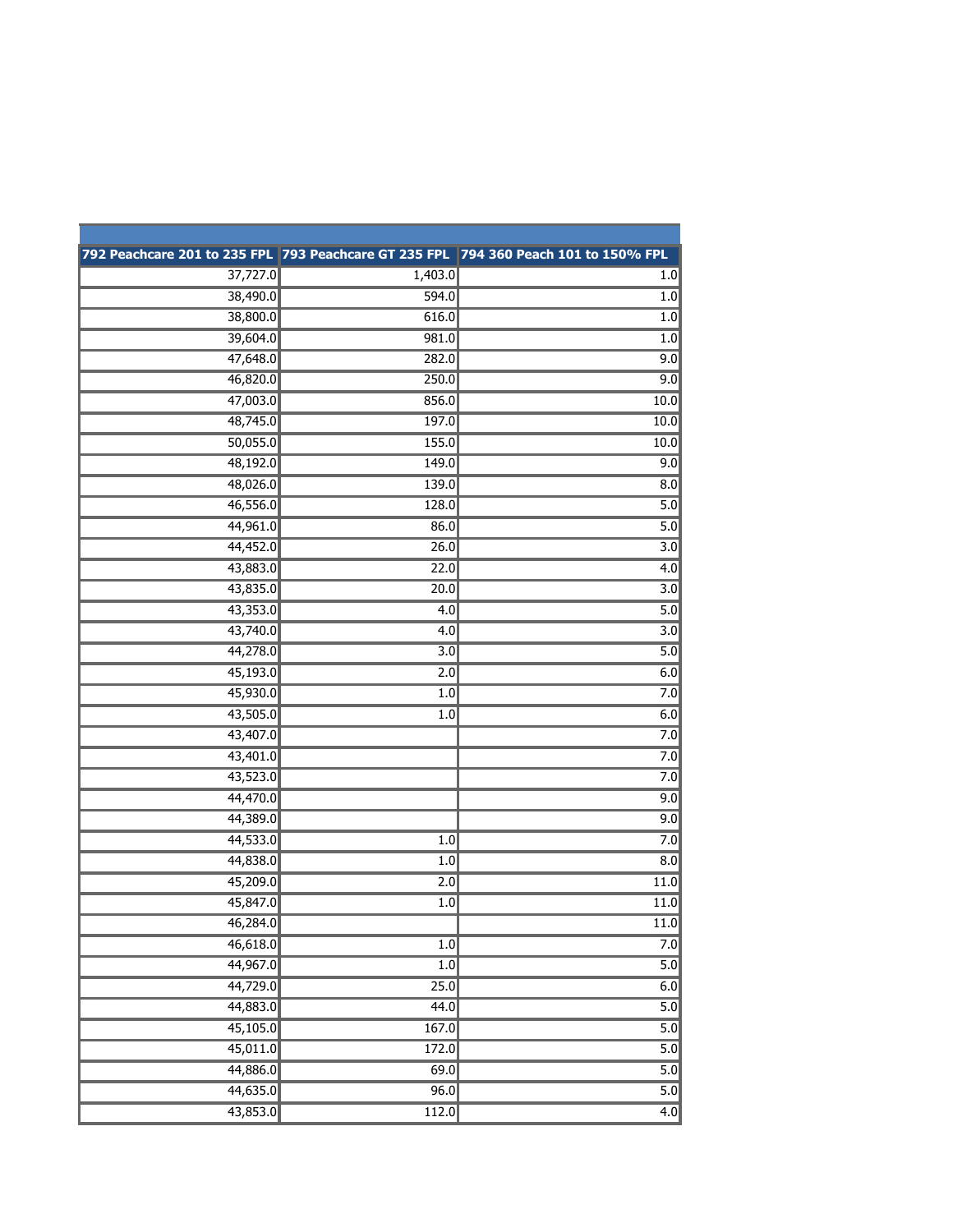| 43,024.0 | 137.0   | $\overline{4.0}$ |
|----------|---------|------------------|
| 43,363.0 | 148.0   | 4.0              |
| 43,412.0 | 211.0   | $\overline{3.0}$ |
| 43,129.0 | 231.0   | 2.0              |
| 43,539.0 | 272.0   | $\overline{3.0}$ |
| 43,874.0 | 298.0   | 4.0              |
| 45,081.0 | 372.0   | 6.0              |
| 45,707.0 | 459.0   | 5.0              |
| 46,362.0 | 487.0   | 4.0              |
| 46,646.0 | 543.0   | 4.0              |
| 47,108.0 | 578.0   | 5.0              |
| 48,703.0 | 649.0   | 6.0              |
| 50,557.0 | 716.0   | 6.0              |
| 51,294.0 | 774.0   | $\overline{5.0}$ |
| 51,905.0 | 854.0   | 5.0              |
| 51,894.0 | 940.0   | $\overline{5.0}$ |
| 53,418.0 | 986.0   | $\overline{5.0}$ |
| 53,872.0 | 1,008.0 | 5.0              |
| 54,424.0 | 1,018.0 | 4.0              |
| 55,013.0 | 1,035.0 | 7.0              |
| 55,659.0 | 1,044.0 | 9.0              |
| 55,954.0 | 1,052.0 | 8.0              |
| 56,344.0 | 1,057.0 | 7.0              |
| 57,310.0 | 1,072.0 | 7.0              |
| 58,510.0 | 1,072.0 | 7.0              |
| 59,401.0 | 1,076.0 | 15.0             |
| 59,559.0 | 1,070.0 | 15.0             |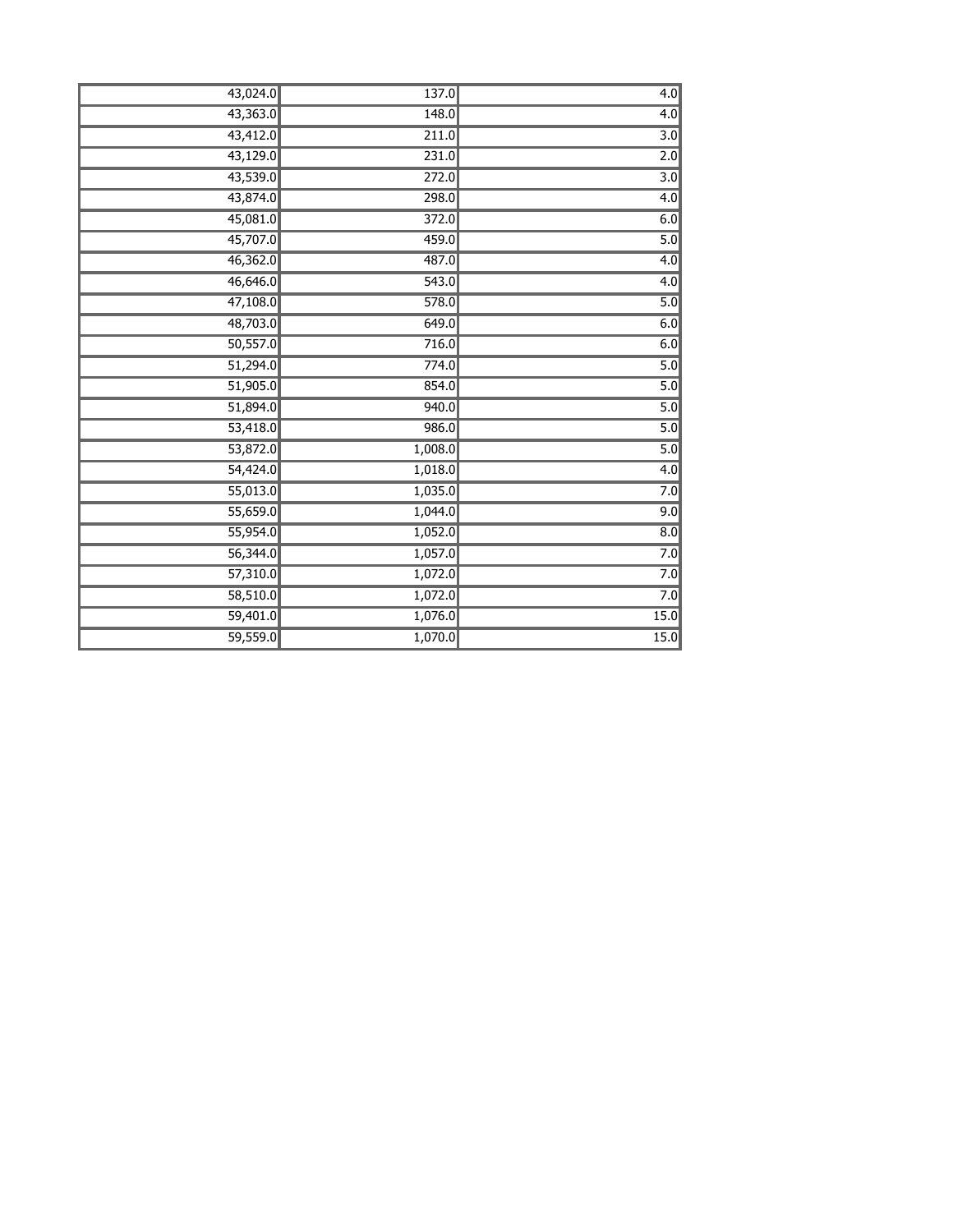|                                                             |                  | <b>Planning for Healthy Babies</b>   |
|-------------------------------------------------------------|------------------|--------------------------------------|
| 795 360 Peach 151 to 200% FPL 796 360 Peach 201 to 247% FPL |                  | <b>180 P4HB Inter Pregnancy Care</b> |
| 2.0                                                         | 1.0              | 228.0                                |
| 2.0                                                         | 1.0              | $\overline{226.0}$                   |
| 2.0                                                         | 1.0              | 483.0                                |
| 3.0                                                         | 1.0              | 481.0                                |
| 24.0                                                        | 15.0             | 481.0                                |
| 25.0                                                        | 18.0             | 379.0                                |
| 23.0                                                        | 20.0             | 363.0                                |
| $\overline{27.0}$                                           | 23.0             | 372.0                                |
| 30.0                                                        | 23.0             | 371.0                                |
| 28.0                                                        | 20.0             | 414.0                                |
| 22.0                                                        | 23.0             | 449.0                                |
| 18.0                                                        | 25.0             | 458.0                                |
| 20.0                                                        | 19.0             | 536.0                                |
| 21.0                                                        | 14.0             | 604.0                                |
| 20.0                                                        | 12.0             | 670.0                                |
| 20.0                                                        | 14.0             | 756.0                                |
| $\overline{21.0}$                                           | 14.0             | 822.0                                |
| 22.0                                                        | 13.0             | 844.0                                |
| 21.0                                                        | 11.0             | 925.0                                |
| 18.0                                                        | 9.0              | 959.0                                |
| 17.0                                                        | 8.0              | 978.0                                |
| 18.0                                                        | 7.0              | 1,067.0                              |
| 14.0                                                        | 6.0              | 1,010.0                              |
| 15.0                                                        | 4.0              | 984.0                                |
| 15.0                                                        | $\overline{5.0}$ | 949.0                                |
| 17.0                                                        | 8.0              | 963.0                                |
| 18.0<br>$\overline{21.0}$                                   | 8.0<br>8.0       | 947.0                                |
| 19.0                                                        | 8.0              | 969.0<br>914.0                       |
| 20.0                                                        | 8.0              | 854.0                                |
| 19.0                                                        | 7.0              | 889.0                                |
| 19.0                                                        | 8.0              | 798.0                                |
| $\overline{27.0}$                                           | 9.0              | 782.0                                |
| 32.0                                                        | $\overline{8.0}$ | 774.0                                |
| 32.0                                                        | 7.0              | 683.0                                |
| 29.0                                                        | 7.0              | 597.0                                |
| $\overline{26.0}$                                           | $\overline{8.0}$ | 558.0                                |
| 28.0                                                        | 7.0              | 500.0                                |
| $\overline{27.0}$                                           | 7.0              | 454.0                                |
| 24.0                                                        | 6.0              | 433.0                                |
| $\overline{26.0}$                                           | $\overline{5.0}$ | 397.0                                |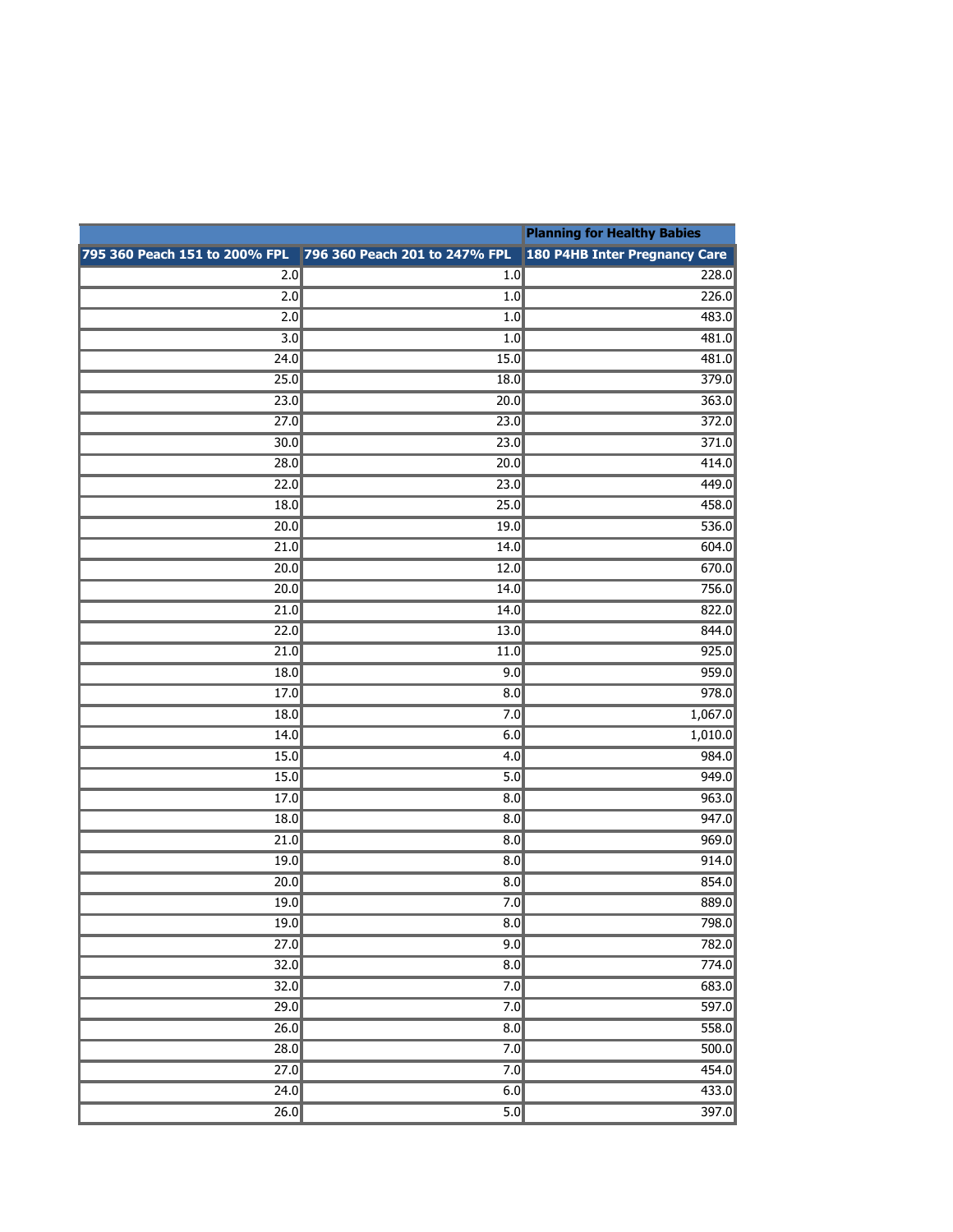| 28.0              | 5.0               | 386.0 |
|-------------------|-------------------|-------|
| 30.0              | 4.0               | 407.0 |
| 30.0              | $\overline{3.0}$  | 395.0 |
| 25.0              | $\overline{8.0}$  | 378.0 |
| 24.0              | 13.0              | 404.0 |
| 25.0              | 13.0              | 412.0 |
| 24.0              | 13.0              | 456.0 |
| 25.0              | 14.0              | 484.0 |
| 25.0              | 14.0              | 475.0 |
| 25.0              | $\overline{13.0}$ | 476.0 |
| 21.0              | 14.0              | 465.0 |
| 24.0              | 17.0              | 466.0 |
| 24.0              | 19.0              | 455.0 |
| 25.0              | 18.0              | 449.0 |
| 25.0              | 19.0              | 437.0 |
| 19.0              | 16.0              | 425.0 |
| 22.0              | 17.0              | 419.0 |
| 21.0              | 17.0              | 407.0 |
| 22.0              | 18.0              | 405.0 |
| 25.0              | 18.0              | 397.0 |
| 25.0              | $\overline{18.0}$ | 398.0 |
| $\overline{23.0}$ | $\overline{18.0}$ | 394.0 |
| 21.0              | 11.0              | 387.0 |
| 21.0              | 12.0              | 374.0 |
| $\overline{21.0}$ | $\overline{12.0}$ | 364.0 |
| 19.0              | $\overline{12.0}$ | 359.0 |
| 17.0              | 11.0              | 356.0 |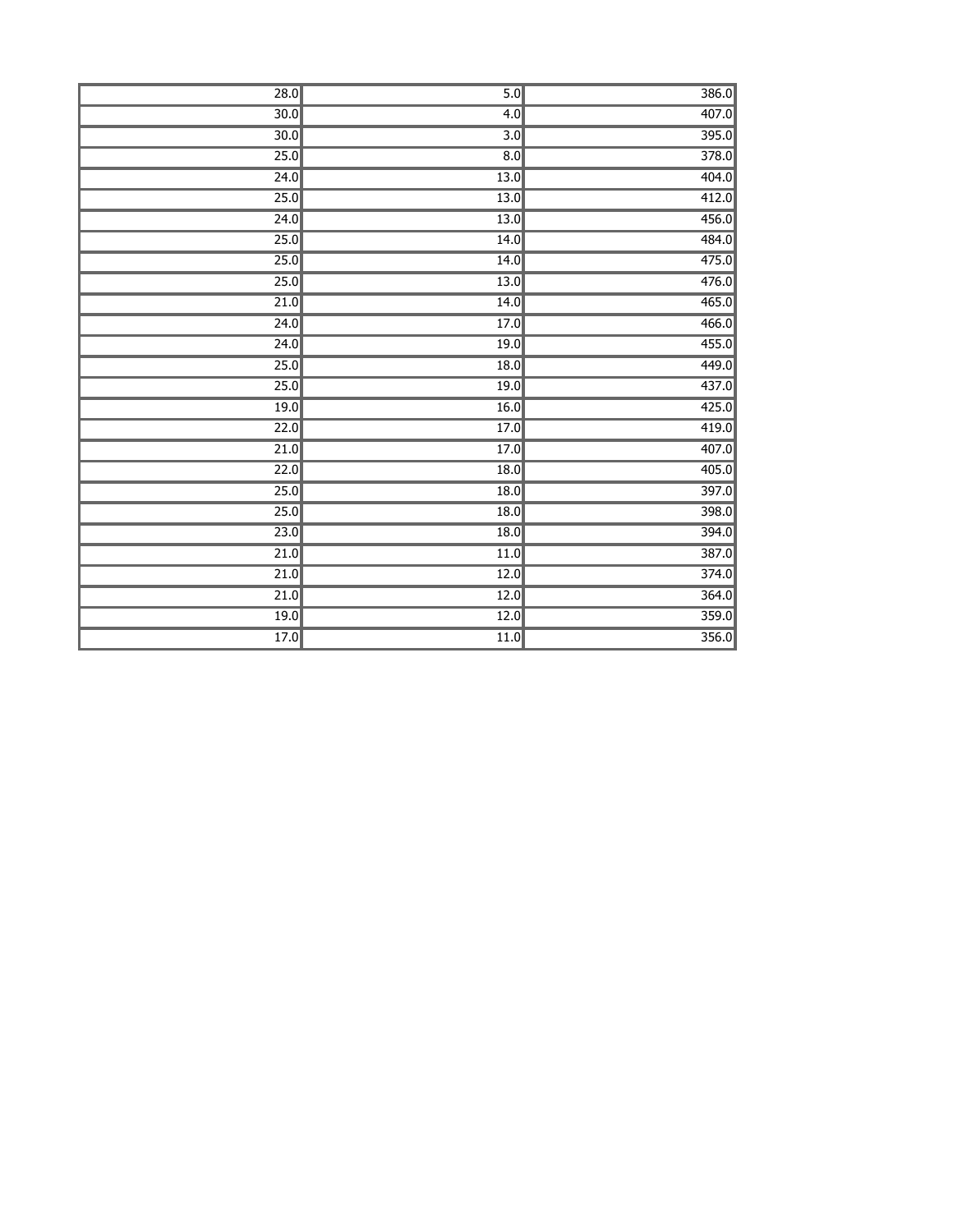|          |      |                  | QMB                                                                                        |
|----------|------|------------------|--------------------------------------------------------------------------------------------|
|          |      |                  | 181 P4HB Family Planning Only 182 P4HB LIM 183 P4HB ABD 460 Qualified Medicare Beneficiary |
| 10,850.0 | 8.0  |                  | 1,716.0                                                                                    |
| 10,778.0 | 9.0  |                  | 1,706.0                                                                                    |
| 10,778.0 | 22.0 |                  | 1,595.0                                                                                    |
| 10,796.0 | 27.0 |                  | 1,481.0                                                                                    |
| 10,595.0 | 29.0 |                  | 1,451.0                                                                                    |
| 9,171.0  | 23.0 |                  | 1,461.0                                                                                    |
| 8,745.0  | 17.0 |                  | 1,529.0                                                                                    |
| 9,622.0  | 17.0 |                  | 1,601.0                                                                                    |
| 10,094.0 | 18.0 |                  | 1,618.0                                                                                    |
| 10,585.0 | 24.0 | 2.0              | 1,616.0                                                                                    |
| 11,540.0 | 27.0 | 2.0              | 1,632.0                                                                                    |
| 12,459.0 | 20.0 | 2.0              | 1,638.0                                                                                    |
| 15,035.0 | 18.0 | 2.0              | 1,662.0                                                                                    |
| 17,785.0 | 22.0 | 2.0              | 1,685.0                                                                                    |
| 20,674.0 | 23.0 | 2.0              | 1,726.0                                                                                    |
| 23,858.0 | 23.0 | 2.0              | 1,749.0                                                                                    |
| 27,079.0 | 26.0 | 2.0              | 1,780.0                                                                                    |
| 29,937.0 | 32.0 | 2.0              | 1,804.0                                                                                    |
| 33,314.0 | 37.0 | 2.0              | 1,877.0                                                                                    |
| 35,754.0 | 33.0 | 2.0              | 1,956.0                                                                                    |
| 37,907.0 | 42.0 | $\overline{3.0}$ | 1,971.0                                                                                    |
| 40,265.0 | 49.0 | $\overline{3.0}$ | 1,974.0                                                                                    |
| 41,471.0 | 40.0 | $\overline{3.0}$ | 2,012.0                                                                                    |
| 42,751.0 | 41.0 | $\overline{3.0}$ | 2,040.0                                                                                    |
| 44,758.0 | 52.0 | $\overline{3.0}$ | 2,039.0                                                                                    |
| 47,682.0 | 46.0 | 2.0              | 2,056.0                                                                                    |
| 48,771.0 | 50.0 | 2.0              | 2,069.0                                                                                    |
| 50,563.0 | 71.0 | 1.0              | 2,073.0                                                                                    |
| 51,773.0 | 62.0 | 1.0              | 2,094.0                                                                                    |
| 52,691.0 | 56.0 | 1.0              | 2,129.0                                                                                    |
| 55,213.0 | 50.0 | $\overline{3.0}$ | 2,245.0                                                                                    |
| 56,133.0 | 51.0 | $\overline{3.0}$ | 2,267.0                                                                                    |
| 57,115.0 | 50.0 | $\overline{4.0}$ | 2,252.0                                                                                    |
| 58,092.0 | 22.0 | $\overline{3.0}$ | 2,162.0                                                                                    |
| 59,560.0 | 21.0 | $\overline{1.0}$ | 2,061.0                                                                                    |
| 61,541.0 | 20.0 | $\overline{2.0}$ | 2,048.0                                                                                    |
| 62,900.0 | 18.0 | 2.0              | 2,040.0                                                                                    |
| 63,169.0 | 16.0 | $\overline{4.0}$ | 2,095.0                                                                                    |
| 62,918.0 | 19.0 | $\overline{3.0}$ | 2,121.0                                                                                    |
| 63,068.0 | 15.0 | 2.0              | 2,166.0                                                                                    |
| 63,630.0 | 8.0  | 2.0              | 2,187.0                                                                                    |
|          |      |                  |                                                                                            |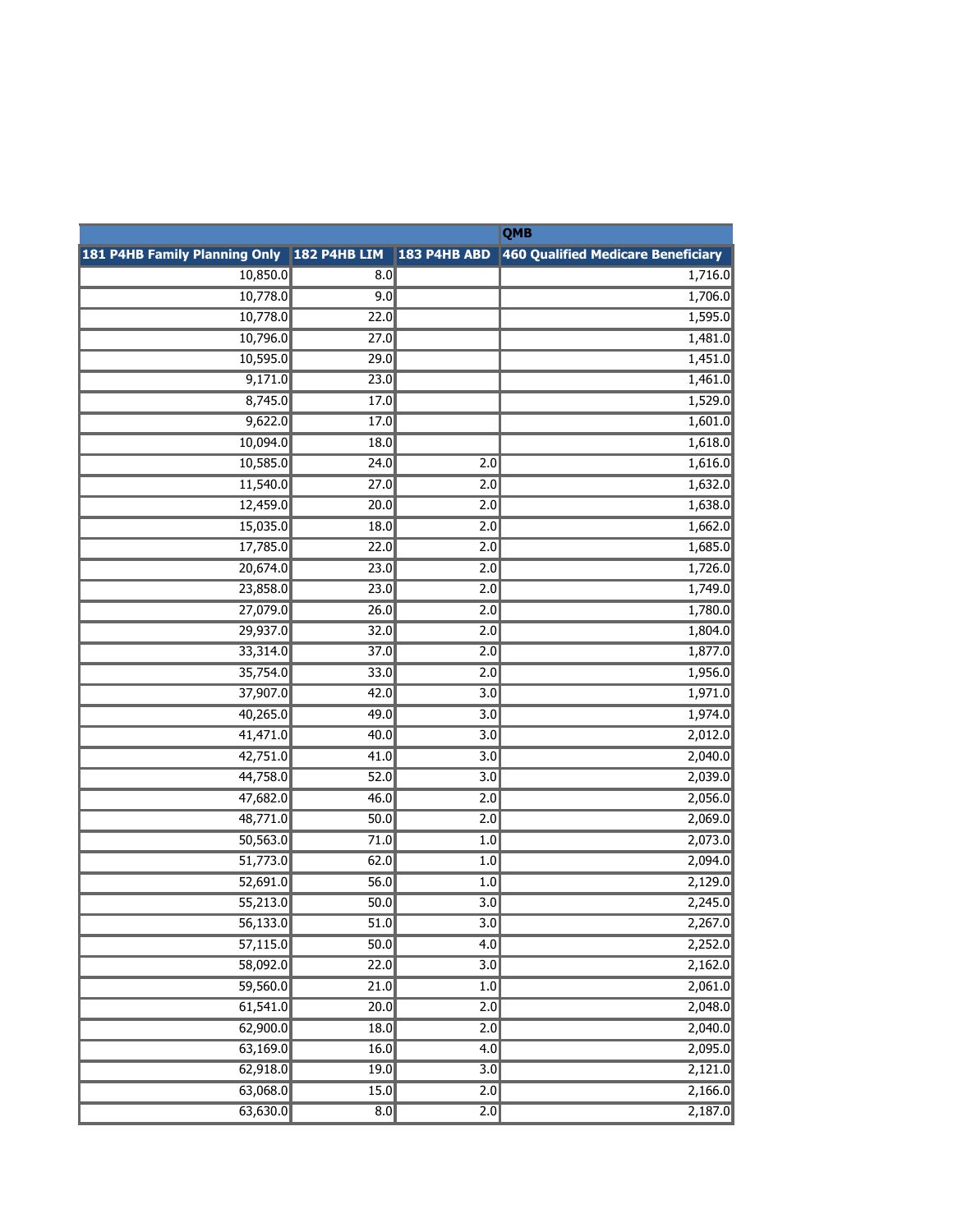| 63,836.0 | 7.0              | $\overline{2.0}$ | 2,200.0 |
|----------|------------------|------------------|---------|
| 65,781.0 | 6.0              | 1.0              | 2,369.0 |
| 66,434.0 | 7.0              | 1.0              | 2,378.0 |
| 67,595.0 | 7.0              | 1.0              | 2,322.0 |
| 70,560.0 | 5.0              | 1.0              | 2,261.0 |
| 72,033.0 | 4.0              | $\overline{1.0}$ | 2,239.0 |
| 74,561.0 | 4.0              | 1.0              | 2,028.0 |
| 76,244.0 | 4.0              | 1.0              | 1,482.0 |
| 77,174.0 | 4.0              | 1.0              | 894.0   |
| 77,657.0 | $\overline{4.0}$ | 1.0              | 845.0   |
| 77,927.0 | 4.0              | 1.0              | 827.0   |
| 78,309.0 | 5.0              | 1.0              | 815.0   |
| 78,784.0 | 4.0              | 1.0              | 808.0   |
| 78,831.0 | $\overline{4.0}$ | 1.0              | 801.0   |
| 78,732.0 | 4.0              | 1.0              | 798.0   |
| 78,524.0 | 4.0              | 1.0              | 792.0   |
| 77,891.0 | 4.0              | 1.0              | 785.0   |
| 77,674.0 | 4.0              | 1.0              | 777.0   |
| 77,521.0 | 4.0              | 1.0              | 771.0   |
| 77,524.0 | $\overline{3.0}$ | 1.0              | 767.0   |
| 77,491.0 | $\overline{3.0}$ | 1.0              | 756.0   |
| 77,238.0 | $\overline{3.0}$ | 1.0              | 740.0   |
| 77,022.0 | 3.0              | 1.0              | 731.0   |
| 77,031.0 | $\overline{3.0}$ | 1.0              | 717.0   |
| 77,163.0 | $\overline{3.0}$ | 1.0              | 640.0   |
| 77,257.0 | $\overline{3.0}$ | 1.0              | 541.0   |
| 77,157.0 | $\overline{3.0}$ | 1.0              | 517.0   |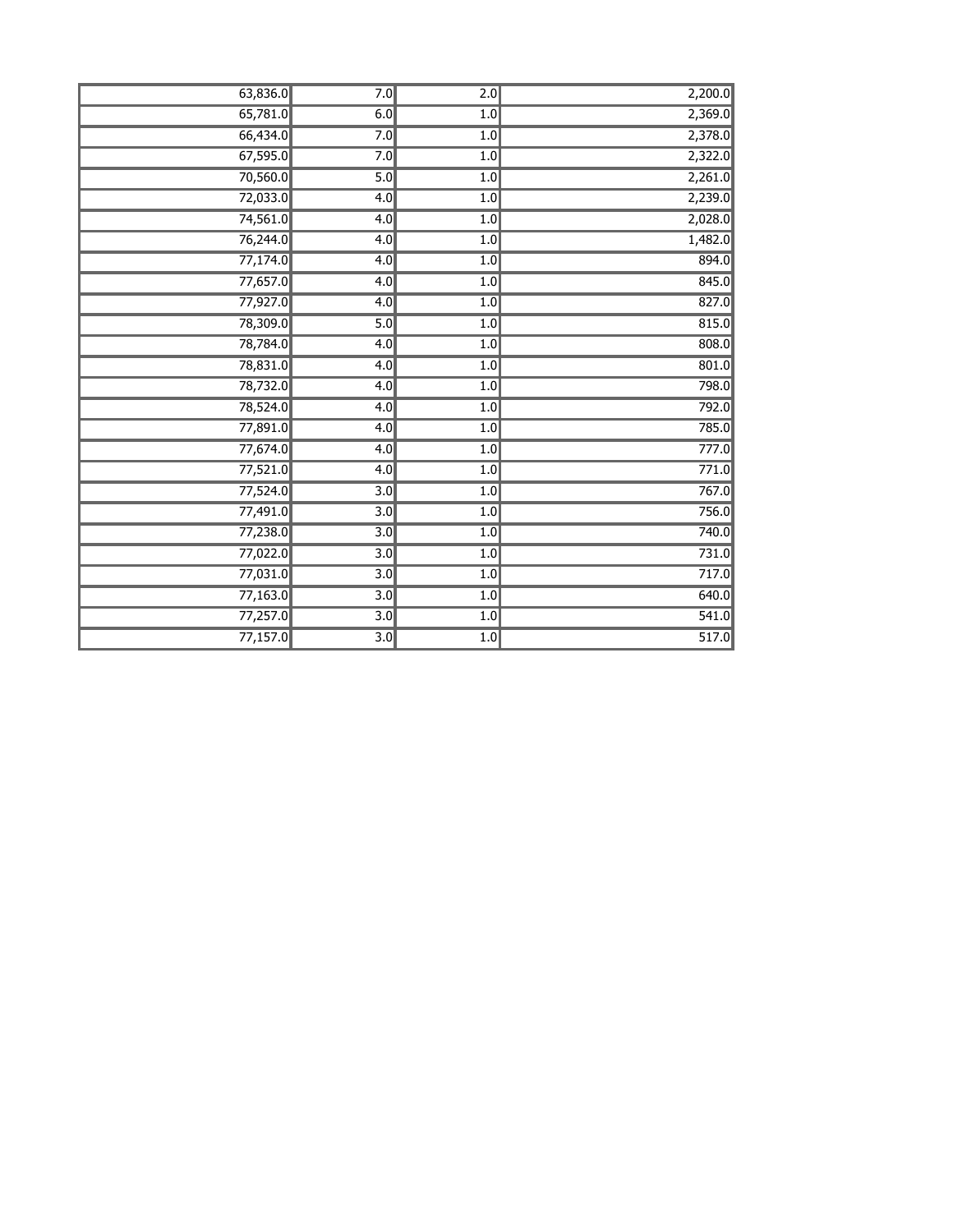| <b>RSM Child</b>                          |                   |           |                                               |
|-------------------------------------------|-------------------|-----------|-----------------------------------------------|
| <b>660 Qualified Medicare Beneficiary</b> | 135 Newborn Child |           | 171 RSM Child 195 RSM Expansion Child LT 1 Yr |
| 93,966.0                                  | 75,684.0          | 628,876.0 | 144.0                                         |
| 94,169.0                                  | 76,059.0          | 628,664.0 | 163.0                                         |
| 94,514.0                                  | 76,108.0          | 623,433.0 | 160.0                                         |
| 94,765.0                                  | 75,946.0          | 618,313.0 | 170.0                                         |
| 94,792.0                                  | 75,369.0          | 616,906.0 | 187.0                                         |
| 95,272.0                                  | 74,676.0          | 614,745.0 | 184.0                                         |
| 95,603.0                                  | 74,031.0          | 612,346.0 | 172.0                                         |
| 95,932.0                                  | 72,576.0          | 612,410.0 | 106.0                                         |
| 96,325.0                                  | 70,869.0          | 612,080.0 | 50.0                                          |
| 99,155.0                                  | 68,955.0          | 613,004.0 | $\overline{27.0}$                             |
| 99,710.0                                  | 66,647.0          | 610,739.0 | 23.0                                          |
| 100,221.0                                 | 65,700.0          | 613,675.0 | 31.0                                          |
| 100,372.0                                 | 63,447.0          | 610,227.0 | 18.0                                          |
| 100,780.0                                 | 62,659.0          | 612,794.0 | 12.0                                          |
| 101,103.0                                 | 61,307.0          | 608,450.0 | 11.0                                          |
| 98,892.0                                  | 61,932.0          | 615,102.0 | 4.0                                           |
| 101,618.0                                 | 60,271.0          | 611,974.0 | 2.0                                           |
| 101,763.0                                 | 59,449.0          | 607,926.0 | 2.0                                           |
| 103,217.0                                 | 58,354.0          | 603,354.0 | 2.0                                           |
| 103,757.0                                 | 56,835.0          | 599,637.0 | 2.0                                           |
| 104,388.0                                 | 56,258.0          | 598,206.0 | 3.0                                           |
| 102,920.0                                 | 55,567.0          | 595,635.0 | 2.0                                           |
| 103,628.0                                 | 55,925.0          | 591,107.0 | 2.0                                           |
| 104,009.0                                 | 56,443.0          | 586,852.0 | 2.0                                           |
| 104,793.0                                 | 57,059.0          | 586,654.0 | 2.0                                           |
| 103,885.0                                 | 55,069.0          | 564,597.0 | 1.0                                           |
| 104,984.0                                 | 54,996.0          | 563,361.0 | 1.0                                           |
| 105,872.0                                 | 55,629.0          | 562,904.0 |                                               |
| 105,005.0                                 | 56,159.0          | 561,880.0 |                                               |
| 105,503.0                                 | 57,138.0          | 563,957.0 |                                               |
| 105,246.0                                 | 58,385.0          | 571,472.0 |                                               |
| 106,304.0                                 | 58,544.0          | 570,367.0 |                                               |
| 107,140.0                                 | 59,062.0          | 574,060.0 | 3.0                                           |
| 110,530.0                                 | 59,291.0          | 583,113.0 | 2.0                                           |
| 108,517.0                                 | 60,052.0          | 584,725.0 |                                               |
| 107,027.0                                 | 60,351.0          | 590,784.0 |                                               |
| 107,332.0                                 | 61,296.0          | 595,933.0 |                                               |
| 107,453.0                                 | 62,109.0          | 599,808.0 |                                               |
| 107,583.0                                 | 62,724.0          | 602,154.0 |                                               |
| 105,585.0                                 | 63,632.0          | 605,114.0 |                                               |
| 103,599.0                                 | 64,195.0          | 607,269.0 |                                               |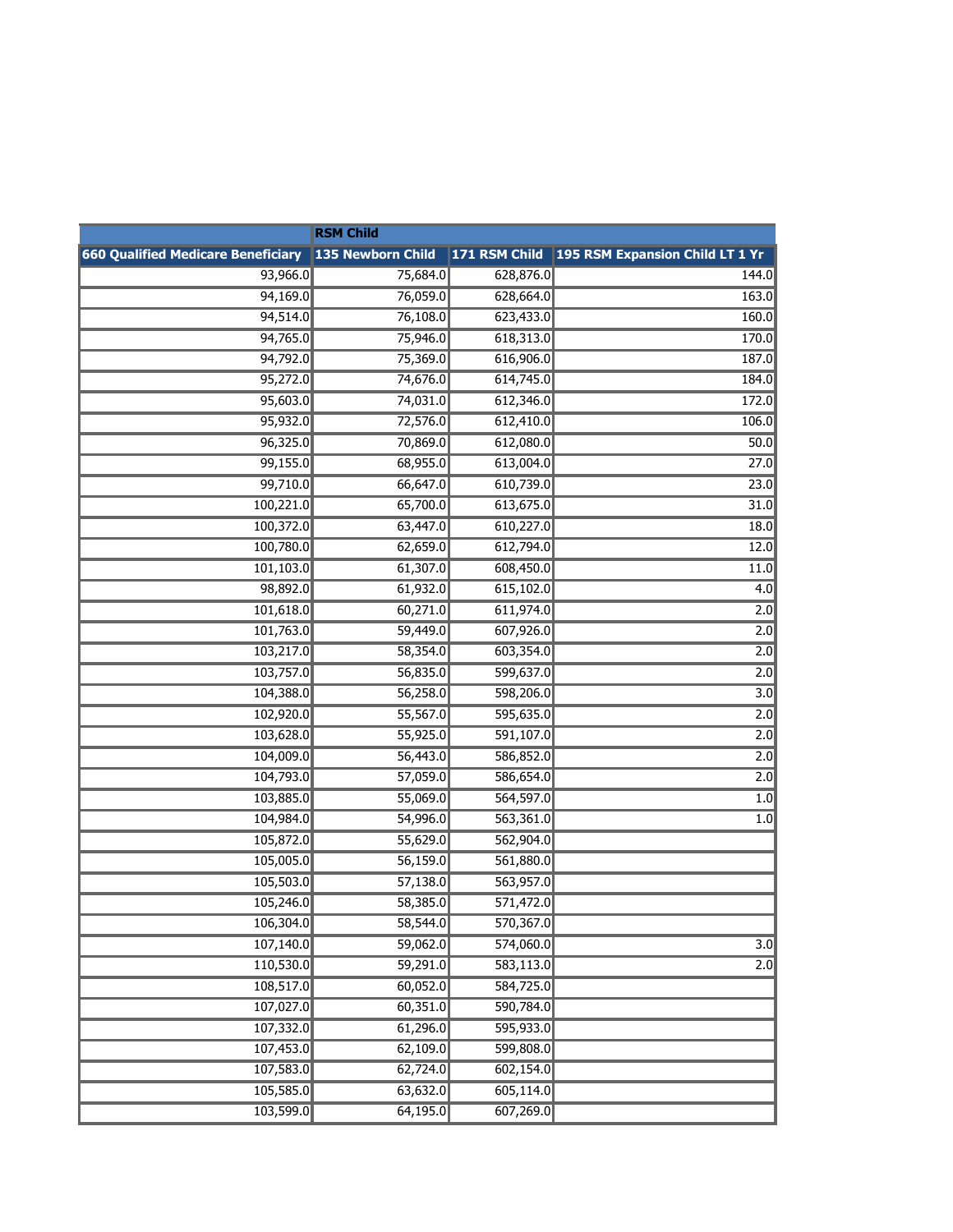| 102,598.0 | 64,967.0  | 606,139.0 |                  |
|-----------|-----------|-----------|------------------|
| 103,699.0 | 65,042.0  | 613,531.0 |                  |
| 103,404.0 | 64,281.0  | 615,409.0 |                  |
| 101,313.0 | 64,697.0  | 620,744.0 | $\overline{3.0}$ |
| 105,278.0 | 66,392.0  | 636,391.0 | 5.0              |
| 107,855.0 | 68,045.0  | 650,040.0 | 6.0              |
| 108,868.0 | 69,653.0  | 659,170.0 | 7.0              |
| 110,326.0 | 72,110.0  | 668,124.0 | 7.0              |
| 112,291.0 | 73,681.0  | 675,926.0 | 7.0              |
| 113,366.0 | 75,273.0  | 682,213.0 | $\overline{5.0}$ |
| 114,547.0 | 76,981.0  | 686,210.0 | 4.0              |
| 116,047.0 | 78,060.0  | 691,081.0 | 4.0              |
| 117,102.0 | 80,044.0  | 695,777.0 | 4.0              |
| 118,385.0 | 81,021.0  | 698,505.0 | 4.0              |
| 119,343.0 | 82,399.0  | 701,589.0 | 4.0              |
| 120,055.0 | 84,426.0  | 704,451.0 | 7.0              |
| 121,241.0 | 77,438.0  | 709,190.0 | 6.0              |
| 121,978.0 | 79,931.0  | 710,104.0 | 5.0              |
| 122,529.0 | 82,926.0  | 711,767.0 | 5.0              |
| 123,295.0 | 86,424.0  | 713,140.0 | 6.0              |
| 123,867.0 | 89,792.0  | 715,198.0 | $\overline{8.0}$ |
| 124,426.0 | 93,298.0  | 715,673.0 | 9.0              |
| 124,932.0 | 96,499.0  | 715,262.0 | 9.0              |
| 125,564.0 | 99,488.0  | 715,560.0 | 12.0             |
| 126,493.0 | 103,421.0 | 716,129.0 | 13.0             |
| 128,136.0 | 106,824.0 | 715,548.0 | 14.0             |
| 128,875.0 | 109,276.0 | 714,949.0 | 15.0             |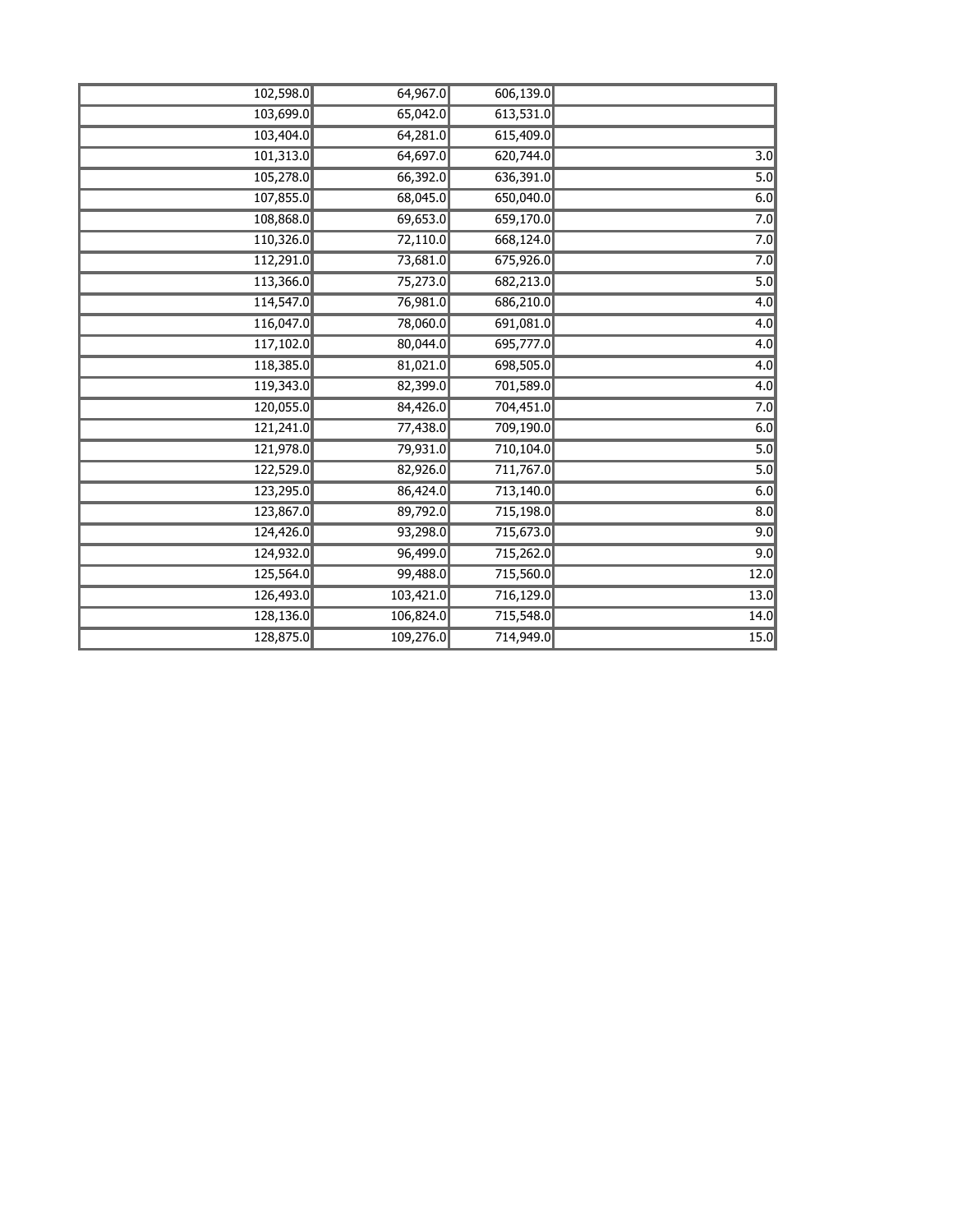|                  |         | 196 RSM Expn Chld DOB LE Oct 1 83 471 RSM Child 806 PE Children Under 19 Years of Age | 835 Newborn |
|------------------|---------|---------------------------------------------------------------------------------------|-------------|
|                  | 1,738.0 | 91.0                                                                                  | 687.0       |
|                  | 1,895.0 | 107.0                                                                                 | 474.0       |
|                  | 1,740.0 | 126.0                                                                                 | 488.0       |
| $\overline{1.0}$ | 1,648.0 | 139.0                                                                                 | 502.0       |
| $\overline{1.0}$ | 1,780.0 | 119.0                                                                                 | 522.0       |
| 1.0              | 1,724.0 | 93.0                                                                                  | 605.0       |
| 1.0              | 1,740.0 | 90.0                                                                                  | 639.0       |
| 1.0              | 1,865.0 | 82.0                                                                                  | 682.0       |
| $\overline{1.0}$ | 1,858.0 | 105.0                                                                                 | 686.0       |
| 1.0              | 1,983.0 | 105.0                                                                                 | 849.0       |
| 1.0              | 2,844.0 | 101.0                                                                                 | 788.0       |
|                  | 2,925.0 | 75.0                                                                                  | 1,055.0     |
|                  | 3,087.0 | 20.0                                                                                  | 1,410.0     |
|                  | 3,474.0 | 30.0                                                                                  | 1,879.0     |
|                  | 3,623.0 | 40.0                                                                                  | 1,977.0     |
|                  | 3,740.0 | 29.0                                                                                  | 1,775.0     |
|                  | 4,038.0 | 49.0                                                                                  | 1,756.0     |
|                  | 4,115.0 | 62.0                                                                                  | 1,513.0     |
|                  | 4,291.0 | 69.0                                                                                  | 1,473.0     |
|                  | 4,549.0 | 106.0                                                                                 | 1,364.0     |
|                  | 4,571.0 | 94.0                                                                                  | 1,380.0     |
|                  | 4,684.0 | 99.0                                                                                  | 1,266.0     |
|                  | 4,912.0 | 176.0                                                                                 | 1,300.0     |
|                  | 5,023.0 | 183.0                                                                                 | 1,211.0     |
|                  | 5,148.0 | 126.0                                                                                 | 1,262.0     |
|                  | 5,321.0 | 144.0                                                                                 | 1,291.0     |
|                  | 5,332.0 | 157.0                                                                                 | 1,232.0     |
|                  | 5,453.0 | 162.0                                                                                 | 1,309.0     |
|                  | 5,834.0 | 161.0                                                                                 | 1,243.0     |
|                  | 5,862.0 | 176.0                                                                                 | 1,226.0     |
|                  | 5,932.0 | 164.0                                                                                 | 1,117.0     |
|                  | 6,177.0 | 136.0                                                                                 | 960.0       |
|                  | 6,205.0 | 148.0                                                                                 | 939.0       |
|                  | 5,753.0 | 141.0                                                                                 | 829.0       |
|                  | 5,746.0 | 126.0                                                                                 | 795.0       |
|                  | 5,683.0 | 104.0                                                                                 | 841.0       |
|                  | 5,804.0 | 125.0                                                                                 | 829.0       |
|                  | 6,225.0 | 174.0                                                                                 | 931.0       |
|                  | 6,324.0 | 219.0                                                                                 | 777.0       |
|                  | 6,399.0 | 238.0                                                                                 | 673.0       |
|                  | 6,644.0 | 230.0                                                                                 | 559.0       |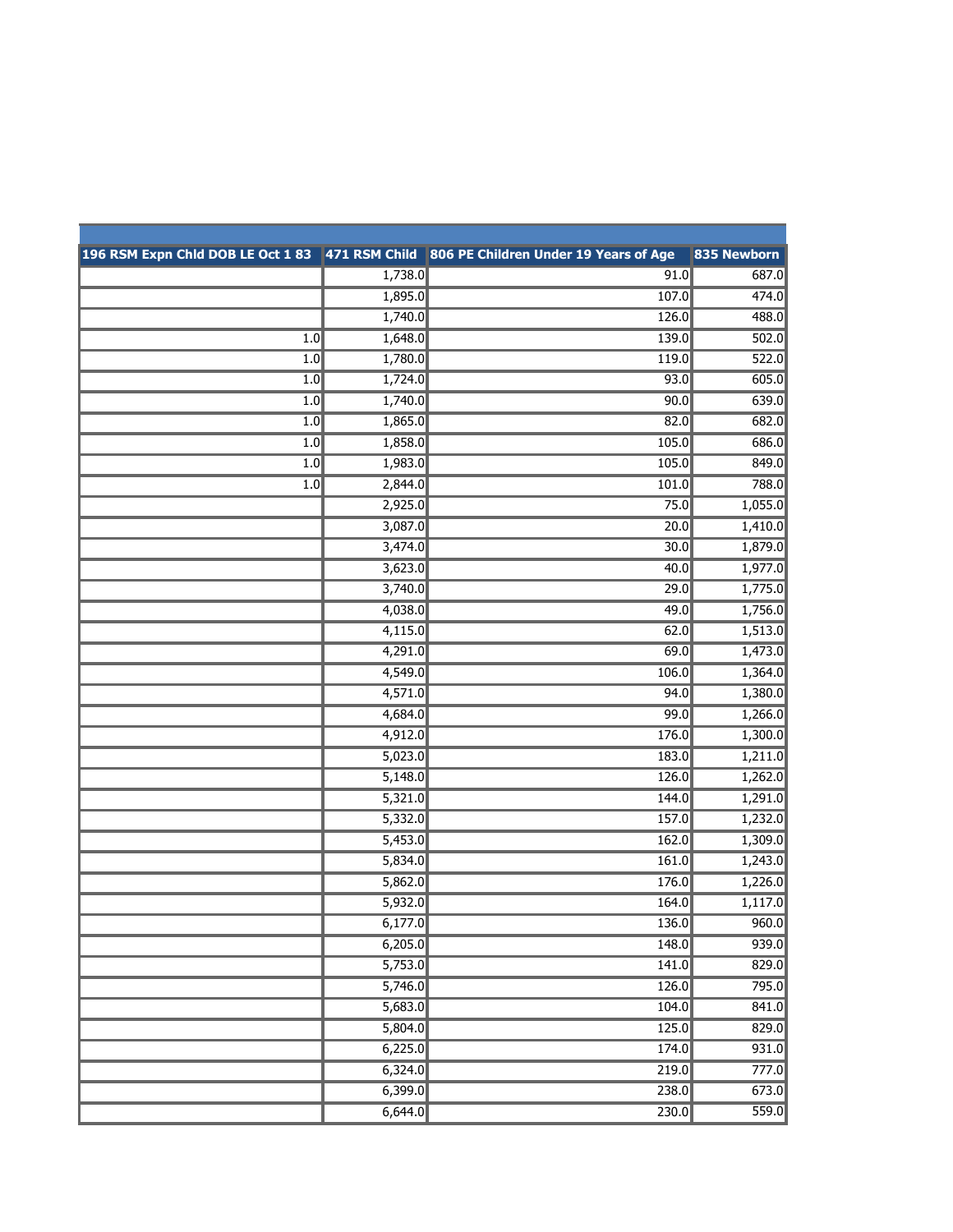| 6,664.0 | 214.0             | 545.0 |
|---------|-------------------|-------|
| 6,722.0 | 203.0             | 444.0 |
| 7,041.0 | 169.0             | 282.0 |
| 7,100.0 | 113.0             | 205.0 |
| 7,017.0 | 48.0              | 128.0 |
| 5,417.0 | 25.0              | 123.0 |
| 5,340.0 | 18.0              | 91.0  |
| 5,181.0 | 16.0              | 80.0  |
| 4,989.0 | 24.0              | 23.0  |
| 4,946.0 | 23.0              | 22.0  |
| 4,935.0 | 21.0              | 33.0  |
| 4,993.0 | $\overline{30.0}$ | 39.0  |
| 5,036.0 | $\overline{27.0}$ | 53.0  |
| 5,066.0 | 32.0              | 48.0  |
| 5,062.0 | 23.0              | 56.0  |
| 5,082.0 | 25.0              | 60.0  |
| 5,125.0 | 26.0              | 69.0  |
| 5,170.0 | 16.0              | 61.0  |
| 5,204.0 | 11.0              | 63.0  |
| 5,233.0 | 15.0              | 71.0  |
| 5,269.0 | 16.0              | 86.0  |
| 5,325.0 | 19.0              | 110.0 |
| 5,356.0 | 24.0              | 168.0 |
| 5,347.0 | 35.0              | 153.0 |
| 5,163.0 | 44.0              | 212.0 |
| 5,096.0 | 37.0              | 332.0 |
| 5,116.0 | 52.0              | 863.0 |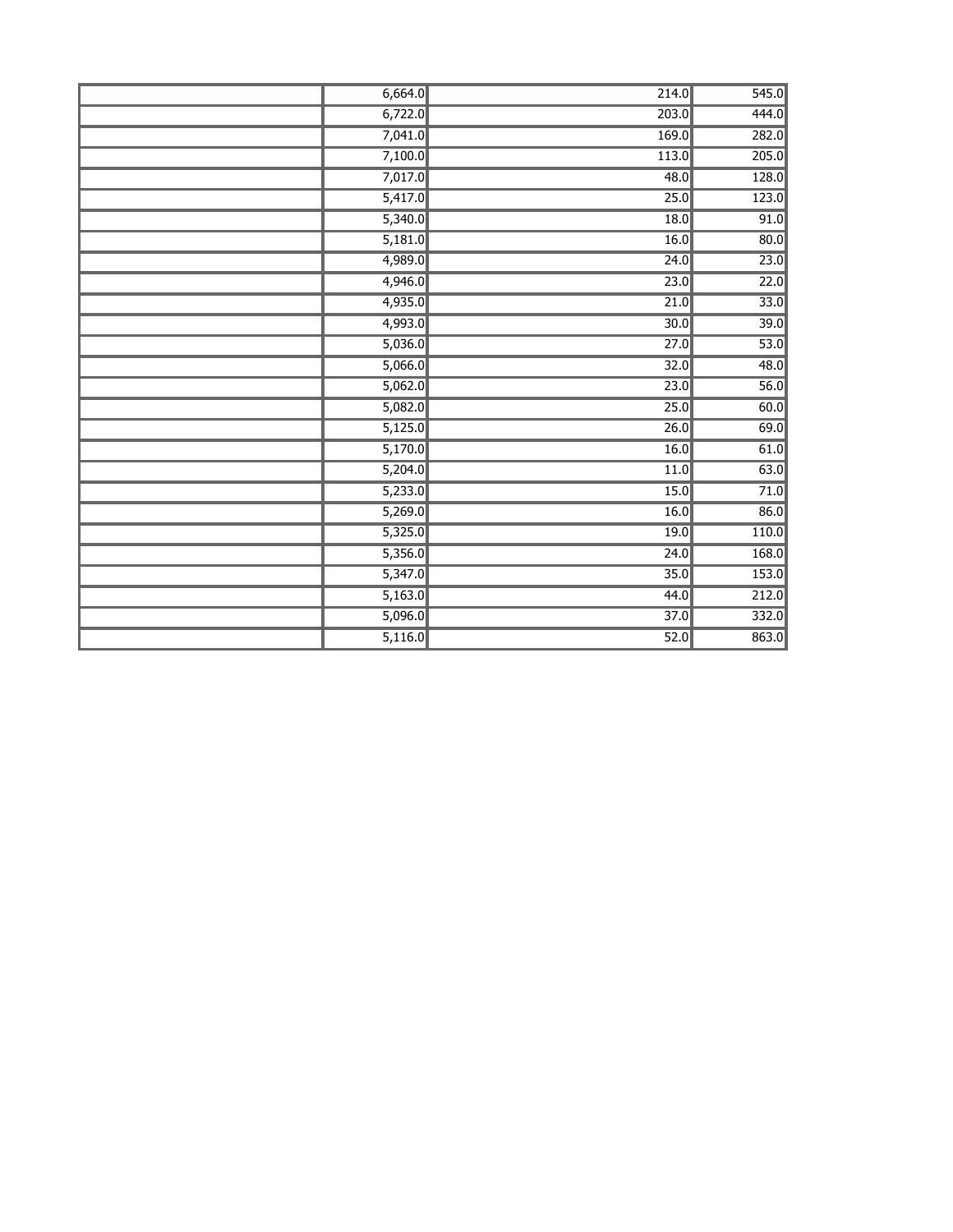| <b>RSM Mother</b> |                  |          |                                                                                         |
|-------------------|------------------|----------|-----------------------------------------------------------------------------------------|
|                   |                  |          | 836 Newborn DHACS 871 RSM DHACS 170 RSM Pregnant Women 194 RSM Expansion Pregnant Woman |
| 1.0               |                  | 48,742.0 | 6,137.0                                                                                 |
| 2.0               |                  | 49,526.0 | 6,262.0                                                                                 |
| $\overline{3.0}$  |                  | 49,225.0 | 6,260.0                                                                                 |
| 2.0               |                  | 48,896.0 | 6,273.0                                                                                 |
| 2.0               |                  | 48,421.0 | 6,299.0                                                                                 |
| $\overline{3.0}$  |                  | 48,455.0 | 5,790.0                                                                                 |
| 3.0               |                  | 49,740.0 | 5,739.0                                                                                 |
| 3.0               |                  | 49,110.0 | 5,308.0                                                                                 |
| 1.0               | $\overline{1.0}$ | 48,969.0 | 4,548.0                                                                                 |
| $\overline{2.0}$  | 1.0              | 47,321.0 | 4,102.0                                                                                 |
| 3.0               |                  | 44,890.0 | 3,410.0                                                                                 |
| 4.0               |                  | 43,257.0 | 2,655.0                                                                                 |
| 2.0               |                  | 42,464.0 | 2,202.0                                                                                 |
| $\overline{2.0}$  |                  | 44,607.0 | 1,788.0                                                                                 |
| 2.0               |                  | 45,018.0 | 1,663.0                                                                                 |
| 1.0               |                  | 47,727.0 | 1,537.0                                                                                 |
| 2.0               |                  | 47,661.0 | 1,574.0                                                                                 |
| 1.0               |                  | 47,857.0 | 1,420.0                                                                                 |
| 1.0               |                  | 48,152.0 | 1,447.0                                                                                 |
| 1.0               |                  | 48,236.0 | 1,272.0                                                                                 |
| 1.0               |                  | 48,154.0 | 1,127.0                                                                                 |
| 1.0               |                  | 46,861.0 | 1,079.0                                                                                 |
| 1.0               |                  | 46,891.0 | 988.0                                                                                   |
| 1.0               |                  | 46,846.0 | 969.0                                                                                   |
| 1.0               |                  | 47,478.0 | 1,006.0                                                                                 |
| 1.0               |                  | 45,217.0 | 785.0                                                                                   |
| 1.0               |                  | 44,892.0 | 696.0                                                                                   |
| $\overline{2.0}$  |                  | 45,140.0 | 721.0                                                                                   |
| 2.0               |                  | 45,151.0 | 656.0                                                                                   |
| 1.0               |                  | 45,335.0 | 657.0                                                                                   |
| 1.0               |                  | 47,538.0 | 700.0                                                                                   |
| 1.0               |                  | 48,032.0 | 629.0                                                                                   |
| 1.0               |                  | 47,796.0 | 662.0                                                                                   |
| 1.0               |                  | 47,886.0 | 638.0                                                                                   |
| $\overline{1.0}$  |                  | 48,212.0 | 661.0                                                                                   |
| 1.0               |                  | 48,160.0 | 644.0                                                                                   |
| 1.0               |                  | 48,637.0 | 675.0                                                                                   |
| 1.0               |                  | 48,945.0 | 706.0                                                                                   |
| $\overline{1.0}$  |                  | 49,368.0 | 675.0                                                                                   |
| 1.0               |                  | 49,921.0 | 770.0                                                                                   |
|                   |                  | 49,765.0 | 712.0                                                                                   |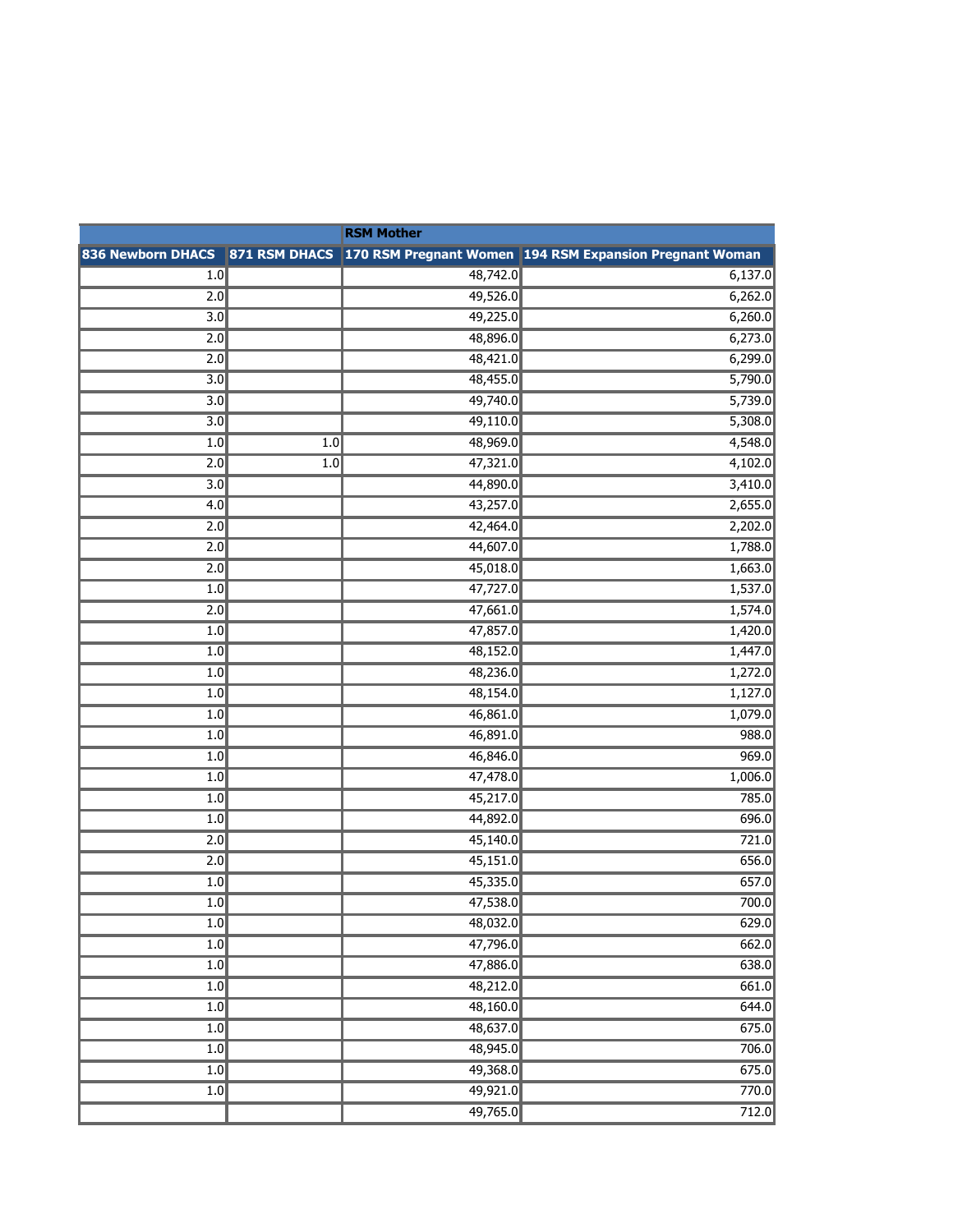|     | 48,354.0  | 692.0   |
|-----|-----------|---------|
|     | 49,952.0  | 701.0   |
|     | 49,331.0  | 611.0   |
|     | 48,254.0  | 668.0   |
|     | 51,283.0  | 620.0   |
|     | 53,924.0  | 604.0   |
|     | 56,719.0  | 689.0   |
|     | 60,078.0  | 698.0   |
|     | 63,299.0  | 705.0   |
| 1.0 | 66,525.0  | 765.0   |
|     | 69,787.0  | 800.0   |
|     | 72,548.0  | 822.0   |
|     | 75,489.0  | 811.0   |
|     | 78,226.0  | 861.0   |
|     | 80,923.0  | 881.0   |
|     | 84,156.0  | 951.0   |
|     | 86,057.0  | 925.0   |
|     | 88,584.0  | 959.0   |
|     | 91,286.0  | 1,033.0 |
|     | 93,741.0  | 1,032.0 |
|     | 95,980.0  | 1,112.0 |
|     | 98,147.0  | 1,130.0 |
|     | 99,942.0  | 1,195.0 |
|     | 101,644.0 | 1,218.0 |
|     | 103,510.0 | 1,218.0 |
|     | 105,122.0 | 1,183.0 |
|     | 105,793.0 | 1,054.0 |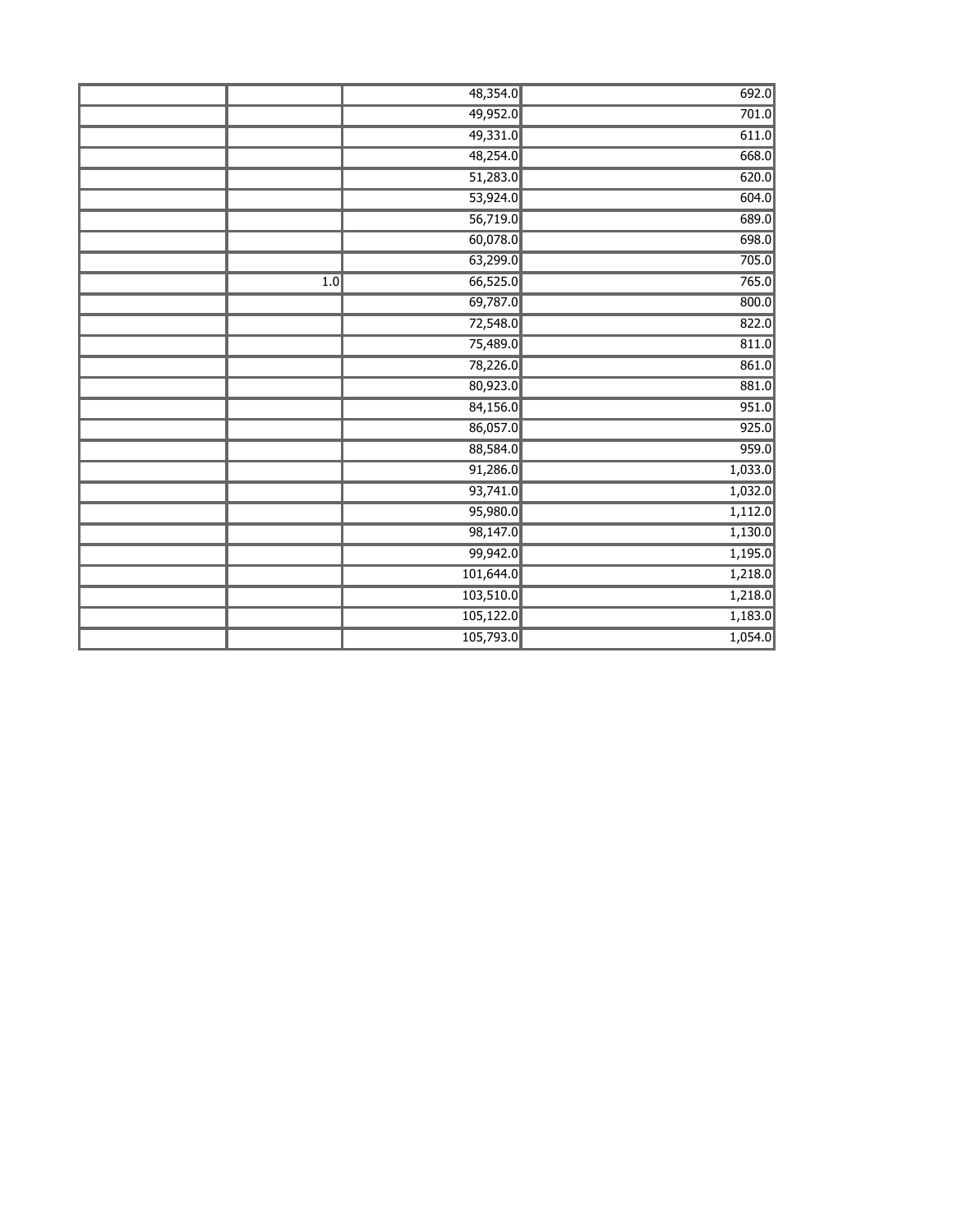| 197 RSM Preg Women Inc GT 185FPL |                    | 864 PE Pregnant Woman 876 RSM Preg Woman DHACS |
|----------------------------------|--------------------|------------------------------------------------|
| 2,540.0                          | 291.0              |                                                |
| 2,537.0                          | 263.0              |                                                |
| 2,553.0                          | 237.0              |                                                |
| 2,588.0                          | 261.0              |                                                |
| 2,633.0                          | 272.0              |                                                |
| 2,320.0                          | 278.0              |                                                |
| 2,354.0                          | 322.0              |                                                |
| 2,142.0                          | 335.0              |                                                |
| 1,778.0                          | 349.0              |                                                |
| 1,598.0                          | 357.0              |                                                |
| 1,301.0                          | 360.0              |                                                |
| 1,113.0                          | 423.0              |                                                |
| 875.0                            | 505.0              |                                                |
| 708.0                            | 553.0              |                                                |
| 653.0                            | $\overline{511.0}$ |                                                |
| 583.0                            | 441.0              |                                                |
| 605.0                            | 429.0              |                                                |
| 547.0                            | 348.0              |                                                |
| 563.0                            | 420.0              |                                                |
| 491.0                            | 447.0              |                                                |
| 421.0                            | 358.0              |                                                |
| 390.0                            | 355.0              |                                                |
| 370.0                            | 371.0              |                                                |
| 351.0                            | 357.0              |                                                |
| 343.0                            | 353.0              |                                                |
| 243.0                            | 369.0              |                                                |
| 184.0                            | 327.0              |                                                |
| 208.0                            | 332.0              |                                                |
| 165.0                            | 388.0              |                                                |
| 152.0                            | 339.0              |                                                |
| 187.0                            | 377.0              |                                                |
| 161.0                            | 381.0              |                                                |
| 163.0                            | 343.0              |                                                |
| 155.0                            | 369.0              |                                                |
| 159.0                            | 324.0              |                                                |
| 147.0                            | 283.0              |                                                |
| 177.0                            | 303.0              |                                                |
| 161.0                            | 342.0              |                                                |
| 154.0                            | 303.0              |                                                |
| 192.0                            | 290.0              |                                                |
| 189.0                            | 322.0              |                                                |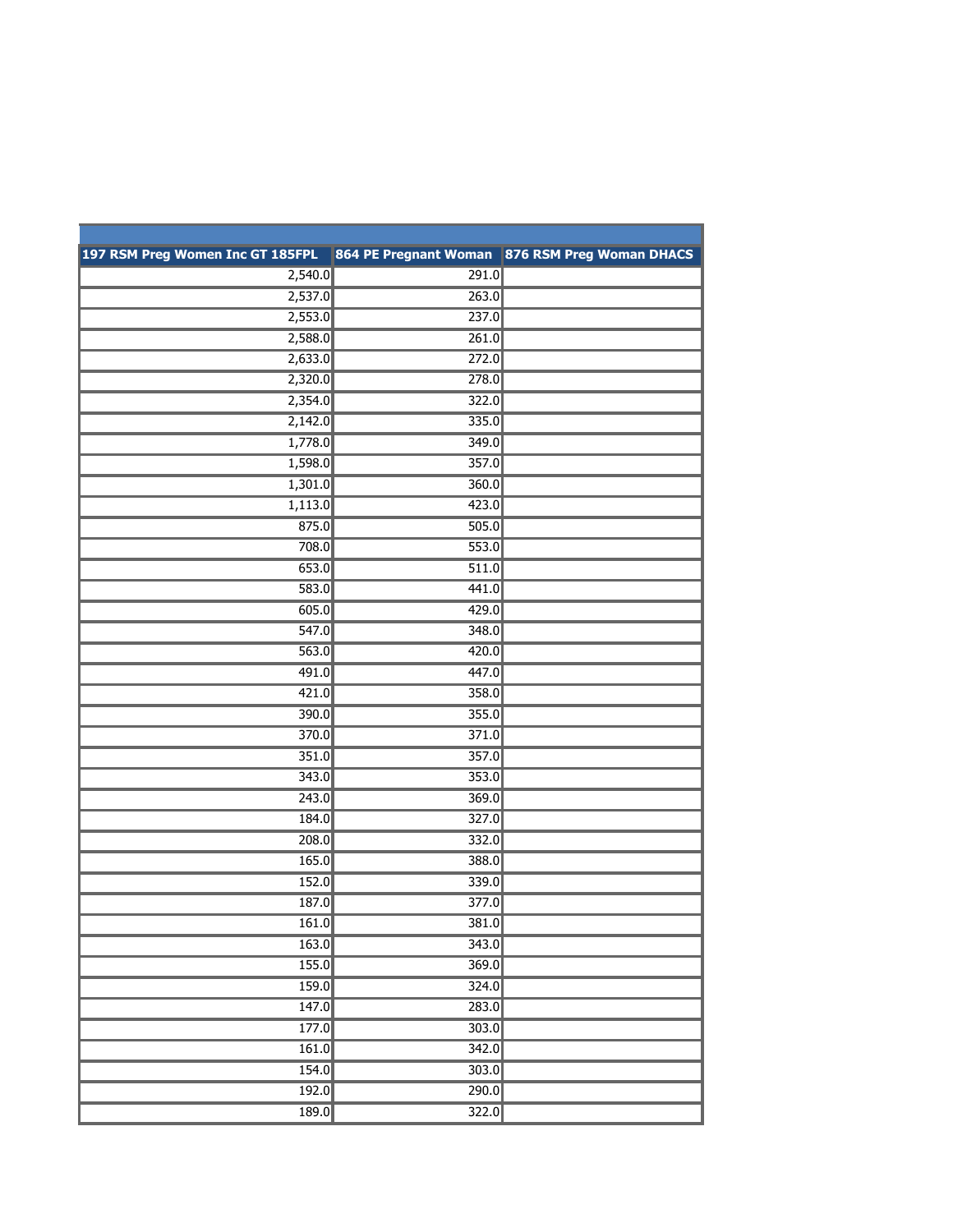|                  | 314.0              | 190.0 |
|------------------|--------------------|-------|
|                  | 359.0              | 189.0 |
|                  | 330.0              | 177.0 |
|                  | 296.0              | 160.0 |
|                  | 235.0              | 156.0 |
|                  | 175.0              | 174.0 |
|                  | 164.0              | 169.0 |
|                  | 179.0              | 178.0 |
|                  | 170.0              | 182.0 |
|                  | 178.0              | 220.0 |
|                  | 215.0              | 258.0 |
|                  | $\overline{249.0}$ | 240.0 |
|                  | 254.0              | 244.0 |
|                  | 208.0              | 229.0 |
|                  | 162.0              | 253.0 |
|                  | 166.0              | 257.0 |
| $\overline{1.0}$ | 183.0              | 267.0 |
|                  | 197.0              | 270.0 |
|                  | 196.0              | 279.0 |
|                  | 219.0              | 294.0 |
|                  | 226.0              | 299.0 |
|                  | 218.0              | 325.0 |
|                  | 210.0              | 339.0 |
|                  | 202.0              | 319.0 |
|                  | 273.0              | 343.0 |
|                  | 462.0              | 353.0 |
|                  | 632.0              | 297.0 |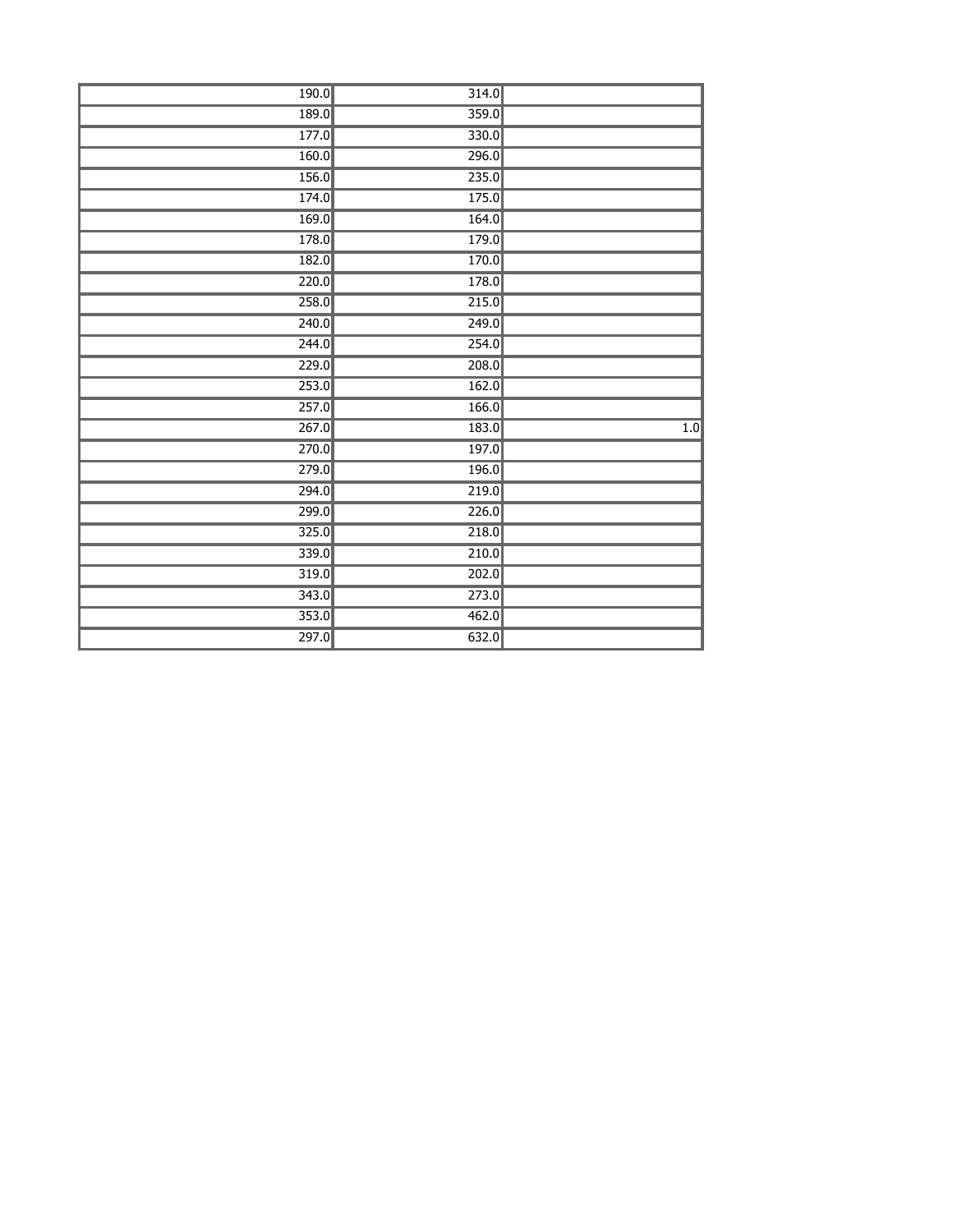| Refugee |     |                                                                                                             |                  |
|---------|-----|-------------------------------------------------------------------------------------------------------------|------------------|
|         |     | 506 Refugee DMP Adult 507 Refugee DMP Child 508 Post Ref Extended Med Adult 509 Post Ref Extended Med Child |                  |
| 3.0     | 4.0 | $\overline{55.0}$                                                                                           |                  |
|         |     | 63.0                                                                                                        | $\overline{1.0}$ |
|         |     | 72.0                                                                                                        | $\overline{1.0}$ |
| 1.0     |     | 71.0                                                                                                        | $\overline{1.0}$ |
|         |     | 71.0                                                                                                        |                  |
|         |     | 76.0                                                                                                        |                  |
|         |     | 95.0                                                                                                        |                  |
|         |     | 127.0                                                                                                       |                  |
|         |     | 142.0                                                                                                       |                  |
|         |     | 120.0                                                                                                       |                  |
|         |     | 85.0                                                                                                        |                  |
|         |     | 95.0                                                                                                        |                  |
|         |     | 81.0                                                                                                        |                  |
|         |     | 56.0                                                                                                        |                  |
|         |     | 35.0                                                                                                        |                  |
|         |     | 29.0                                                                                                        |                  |
|         |     | 27.0                                                                                                        |                  |
|         |     | 27.0                                                                                                        |                  |
|         |     | 28.0                                                                                                        |                  |
|         |     | $\overline{30.0}$                                                                                           | $\overline{1.0}$ |
|         |     | 29.0                                                                                                        | $\overline{1.0}$ |
|         |     | 29.0                                                                                                        | 1.0              |
|         |     | $\overline{20.0}$                                                                                           | $\overline{1.0}$ |
|         |     | 23.0                                                                                                        |                  |
|         |     | 20.0                                                                                                        |                  |
|         |     | 5.0                                                                                                         |                  |
|         |     | 4.0                                                                                                         |                  |
|         |     | $\overline{3.0}$                                                                                            |                  |
|         |     | 4.0                                                                                                         |                  |
|         |     | 6.0                                                                                                         |                  |
|         |     | 6.0                                                                                                         |                  |
|         |     | 6.0                                                                                                         |                  |
|         | 1.0 | 7.0                                                                                                         |                  |
|         |     | 6.0                                                                                                         |                  |
|         |     | 5.0                                                                                                         | 1.0              |
|         |     | $\overline{3.0}$                                                                                            |                  |
|         |     | $\overline{3.0}$                                                                                            |                  |
|         |     | 1.0                                                                                                         |                  |
|         |     | $\overline{2.0}$                                                                                            |                  |
|         |     | $\overline{3.0}$                                                                                            |                  |
|         |     | 7.0                                                                                                         |                  |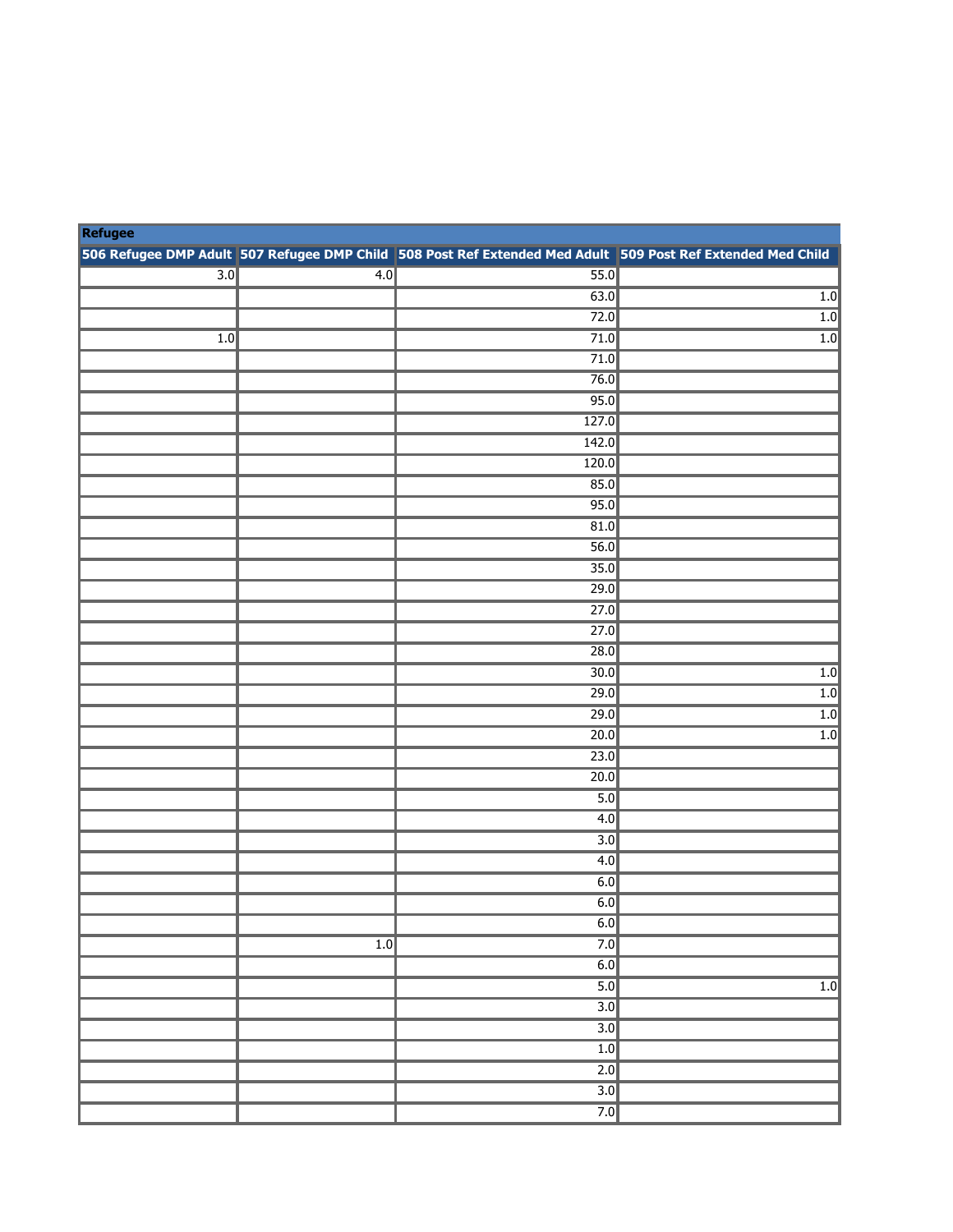|  | 7.0              |     |
|--|------------------|-----|
|  | 5.0              | 1.0 |
|  | 6.0              | 1.0 |
|  | 3.0              | 1.0 |
|  | 4.0              | 1.0 |
|  | 4.0              | 1.0 |
|  | 5.0              |     |
|  | $\overline{8.0}$ |     |
|  | 10.0             |     |
|  | $\boxed{11.0}$   |     |
|  | 5.0              |     |
|  | 5.0              |     |
|  | 5.0              |     |
|  | 7.0              |     |
|  | 6.0              |     |
|  | 6.0              |     |
|  | 6.0              |     |
|  | 5.0              |     |
|  | 5.0              |     |
|  | 5.0              |     |
|  | 5.0              |     |
|  | 5.0              |     |
|  | 6.0              |     |
|  | $\boxed{12.0}$   |     |
|  | 12.0             |     |
|  | $\boxed{14.0}$   |     |
|  | $\boxed{14.0}$   |     |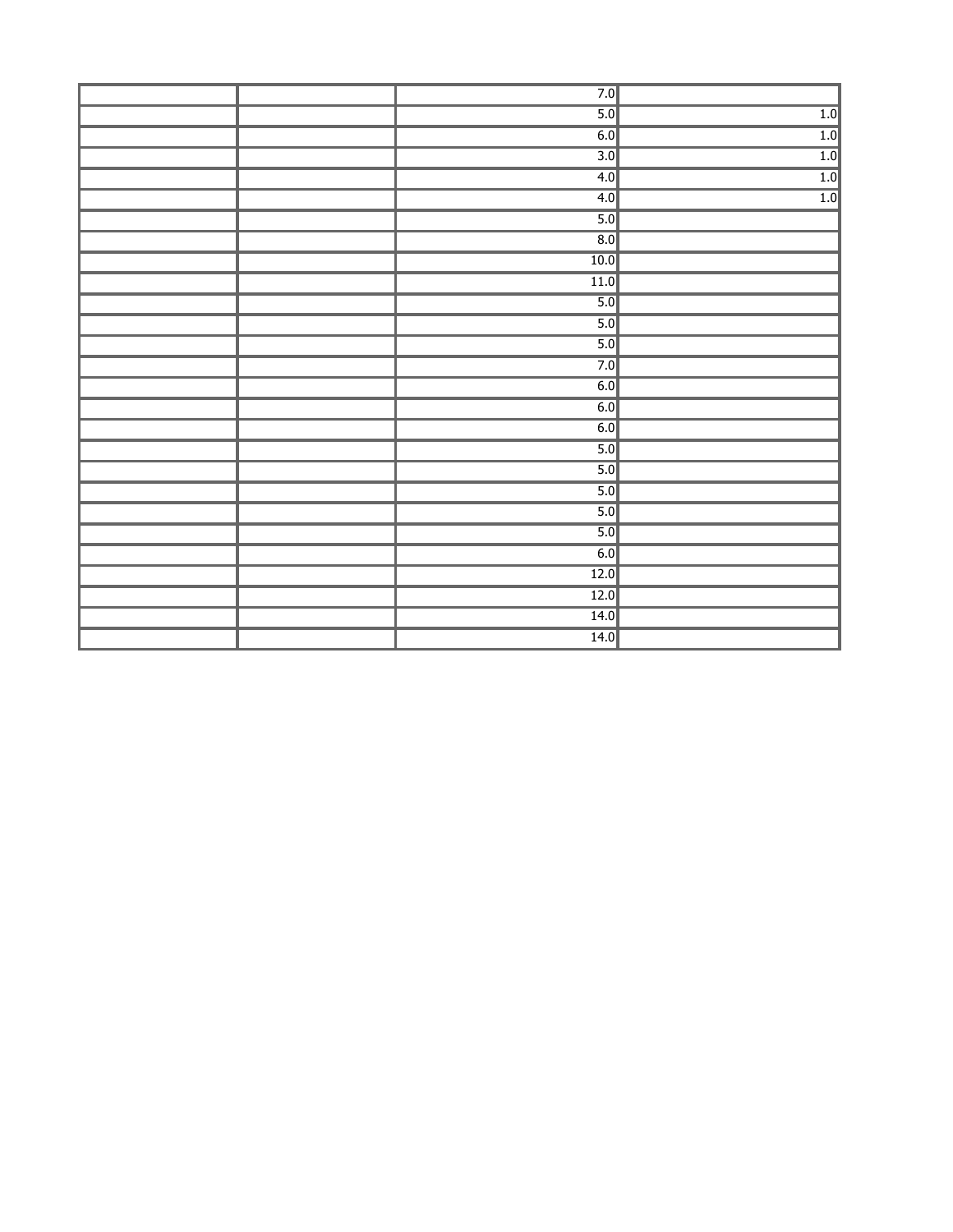| 510 Refugee MAO Adult | 511 Refugee MAO Child 571 Refugee RSM Child |     |
|-----------------------|---------------------------------------------|-----|
| 542.0                 | $\overline{3.0}$                            | 1.0 |
| 580.0                 | $\overline{3.0}$                            | 1.0 |
| 652.0                 | $\overline{5.0}$                            | 1.0 |
| 645.0                 | $\overline{3.0}$                            |     |
| 661.0                 | $\overline{2.0}$                            |     |
| 691.0                 | 2.0                                         |     |
| 656.0                 | 2.0                                         |     |
| 603.0                 | $\overline{5.0}$                            |     |
| 541.0                 | $\overline{5.0}$                            |     |
| 503.0                 | 6.0                                         |     |
| 470.0                 | 2.0                                         |     |
| 404.0                 | $\overline{3.0}$                            |     |
| 333.0                 | 9.0                                         |     |
| 272.0                 | 7.0                                         |     |
| 238.0                 | 7.0                                         |     |
| 256.0                 | 7.0                                         |     |
| 271.0                 | 8.0                                         |     |
| 282.0                 | 17.0                                        |     |
| 273.0                 | 15.0                                        |     |
| 292.0                 | 11.0                                        |     |
| 313.0                 | 9.0                                         |     |
| 317.0                 | 15.0                                        |     |
| 260.0                 | 14.0                                        |     |
| 253.0                 | 15.0                                        |     |
| 264.0                 | 15.0                                        |     |
| 251.0                 | 12.0                                        |     |
| 265.0                 | 13.0                                        |     |
| 272.0                 | 8.0                                         |     |
| 268.0                 | 8.0                                         |     |
| 266.0                 | 8.0                                         |     |
| 282.0                 | 8.0                                         |     |
| 303.0                 | 9.0                                         |     |
| 313.0                 | $\overline{8.0}$                            |     |
| 299.0                 | $\overline{8.0}$                            |     |
| 316.0                 | 10.0                                        |     |
| 309.0                 | 10.0                                        |     |
| 373.0                 | 7.0                                         |     |
| 348.0                 | 6.0                                         |     |
| 330.0                 | $\overline{5.0}$                            |     |
| 304.0                 | 4.0                                         |     |
| 296.0                 | 9.0                                         |     |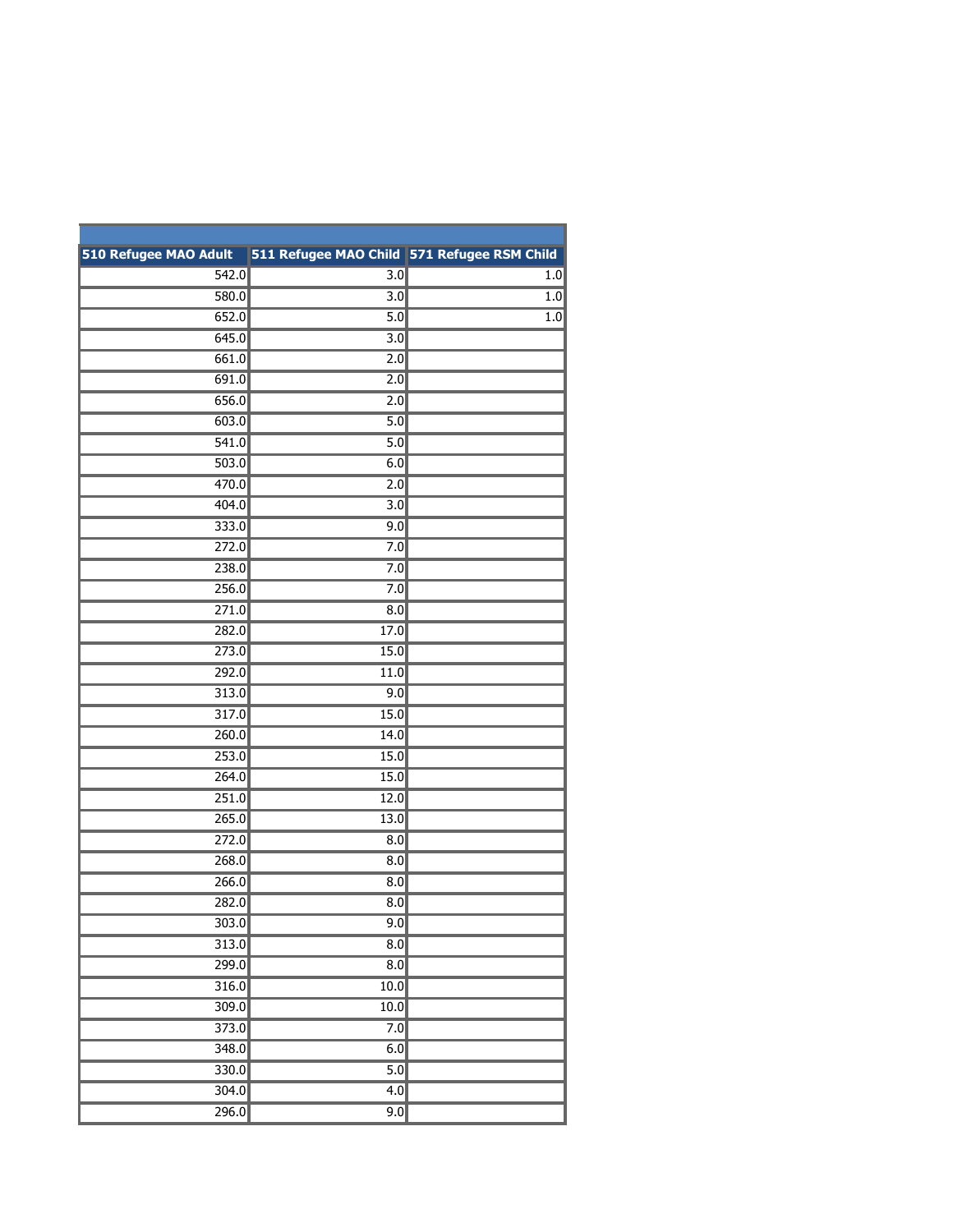| 264.0 | 9.0              |  |
|-------|------------------|--|
| 266.0 | 6.0              |  |
| 253.0 | $\overline{8.0}$ |  |
| 180.0 | 6.0              |  |
| 181.0 | $\overline{3.0}$ |  |
| 192.0 | $\overline{3.0}$ |  |
| 207.0 | $\overline{3.0}$ |  |
| 213.0 | $\overline{3.0}$ |  |
| 224.0 | $\overline{3.0}$ |  |
| 243.0 | $\overline{3.0}$ |  |
| 124.0 | $\overline{3.0}$ |  |
| 136.0 | $\overline{3.0}$ |  |
| 144.0 | $\overline{3.0}$ |  |
| 144.0 | $\overline{3.0}$ |  |
| 148.0 | $\overline{3.0}$ |  |
| 149.0 | $\overline{3.0}$ |  |
| 178.0 | 4.0              |  |
| 191.0 | 5.0              |  |
| 226.0 | 5.0              |  |
| 245.0 | 5.0              |  |
| 264.0 | 7.0              |  |
| 300.0 | 7.0              |  |
| 380.0 | 9.0              |  |
| 460.0 | 11.0             |  |
| 586.0 | 11.0             |  |
| 710.0 | $\overline{8.0}$ |  |
| 808.0 | 9.0              |  |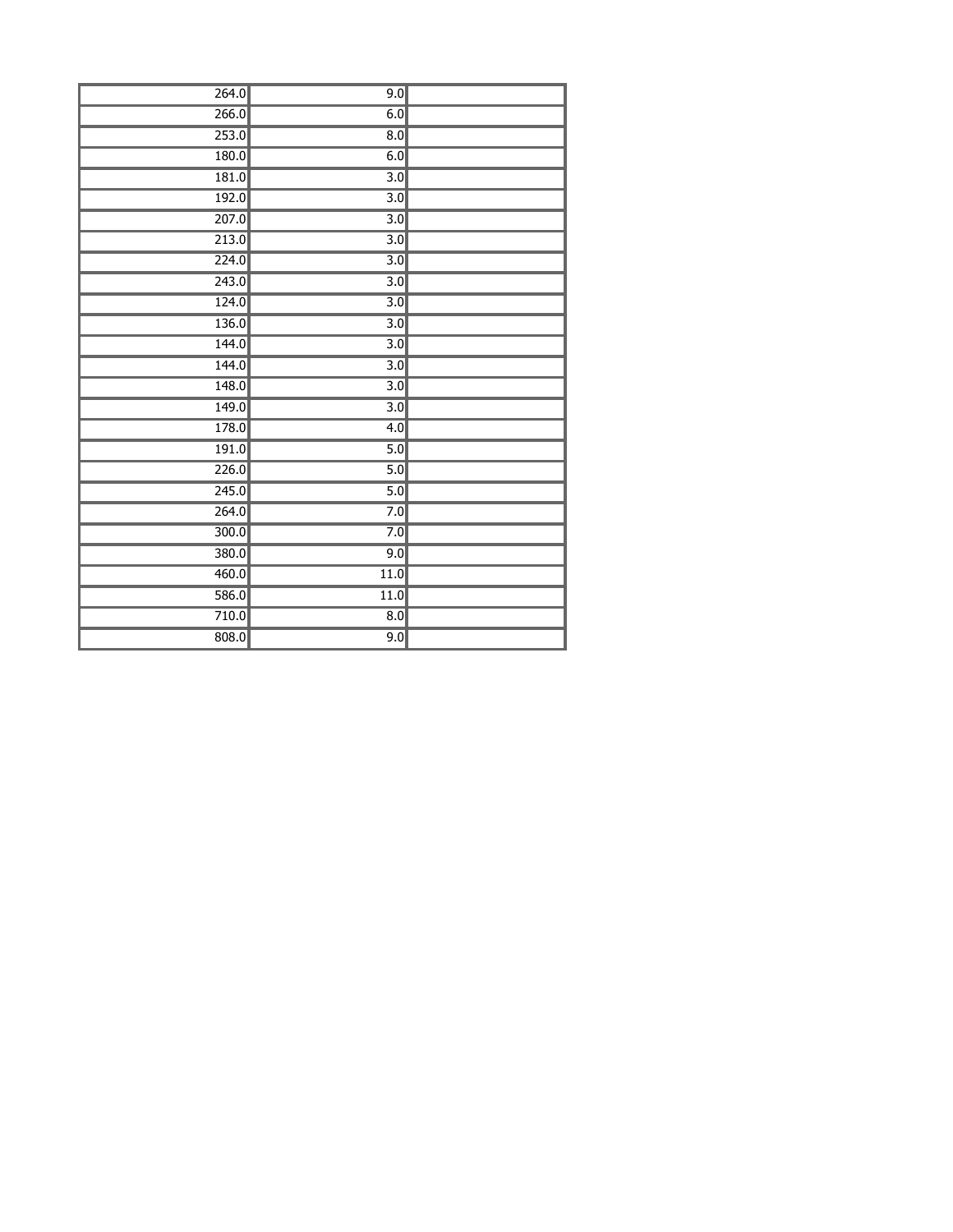## **Copy of Enrollment by Aid Cat Qtrly Rpt v2**

**Package:**Georgia Dept. of Community Health GADCH MCAID and SHBP PHI Package**Author:**b60m Reports/MCrosby/Enrollment by Aid Category Qtrly Rpt v2

Apr 4, 2022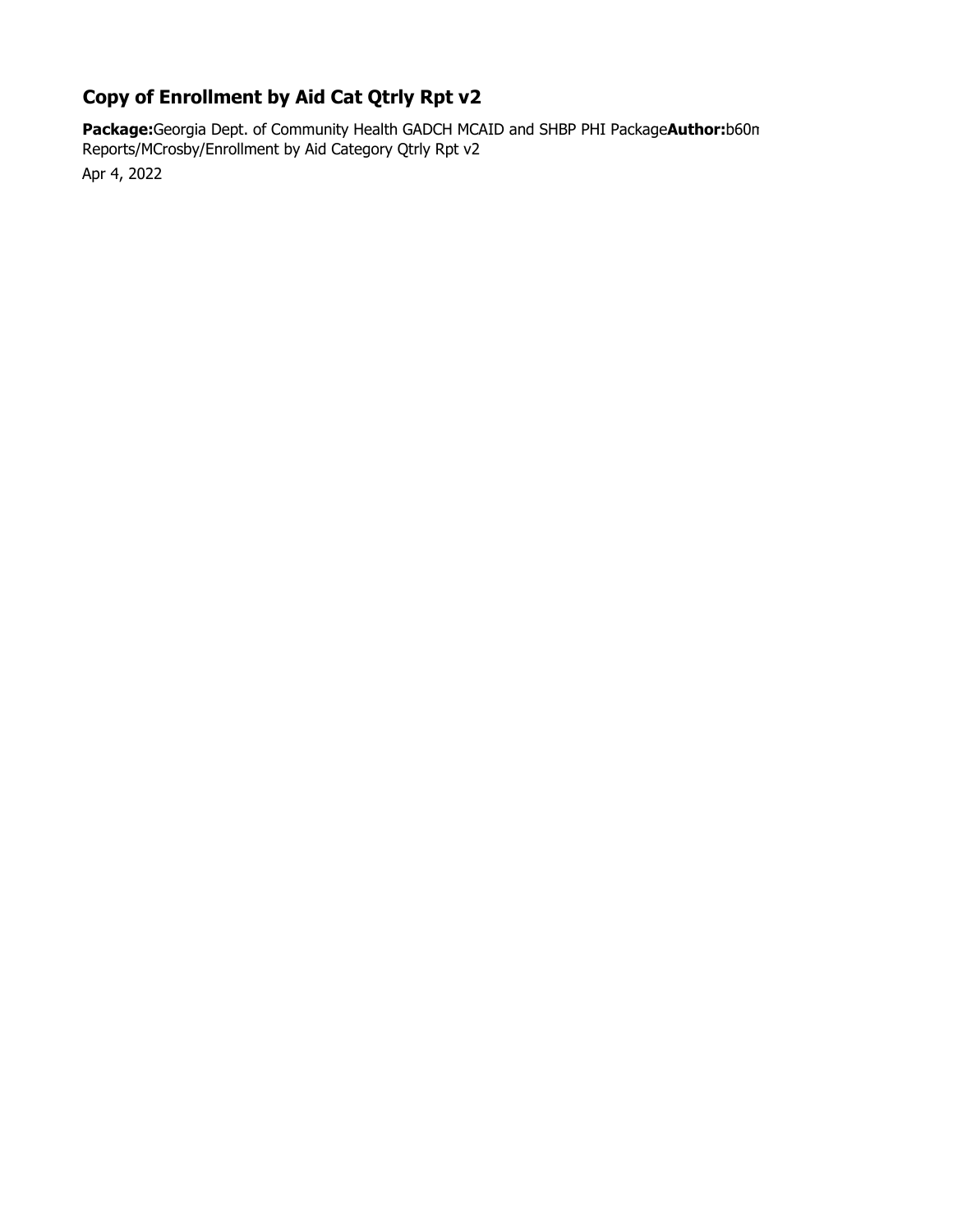mcros**Location:** Public Folders/Georgia Dept. of Community Health/Georgia Dept. of Com